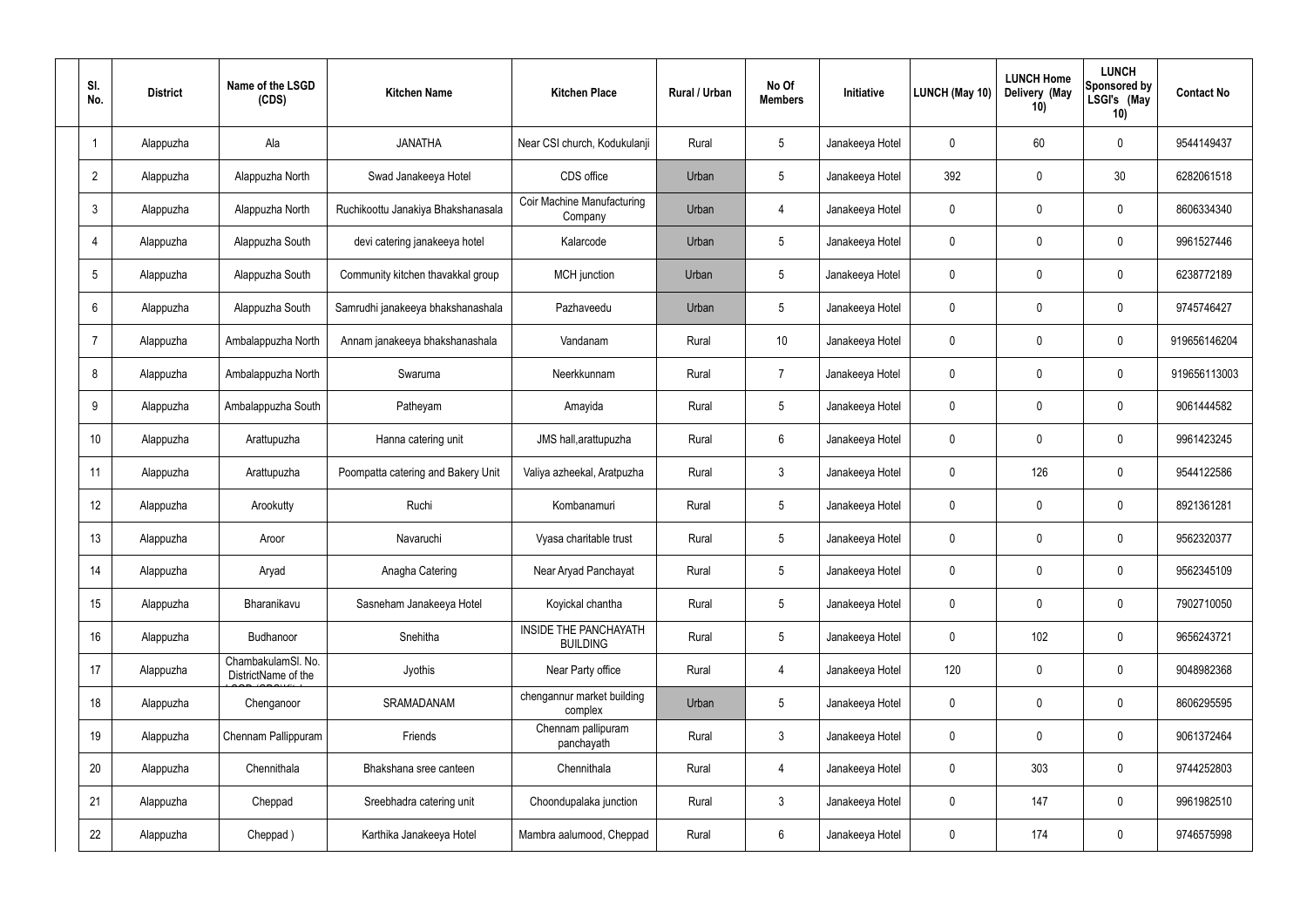|    | SI.<br>No.      | <b>District</b> | Name of the LSGD<br>(CDS) | <b>Kitchen Name</b>           | <b>Kitchen Place</b>                           | <b>Rural / Urban</b> | No Of<br><b>Members</b> | Initiative      | LUNCH (May 10) | <b>LUNCH Home</b><br>Delivery (May<br>10) | <b>LUNCH</b><br>Sponsored by<br>LSGI's (May<br>10) | <b>Contact No</b> |
|----|-----------------|-----------------|---------------------------|-------------------------------|------------------------------------------------|----------------------|-------------------------|-----------------|----------------|-------------------------------------------|----------------------------------------------------|-------------------|
|    | 23              | Alappuzha       | Cheriyanad                | <b>DARSANA</b>                | <b>Near GOLDEN PALACE</b><br><b>AUDITORIUM</b> | Rural                | 5                       | Janakeeya Hotel | 0              | 46                                        | $\mathbf 0$                                        | 9747958424        |
|    | 24              | Alappuzha       | Cherthala Municipality    | Santwanam                     | Ward 10                                        | Urban                | 5                       | Janakeeya Hotel | 0              | 0                                         | $\mathbf 0$                                        | 8848178001        |
|    | 25              | Alappuzha       | Cherthala Municipality    | NULM canteen                  | Cherthala Municipality                         | Urban                | 5                       | Janakeeya Hotel | 0              | 0                                         | $\pmb{0}$                                          | 6282870356        |
|    | 26              | Alappuzha       | Cherthala South           | Kashinandana                  | Cherthala S                                    | Rural                | 10                      | Janakeeya Hotel | 0              | 0                                         | $\mathbf 0$                                        | 9745940057        |
|    | 27              | Alappuzha       | Cheruthana                | Sreedurga janakeeya hotel     | Near govt HSS aayaparambu                      | Rural                | $\overline{4}$          | Janakeeya Hotel | 0              | 0                                         | $\mathbf 0$                                        | 9961178936        |
|    | 28              | Alappuzha       | Chettikulangara           | SREE VINAYAKA JANAKEEYA HOTEL | <b>KARIPUZHA</b>                               | Rural                | 3                       | Janakeeya Hotel | 0              | 0                                         | $\mathbf 0$                                        | 9656810109        |
|    | 29              | Alappuzha       | Chingoli                  | souhridam unit                | karthikappally I p school                      | Rural-:-             | $\mathfrak{Z}$          | Janakeeya Hotel | 0              | 192                                       | $\mathbf 0$                                        | 7559808470        |
|    | 30 <sup>°</sup> | Alappuzha       | Chunakkara                | Vanitha Canteen               | Chunakkara                                     | Rural                | $\mathfrak{Z}$          | Janakeeya Hotel | 0              | 0                                         | $\mathbf 0$                                        | 9400509985        |
|    | 31              | Alappuzha       | Devikulangara             | $Thripthi--++$                | Buds school, devikulangara                     | Rural                | $\overline{4}$          | Janakeeya Hotel | 0              | 102                                       | $\mathbf 0$                                        | 9746712528        |
|    | 32              | Alappuzha       | Edathua                   | Theertham-                    | Edathua market                                 | Rural                | $\mathfrak{Z}$          | Janakeeya Hotel | 192            | $\mathbf 0$                               | $\mathbf 0$                                        | 9544351169        |
|    | 33              | Alappuzha       | Ezhupunna                 | Neethipeedam                  | Eramalloor                                     | Rural                | 8                       | Janakeeya Hotel | 0              | $\mathbf 0$                               | $\pmb{0}$                                          | 9946790986        |
|    | 34              | Alappuzha       | Harippad                  | Swad------:--:                | A private Hotel's Kitchen                      | Urban                | 4                       | Janakeeya Hotel | 0              | $\mathbf 0$                               | $\mathbf 0$                                        | 9562373933        |
|    | 35              | Alappuzha       | Kadakkarappally           | Soorya                        | Kandamangalam temple<br>auditorium             | Rural                | 5                       | Janakeeya Hotel | 0              | $\mathbf 0$                               | $\mathbf 0$                                        | 9895266763        |
|    | 36              | Alappuzha       | Kainakary                 | Sivakashi                     | Near Panchayath                                | Rural                | 5                       | Janakeeya Hotel | 0              | $\pmb{0}$                                 | $\pmb{0}$                                          | 8111821552        |
|    | 37              | Alappuzha       | Kandalloor                | Annapoorna Hotel              | Near Velanchira junction                       | Rural                | $\overline{4}$          | Janakeeya Hotel | 0              | $\pmb{0}$                                 | $\pmb{0}$                                          | -9747600181       |
|    | 38              | Alappuzha       | Kanjikuzhy                | Santhwanam                    | Opposite NSS college                           | Rural                | 5                       | Janakeeya Hotel | 0              | $\boldsymbol{0}$                          | $\pmb{0}$                                          | 9605307328        |
|    | 39              | Alappuzha       | Karthikappally            | Ruchi                         | Community hall                                 | Rural                | $6\overline{6}$         | Janakeeya Hotel | $\mathbf 0$    | $\overline{0}$                            | $\pmb{0}$                                          | 9747607478        |
|    | 40              | Alappuzha       | Karuvatta                 | Karunya janakeeya hotel       | Near Aashramam junction                        | Rural                | $6\overline{6}$         | Janakeeya Hotel | 0              | $\pmb{0}$                                 | $\pmb{0}$                                          | 916282508791      |
|    | 41              | Alappuzha       | Kavalam                   | Koottukari Janakeeya Hotel    | <b>Near Permanent Outlet</b>                   | Rural                | 5                       | Janakeeya Hotel | 126            | $\overline{0}$                            | $\pmb{0}$                                          | 9744173219        |
|    | 42              | Alappuzha       | Kayamkulam West           | palazhy catering unit         | Kallummood junction                            | Urban                | 5                       | Janakeeya Hotel | 0              | $\pmb{0}$                                 | $\pmb{0}$                                          | 9388819110        |
|    | 43              | Alappuzha       | Kodamthurath              | <b>MATRUSAKTHI</b>            | <b>KUTHIYATHODE</b>                            | Rural                | 5                       | Janakeeya Hotel | 0              | $\boldsymbol{0}$                          | $\pmb{0}$                                          | 8281687439        |
| ۵Q | 44              | Alappuzha       | Krishnapuram              | Kanivu catering unit          | Near SCB, kappil                               | Rural                | 4                       | Janakeeya Hotel | 0              | $\pmb{0}$                                 | $\pmb{0}$                                          | 9544047480        |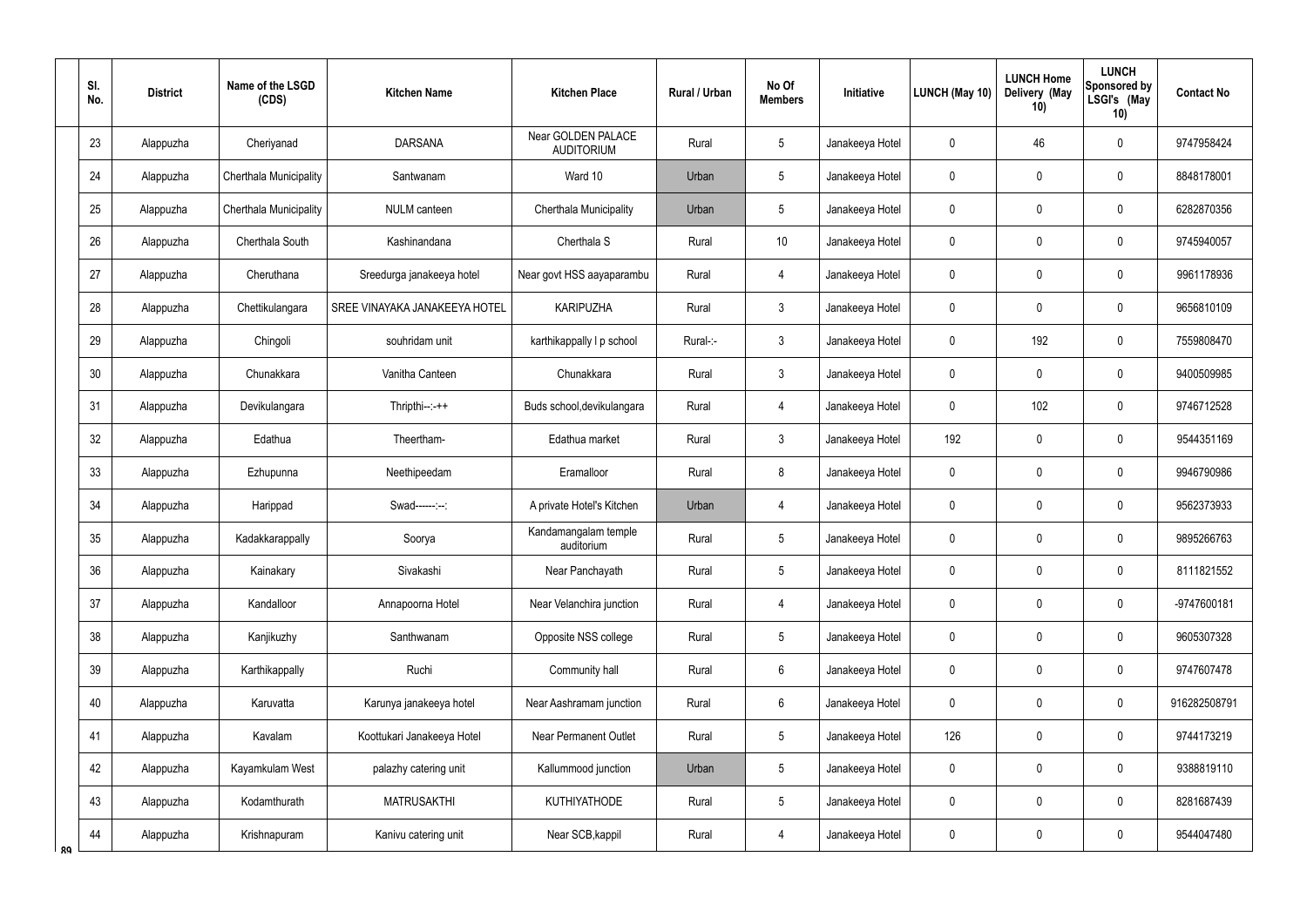|    | SI.<br>No. | <b>District</b> | Name of the LSGD<br>(CDS)   | <b>Kitchen Name</b>             | <b>Kitchen Place</b>                        | Rural / Urban | No Of<br><b>Members</b> | Initiative      | LUNCH (May 10) | <b>LUNCH Home</b><br>Delivery (May<br>10) | <b>LUNCH</b><br>Sponsored by<br>LSGI's (May<br>10) | <b>Contact No</b> |
|----|------------|-----------------|-----------------------------|---------------------------------|---------------------------------------------|---------------|-------------------------|-----------------|----------------|-------------------------------------------|----------------------------------------------------|-------------------|
| ರ್ | 45         | Alappuzha       | Kumarapuram                 | Mahadeva jankeeya hotel         | Near kavarattu temple                       | Rural         | $\mathbf{3}$            | Janakeeya Hotel | $\mathbf 0$    | $\mathbf 0$                               | $\mathbf 0$                                        | 918606736168      |
|    | 46         | Alappuzha       | Kumarapuram                 | Navodhaya janakeeya hotel       | Kumarapuram                                 | Rural         | $\mathbf{3}$            | Janakeeya Hotel | $\mathbf 0$    | $\mathbf 0$                               | $\mathbf 0$                                        | 9037499871        |
|    | 47         | Alappuzha       | Kuthiyathode                | Ruchi Janakeeya Hotel           | Near kuthiyathode panchayath<br>office      | Rural         | 5 <sup>5</sup>          | Janakeeya Hotel | $\mathbf 0$    | $\mathbf 0$                               | $\mathbf 0$                                        | 9249269374        |
|    | 48         | Alappuzha       | Mannanchery                 | Snehitha                        | Panchayat building                          | Rural         | $\overline{4}$          | Janakeeya Hotel | $\mathbf 0$    | $\mathbf 0$                               | $\mathbf 0$                                        | 9544461740        |
|    | 49         | Alappuzha       | Mannar                      | Snehadhara                      | Kunnathur devasom                           | Rural         | $5\phantom{.0}$         | Janakeeya Hotel | $\mathbf 0$    | 220                                       | $\mathbf 0$                                        | 9567853570        |
|    | 50         | Alappuzha       | Mararikulam North           | Ruchisree                       | Kanichukulangara                            | Rural         | $5\overline{)}$         | Janakeeya Hotel | $\mathbf 0$    | $\mathbf 0$                               | $\mathbf 0$                                        |                   |
|    | 51         | Alappuzha       | Mararikulam South           | Snehasparsham                   | Kattoor                                     | Rural         | 4                       | Janakeeya Hotel | $\mathbf 0$    | 50                                        | $\mathbf 0$                                        | 9747881642        |
|    | 52         | Alappuzha       | Mavelikkara<br>Thamarakulam | <b>Thripthi Catering</b>        | Thamarakulam                                | Rural         | $5\phantom{.0}$         | Janakeeya Hotel | $\mathbf 0$    | $\mathbf 0$                               | $\mathbf 0$                                        | 8281558036        |
|    | 53         | Alappuzha       | Mavelikkara<br>Thekkekara   | Bhai catering                   | Pallarimangalam                             | Rural         | 5 <sup>5</sup>          | Janakeeya Hotel | $\mathbf 0$    | $\mathbf 0$                               | $\mathbf 0$                                        | 9539851155        |
|    | 54         | Alappuzha       | Mavelikkara<br>Thekkekara   | Snehatheeram                    | Kurathikkadu                                | Rural         | $5\overline{)}$         | Janakeeya Hotel | $\mathbf 0$    | $\mathbf 0$                               | $\mathbf 0$                                        | 9656960190        |
|    | 55         | Alappuzha       | Muhamma                     | <b>SNV Catering</b>             | Near Community Health<br>Centre             | Rural         | $5\phantom{.0}$         | Janakeeya Hotel | 180            | $\mathbf 0$                               | $\mathbf 0$                                        | 9605388763        |
|    | 56         | Alappuzha       | Mulakkuzha                  | Snehathanal                     | Mulakkuzha                                  | Rural         | $5\phantom{.0}$         | Janakeeya Hotel | $\mathbf 0$    | 80                                        | $\mathbf 0$                                        | 9037085079        |
|    | 57         | Alappuzha       | Muttar                      | Ruchi Catering Unit             | Panchayat Building                          | Rural         |                         | Janakeeya Hotel | 106            | $\mathbf 0$                               | $\mathbf 0$                                        | 9072276826        |
|    | 58         | Alappuzha       | Nedumudy                    | Oruma                           | Champakulam                                 | Rural         | $5\phantom{.0}$         | Janakeeya Hotel | 141            | $\mathbf 0$                               | $\mathbf 0$                                        | 9188536147        |
|    | 59         | Alappuzha       | Neelamperoor                | Amrutha Janakeeya Bhakshanasala | Panchayat Building                          | Rural         | $\mathbf{3}$            | Janakeeya Hotel | 32             | $\pmb{0}$                                 | $\mathbf 0$                                        | 9656167060        |
|    | 60         | Alappuzha       | Nooranad                    | Amma Canteen                    | Inside market place, Noornad                | Rural         | 5 <sup>5</sup>          | Janakeeya Hotel | $\mathbf 0$    | $\mathbf 0$                               | $\mathbf 0$                                        | 7034377340        |
|    | 61         | Alappuzha       | Palamel                     | Arogya Canteen                  | Panchayat office compound                   | Rural         | 4                       | Janakeeya Hotel | $\mathbf 0$    | $\mathbf 0$                               | $\mathbf 0$                                        | 9497107651        |
|    | 62         | Alappuzha       | Pallippad                   | Annapoorneswari catering unit   | Irattakulangara junction                    | Rural         | 5 <sup>5</sup>          | Janakeeya Hotel | $\mathbf 0$    | $\mathbf 0$                               | $\mathbf 0$                                        | 9562318624        |
|    | 63         | Alappuzha       | Panavally                   | Harikrishnan                    | near nalpatheneswaram<br>temple             | Rural         | $\overline{1}$          | Janakeeya Hotel | $\mathbf 0$    | $\mathbf 0$                               | $\mathbf 0$                                        | 9961774363        |
|    | 64         | Alappuzha       | Pandanad                    | Sreebhadra                      | Muthavazhi                                  | Rural         | 5 <sub>5</sub>          | Janakeeya Hotel | $\mathbf 0$    | 112                                       | $\mathbf 0$                                        | 9947120239        |
|    | 65         | Alappuzha       | Pathiyoor                   | Dakshina catering unit          | Mahalekshmi auditorium,<br>kareelakulangara | Rural         | $5\phantom{.0}$         | Janakeeya Hotel | $\mathbf 0$    | 162                                       | $\mathbf 0$                                        | 9048200655        |
|    | 66         | Alappuzha       | Pattanakkad                 | Aparna                          | Opposite of pattanakkad<br>gramapanchayath  | Rural         | 5 <sub>5</sub>          | Janakeeya Hotel | $\pmb{0}$      | $\pmb{0}$                                 | $\boldsymbol{0}$                                   | 9037450634        |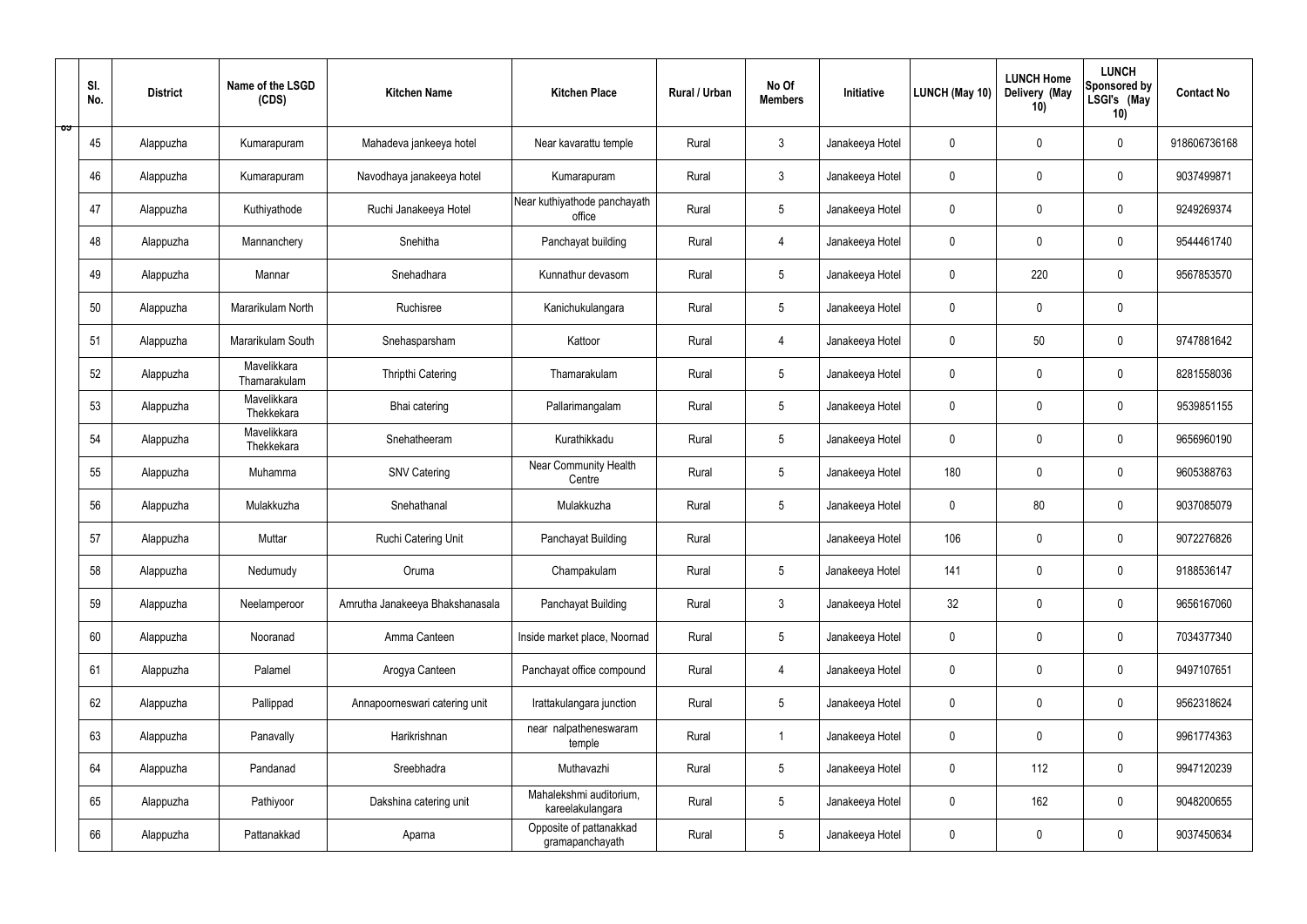| SI.<br>No. | <b>District</b> | Name of the LSGD<br>(CDS) | <b>Kitchen Name</b>         | <b>Kitchen Place</b>                                        | Rural / Urban | No Of<br><b>Members</b> | Initiative      | <b>LUNCH (May 10)</b> | <b>LUNCH Home</b><br>Delivery (May<br>10) | <b>LUNCH</b><br>Sponsored by<br>LSGI's (May<br>10) | <b>Contact No</b> |
|------------|-----------------|---------------------------|-----------------------------|-------------------------------------------------------------|---------------|-------------------------|-----------------|-----------------------|-------------------------------------------|----------------------------------------------------|-------------------|
| 67         | Alappuzha       | Perumbalam                | Amritham                    | Near by govt hospital                                       | Rural         | $\overline{4}$          | Janakeeya Hotel | $\mathbf 0$           | 0                                         | $\mathbf 0$                                        | 8592809257        |
| 68         | Alappuzha       | Pulincunnu                | Nanma Janakeeya Hotel       | Near Krishi Bhavan                                          | Rural         | $5\overline{)}$         | Janakeeya Hotel | 78                    | 0                                         | $\mathbf 0$                                        | 9544752465        |
| 69         | Alappuzha       | Puliyoor                  | <b>UPPUM MULAKUM</b>        | <b>INSIDE PANCHAYATH</b><br><b>COMPOUND</b>                 | Rural         | $5\overline{)}$         | Janakeeya Hotel | $\mathbf 0$           | 0                                         | $\mathbf 0$                                        | 6238836314        |
| 70         | Alappuzha       | Punnapra North            | Annapoorneshwary            | Janajagrithi                                                | Rural         | $\overline{4}$          | Janakeeya Hotel | $\mathbf 0$           | 0                                         | $\mathbf 0$                                        | 8129450136        |
| 71         | Alappuzha       | Punnapra South            | Thripthy janakeeya hotel    | Punnapra south                                              | Rural         | 9                       | Janakeeya Hotel | $\mathbf 0$           | 0                                         | $\mathbf 0$                                        | 9846179646        |
| 72         | Alappuzha       | Purakad                   | Pulari                      | Purakkad gp                                                 | Rural         | $5\phantom{.0}$         | Janakeeya Hotel | $\mathbf 0$           | 0                                         | $\mathbf 0$                                        | 7034494313        |
| 73         | Alappuzha       | Purakad                   | Thiruvonam catering service | Thottappally                                                | Rural         | $\overline{4}$          | Janakeeya Hotel | $\mathbf 0$           | 0                                         | $\mathbf 0$                                        |                   |
| 74         | Alappuzha       | Ramankary                 | Kudumbashree Vanitha Hotel  | Ramankary Town, Opposite<br>Judicial First Class Magistrate | Rural         | $\overline{4}$          | Janakeeya Hotel | 127                   | 0                                         | $\mathbf 0$                                        | 8281314746        |
| 75         | Alappuzha       | Thaicattussery            | Unarv                       | Thyakattusheri junction                                     | Rural         | 4                       | Janakeeya Hotel | $\mathbf 0$           | 0                                         | $\mathbf 0$                                        | 9605897567        |
| 76         | Alappuzha       | Thakazhy                  | Thripthi Thakazhy           | <b>GBHSS Thakazhy</b>                                       | Rural         | $6\overline{6}$         | Janakeeya Hotel | 108                   | 0                                         | $\mathbf 0$                                        | 9747405368        |
| 77         | Alappuzha       | Thalavady                 | Snehitha                    | Vellakinar                                                  | Rural         | $5\phantom{.0}$         | Janakeeya Hotel | 192                   | 0                                         | $\mathbf 0$                                        |                   |
| 78         | Alappuzha       | Thannermukkom             | Patheyam                    | Panchayath office                                           | Rural         | 4                       | Janakeeya Hotel | $\mathbf 0$           | 0                                         | $\mathbf 0$                                        | 9633933288        |
| 79         | Alappuzha       | Thazhakkara               | Akshaya catering            | Building at glassfactory<br>junction                        | Rural         | $5\phantom{.0}$         | Janakeeya Hotel | $\mathbf 0$           | $\mathbf 0$                               | $\mathbf 0$                                        | 9847177930        |
| 80         | Alappuzha       | Thiruvanvandoor           | <b>SREE KRISHNA</b>         | Near pravinkoodu junction,                                  | Rural         | $5\phantom{.0}$         | Janakeeya Hotel | $\mathbf 0$           | 118                                       | $\mathbf 0$                                        | 9446627175        |
| 81         | Alappuzha       | Thrikkunnappuzha          | Akshara janakeeya hotel     | KV jetty road                                               | Rural         | $5\overline{)}$         | Janakeeya Hotel | $\mathbf 0$           | $\pmb{0}$                                 | $\boldsymbol{0}$                                   | 918891921223      |
| 82         | Alappuzha       | Thuravoor                 | RUCHI JANAKEEYA HOTEL       | Near alakkaparambu                                          | Rural         | $5\overline{)}$         | Janakeeya Hotel | $\pmb{0}$             | $\pmb{0}$                                 | $\mathbf 0$                                        | 8157934346        |
| 83         | Alappuzha       | Vallikunnam               | Samthripthi                 | Padayanivattom temple<br>Auditorium                         | Rural         | $\overline{4}$          | Janakeeya Hotel | $\mathbf 0$           | $\pmb{0}$                                 | $\mathbf 0$                                        | 8078962129        |
| 84         | Alappuzha       | Vayalar                   | Five star                   | Near Nagamkulangara Market                                  | Rural         | 5 <sub>5</sub>          | Janakeeya Hotel | $\pmb{0}$             | $\pmb{0}$                                 | $\mathbf 0$                                        | 8606081847        |
| 85         | Alappuzha       | Veeyapuram                | Swad 2                      | Veeyapuram jn                                               | Rural         | $5\overline{)}$         | Janakeeya Hotel | $\mathbf 0$           | $\pmb{0}$                                 | $\mathbf 0$                                        |                   |
| 86         | Alappuzha       | Veeyapuram                | Karuthal                    | Payippad LPS                                                | Rural         | $5\overline{)}$         | Janakeeya Hotel | $\pmb{0}$             | $\pmb{0}$                                 | $\mathbf 0$                                        | 8606846513        |
| 87         | Alappuzha       | Veliyanad                 | Manus Janakeeya Hotel       | Kurishmoodu, Near Veliyanadu<br>Grama Panchayat             | Rural         | $\mathbf{3}$            | Janakeeya Hotel | 55                    | 0                                         | $\mathbf 0$                                        | 8086782924        |
| 88         | Alappuzha       | Venmoney                  | Annapoorna                  | Poyka                                                       | Rural         | $5\phantom{.0}$         | Janakeeya Hotel | $\pmb{0}$             | 211                                       | $\boldsymbol{0}$                                   |                   |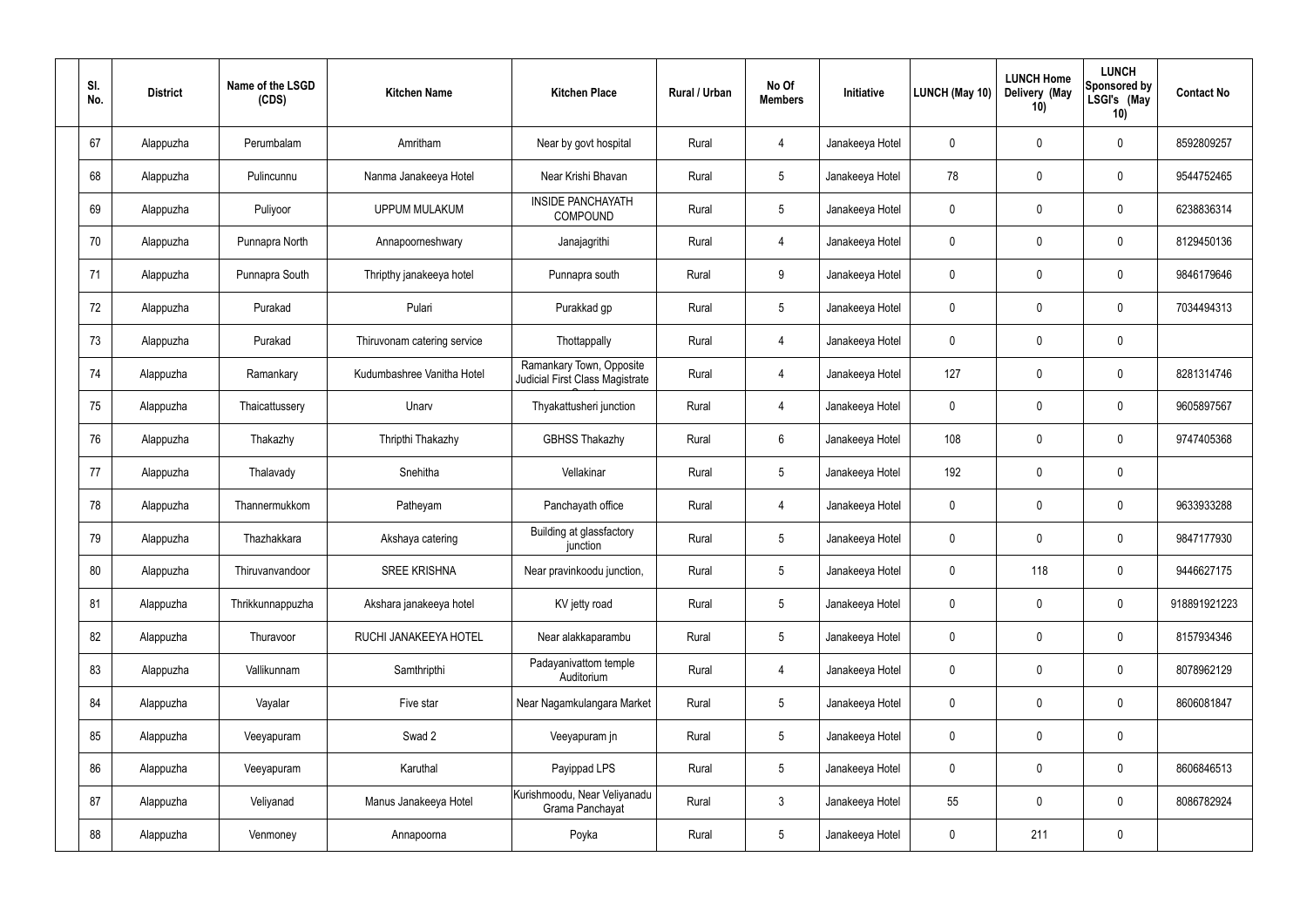|    | SI.<br>No.               | <b>District</b> | Name of the LSGD<br>(CDS) | <b>Kitchen Name</b>              | <b>Kitchen Place</b>         | <b>Rural / Urban</b> | No Of<br><b>Members</b> | Initiative      | LUNCH (May 10) | <b>LUNCH Home</b><br>Delivery (May<br>10) | <b>LUNCH</b><br><b>Sponsored by</b><br>LSGI's (May<br>10) | <b>Contact No</b> |
|----|--------------------------|-----------------|---------------------------|----------------------------------|------------------------------|----------------------|-------------------------|-----------------|----------------|-------------------------------------------|-----------------------------------------------------------|-------------------|
| 89 |                          |                 |                           |                                  |                              |                      | 415                     |                 | 1849           | 2205                                      | 30 <sub>2</sub>                                           |                   |
|    | $\overline{\phantom{a}}$ | Ernakulam       | Aikkaranad                | Subiksha Janakeeya Hotel         | Kolancherry                  | Rural                | 4                       | Janakeeya Hotel | 527            | 0                                         | 0                                                         | 9074033529        |
|    | $\overline{2}$           | Ernakulam       | Alengade                  | Kasthurba kitchen                | Neerikkode                   | Rural                | $\mathfrak{Z}$          | Janakeeya Hotel | 91             | 0                                         | $\pmb{0}$                                                 | 9388462558        |
|    | 3                        | Ernakulam       | Alengade                  | Thanima foods                    | Koduvazhanga                 | Rural                | $\mathfrak{Z}$          | Janakeeya Hotel | 73             | 0                                         | 0                                                         | 9349013322        |
|    | $\overline{4}$           | Ernakulam       | Alengade                  | Mr.Bakers                        | Malikam peedika              | Rural                | $\mathfrak{Z}$          | Janakeeya Hotel | 10             | 0                                         | 0                                                         | 9633887779        |
|    | 5                        | Ernakulam       | Aluva                     | Ruchi janakeeya hotel            | Aluva                        | Urban                | 4                       | Janakeeya Hotel | 89             | 0                                         | $\mathbf 0$                                               | 9947236080        |
|    | 6                        | Ernakulam       | Amballoor                 | Dhanshree catering               | St.ignatius schools Amballur | Rural                | $5\phantom{.0}$         | Janakeeya Hotel | 115            | 0                                         | 0                                                         | 8330081552        |
|    | $\overline{7}$           | Ernakulam       | Angamaly                  | Cafe Shree Canteen               | Municipality Canteen         | Urban                | 5                       | Janakeeya Hotel | 418            | 0                                         | $\mathbf 0$                                               | 9656619614        |
|    | 8                        | Ernakulam       | Angamaly                  | Cafe Kudumbashree                | T B Junction                 | Urban                | $\mathfrak{Z}$          | Janakeeya Hotel | 84             | 0                                         | 0                                                         | 9447924974        |
|    | 9                        | Ernakulam       | Arakuzha                  | Ruchi Janakeeya hotel, Arakkuzha | Pandappilly                  | Rural                | $5\phantom{.0}$         | Janakeeya Hotel | 120            | 0                                         | $\mathbf 0$                                               | 9744864225        |
|    | 10 <sup>°</sup>          | Ernakulam       | Assamannoor               | New Life kudumbasree Hotel       | Cherukunnam                  | Rural                | $\mathfrak{Z}$          | Janakeeya Hotel | $\mathbf 0$    | 0                                         | $\mathbf 0$                                               | 9656729450        |
|    | 11                       | Ernakulam       | Avoly                     | Janakeeya Hotel, Avoli           | Hostel Junction, Avoli       | Rural                | $\mathbf{3}$            | Janakeeya Hotel | 0              | 0                                         | $\mathbf 0$                                               | 9847983621        |
|    | 12                       | Ernakulam       | Ayavana                   | Keralashree Janakeeya hotel      | Ayavana                      | Rural                | $5\phantom{.0}$         | Janakeeya Hotel | 24             | 0                                         | $\mathbf 0$                                               | 9744864210        |
|    | 13                       | Ernakulam       | Ayyampuzha                | Sneha Janakeeya Hotel            | Ayyamppuzha                  | Rural                | 4                       | Janakeeya Hotel | 0              | 0                                         | $\mathbf 0$                                               | 8590753551        |
|    | 14                       | Ernakulam       | Ayyampuzha                | Five Star Hotel and Catering     | Panchayat Junction           | Rural                | $\overline{4}$          | Janakeeya Hotel | 140            | 0                                         | $\mathbf 0$                                               | 9744836324        |
|    | 15                       | Ernakulam       | Chendamangalam            | Anugraha Kudumbashree hotel      | Vadakkumpuram                | Rural                | $5\phantom{.0}$         | Janakeeya Hotel | $\mathbf 0$    | 0                                         | $\mathbf 0$                                               | 9061419729        |
|    | 16                       | Ernakulam       | Chengamanade              | Mythri janakeeya hotel           | Purayar                      | Rural                | $5\phantom{.0}$         | Janakeeya Hotel | 150            | 0                                         | $\mathbf 0$                                               | 9496818865        |
|    | 17                       | Ernakulam       | Cheranalloor              | Chaithanya Janakeeya hotel       | Vishnupuram                  | Rural                | $5\phantom{.0}$         | Janakeeya Hotel | $\mathbf 0$    | 0                                         | $\mathbf 0$                                               | 9747411465        |
|    | 18                       | Ernakulam       | Cheranalloor              | Adukkala                         | Chittoor                     | Rural                | $5\phantom{.0}$         | Janakeeya Hotel | $\mathbf 0$    | 0                                         | $\mathbf 0$                                               | 9846423001        |
|    | 19                       | Ernakulam       | Chittattukara             | Swadh Janakeeya Hotel            | Neendoor                     | Rural                | $5\phantom{.0}$         | Janakeeya Hotel | $\mathbf 0$    | 0                                         | $\mathbf 0$                                               | 9447812788        |
|    | 20                       | Ernakulam       | Choornikkara              | Metro hotel                      | Ambattukavu                  | Rural                | $\mathfrak{Z}$          | Janakeeya Hotel | 303            | 0                                         | $\mathsf{0}$                                              | 9605319455        |
|    | 21                       | Ernakulam       | Chottanikkara             | Ahalya Cafe                      | Kottayatthupara              | Rural                | 6                       | Janakeeya Hotel | 70             | 0                                         | $\mathsf{0}$                                              | 9567512337        |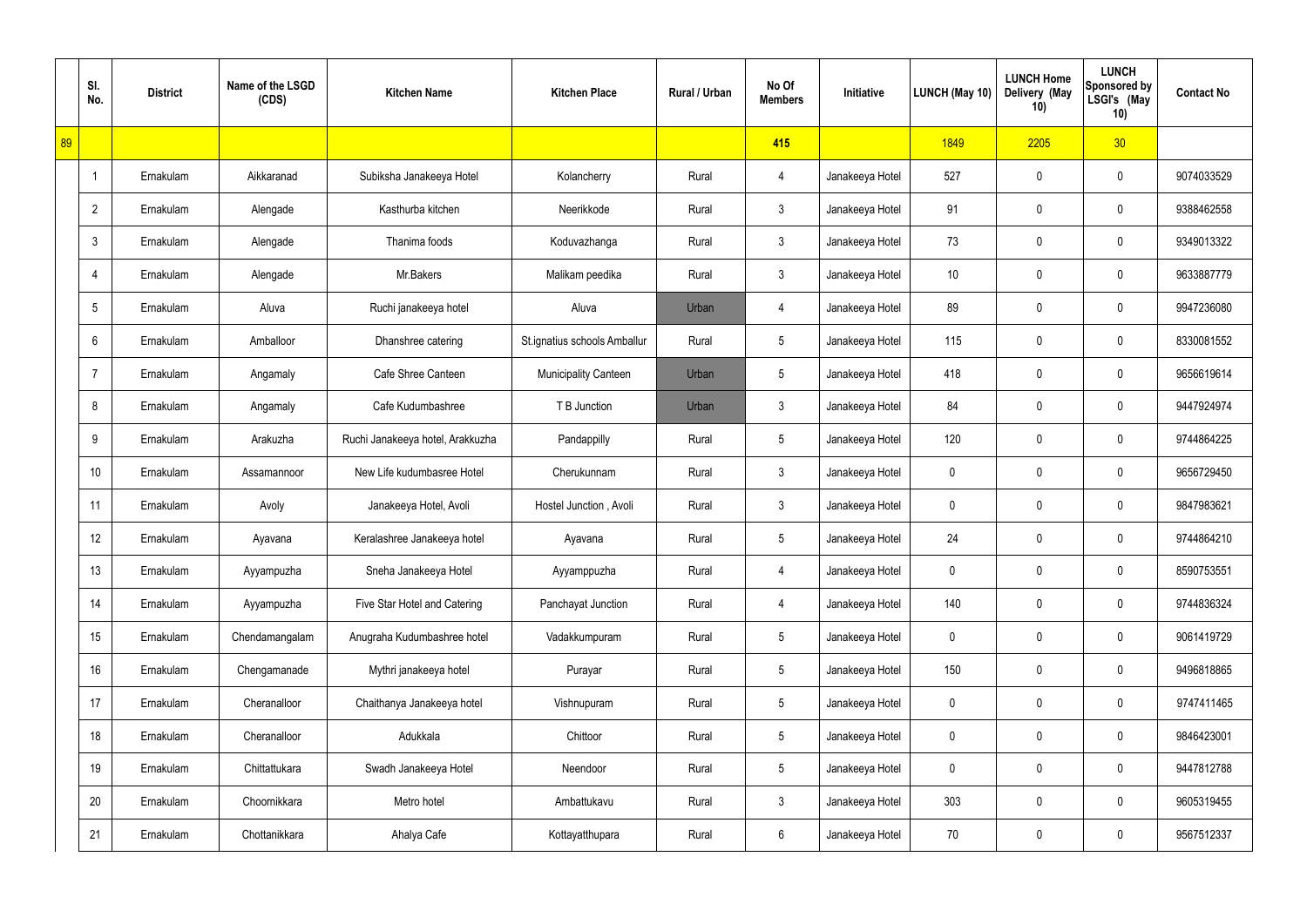| SI.<br>No. | <b>District</b> | Name of the LSGD<br>(CDS) | <b>Kitchen Name</b>                | <b>Kitchen Place</b>                 | Rural / Urban | No Of<br><b>Members</b> | Initiative      | LUNCH (May 10) | <b>LUNCH Home</b><br>Delivery (May<br>10) | <b>LUNCH</b><br>Sponsored by<br>LSGI's (May<br>10) | <b>Contact No</b> |
|------------|-----------------|---------------------------|------------------------------------|--------------------------------------|---------------|-------------------------|-----------------|----------------|-------------------------------------------|----------------------------------------------------|-------------------|
| 22         | Ernakulam       | Edakkattuvayal            | SANDHVANAM JANAKEEYA HOTEL         | <b>PEPPATHI</b>                      | Rural         | $\mathfrak{Z}$          | Janakeeya Hotel | 0              | 0                                         | $\boldsymbol{0}$                                   | 9447047980        |
| 23         | Ernakulam       | Edathala                  | Veetiloru oonne                    | Manalimukke                          | Rural         | $\mathbf{3}$            | Janakeeya Hotel | 192            | 0                                         | $\pmb{0}$                                          |                   |
| 24         | Ernakulam       | Edathala                  | Souhridam Kudumbashree canteen     | Edathala                             | Rural         | $\mathbf{3}$            | Janakeeya Hotel | 260            | 0                                         | $\boldsymbol{0}$                                   | 7593057378        |
| 25         | Ernakulam       | Edavanakkad               | Royal Hotel                        | Edavanakad                           | Rural         | $\mathfrak{Z}$          | Janakeeya Hotel | 0              | 0                                         | $\boldsymbol{0}$                                   | 9446742863        |
| 26         | Ernakulam       | Elanji                    | janakiya hotel elanji              | elanji punjayathu junction           | Rural         | $5\,$                   | Janakeeya Hotel | 20             | 0                                         | $\boldsymbol{0}$                                   | 8921266850        |
| 27         | Ernakulam       | Eloor                     | Nalanandhana janakeeya hotel       | Eloor                                | Urban         | $\mathbf{3}$            | Janakeeya Hotel | 260            | 0                                         | $\boldsymbol{0}$                                   | 8848524108        |
| 28         | Ernakulam       | Ezhikkara                 | Sree Rajarajeswari Janakeeya Hotel | Ezhikkara                            | Rural         | $5\,$                   | Janakeeya Hotel | 145            | $\boldsymbol{0}$                          | $\boldsymbol{0}$                                   | 7558020438        |
| 29         | Ernakulam       | Kadungalloor              | Snehitha janakeeya hotel           | Kadungalloor                         | Rural         | $\mathfrak{Z}$          | Janakeeya Hotel | 188            | 0                                         | $\boldsymbol{0}$                                   | $9.20E + 11$      |
| 30         | Ernakulam       | Kalady                    | Jyothi Vanitha Canteen             | Kalady                               | Rural         | $5\,$                   | Janakeeya Hotel | 250            | $\boldsymbol{0}$                          | $\boldsymbol{0}$                                   | 9544624439        |
| 31         | Ernakulam       | <b>Kalamassery East</b>   | Thanima Janakeeya Hotel            | Kangarappady Medical college<br>Road | Urban         | 3                       | Janakeeya Hotel | 338            | 0                                         | $\boldsymbol{0}$                                   | 9745481742        |
| 32         | Ernakulam       | <b>Kalamassery East</b>   | Nanma janakeeya hotel              | HMT, kalammassery                    | Urban         | $\mathbf{3}$            | Janakeeya Hotel | 368            | 0                                         | $\boldsymbol{0}$                                   | 9061986861        |
| 33         | Ernakulam       | <b>Kalamassery West</b>   | Pulari janakeeya hotel             | Kunamthai                            | Urban         | $\mathbf{3}$            | Janakeeya Hotel | 437            | 0                                         | $\boldsymbol{0}$                                   | 7736594305        |
| 34         | Ernakulam       | Kalamassery West          | Kismath janakeeya hotel            | Vattekkunnam                         | Urban         | 3                       | Janakeeya Hotel | 290            | 0                                         | $\boldsymbol{0}$                                   | 9895049873        |
| 35         | Ernakulam       | Kalloorkkad               | Puthuma Janakeeya Hotel            | Kallorkkad                           | Rural         | $\mathbf{3}$            | Janakeeya Hotel | 247            | 0                                         | $\mathbf 0$                                        | 7558091353        |
| 36         | Ernakulam       | Kanjoor                   | Ammachiyude Adukkala               | Parappuram                           | Rural         | $\mathbf{3}$            | Janakeeya Hotel | 123            | $\mathsf{0}$                              | $\mathbf 0$                                        | 8547064578        |
| 37         | Ernakulam       | Karukutty                 | Anugraha Janakeeya Hotel           | Pallissery                           | Rural         | $5\phantom{.0}$         | Janakeeya Hotel | 70             | 0                                         | $\mathbf 0$                                        | 8943838295        |
| 38         | Ernakulam       | Karumalloor               | Koottayma janakeeya hotel          | Kariyachira                          | Rural         | $\overline{4}$          | Janakeeya Hotel | 101            | 0                                         | $\mathbf 0$                                        | 8281548828        |
| 39         | Ernakulam       | Kavalangad                | Five star Janakeeya Hotel          | Nellimattom                          | Rural         | $5\phantom{.0}$         | Janakeeya Hotel | 220            | 0                                         | $\mathbf 0$                                        | 9744705648        |
| 40         | Ernakulam       | Keerampara                | Abhaya Janakeeya Hotel             | Punnekkad                            | Rural         | 4                       | Janakeeya Hotel | 75             | 0                                         | $\mathbf 0$                                        | 9074528135        |
| 41         | Ernakulam       | Keezhmad                  | Sadyalayam janakeeya hotel         | Keezhmad                             | Rural         | $5\phantom{.0}$         | Janakeeya Hotel | 0              | 0                                         | $\mathbf 0$                                        | 7012778281        |
| 42         | Ernakulam       | Kochi East                | ANNAPOORNA JANAKEEYA HOTEL         | ALINCHUVADU                          | Urban         | $5\phantom{.0}$         | Janakeeya Hotel | 240            | 0                                         | $\mathbf 0$                                        | 9567529849        |
| 43         | Ernakulam       | Kochi East                | YUMMEES KITCHEN                    | VADUTHALA                            | Urban         | $5\,$                   | Janakeeya Hotel | 0              | $\pmb{0}$                                 | $\pmb{0}$                                          | 9497680558        |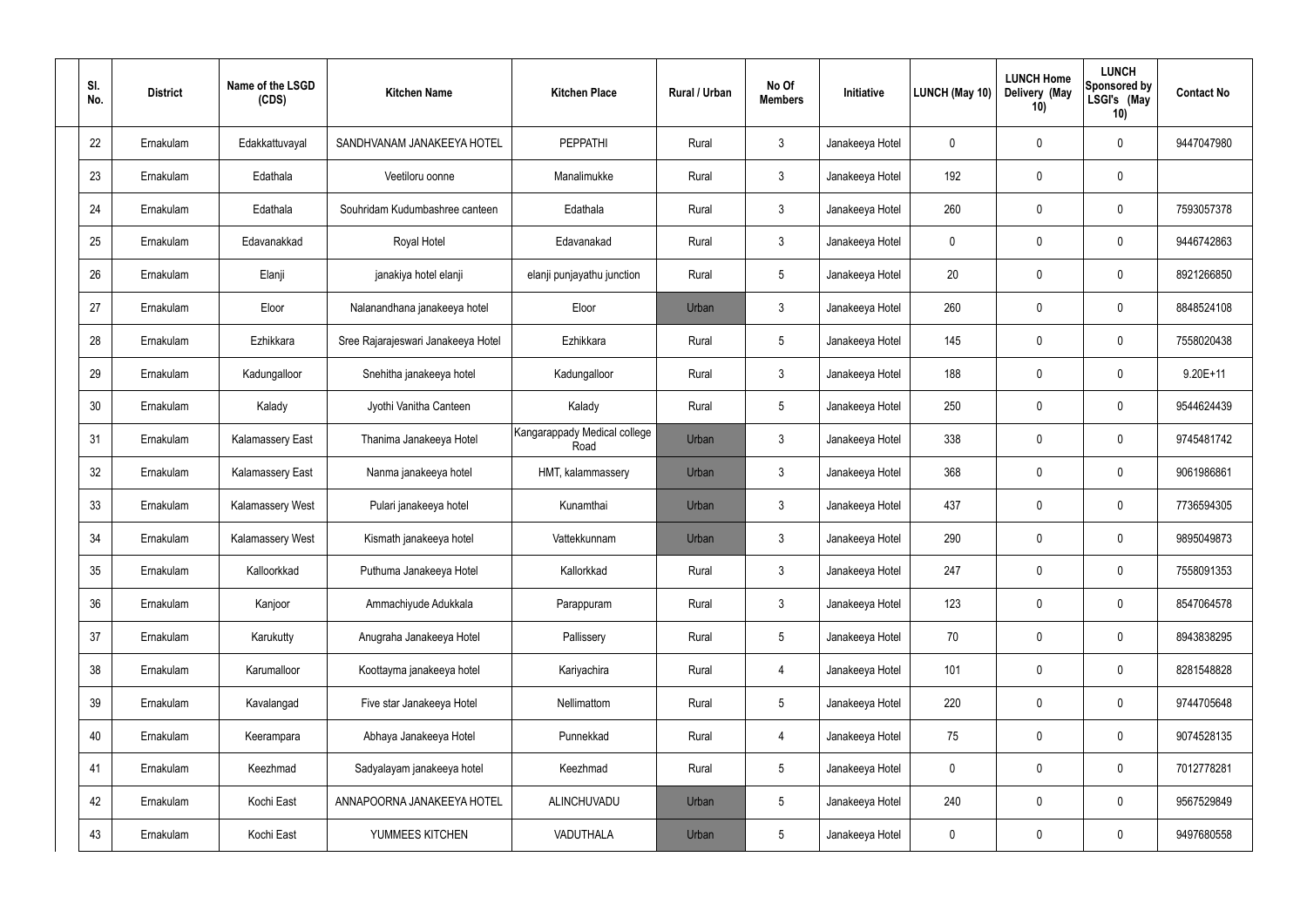|     | SI.<br>No. | <b>District</b> | Name of the LSGD<br>(CDS) | <b>Kitchen Name</b>              | <b>Kitchen Place</b>                      | <b>Rural / Urban</b> | No Of<br><b>Members</b> | Initiative      | LUNCH (May 10) | <b>LUNCH Home</b><br>Delivery (May<br>10) | <b>LUNCH</b><br><b>Sponsored by</b><br>LSGI's (May<br>10) | <b>Contact No</b> |
|-----|------------|-----------------|---------------------------|----------------------------------|-------------------------------------------|----------------------|-------------------------|-----------------|----------------|-------------------------------------------|-----------------------------------------------------------|-------------------|
|     | 44         | Ernakulam       | Kochi East                | <b>ORUMA KITCHEN</b>             | <b>PACHALAM</b>                           | Urban                | 3                       | Janakeeya Hotel | 195            | 0                                         | $\mathbf 0$                                               | 9497680558        |
|     | 45         | Ernakulam       | Kochi East                | <b>PONPULARI</b>                 | <b>KEERHI NAGAR,</b><br><b>ELAMAKKARA</b> | Urban                | $\mathfrak{Z}$          | Janakeeya Hotel | 346            | 0                                         | 0                                                         | 9446607548        |
|     | 46         | Ernakulam       | Kochi East                | <b>RUCHI CATERING</b>            | PUNNACKAL                                 | Urban                | $5\overline{)}$         | Janakeeya Hotel | 318            | 0                                         | $\pmb{0}$                                                 | 9947080022        |
|     | 47         | Ernakulam       | Kochi East                | Samrudhi @ Kochi                 | Ernakulam North                           | Urban                | 14                      | Janakeeya Hotel | 2104           | 846                                       | $\pmb{0}$                                                 | 9048609615        |
|     | 48         | Ernakulam       | Kochi South               | NEW AKSHAYA HOTEL                | <b>PONNURUNNI</b>                         | Urban                | 5                       | Janakeeya Hotel | 317            | 0                                         | $\pmb{0}$                                                 | 8547855284        |
|     | 49         | Ernakulam       | Kochi South               | <b>AMMAS KITCHEN</b>             | <b>THEVARA</b>                            | Urban                | 4                       | Janakeeya Hotel | 0              | 0                                         | $\pmb{0}$                                                 | 8547855284        |
|     | 50         | Ernakulam       | Kochi South               | <b>FRIENDS</b>                   | <b>MINI PARK</b>                          | Urban                | 5                       | Janakeeya Hotel | 130            | 0                                         | $\pmb{0}$                                                 | 9567127064        |
|     | 51         | Ernakulam       | Kochi West                | NAMMUDE ADUKKALA                 | <b>ERAVELI COLONY</b>                     | Urban                | 5                       | Janakeeya Hotel | 321            | 0                                         | $\pmb{0}$                                                 | 9496025576        |
|     | 52         | Ernakulam       | Kochi West                | PUTHUMA KUDUMBASHREE HOTEL       | PALLURUTHY NADA                           | Urban                | $5\overline{)}$         | Janakeeya Hotel | 200            | 0                                         | $\pmb{0}$                                                 | 9496025576        |
|     | 53         | Ernakulam       | Kochi West                | USHUS KUDUMBASHREE HOTEL         | <b>FORT KOCHI</b>                         | Urban                | 4                       | Janakeeya Hotel | 234            | 0                                         | $\pmb{0}$                                                 | 9847866090        |
|     | 54         | Ernakulam       | Koothattukulam            | Niravu janakeeya hotel           | Near ksrtc bus stand<br>koothattukulam    | Urban                | $\mathbf{3}$            | Janakeeya Hotel | 169            | 0                                         | $\pmb{0}$                                                 | 9656619614        |
|     | 55         | Ernakulam       | Koovappady                | Kaipunyam Janakeeya hotel        | Koovappady                                | Rural                | 5                       | Janakeeya Hotel | 98             | 0                                         | $\pmb{0}$                                                 | 9526628158        |
|     | 56         | Ernakulam       | Kothamangalam             | P.K Janakeeya hotel              | Kothamangalam                             | Urban                | 3                       | Janakeeya Hotel | 0              | 0                                         | $\mathbf 0$                                               | 8156869114        |
|     | 57         | Ernakulam       | Kothamangalam             | Thanima catering unit            | Kothamangalam                             | Urban                | $\mathbf{3}$            | Janakeeya Hotel | 0              | 0                                         | $\mathbf 0$                                               | 9846664377        |
| 115 | 58         | Ernakulam       | Kottapady                 | Janakeeya Hotel                  | Kottappady junction                       | Rural                | $\mathbf{3}$            | Janakeeya Hotel | 166            | 0                                         | $\mathsf{0}$                                              | 9497406993        |
|     | 59         | Ernakulam       | Kottuvally                | Amritha Janakeeya Hotel          | kottuvally                                | Rural                | $5\overline{)}$         | Janakeeya Hotel | 70             | 0                                         | $\mathsf{0}$                                              | 8590034196        |
|     | 60         | Ernakulam       | Kumbalam                  | JANAKEEYA HOTEL KUMBALAM         | <b>MADAVANA</b>                           | Rural                | $5\overline{)}$         | Janakeeya Hotel | 340            | 0                                         | $\mathsf{0}$                                              | 9746652717        |
|     | 61         | Ernakulam       | Kumbalangy                | St Antoneys kudumbashree         | OLD POST OFFICE                           | Rural                | $\mathfrak{Z}$          | Janakeeya Hotel | 140            | 0                                         | $\mathsf{0}$                                              | 8138860764        |
|     | 62         | Ernakulam       | Kunnathunad               | Thripthi Janakeeya Hotel         | Pallikkara                                | Rural                | $6\overline{6}$         | Janakeeya Hotel | 110            | 0                                         | $\mathsf{0}$                                              | 9744561425        |
|     | 63         | Ernakulam       | Kunnukara                 | Greenchilly cafe                 | Kunnukara                                 | Rural                | $\mathbf{3}$            | Janakeeya Hotel | 35             | 0                                         | $\mathsf{0}$                                              | 9496852989        |
|     | 64         | Ernakulam       | Kunnukara                 | Thanima canteen                  | North aduvassery                          | Rural                | $5\overline{)}$         | Janakeeya Hotel | 104            | 0                                         | $\mathsf{0}$                                              | 9744200583        |
|     | 65         | Ernakulam       | Kuttampuzha               | Nila kudumbashree janakiya hotel | Mini stadium, vadattupara                 | Rural                | 6                       | Janakeeya Hotel | 79             | 0                                         | $\pmb{0}$                                                 | 9496754018        |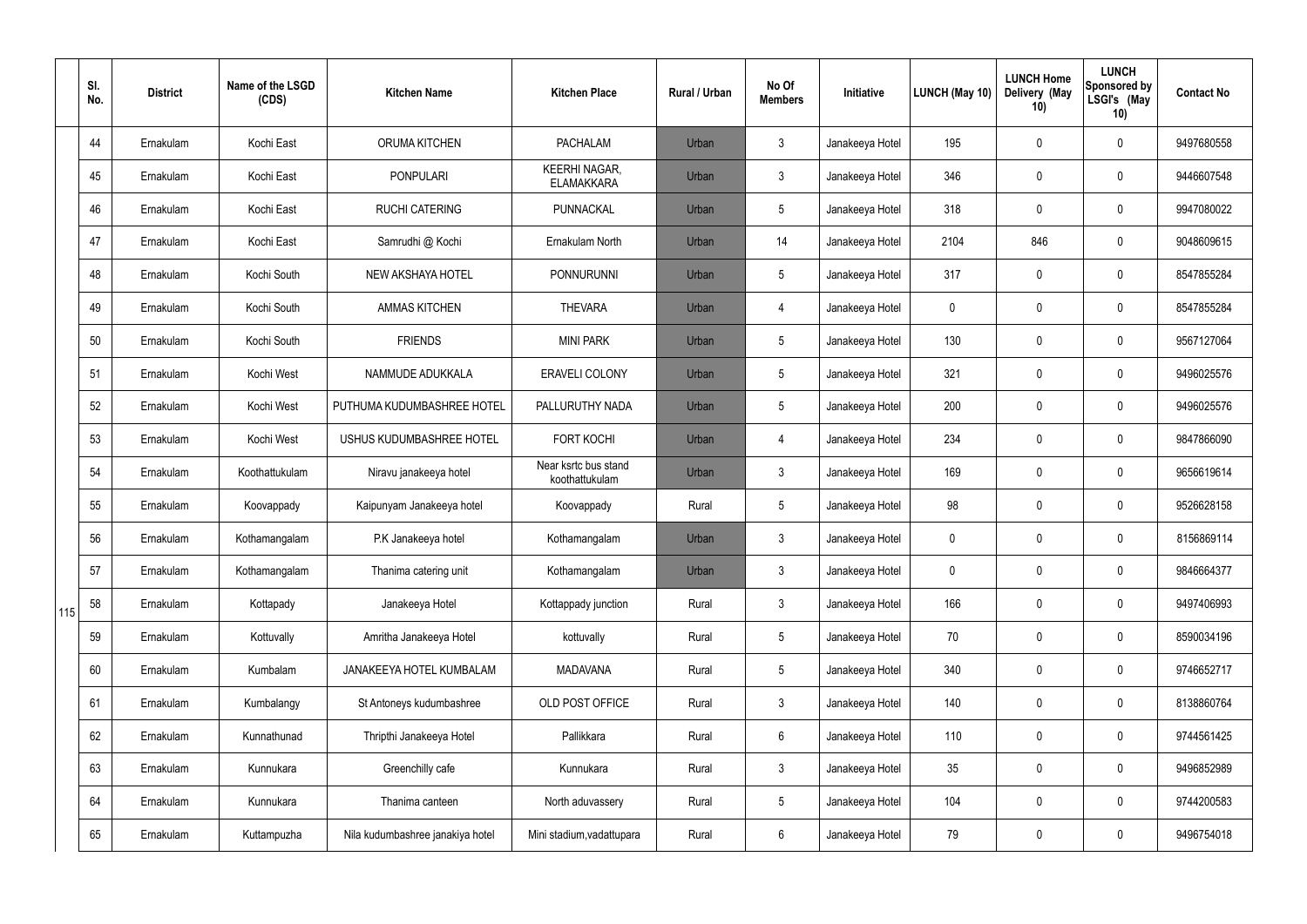| SI.<br>No. | <b>District</b> | Name of the LSGD<br>(CDS) | <b>Kitchen Name</b>            | <b>Kitchen Place</b>        | Rural / Urban | No Of<br><b>Members</b> | Initiative      | LUNCH (May 10) | <b>LUNCH Home</b><br>Delivery (May<br>10) | <b>LUNCH</b><br><b>Sponsored by</b><br>LSGI's (May<br>10) | <b>Contact No</b> |
|------------|-----------------|---------------------------|--------------------------------|-----------------------------|---------------|-------------------------|-----------------|----------------|-------------------------------------------|-----------------------------------------------------------|-------------------|
| 66         | Ernakulam       | Kuzhippilly               | Janakeeya hotel                | Kuzhupilli                  | Rural         | $\mathbf 0$             | Janakeeya Hotel | 0              | 0                                         | $\mathbf 0$                                               | 9744631998        |
| 67         | Ernakulam       | Malayattoor               | Whats app Janakeeya Hotel      | Thottuva                    | Rural         | $\mathfrak{Z}$          | Janakeeya Hotel | 256            | 0                                         | 0                                                         | $9.19E + 11$      |
| 68         | Ernakulam       | Malayattoor               | Natturuchi Janakeeya Hotel     | Ettakkadavu                 | Rural         | $\mathbf{3}$            | Janakeeya Hotel | 236            | 0                                         | $\mathbf 0$                                               | 9745470234        |
| 69         | Ernakulam       | Maneed                    | Coral Island                   | Maneed                      | Rural         | 4                       | Janakeeya Hotel | 108            | 0                                         | $\mathbf 0$                                               | 7012652495        |
| 70         | Ernakulam       | Manjalloor                | Thanima Kudumbashree hotel     | Vazhakkulam                 | Rural         | $\overline{5}$          | Janakeeya Hotel | 302            | 0                                         | $\mathbf 0$                                               | 7306907918        |
| 71         | Ernakulam       | Manjapra                  | Sara's Kitchen                 | Puthenpalli                 | Rural         | 3                       | Janakeeya Hotel | 0              | 0                                         | $\mathbf 0$                                               | 8547392730        |
| 72         | Ernakulam       | Maradu                    | <b>VANITHA HOTEL</b>           | <b>KUNDANNOR JN</b>         | Urban         | 4                       | Janakeeya Hotel | 0              | 0                                         | $\mathbf 0$                                               | 9349505008        |
| 73         | Ernakulam       | Marady                    | Janakeeya hotel, Marady        | Unnakkuppa                  | Rural         | 4                       | Janakeeya Hotel | 100            | 0                                         | $\mathbf 0$                                               | 9947943177        |
| 74         | Ernakulam       | Mazhuvannoor              | Sruthi Janakeeya Hotel         | Valayanchirangara           | Rural         | $\mathbf{3}$            | Janakeeya Hotel | 201            | 0                                         | $\mathbf 0$                                               | 9747924485        |
| 75         | Ernakulam       | Mookkannoor               | Mammaks Kitchen                | Mookkannoor                 | Rural         | 3                       | Janakeeya Hotel | 198            | 0                                         | $\mathbf 0$                                               | $9.19E + 11$      |
| 76         | Ernakulam       | Mudakkuzha                | Janakeeya Hotel                | Mudakkuzha                  | Rural         | 3                       | Janakeeya Hotel | 0              | 0                                         | $\mathbf 0$                                               | $9.19E + 11$      |
| 77         | Ernakulam       | Mulanthuruthy             | Sulabha                        | karikode, mulanthuruthy     | Rural         | $\mathbf 0$             | Janakeeya Hotel | 217            | 0                                         | 0                                                         | 9633427553        |
| 78         | Ernakulam       | Mulavukad                 | Kudumbashree Veetile bakshanam | Mulavukad                   | Rural         | 5                       | Janakeeya Hotel | 0              | 68                                        | $\mathbf 0$                                               | 9061339557        |
| 79         | Ernakulam       | Muvattupuzha              | Oottupura                      | Muvattupuzha                | Urban         | 3                       | Janakeeya Hotel | 259            | $\mathbf 0$                               | $\pmb{0}$                                                 |                   |
| 80         | Ernakulam       | Nayarambalam              | Four star cafe                 | Nayarambalam                | Rural         | $\mathbf{3}$            | Janakeeya Hotel | $\mathbf 0$    | $\mathbf 0$                               | $\mathsf{0}$                                              | 8891755948        |
| 81         | Ernakulam       | Nedumbassery              | Thani Nadan                    | Athani                      | Rural         | $5\phantom{.0}$         | Janakeeya Hotel | 171            | $\pmb{0}$                                 | $\mathsf{0}$                                              | 8138917514        |
| 82         | Ernakulam       | Nellikuzhy                | Janakeeya Hotel                | Nellikkuzhi                 | Rural         | $\mathbf{3}$            | Janakeeya Hotel | 0              | $\mathbf 0$                               | $\mathsf{0}$                                              | 9562713076        |
| 83         | Ernakulam       | Njarakkal                 | Kripa Catering Unit            | Njarakkal                   | Rural         | $\mathbf{3}$            | Janakeeya Hotel | 97             | $\pmb{0}$                                 | $\mathsf{0}$                                              | 9567534006        |
| 84         | Ernakulam       | Okkal                     | Manna Janakeeya Hotel          | Edavoor                     | Rural         | 4                       | Janakeeya Hotel | 0              | $\mathbf 0$                               | $\mathsf{0}$                                              | 9539507674        |
| 85         | Ernakulam       | Paingottoor               | Janakeeya hotel                | Paingottoor                 | Rural         | $\overline{7}$          | Janakeeya Hotel | $\mathbf 0$    | $\pmb{0}$                                 | $\pmb{0}$                                                 | 9656855730        |
| 86         | Ernakulam       | Paipra                    | Nanma Janakeeya Hotel          | Pezhakkappilly              | Rural         | $\mathfrak{Z}$          | Janakeeya Hotel | 176            | $\mathbf 0$                               | $\mathsf{0}$                                              | 9567747725        |
| 87         | Ernakulam       | Pallarimangalam           | Janakeeya Hotel                | Janakeeya Hotel, Koovalloor | Rural         | $\overline{4}$          | Janakeeya Hotel | 126            | $\pmb{0}$                                 | $\mathsf{0}$                                              | 7025992310        |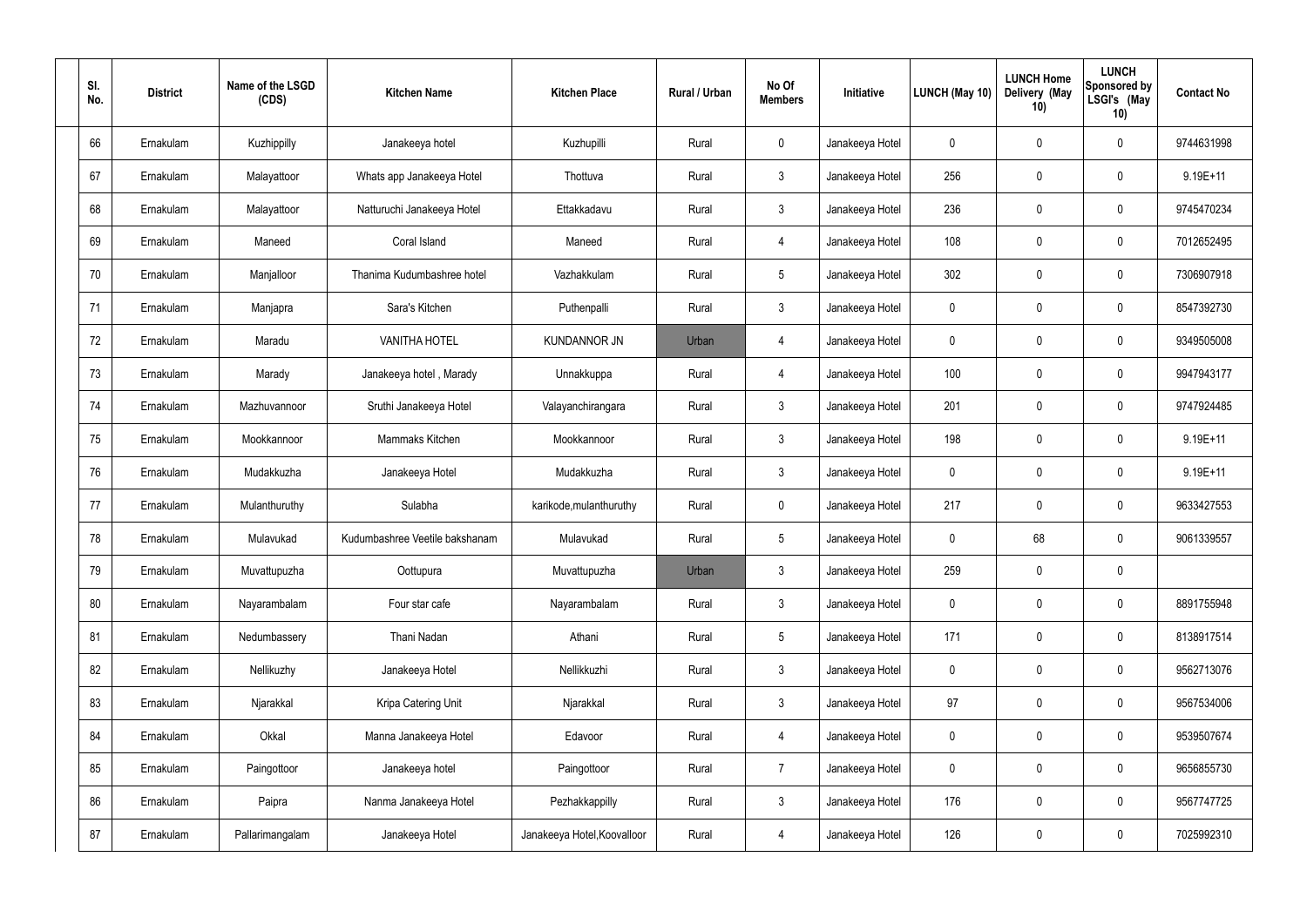| SI.<br>No. | <b>District</b> | Name of the LSGD<br>(CDS) | <b>Kitchen Name</b>                                             | <b>Kitchen Place</b>                        | <b>Rural / Urban</b> | No Of<br><b>Members</b> | Initiative      | LUNCH (May 10) | <b>LUNCH Home</b><br>Delivery (May<br>10) | <b>LUNCH</b><br><b>Sponsored by</b><br>LSGI's (May<br>10) | <b>Contact No</b> |
|------------|-----------------|---------------------------|-----------------------------------------------------------------|---------------------------------------------|----------------------|-------------------------|-----------------|----------------|-------------------------------------------|-----------------------------------------------------------|-------------------|
| 88         | Ernakulam       | Pallipuram                | SANTHWANAM Janakeeyahotel                                       | Pothen valav                                | Rural                | $5\phantom{.0}$         | Janakeeya Hotel | 228            | 0                                         | $\mathbf 0$                                               | 9747525176        |
| 89         | Ernakulam       | Pambakkuda                | viswastha catering unit                                         | pambakkuda block punjayathu<br>building     | Rural                | $\overline{4}$          | Janakeeya Hotel | 360            | 0                                         | $\mathbf 0$                                               | 9946404045        |
| 90         | Ernakulam       | Parakkadave               | Thejus catering unit                                            | Moozhikkulam                                | Rural                | 10                      | Janakeeya Hotel | 94             | 0                                         | $\mathbf 0$                                               | 9847936303        |
| 91         | Ernakulam       | Paravoor                  | sree vigneswara sc cafe                                         | Govt.boys' HSS, N.Paravur                   | Urban                | $\overline{4}$          | Janakeeya Hotel | 95             | 0                                         | $\mathbf 0$                                               |                   |
| 92         | Ernakulam       | Perumbavoor               | <b>JANAKEEYA HOTEL MINI CIVIL</b><br><b>STATION PERUMBAVOOR</b> | <b>CIVIL STATION</b>                        | Urban                | $\mathbf{3}$            | Janakeeya Hotel | 398            | 0                                         | $\mathbf 0$                                               | 9847008734        |
| 93         | Ernakulam       | Perumbavoor               | Swath kudumbashree canteen                                      | Perumbavoor                                 | Urban                | $\mathbf{3}$            | Janakeeya Hotel | 304            | 0                                         | $\mathbf 0$                                               | 9847015470        |
| 94         | Ernakulam       | Perumbavoor               | Janakeeya Hotel                                                 | Kanjirakkad pallippady                      | Urban                | $\mathbf{3}$            | Janakeeya Hotel | 398            | 0                                         | $\mathbf 0$                                               | 9847015470        |
| 95         | Ernakulam       | Pindimana                 | Janakeeya hotel                                                 | Muthamkuzhi                                 | Rural                | $\overline{4}$          | Janakeeya Hotel | 160            | 0                                         | $\mathbf 0$                                               | 9656297799        |
| 96         | Ernakulam       | Piravam                   | sneha canteen                                                   | municipality building base floor<br>piravom | Urban                | 4                       | Janakeeya Hotel | 200            | 0                                         | $\mathbf 0$                                               | 8075376906        |
| 97         | Ernakulam       | Pootrikka                 | <b>GRANDMA JANAKEEYA HOTEL</b>                                  | <b>CHOONDI</b>                              | Rural                | $\mathbf{3}$            | Janakeeya Hotel | 0              | 0                                         | $\mathbf 0$                                               | 9400550287        |
| 98         | Ernakulam       | Pothanikkad               | Taj hotel                                                       | Pothanikkad                                 | Rural                | $\mathbf{3}$            | Janakeeya Hotel | 65             | 0                                         | $\mathbf 0$                                               | 9645079573        |
| 99         | Ernakulam       | Puthanvelikkara           | Panjami cafe kudumbashree                                       | Near panjayath office                       | Rural                | $5\phantom{.0}$         | Janakeeya Hotel | 118            | 0                                         | $\mathbf 0$                                               | 9645530669        |
| 100        | Ernakulam       | Ramamangalam              | Kalavara janakeeya hotel                                        | ramamngalam                                 | Rural                | 4                       | Janakeeya Hotel | 217            | 0                                         | $\mathbf 0$                                               | 9961344346        |
| 101        | Ernakulam       | Rayamangalam              | Arya canteen                                                    | Kuruppampady                                | Rural                | $\mathbf{3}$            | Janakeeya Hotel | 93             | $\mathbf 0$                               | $\pmb{0}$                                                 | 8281825730        |
| 102        | Ernakulam       | Thirumarady               | janakiya hotel thirumarady                                      | edappara jn.                                | Rural                | $\mathbf{3}$            | Janakeeya Hotel | 60             | 0                                         | $\pmb{0}$                                                 | 7594811868        |
| 103        | Ernakulam       | Thiruvaniyoor             | Thanima                                                         | Thiruvaniyoor                               | Rural                | $\mathbf 0$             | Janakeeya Hotel | 105            | 0                                         | $\pmb{0}$                                                 | 9061239698        |
| 104        | Ernakulam       | Thrikkakkara East         | Thanima Janakeeya Hotel                                         | Kakkanad                                    | Urban                | 8                       | Janakeeya Hotel | 0              | 0                                         | $\mathbf 0$                                               | 9207134763        |
| 105        | Ernakulam       | Thrikkakkara west         | Janakeeya hotel                                                 | Chembumukku                                 | Urban                | $5\phantom{.0}$         | Janakeeya Hotel | 79             | $\mathbf 0$                               | $\mathbf 0$                                               | 9496530576        |
| 106        | Ernakulam       | Thrikkakara East          | Kalavara janakeeya hotel                                        | Kusumagiri kakkanadu                        | Urban                | $5\phantom{.0}$         | Janakeeya Hotel | 52             | $\mathbf 0$                               | $\mathbf 0$                                               | 8921205134        |
| 107        | Ernakulam       | Thuravoor                 | e-grill Janakeeya Hotel                                         | Yudapuram                                   | Rural                | $\overline{4}$          | Janakeeya Hotel | 430            | $\pmb{0}$                                 | $\pmb{0}$                                                 | 9526845935        |
| 108        | Ernakulam       | Tripunithura              | Janakeeya Hotel Tripunithura                                    | Eroor                                       | Urban                | $\mathbf{3}$            | Janakeeya Hotel | 119            | 0                                         | $\mathbf 0$                                               | 8137977644        |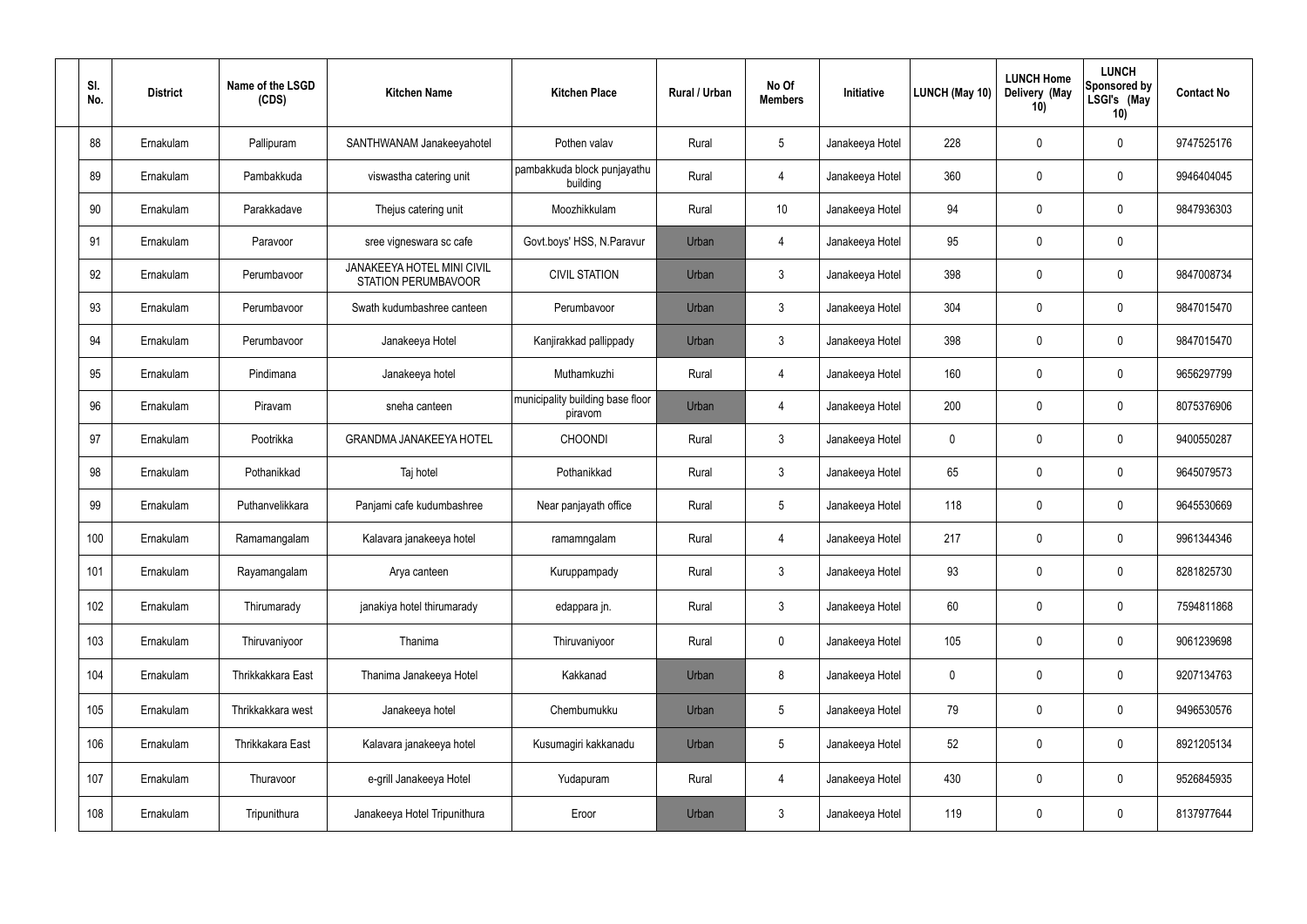|            | SI.<br>No.      | <b>District</b> | Name of the LSGD<br>(CDS) | <b>Kitchen Name</b>                         | <b>Kitchen Place</b>                              | Rural / Urban | No Of<br><b>Members</b> | Initiative      | LUNCH (May 10) | <b>LUNCH Home</b><br>Delivery (May<br>10) | <b>LUNCH</b><br><b>Sponsored by</b><br>LSGI's (May<br>10) | <b>Contact No</b> |
|------------|-----------------|-----------------|---------------------------|---------------------------------------------|---------------------------------------------------|---------------|-------------------------|-----------------|----------------|-------------------------------------------|-----------------------------------------------------------|-------------------|
|            | 109             | Ernakulam       | Vadakkekkara              | vadakkekkara kudumbasree janakeeya<br>hotel | Madaplathuruth                                    | Rural         | 4                       | Janakeeya Hotel | 0              | 0                                         | 0                                                         | 8301806778        |
|            | 110             | Ernakulam       | Vadavukode<br>Puthancruz  | <b>JANAKEEYA HOTEL</b>                      | Puthencruz                                        | Rural         | $\mathfrak{Z}$          | Janakeeya Hotel | 160            | $\mathbf 0$                               | $\pmb{0}$                                                 | $9.19E + 11$      |
|            | 111             | Ernakulam       | Valakom                   | Ruchi                                       | Valakom                                           | Rural         | $5\phantom{.0}$         | Janakeeya Hotel | 85             | 0                                         | 0                                                         | 9074232700        |
|            | 112             | Ernakulam       | Varapuzha                 | <b>DURGA ACTIVITY</b>                       | <b>CHETTIBHAGAM</b>                               | Rural         | 8                       | Janakeeya Hotel | 136            | $\mathbf 0$                               | $\pmb{0}$                                                 | 9496160074        |
|            | 113             | Ernakulam       | Vazhakulam                | Three Star Hotel                            | Marampally                                        | Rural         | $\mathfrak{Z}$          | Janakeeya Hotel | 303            | $\mathbf 0$                               | $\pmb{0}$                                                 | 6282644893        |
|            | 114             | Ernakulam       | Vengola                   | Janakeeya Hotel                             | Pathipalam                                        | Rural         | $5\phantom{.0}$         | Janakeeya Hotel | 51             | 0                                         | $\pmb{0}$                                                 | 8137887455        |
|            | 115             | Ernakulam       | Vengoor                   | <b>JANAKEEYA HOTEL</b>                      | Choorathod                                        | Rural         | 4                       | Janakeeya Hotel | $\mathbf 0$    | 0                                         | $\pmb{0}$                                                 | 9656904682        |
| <b>114</b> |                 |                 |                           |                                             |                                                   |               | 449                     |                 | 18271          | 914                                       | $\overline{0}$                                            |                   |
|            | $\overline{1}$  | Idukki          | Adimaly                   | Friends Janakeeya Hotel                     | Adimaly                                           | Rural         | 4                       | Janakeeya Hotel | 147            | $\mathbf 0$                               | $\pmb{0}$                                                 | 9961635779        |
|            | $\overline{2}$  | Idukki          | Alackode                  | Five Star Canteen                           | Elamdesham Block<br>Panchayath Building, Alakode  | Rural         | $5\phantom{.0}$         | Janakeeya Hotel | 30             | 0                                         | $\pmb{0}$                                                 | 9961482164        |
|            | $\mathbf{3}$    | Idukki          | Arakkulam                 | Sabhalyam                                   | Moolamattom                                       | Rural         | 4                       | Janakeeya Hotel | 205            | 0                                         | $\pmb{0}$                                                 | 8848124921        |
|            | 4               | Idukki          | Ayyappancovil             | Maria Janakeeya Hotel                       | Parappu                                           | Rural         | $\mathfrak{Z}$          | Janakeeya Hotel | 81             | 0                                         | $\pmb{0}$                                                 | 9544622096        |
|            | 5               | Idukki          | Bysonvalley               | Famous Janakiya Hotel                       | Pottankad                                         | Rural         | 4                       | Janakeeya Hotel | 71             | 0                                         | $\mathbf 0$                                               | 9744566398        |
|            | $6\phantom{.}6$ | ldukki          | Chakkupallam              | Vanithasree Janakeeya Hotel                 | Anakkara                                          | Rural         | $\mathbf{3}$            | Janakeeya Hotel | 276            | 0                                         | $\mathbf 0$                                               | 8075143547        |
|            | $\overline{7}$  | Idukki          | Devikulam                 | Kudumbashree Janakeeya Hotel                | Echo point                                        | Rural         | $\mathbf{3}$            | Janakeeya Hotel | 70             | $\mathbf 0$                               | $\mathbf 0$                                               | 8281640208        |
|            | 8               | ldukki          | Edavetty                  | Kudumbashree Janakeeya Hotel                | Edavetty                                          | Rural         | $\mathbf{3}$            | Janakeeya Hotel | $\mathbf 0$    | $\pmb{0}$                                 | $\pmb{0}$                                                 | 6238694173        |
|            | $9\,$           | ldukki          | Erattayar                 | Vanitha Janakeeya Hotel                     | Erattayar                                         | Rural         | 4                       | Janakeeya Hotel | 0              | $\mathbf 0$                               | $\mathbf 0$                                               | 9188166929        |
|            | 10 <sup>°</sup> | ldukki          | Kamakshi                  | Kripa Catering                              | Thankamani                                        | Rural         | $5\phantom{.0}$         | Janakeeya Hotel | 255            | $\pmb{0}$                                 | $\pmb{0}$                                                 | 9544021398        |
|            | 11              | ldukki          | Kanchiyar                 | Swadh Janakeeya Hotel                       | Kanchiyar                                         | Rural         | $5\phantom{.0}$         | Janakeeya Hotel | 118            | $\mathbf 0$                               | $\mathbf 0$                                               | 8606856496        |
|            | 12              | ldukki          | Kanjikkuzhi               | Samarppanam                                 | Kanjikkuzhi                                       | Rural         | 4                       | Janakeeya Hotel | 159            | $\pmb{0}$                                 | $\mathbf{1}$                                              | 9447169262        |
|            | 13              | Idukki          | Kanthaloor                | Morningstar Janakeeya Hotel                 | Sahayagiri complex, near<br>Kanthalloor Bus stand | Rural         | 4                       | Janakeeya Hotel | 104            | $\mathbf 0$                               | $\mathbf 0$                                               | 9447941632        |
|            | 14              | ldukki          | Karimannoor               | Rujiya Catering Unit                        | Karimannoor                                       | Rural         | $\sqrt{5}$              | Janakeeya Hotel | 68             | 0                                         | $\pmb{0}$                                                 | 9497454952        |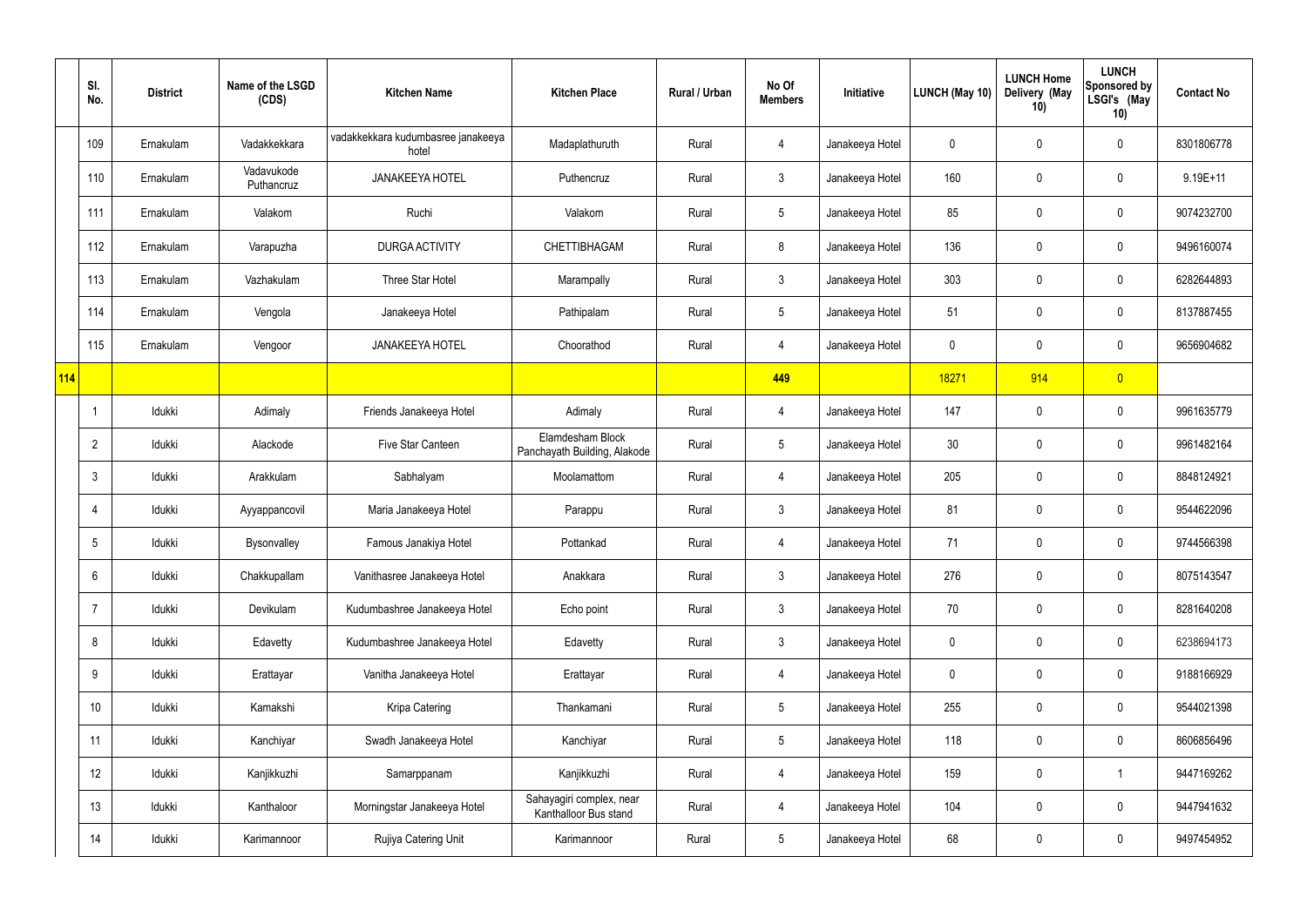|    | SI.<br>No. | <b>District</b> | Name of the LSGD<br>(CDS) | <b>Kitchen Name</b>                | <b>Kitchen Place</b>          | <b>Rural / Urban</b> | No Of<br><b>Members</b> | Initiative      | LUNCH (May 10) | <b>LUNCH Home</b><br>Delivery (May<br>10) | <b>LUNCH</b><br><b>Sponsored by</b><br>LSGI's (May<br>10) | <b>Contact No</b> |
|----|------------|-----------------|---------------------------|------------------------------------|-------------------------------|----------------------|-------------------------|-----------------|----------------|-------------------------------------------|-----------------------------------------------------------|-------------------|
|    | 15         | Idukki          | Karunapuram               | Karuna Hotel                       | Panchayathu complex           | Rural                | 4                       | Janakeeya Hotel | 269            | $\mathbf 0$                               | $\pmb{0}$                                                 | 9961152820        |
|    | 16         | Idukki          | Kattappana                | Karunya Janakeeya Hotel            | Kattappana                    | Urban                | 5                       | Janakeeya Hotel | 285            | $\mathbf 0$                               | $\mathbf 0$                                               | 9497684477        |
|    | 17         | Idukki          | Kodikkulam                | Kulirma Janakiya Hotel             | Kodikkulam                    | Rural                | $6\overline{6}$         | Janakeeya Hotel | 37             | 0                                         | $\pmb{0}$                                                 | 9605111852        |
|    | 18         | Idukki          | Kokkayar                  | Sevana Janakeeya hotel             | 35th Mile                     | Rural                | $\mathbf{3}$            | Janakeeya Hotel | 16             | $\mathbf 0$                               | $\pmb{0}$                                                 | 9562067674        |
|    | 19         | Idukki          | Konnathadi                | Friends Janakeeya Hotel            | Panickankudi                  | Rural                | $6^{\circ}$             | Janakeeya Hotel | 0              | 0                                         | $\pmb{0}$                                                 | 9544048878        |
|    | 20         | Idukki          | Konnathadi                | Janapriya Janakeeya Hotel          | Konnathadi                    | Rural                | $\mathbf{3}$            | Janakeeya Hotel | 0              | $\mathbf 0$                               | $\pmb{0}$                                                 | 9895147074        |
|    | 21         | Idukki          | Kudayathoor               | Kudumbashree Janakeeya Hotel       | Kanjar                        | Rural                | 3 <sup>1</sup>          | Janakeeya Hotel | 98             | 0                                         | $\pmb{0}$                                                 | 9526762560        |
|    | 22         | Idukki          | Kumaramangalam            | Kumaramangalam Janakeeya Hotel     | Kumaramangalam                | Rural                | 4                       | Janakeeya Hotel | 140            | $\mathbf 0$                               | $\mathbf 0$                                               | 9745633509        |
|    | 23         | Idukki          | Kumili                    | Ruchi Hotel                        | Kumili                        | Rural                | 4                       | Janakeeya Hotel | 0              | 0                                         | $\pmb{0}$                                                 | 9447980637        |
|    | 24         | Idukki          | Manakkadu                 | Vanitha Hotel                      | Chittoor                      | Rural                | $\mathfrak{Z}$          | Janakeeya Hotel | 95             | $\mathbf 0$                               | $\pmb{0}$                                                 | 8330097933        |
| 50 | 25         | Idukki          | Mankulam                  | Jeevanam Catering Janakeeya Hotel  | Panchayathu Building          | Rural                | 4                       | Janakeeya Hotel | 92             | $\mathbf 0$                               | $\mathbf 0$                                               | 9495060505        |
|    | 26         | Idukki          | Mankulam                  | Happy Janakéeya Hotel              | Aanakkulam                    | Rural                | $\mathfrak{Z}$          | Janakeeya Hotel | 80             | $\mathbf 0$                               | 0                                                         | 9496251027        |
|    | 27         | Idukki          | Marayoor                  | Malabar food court Janakeeya Hotel | Marayoor Near IDCB bank       | Rural                | 4                       | Janakeeya Hotel | 123            | $\mathbf 0$                               | $\mathbf 0$                                               | 9446925610        |
|    | 28         | Idukki          | Mariyapuram               | Anaswara Hotel & Catering          | Idukki                        | Rural                | 4                       | Janakeeya Hotel | 213            | $\mathbf 0$                               | $\overline{4}$                                            | 9526329438        |
|    | 29         | Idukki          | Munnar                    | Annapoorna catering                | Lorry stand, old munnar       | Rural                | 5 <sub>5</sub>          | Janakeeya Hotel | 250            | $\mathbf 0$                               | $\mathbf 0$                                               | 8281009478        |
|    | 30         | Idukki          | Muttom                    | Nila Janakeeya Hotel               | Muttom                        | Rural                | $\mathfrak{Z}$          | Janakeeya hotel | 285            | $\mathbf 0$                               | $\mathbf 0$                                               | 9961104818        |
|    | 31         | Idukki          | Nedumkandam               | Annus catering                     | Nedumkandam<br>Kizhakkekavala | Rural                | $\overline{4}$          | Janakeeya Hotel | 298            | $\mathbf 0$                               | $\pmb{0}$                                                 | 9747458576        |
|    | 32         | Idukki          | Pallivasal                | <b>Blessing Janakeeya Hotel</b>    | Pallivasal                    | Rural                | $\overline{4}$          | Janakeeya Hotel | 88             | $\mathbf 0$                               | $\mathbf 0$                                               | 9947981574        |
|    | 33         | Idukki          | Pampadumpara              | Thripthy Janakeeya Hotel           | Pampadumpara                  | Rural                | $\mathfrak{Z}$          | Janakeeya Hotel | 159            | $\mathbf 0$                               | $\pmb{0}$                                                 | 9207150558        |
|    | 34         | Idukki          | Peermedu                  | Thripthy Janakeeya Hotel           | Peermedu                      | Rural                | $\mathfrak{Z}$          | Janakeeya Hotel | 116            | $\mathbf 0$                               | $\pmb{0}$                                                 | 9633311267        |
|    | 35         | Idukki          | Peruvanthanam             | Janakeeya Hotel                    | Peruvanthanam                 | Rural                | $5\phantom{.0}$         | Janakeeya Hotel | 50             | $\mathbf 0$                               | $\mathbf 0$                                               | 9562274720        |
|    | 36         | Idukki          | Purappuzha                | Ammas Janakeeya Hotel              | Purappuzha                    | Rural                | $\mathfrak{Z}$          | Janakeeya Hotel | 55             | $\mathbf 0$                               | $\mathbf 0$                                               | 9744954032        |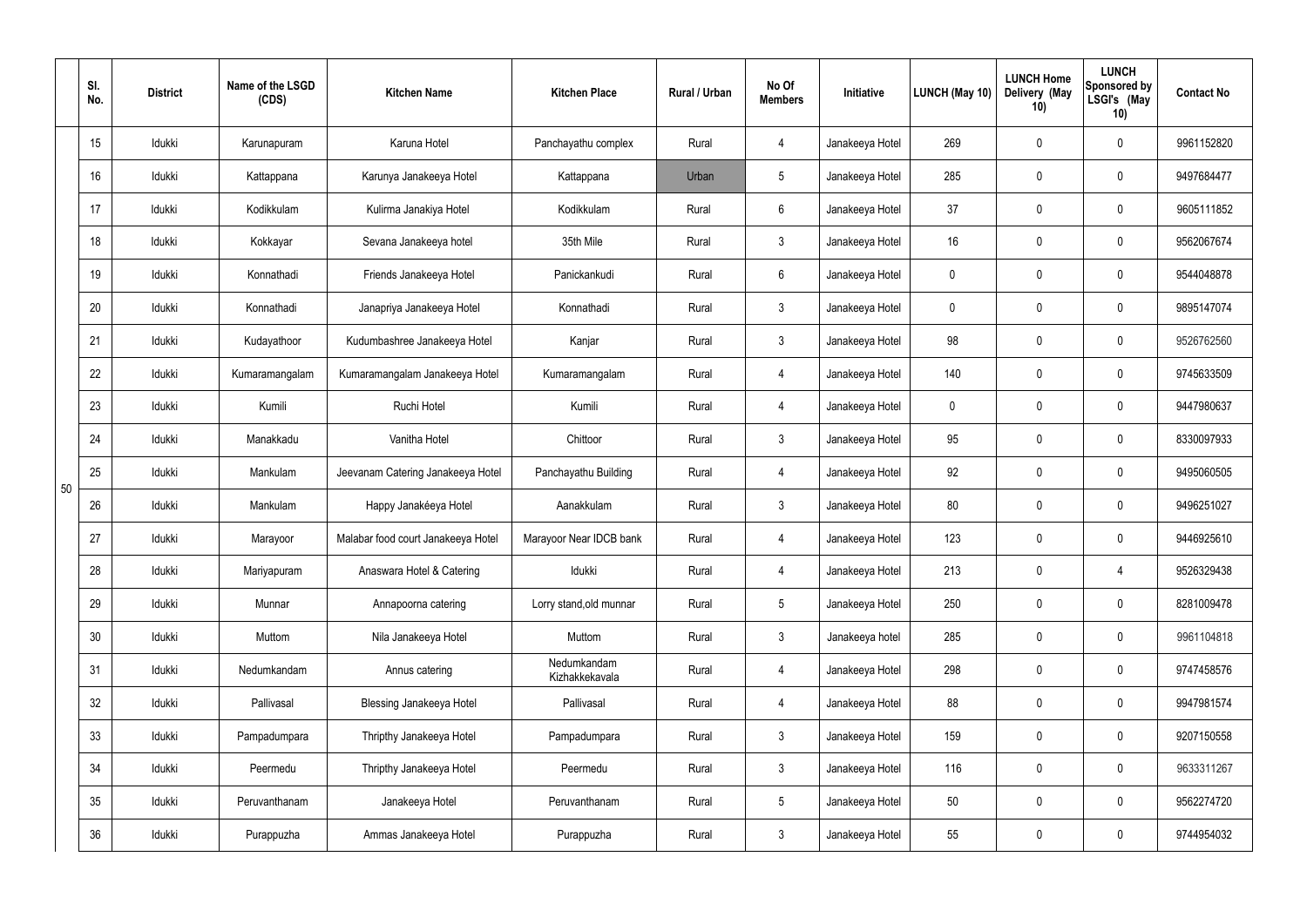|    | SI.<br>No.      | <b>District</b> | Name of the LSGD<br>(CDS) | <b>Kitchen Name</b>                       | <b>Kitchen Place</b>                      | Rural / Urban | No Of<br><b>Members</b> | Initiative      | LUNCH (May 10) | <b>LUNCH Home</b><br>Delivery (May<br>10) | <b>LUNCH</b><br>Sponsored by<br>LSGI's (May<br>10) | <b>Contact No</b> |
|----|-----------------|-----------------|---------------------------|-------------------------------------------|-------------------------------------------|---------------|-------------------------|-----------------|----------------|-------------------------------------------|----------------------------------------------------|-------------------|
|    | 37              | Idukki          | Rajakkadu                 | Janakeeya Hotel                           | Rajakkadu Town                            | Rural         | $\mathbf{3}$            | Janakeeya Hotel | 448            | $\mathbf 0$                               | $\mathbf 0$                                        | 9446766999        |
|    | 38              | Idukki          | Rajakumari                | Aiswarya Vanitha Restaurent               | Rajakumari South                          | Rural         | $\overline{4}$          | Janakeeya Hotel | 390            | $\mathbf 0$                               | $\mathbf 0$                                        | 9526570410        |
|    | 39              | Idukki          | Santhanpara               | Janakeeya Hotel                           | Santhanpara                               | Rural         | $\overline{4}$          | Janakeeya Hotel | 193            | $\mathbf 0$                               | $\mathbf 0$                                        | 9526174553        |
|    | 40              | Idukki          | Senapathy                 | Ammoose Hotel                             | Mangathotty                               | Rural         | $\mathbf{3}$            | Janakeeya Hotel | 150            | $\mathbf 0$                               | $\mathbf 0$                                        | 9539396626        |
|    | 41              | Idukki          | Udumbannoor               | Kudumbashree Janakeeya Hotel              | Udumbannor                                | Rural         | $\mathbf{3}$            | Janakeeya Hotel | 245            | $\mathbf 0$                               | $\mathbf 0$                                        | 9633678438        |
|    | 42              | Idukki          | Upputhara                 | Samarppitha Janakeeya hotel               | Upputhara                                 | Rural         | $5\phantom{.0}$         | Janakeeya Hotel | 111            | $\mathbf 0$                               | $\mathbf 0$                                        | 9526590710        |
|    | 43              | Idukki          | Vandanmedu                | Dharshana Janakeeya Hotel                 | Vandanmedu                                | Rural         | $\overline{4}$          | Janakeeya Hotel | 116            | $\mathbf 0$                               | $\mathbf 0$                                        | 9744038737        |
|    | 44              | Idukki          | Vandiperiyar              | Vandiperiyar Janakeeya Hotel              | Vandiperiyar                              | Rural         | $5\phantom{.0}$         | Janakeeya Hotel | 245            | $\mathbf 0$                               | $\mathbf 0$                                        | 8086863254        |
|    | 45              | Idukki          | Vannappuram               | Souhrudham Janakeeya Hotel                | Vannappuram                               | Rural         | $5\overline{)}$         | Janakeeya Hotel | 92             | $\mathbf 0$                               | $\mathbf 0$                                        | 8113054492        |
|    | 46              | Idukki          | Vathikudy                 | Mahima                                    | Murickassery                              | Rural         | $\mathbf{3}$            | Janakeeya Hotel | 212            | $\mathbf 0$                               | $\overline{2}$                                     | 8289945652        |
|    | 47              | Idukki          | Vattavada                 | Vattavada Kudumbashree Janakeeya<br>Hotel | Keekkara, Kovilur                         | Rural         | $\overline{4}$          | Janakeeya Hotel | 187            | $\mathbf 0$                               | $\mathbf 0$                                        | 9497790469        |
|    | 48              | Idukki          | Vazhathoppu               | Grahalakshmi Hotel & Catering             | Cheruthoni                                | Rural         | $\overline{4}$          | Janakeeya Hotel | 235            | $\mathbf 0$                               | $\mathbf 0$                                        | 9496178884        |
|    | 49              | Idukki          | Vellathooval              | Flowers Janakeeya Hotel                   | Vellathooval                              | Rural         | 4                       | Janakeeya Hotel | $\mathbf 0$    | $\mathbf 0$                               | $\mathbf 0$                                        | 9961419892        |
|    | 50              | Idukki          | Velliyamattam             | Padhayam Kudumbashree Janakeeya<br>Hotel  | Velliyamattam                             | Rural         | 4                       | Janakeeya Hotel | 32             | $\pmb{0}$                                 | $\mathbf 0$                                        | 7902854627        |
| 50 |                 |                 |                           |                                           |                                           |               | 197                     |                 | 6989           | $\pmb{0}$                                 | $\overline{7}$                                     |                   |
|    |                 | Kannur          | Maloor                    | Maloor Janakeeya Hotel                    | Thrikandaripoyil, PO-<br>Thrikandaripoyil | Rural         | $\mathbf{3}$            | Janakeeya Hotel | 182            | $\pmb{0}$                                 | $\mathbf 0$                                        | 9656132294        |
|    | $\overline{2}$  | Kannur          | Kolachery                 | Janakeeya Hotel                           | Kolachery Paramba, PO-<br>Kolacheri       | Rural         | $5\overline{)}$         | Janakeeya Hotel | 340            | $\pmb{0}$                                 | $\sqrt{5}$                                         | 9895324699        |
|    | $\mathbf{3}$    | Kannur          | Pinarayi                  | Janakeeya hotel, Pinarayi                 | Pinarayi                                  | Rural         | $6\overline{6}$         | Janakeeya Hotel | 182            | $\pmb{0}$                                 | $\mathbf 0$                                        | 9447215211        |
|    | $\overline{4}$  | Kannur          | Muzhakunnu                | Thripthy Janakeeya Hotel                  | Kakkayangad, Muzhakkunnu                  | Rural         | $5\overline{)}$         | Janakeeya Hotel | 286            | $\pmb{0}$                                 | $\overline{2}$                                     | 9526047538        |
|    | $5\phantom{.0}$ | Kannur          | Chapparappadavu           | Kudumbasree janakeeya hotel               | Near village office,<br>Chapparappadav    | Rural         | $\mathbf{3}$            | Janakeeya Hotel | 224            | $\pmb{0}$                                 | $\mathbf 0$                                        | 9605413324        |
|    | 6               | Kannur          | Iritty                    | Roopasree Kudumbashree hotel              | Koolichembra                              | Urban         | 8                       | Janakeeya Hotel | 460            | $\pmb{0}$                                 | $\mathbf 0$                                        | 8589921533        |
|    | 7               | Kannur          | Dharmadam                 | Dharmadam Janakeeya hotel                 | Near Andalloor kav,<br>Dharmadam          | Rural         | $\mathbf{3}$            | Janakeeya Hotel | 119            | $\pmb{0}$                                 | $\boldsymbol{0}$                                   | 9526975778        |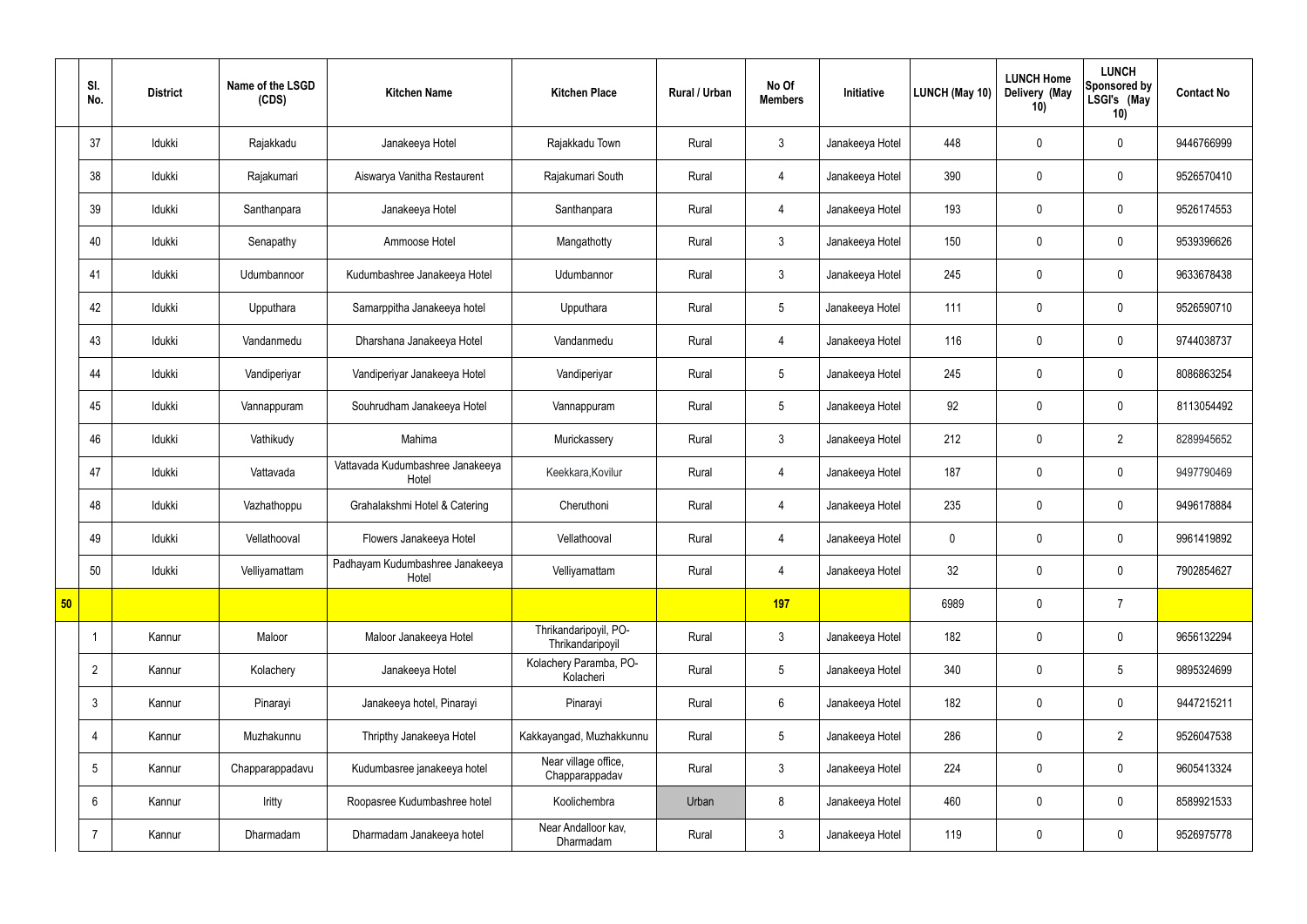| SI.<br>No. | <b>District</b> | Name of the LSGD<br>(CDS)   | <b>Kitchen Name</b>                                | <b>Kitchen Place</b>                           | Rural / Urban | No Of<br><b>Members</b> | Initiative      | <b>LUNCH (May 10)</b> | <b>LUNCH Home</b><br>Delivery (May<br>10) | <b>LUNCH</b><br><b>Sponsored by</b><br>LSGI's (May<br>10) | <b>Contact No</b> |
|------------|-----------------|-----------------------------|----------------------------------------------------|------------------------------------------------|---------------|-------------------------|-----------------|-----------------------|-------------------------------------------|-----------------------------------------------------------|-------------------|
| 8          | Kannur          | Peralassery                 | Janakeeya Hotel                                    | Peralassery Town, PO -<br>Mundallur            | Rural         | 9                       | Janakeeya Hotel | 456                   | 0                                         | $\pmb{0}$                                                 | 70256213909       |
| 9          | Kannur          | Kadannappalli<br>Panappuzha | Kudumbasree janakeeya hotel                        | Chanthappura                                   | Rural         | $\overline{4}$          | Janakeeya Hotel | 154                   | $\mathbf 0$                               | $\pmb{0}$                                                 | 9961089935        |
| 10         | Kannur          | Anthur                      | Janakeeya hotel                                    | Dharmasala                                     | Urban         | $5\phantom{.0}$         | Janakeeya Hotel | 401                   | 0                                         | $\pmb{0}$                                                 | 9544138650        |
| 11         | Kannur          | Cheruthazham                | Janakeeya Hotel (Thripthi<br>Kudumbashree Canteen) | Pilathara                                      | Rural         | $\mathbf{3}$            | Janakeeya Hotel | 188                   | $\mathbf 0$                               | $\pmb{0}$                                                 | 9947540361        |
| 12         | Kannur          | Peravoor                    | Kudumbashree Janakeeya Hotel                       | Peravoor Bus stand, Peravoor<br>P <sub>O</sub> | Rural         | $\mathbf{3}$            | Janakeeya Hotel | 191                   | 0                                         | $\pmb{0}$                                                 | 9947567857        |
| 13         | Kannur          | Kalliassery                 | Janakeeya Hotel                                    | Irinav Road, Payyattam, PO-<br>Irinav          | Rural         | $\overline{4}$          | Janakeeya Hotel | 194                   | 0                                         | $\overline{2}$                                            | 8848330570        |
| 14         | Kannur          | Panniyannur                 | Janakeeya Hotel                                    | Panoor Block office compound                   | Rural         | $6\phantom{.}$          | Janakeeya Hotel | 308                   | 0                                         | $\pmb{0}$                                                 | 9447449875        |
| 15         | Kannur          | Kannapuram                  | Janakeeya Hotel                                    | Chynaclay road, Kannapuram                     | Rural         | $5\phantom{.0}$         | Janakeeya Hotel | 170                   | 0                                         | $\overline{2}$                                            | 8089127045        |
| 16         | Kannur          | Sreekandapuram              | Janakeeya Hotel                                    | Sreekandapuram, near bus<br>stand              | Urban         | $5\phantom{.0}$         | Janakeeya Hotel | 229                   | 0                                         | $\mathbf 0$                                               | 7591948757        |
| 17         | Kannur          | Thalasseri                  | Janakeeya Hotel                                    | New bus stand, Thalasseri                      | Urban         | 6                       | Janakeeya Hotel | 611                   | 0                                         | $\pmb{0}$                                                 | 9446263864        |
| 18         | Kannur          | Chokli                      | Janakeeya Hotel                                    | Olavilam, Chokli                               | Rural         | $5\phantom{.0}$         | Janakeeya Hotel | 113                   | $\mathbf 0$                               | $\pmb{0}$                                                 | 9846892821        |
| 19         | Kannur          | Udayagiri                   | Janakeeya Hotel                                    | Karthikapuram                                  | Rural         | $\overline{4}$          | Janakeeya Hotel | 291                   | 0                                         | $\pmb{0}$                                                 | 9562375342        |
| 20         | Kannur          | Karivellur Peralam          | Janakeeya Hotel                                    | Panchayah building,<br>Onakkunnu               | Rural         | 4                       | Janakeeya Hotel | 207                   | 0                                         | 0                                                         | 7025519714        |
| 21         | Kannur          | Muzhappilangad              | Janakeeya Hotel                                    | Near FCI godown,<br>Muzhappilangad             | Rural         | $5\phantom{.0}$         | Janakeeya Hotel | 154                   | 0                                         | $\pmb{0}$                                                 | 7306005267        |
| 22         | Kannur          | Narath                      | Janakeeya Hotel                                    | Janakeeya Hotel, Kambil,<br>Narath             | Rural         | $\overline{7}$          | Janakeeya Hotel | 242                   | 0                                         | $\overline{2}$                                            | 9747441162        |
| 23         | Kannur          | Payyannur                   | Janakeeya Hotel                                    | Municipality compoud,<br>Payyannur             | Urban         | 3 <sup>1</sup>          | Janakeeya Hotel | 325                   | 0                                         | $\pmb{0}$                                                 | 9526620805        |
| 24         | Kannur          | Kangol Alappadamba          | Janakeeya Hotel                                    | Mathil, Near Kangol<br>Alappadamba Panchayath  | Rural         | $\overline{4}$          | Janakeeya Hotel | 105                   | 0                                         | $\pmb{0}$                                                 | 9495296142        |
| 25         | Kannur          | Naduvil                     | Janakeeya Hotel                                    | Panchayath compound,<br>Naduvil town           | Rural         | $\overline{4}$          | Janakeeya Hotel | 146                   | 0                                         | $\mathbf 0$                                               | 7902902490        |
| 26         | Kannur          | Koothuparamba               | Janakeeya Hotel                                    | Manghad Vayal, Near HSS<br>Koothuparamba, PO-  | Urban         | 8                       | Janakeeya Hotel | 493                   | 0                                         | $\pmb{0}$                                                 | 9645608253        |
| 27         | Kannur          | Kuttiatoor                  | Janakeeya Hotel                                    | Near Panchayath office,<br>Chattukappara       | Rural         | $5\phantom{.0}$         | Janakeeya Hotel | 80                    | $\pmb{0}$                                 | $\pmb{0}$                                                 | 9544644195        |
| 28         | Kannur          | Kathirur                    | Janakeeya Hotel                                    | Panchayath office building,<br>Kathirur        | Rural         | $5\,$                   | Janakeeya Hotel | 298                   | $\pmb{0}$                                 | $\pmb{0}$                                                 | 8129404833        |
| 29         | Kannur          | Panoor                      | Janakeeya Hotel                                    | Elangode, Panoor                               | Urban         | $5\,$                   | Janakeeya Hotel | 295                   | 0                                         | $\mathbf{1}$                                              | 9605852157        |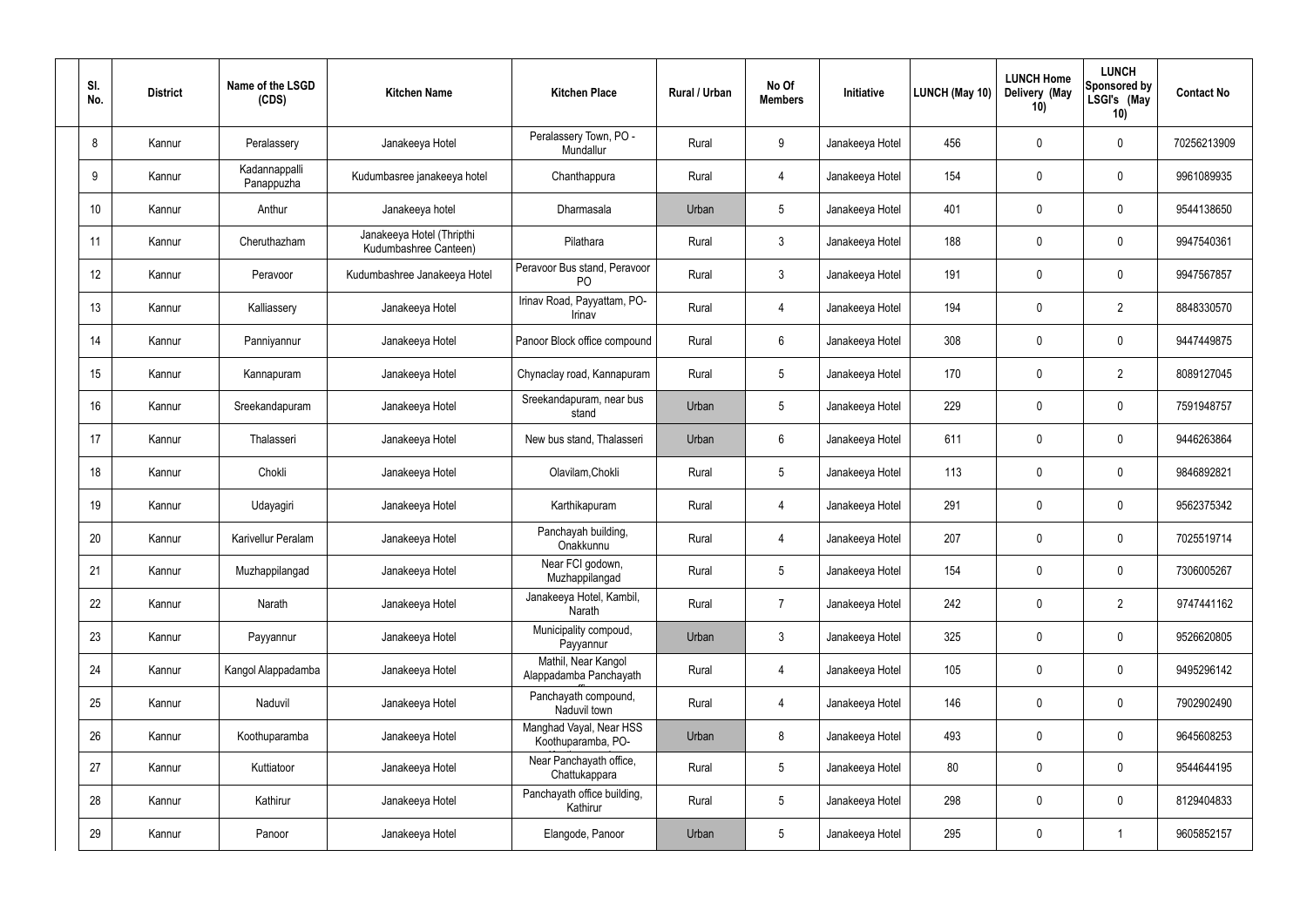|    | SI.<br>No. | <b>District</b> | Name of the LSGD<br>(CDS) | <b>Kitchen Name</b> | <b>Kitchen Place</b>                                           | Rural / Urban | No Of<br><b>Members</b> | Initiative      | <b>LUNCH (May 10)</b> | <b>LUNCH Home</b><br>Delivery (May<br>10) | <b>LUNCH</b><br>Sponsored by<br>LSGI's (May<br>10) | <b>Contact No</b> |
|----|------------|-----------------|---------------------------|---------------------|----------------------------------------------------------------|---------------|-------------------------|-----------------|-----------------------|-------------------------------------------|----------------------------------------------------|-------------------|
|    | 30         | Kannur          | Chirakkal                 | Janakeeya Hotel     | Chirakkal weavers,<br>Puthiyatheru                             | Rural         | $5\overline{)}$         | Janakeeya Hotel | 200                   | 0                                         | $\boldsymbol{0}$                                   | 9895854873        |
|    | 31         | Kannur          | Eranjoli                  | Janakeeya Hotel     | Near Thalassery RTO office,<br>Chungam                         | Rural         | $5\phantom{.0}$         | Janakeeya Hotel | 280                   | $\boldsymbol{0}$                          | $\pmb{0}$                                          | 9656368808        |
|    | 32         | Kannur          | Payam                     | Janakeeya Hotel     | Near Panchayath office,<br>Madathil                            | Rural         | $\overline{4}$          | Janakeeya Hotel | 204                   | $\boldsymbol{0}$                          | $\pmb{0}$                                          | 9496554678        |
|    | 33         | Kannur          | Eramam Kuttoor            | Janakeeya Hotel     | Mathamangalam, Near CDS<br>office                              | Rural         | $\overline{4}$          | Janakeeya Hotel | 157                   | $\boldsymbol{0}$                          | $\boldsymbol{0}$                                   | 9562473576        |
|    | 34         | Kannur          | Ramanthally               | Janakeeya hotel     | Ramanthally                                                    | Rural         | $\overline{4}$          | Janakeeya Hotel | 232                   | 0                                         | $\boldsymbol{0}$                                   | 9496705429        |
|    | 35         | Kannur          | Thripangottur             | Janakeeya Hotel     | Kallikkandy, Thripangottur                                     | Rural         | $\mathbf{3}$            | Janakeeya Hotel | 212                   | $\boldsymbol{0}$                          | $\boldsymbol{0}$                                   | 9495191659        |
|    | 36         | Kannur          | Madayi                    | Janakeeya Hotel     | Eripuram, Near Vrindhavan<br>Residency, PO Pazhayangadi        | Rural         | $\mathbf{3}$            | Janakeeya Hotel | 142                   | $\boldsymbol{0}$                          | -1                                                 | 7561006271        |
|    | 37         | Kannur          | Kelakam                   | Janakeeya Hotel     | Kelakam PO                                                     | Rural         | $\mathfrak{Z}$          | Janakeeya Hotel | 175                   | $\boldsymbol{0}$                          | $\pmb{0}$                                          | 8113866296        |
|    | 38         | Kannur          | Kurumathoor               | Janakeeya Hotel     | Near GVHSS, Kurumathoor                                        | Rural         | $\mathbf{3}$            | Janakeeya Hotel | 119                   | $\boldsymbol{0}$                          | $\pmb{0}$                                          | 9633816470        |
|    | 39         | Kannur          | Peringome Vayakkara       | Janakeeya Hotel     | Peringome, Near Police station                                 | Rural         | $5\overline{)}$         | Janakeeya Hotel | 125                   | $\boldsymbol{0}$                          | $\pmb{0}$                                          | 9961413726        |
|    | 40         | Kannur          | Munderi                   | Janakeeya Hotel     | Kanjirode Karakkadu, Munderi                                   | Rural         | $\overline{4}$          | Janakeeya Hotel | 296                   | $\boldsymbol{0}$                          | $\pmb{0}$                                          | 8547609196        |
|    | 41         | Kannur          | Anjarakandy               | Janakeeya Hotel     | Panayatham Paramba,<br>Anjarankandy                            | Rural         | $\overline{4}$          | Janakeeya Hotel | 160                   | $\boldsymbol{0}$                          | $\boldsymbol{0}$                                   | 9496900755        |
| 91 | 42         | Kannur          | Ayyankkunnu               | Janakeeya Hotel     | Ayyankunnu Panchayth<br>Anghadikkadavu                         | Rural         | $\Delta$                | Janakeeya Hotel | 176                   | $\mathbf 0$                               | 0                                                  | 9946734976        |
|    | 43         | Kannur          | Padiyoor                  | Janakeeya Hotel     | Padiyoor PO                                                    | Rural         | $\overline{4}$          | Janakeeya Hotel | 50                    | $\mathbf 0$                               | $\mathbf 0$                                        | 9539028498        |
|    | 44         | Kannur          | Ezhome                    | Janakeeya Hotel     | Pazhayangadi bus stand,<br>Ezhom                               | Rural         | 5 <sub>5</sub>          | Janakeeya Hotel | 326                   | 0                                         | $\boldsymbol{0}$                                   | 8086910862        |
|    | 45         | Kannur          | Koodali                   | Janakeeya Hotel     | Near Koodali Panchayath<br>Office, Kololam, PO -<br>Edavannoor | Rural         | $\overline{4}$          | Janakeeya Hotel | 149                   | $\boldsymbol{0}$                          | $\pmb{0}$                                          | 9526524230        |
|    | 46         | Kannur          | Pappinisseri              | Janakeeya Hotel     | Near EMS Smaraka Govt.<br>Higher secondary school,             | Rural         | $\overline{4}$          | Janakeeya Hotel | 219                   | 0                                         | $\mathbf 0$                                        | 9605727307        |
|    | 47         | Kannur          | Mattannur                 | Janakeeya Hotel     | Near Municipality office,<br>Mattannur                         | Urban         | $5\phantom{.0}$         | Janakeeya Hotel | 236                   | 0                                         | $\mathbf 0$                                        | 7510706897        |
|    | 48         | Kannur          | Chenghalayi               | Janakeeya Hotel     | Valakai, Chenghalayi                                           | Rural         | $\mathbf{3}$            | Janakeeya Hotel | 163                   | 0                                         | $\pmb{0}$                                          | 8547696233        |
|    | 49         | Kannur          | Pattiam                   | Janakeeya Hotel     | Cheruvancheri PO,<br>Cheruvancheri                             | Rural         | $\overline{4}$          | Janakeeya Hotel | 246                   | 0                                         | $\pmb{0}$                                          | 7025025275        |
|    | 50         | Kannur          | Thaliparamba              | Janakeeya Hotel     | Municipality compoud,<br>Thaliparamba                          | Urban         | 4                       | Janakeeya Hotel | 169                   | 0                                         | $\pmb{0}$                                          | 8547849019        |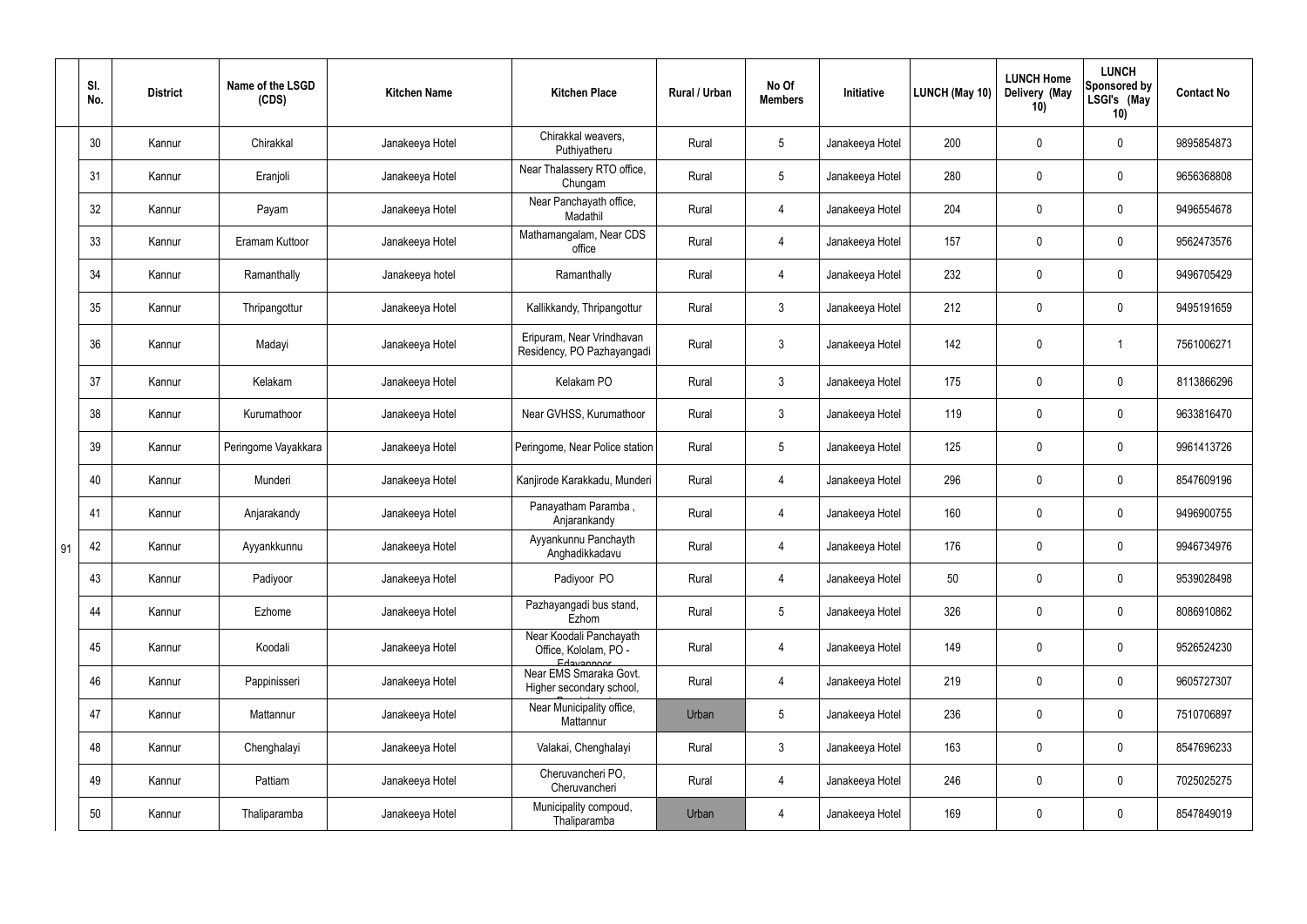| SI.<br>No. | <b>District</b> | Name of the LSGD<br>(CDS) | <b>Kitchen Name</b>                          | <b>Kitchen Place</b>                                    | Rural / Urban | No Of<br><b>Members</b> | Initiative      | <b>LUNCH (May 10)</b> | <b>LUNCH Home</b><br>Delivery (May<br>10) | <b>LUNCH</b><br>Sponsored by<br>LSGI's (May<br>10) | <b>Contact No</b> |
|------------|-----------------|---------------------------|----------------------------------------------|---------------------------------------------------------|---------------|-------------------------|-----------------|-----------------------|-------------------------------------------|----------------------------------------------------|-------------------|
| 51         | Kannur          | Payyavoor                 | Janakeeya Hotel                              | Payyavoor - PO, Payyavoor                               | Rural         | $5\overline{)}$         | Janakeeya Hotel | 238                   | 0                                         | $\mathbf 0$                                        | 9495311608        |
| 52         | Kannur          | Kottiyoor                 | Janakeeya Hotel                              | Neendunokki, Kottiyoor - PO                             | Rural         | $5\phantom{.0}$         | Janakeeya Hotel | 203                   | $\mathbf 0$                               | $\overline{0}$                                     | 6282565854        |
| 53         | Kannur          | Kunnothparamba            | Janakeeya Hotel                              | Kunnothparamba PO,<br>Kunnothparamba                    | Rural         | $\mathbf{3}$            | Janakeeya Hotel | 304                   | 0                                         | $\mathbf 0$                                        | 8156840487        |
| 54         | Kannur          | Pariyaram                 | Janakeeya Hotel                              | Near Panchayath Office,<br>Chithappile poyil, Pariyaram | Rural         | 4                       | Janakeeya Hotel | $\pmb{0}$             | 0                                         | $\mathbf 0$                                        | 9744385083        |
| 55         | Kannur          | Kunjimangalam             | Janakeeya Hotel                              | Old Post office building,<br>Andamkovil, Kunjimangalam  | Rural         | 4                       | Janakeeya Hotel | 153                   | 0                                         | $\overline{0}$                                     | 9526981326        |
| 56         | Kannur          | Thillenkeri               | Janakeeya Hotel                              | Thekkam poyil, Near Uliyil<br>Town                      | Rural         | $\mathbf{3}$            | Janakeeya Hotel | 292                   | 0                                         | $\mathbf 0$                                        | 9745059451        |
| 57         | Kannur          | Chittariparamba           | Janakeeya Hotel                              | Poovathinkeezhil, PO-<br>Chittariparamba                | Rural         | 6                       | Janakeeya Hotel | 160                   | $\mathbf 0$                               | $\mathbf 0$                                        | 8943506825        |
| 58         | Kannur          | Mayyil                    | Janakeeya Hotel                              | Near Mayyil Panchayath office,<br>Mayyil                | Rural         | $\overline{4}$          | Janakeeya Hotel | 146                   | $\mathbf 0$                               | $\mathbf 0$                                        | 9526072638        |
| 59         | Kannur          | Cherukunnu                | Janakeeya Hotel                              | Pallichal, PO - Cherukunnu,<br>Pin -670301              | Rural         | 4                       | Janakeeya Hotel | 185                   | $\mathbf 0$                               | $\mathbf 0$                                        | 8547361298        |
| 60         | Kannur          | Aaralam                   | Janakeeya Hotel                              | Athikkal, PO - Keezhpally                               | Rural         | $5\phantom{.0}$         | Janakeeya Hotel | 239                   | 0                                         | $\mathbf 0$                                        | 9961285762        |
| 61         | Kannur          | Alakkode                  | Janakeeya Hotel                              | Therthally, Therthally PO,<br>Alakkode                  | Rural         | $5\overline{)}$         | Janakeeya Hotel | 227                   | 0                                         | $\mathbf 0$                                        | 8547045070        |
| 62         | Kannur          | Malappattam               | Janakeeya Hotel                              | Near Malappattam<br>panchayath, Malappattam             | Rural         | $\mathbf{3}$            | Janakeeya Hotel | 156                   | 0                                         | $\mathbf 0$                                        | 9400571842        |
| 63         | Kannur          | Kanichar                  | Janakeeya Hotel                              | Kanichar PO, Kanichar                                   | Rural         | 3                       | Janakeeya Hotel | 178                   | $\mathbf 0$                               | 0                                                  | 9526167667        |
| 64         | Kannur          | Mokeri                    | Kudumbashree Janakeeya Hotel,<br>Mokeri      | Vallangad, Mokeri                                       | Rural         | $5\overline{)}$         | Janakeeya Hotel | 276                   | $\mathbf 0$                               | $\mathbf 0$                                        | 9947037223        |
| 65         | Kannur          | Anjarakandy 2             | Kudumbashree Janakeeya Hotel,<br>Anjarakandy | Kavinmoola, Anjarakandy                                 | Rural         | 5 <sub>5</sub>          | Janakeeya Hotel | 188                   | 0                                         | $\overline{0}$                                     | 9446657510        |
| 66         | Kannur          | Newmahi                   | Kudumbashree Janakeeya Hotel                 | Newmahi bridge, Newmahi                                 | Rural         | $\mathbf{3}$            | Janakeeya Hotel | 232\$                 | 0\$                                       | 0\$                                                | 9946056862        |
| 67         | Kannur          | Keezhallur                | Janakeeya Hotel                              | Kummanam, Elambara                                      | Rural         | $\mathbf{3}$            | Janakeeya Hotel | 280                   | 0                                         | $\overline{0}$                                     | 9947648580        |
| 68         | Kannur          | Chembilode                | Janakeeya hotel                              | Chakkarakal bus stand,<br>mowanchery                    | Rural         | $5\overline{)}$         | Janakeeya Hotel | 410                   | 0                                         | $\overline{0}$                                     | 9847951631        |
| 69         | Kannur          | vengad                    | Janakeeya hotel                              | mambaram                                                | Rural         | 6                       | Janakeeya Hotel | 204                   | 0                                         | $\mathbf 0$                                        | 7902970902        |
| 70         | Kannur          | Azhikode                  | Janakeeya hotel                              | vankulathvayayal                                        | Rural         | 4                       | Janakeeya Hotel | 150                   | 0                                         | $\mathbf 0$                                        | 9895910633        |
| 71         | Kannur          | Kolayad                   | Janakeeya hotel                              | kolayad                                                 | rural         | $\mathbf{3}$            | janakeeya hotel | 155                   | 0                                         | $\overline{0}$                                     | 8592065431        |
| 72         | Kannur          | valapattanam              | janakeeya hotel                              | mill road, valapattanam                                 | rural         | $\mathbf{3}$            | janakeeya hotel | $\mathbf 0$           | 0                                         | $\overline{0}$                                     | 9061345312        |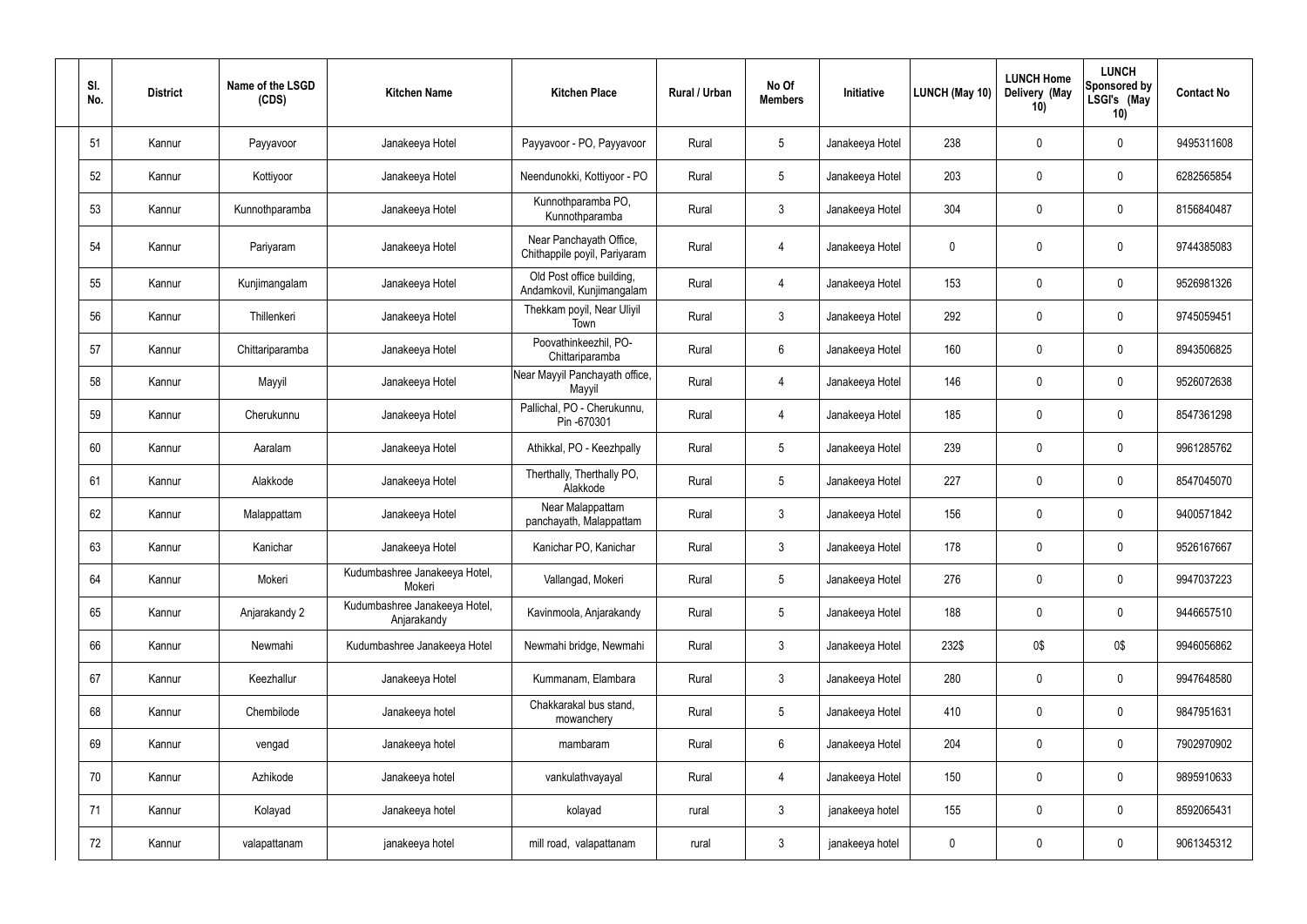|    | SI.<br>No.     | <b>District</b> | Name of the LSGD<br>(CDS) | <b>Kitchen Name</b>        | <b>Kitchen Place</b>                                        | <b>Rural / Urban</b> | No Of<br><b>Members</b> | Initiative      | LUNCH (May 10) | <b>LUNCH Home</b><br>Delivery (May<br>10) | <b>LUNCH</b><br>Sponsored by<br>LSGI's (May<br>10) | <b>Contact No</b> |
|----|----------------|-----------------|---------------------------|----------------------------|-------------------------------------------------------------|----------------------|-------------------------|-----------------|----------------|-------------------------------------------|----------------------------------------------------|-------------------|
|    | 73             | Kannur          | Anthur 2                  | annapoorna janakeeya hotel | paliyath valapp, po morazha                                 | urban                | $\mathfrak{Z}$          | janakeeya hotel | 167            | $\pmb{0}$                                 | $\mathbf 0$                                        | 9526183004        |
|    | 74             | Kannur          | payyannur 2               | janakeeya hotel            | kaniyeri, po vellur                                         | urban                | $\mathfrak{Z}$          | janakeeya hotel | 42             | $\mathbf 0$                               | $\mathbf 0$                                        | 8301817232        |
|    | 75             | Kannur          | cherupuzha                | janakeeya hotel            | near panjayath office,<br>cherupuzha, 670511                | rural                | 4                       | janakeeya hotel | 370            | $\pmb{0}$                                 | $\mathbf 0$                                        | 8547114024        |
|    | 76             | Kannur          | Eruvessy                  | Janakeeya hotel            | Panchayath office road,<br>Chemberi                         | Rural                | 4                       | Janakeeya hotel | 292            | $\mathbf 0$                               | $\mathbf 0$                                        | 9544893463        |
|    | 77             | Kannur          | Pattuvam                  | Janakeeya Hotel            | Near Pattuvam panchayath<br>office, Pattuvam                | Rural                | 5                       | Janakeeya hotel | 187            | $\mathbf 0$                               | $\mathbf 0$                                        | 9539731430        |
|    | 78             | Kannur          | Mangattidom               | Janakeeya Hotel            | Kaitheri idam, Nirmalagiri PO,<br>Mangattidom               | Rural                | $\overline{7}$          | Janakeeya hotel | 212            | $\mathbf 0$                               | $\mathbf 0$                                        | 9207253934        |
|    | 79             | Kannur          | Panoor                    | Janakeeya Hotel            | Thundayi peedika, Pukkom,<br>Panoor PO                      | Urban                | 5                       | Janakeeya hotel | 228            | $\pmb{0}$                                 | $\mathbf 0$                                        | 9605852157        |
|    | 80             | Kannur          | Kottayam                  | Janakeeya hotel            | Kottayam malabar, Kottayam<br>panchayath building, Kottayam | Rural                | 5                       | Janakeeya hotel | 169            | $\mathbf 0$                               | $\mathbf 0$                                        | 9656672187        |
|    | 81             | Kannur          | Ulikkal                   | Janakeeya hotel            | Vattiyam thodu (po) Mattara,<br>Ulikkal, 670705             | Rural                | $5\phantom{.0}$         | Janakeeya hotel | 130            | $\pmb{0}$                                 | $\mathbf 0$                                        | 8086777517        |
|    | 82             | Kannur          | Kadambur                  | Janakeeya hotel            | Kadachira, Kadambur                                         | Rural                | 5                       | Janakeeya hotel | 148            | $\mathbf 0$                               | $\mathbf 0$                                        | 9847178332        |
|    | 83             | Kannur          | Irikkoor                  | Janakeeya hotel            | Peruvalathuparambu, PO -<br>Irikkoor                        | Rural                | $\overline{4}$          | Janakeeya hotel | 160            | $\pmb{0}$                                 | $\mathbf 0$                                        | 9746864255        |
|    | 84             | Kannur          | Mattool                   | Janakeeya hotel            | Mattool central, Mattool                                    | Rural                | 5                       | Janakeeya hotel | $\mathbf 0$    | $\mathbf 0$                               | $\mathbf 0$                                        | 9895321842        |
|    | 85             | Kannur          | Thalasseri -2             | Janakeeya hotel            | Thalayi harbour, Thalasseri                                 | Urban                | 5                       | Janakeeya hotel | 275            | $\mathbf 0$                               | $\mathbf 0$                                        | 9605745402        |
|    | 86             | Kannur          | Kannur                    | Janakeeya hotel            | Pallipoyil division, Kannur<br>corporation                  | Urban                | $\mathbf{3}$            | Janakeeya hotel | 157            | $\pmb{0}$                                 | $\mathbf 0$                                        | 9745243643        |
|    | 87             | Kannur          | Ulikkal                   | Janakeeya hotel            | Manikkadavu PO,<br>Manikkadadavu - 670705                   | Rural                | 5                       | Janakeeya hotel | 206            | $\pmb{0}$                                 | $\mathbf 0$                                        | 8547972988        |
|    | 88             | Kannur          | payam                     | Janakeeya hotel            | vallithod, Kiliyanthara po<br>670706                        | Rural                | $5\overline{)}$         | Janakeeya Hotel | 327            | $\pmb{0}$                                 | $\mathbf 0$                                        | 8848760234        |
|    | 89             | Kannur          | Naduvil                   | Janakeeya Hotel            | karuvanchal                                                 | Rural                | $6\overline{6}$         | janakeeya hotel | 169            | $\pmb{0}$                                 | $\mathbf 0$                                        | 9495191934        |
|    | 90             | Kannur          | Mattanur-2                | Janakeeya Hotel            | Uruvachal                                                   | Urban                |                         | Janakeeya Hotel | 221            | $\pmb{0}$                                 | $\mathbf 0$                                        | 9400477400        |
|    | 91             | Kannur          | Peringome -2              | Janakeeya Hotel            | Padiyottuchal                                               | Rural                | $5\overline{)}$         | Janakeeya Hotel | 250            | $\pmb{0}$                                 | $\mathbf 0$                                        |                   |
| 91 |                |                 |                           |                            |                                                             |                      | 396                     |                 | 19316          | $\pmb{0}$                                 | 15                                                 |                   |
|    |                | kasaragod       | kayyur cheemeni           | janakeeya hotel cheemeni   | cheemeni                                                    | Rural                | $\overline{4}$          | janakeeya hotel | 180            |                                           |                                                    |                   |
|    | $\overline{2}$ | Kasaragod       | Pilicode                  | Janakeeya Hotel, Pilicode  | Kalikkadavu                                                 | Rural                | $\overline{4}$          | Janakeeya Hotel | 195            | $\pmb{0}$                                 | $\mathbf 0$                                        | 9944087661        |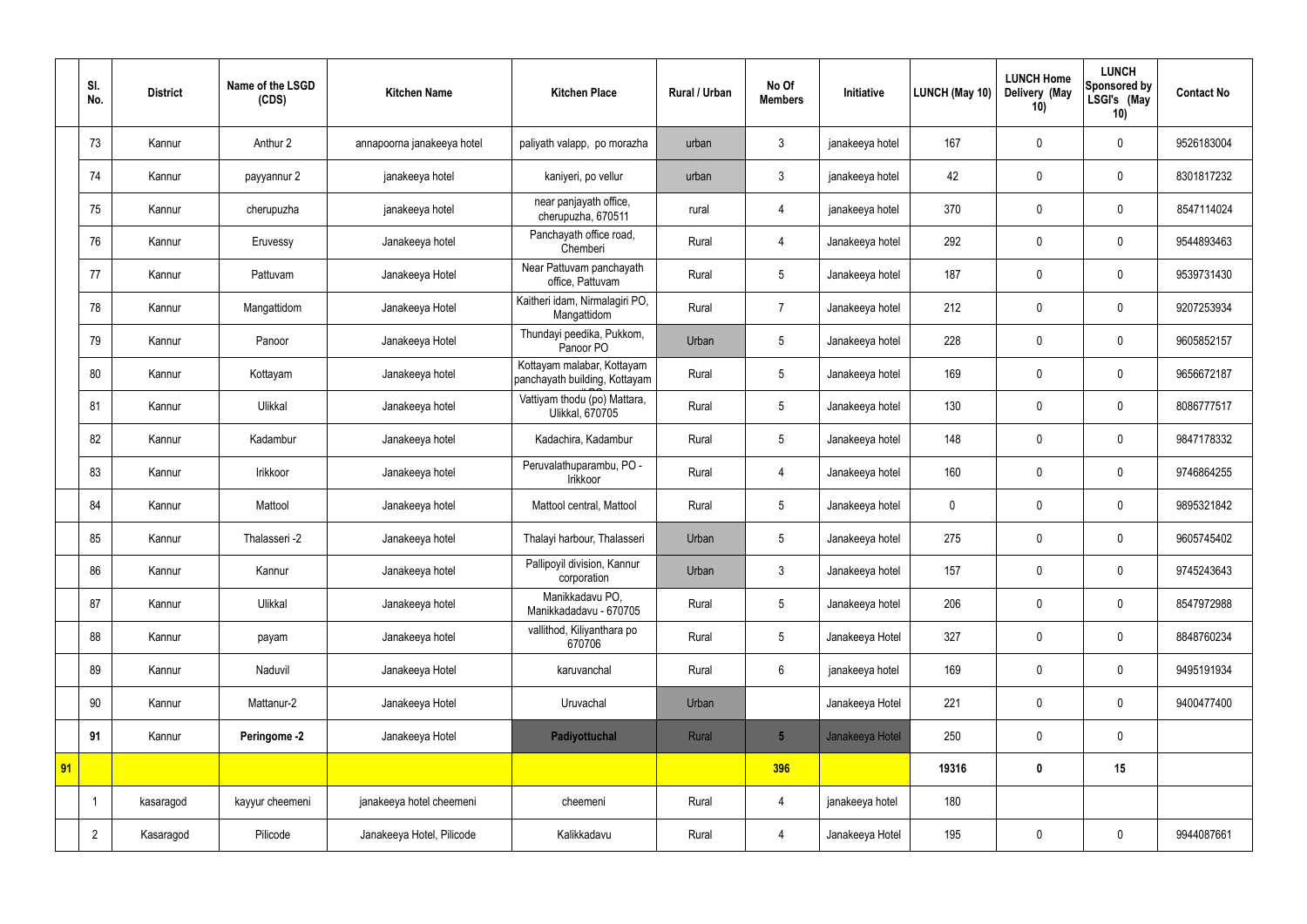| SI.<br>No.       | <b>District</b> | Name of the LSGD<br>(CDS) | <b>Kitchen Name</b>             | <b>Kitchen Place</b>  | <b>Rural / Urban</b> | No Of<br><b>Members</b> | Initiative      | LUNCH (May 10) | <b>LUNCH Home</b><br>Delivery (May<br>10) | <b>LUNCH</b><br>Sponsored by<br>LSGI's (May<br>10) | <b>Contact No</b> |
|------------------|-----------------|---------------------------|---------------------------------|-----------------------|----------------------|-------------------------|-----------------|----------------|-------------------------------------------|----------------------------------------------------|-------------------|
| 3                | Kasaragod       | Kodom belur               | janakeeya hotel kalichanadukkam | Kalichanadukkam       | Rural                | 4                       | Janakeeya Hotel | $\mathbf 0$    | $\mathbf 0$                               | $\mathbf 0$                                        | 9562820280        |
| 4                | Kasaragod       | Chemnad                   | Oruma janakeeya hotel           | Koliyadkam            | Rural                | $5\phantom{.0}$         | Janakeeya Hotel | 250            | $\mathbf 0$                               | $\mathbf 0$                                        | 9567660603        |
| 5                | Kasaragod       | Trikarpur                 | Janakeeya Hotel                 | Trikaripur            | Rural                | $5\overline{)}$         | Janakeeya Hotel | 250            | $\mathbf 0$                               | $\mathbf 0$                                        | 8086392698        |
| 6                | Kasaragod       | Panathady                 | janakeeya hotel panthoor        | Panathoor             | Rural                | 4                       | Janakeeya Hotel | 109            | $\mathbf 0$                               | $\overline{0}$                                     | 8943109804        |
| -7               | Kasaragod       | West eleri                | Thripthi Janakeeya hotel        | Bheemanadi            | Rural                | $\overline{4}$          | Janakeeya Hotel | 289            | $\mathbf 0$                               | $\mathbf 0$                                        | 9497847040        |
| 8                | Kasaragod       | Madikai                   | Salkara Janakeeya hotel         | Madikai               | Rural                | $\mathbf{3}$            | Janakeeya Hotel | 165            | $\mathbf 0$                               | $\mathbf 0$                                        | 8281850733        |
| 9                | Kasaragod       | Valiyaparamba             | Janakeeya hotel                 | Valiyaparamba         | Rural                | $\mathfrak{Z}$          | Janakeeya Hotel | 150            | $\mathbf 0$                               | $\mathbf 0$                                        | 9745962447        |
| 10 <sup>°</sup>  | Kasaragod       | Ajanur                    | Janakeeya hotel                 | Vellikkoth            | Rural                | $\mathbf{3}$            | Janakeeya Hotel | 367            | $\mathbf 0$                               | $\mathbf 0$                                        | 7558068272        |
| 11               | Kasaragod       | Badiadka                  | Janakeeya hotel                 | Badiadka              | Rural                | $\overline{4}$          | Janakeeya Hotel | 80             | $\mathbf 0$                               | $\mathbf 0$                                        | 9539359291        |
| 12               | Kasaragod       | Kuttikkol                 | Janakeeya hotel                 | Kuttikkol             | Rural                | 4                       | Janakeeya Hotel | 111            | $\pmb{0}$                                 | $\mathbf 0$                                        | 8547062480        |
| 13               | Kasaragod       | Delampadi                 | Janakeeya hotel                 | Delampadi             | Rural                | $\overline{4}$          | Janakeeya hotel | 102            | $\pmb{0}$                                 | $\mathbf 0$                                        | 9496702505        |
| 14               | Kasaragod       | Meenja                    | Janakeeya hotel                 | Miyapadav             | Rural                | 4                       | Janakeeya Hotel | 142            | $\mathbf 0$                               | $\mathbf 0$                                        | 9497161960        |
| 15 <sup>15</sup> | Kasaragod       | Puthige                   | Janakeeya hotel                 | Puthige               | Rural                | 3                       | Janakeeya hotel | 66             | $\mathbf 0$                               | $\mathbf 0$                                        | 8592071686        |
| 16               | Kasaragod       | Bedaduka                  | Janakeeya hotel                 | Kundamkuzhi           | Rural                | $\mathfrak{Z}$          | Janakeeya hotel | 200            | $\pmb{0}$                                 | $\mathbf 0$                                        | 8281092860        |
| 17               | Kasaragod       | muliyar                   | Janakeeya Hotel                 | Bovikanam             | Rural                | 9                       | Janakeeya Hotel | 224            | $\pmb{0}$                                 | $\mathbf 0$                                        | 7034632654        |
| 18               | Kasaragod       | Pallikara                 | Janakeeya Hotel                 | Pallikara             | Rural                | $\overline{4}$          | Janakeeya Hotel | 285            | $\pmb{0}$                                 | $\mathbf 0$                                        | 7034016505        |
| 19               | Kasaragod       | Kinanoor karinthalam      | Janakeeya Hotel                 | Parappa               | Rural                | $5\phantom{.0}$         | Janakeeya hotel | 221            | $\pmb{0}$                                 | $\mathbf 0$                                        | 9526063885        |
| 20               | Kasaragod       | Nileswaram                | Janakeeya Hotel                 | Nileswaram market     | Urban                | $5\phantom{.0}$         | Janakeeya hotel | 330            | $\pmb{0}$                                 | $\mathbf 0$                                        | 6235177323        |
| 21               | Kasaragod       | Kanhangad 1               | Janakeeya hotel                 | Kanhangad town        | Urban                | $5\phantom{.0}$         | Janakeeya hotel | \$623          | $\pmb{0}$                                 | $\mathbf 0$                                        | 8111858204        |
| 22               | Kasaragod       | Kanhangad 1               | Janakeeya hotel                 | Nr.Mini civil station | Urban                | $\mathbf{3}$            | Janakeeya hotel | 128            | 125                                       | $\mathbf 0$                                        | 9495561250        |
| 23               | Kasaragod       | Paivalige                 | Janakeeya hotel                 | Paivalige             | Rural                | 4                       | Janakeeya hotel | 95             | $\pmb{0}$                                 | $\mathbf 0$                                        | 7356491447        |
| 24               | Kasaragod       | Manjeswaram               | Janakeeya Hotel                 | Manjeswaram           | Rural                | 4                       | Janakeeya Hotel | 105            | $\pmb{0}$                                 | $\boldsymbol{0}$                                   | 9562867549        |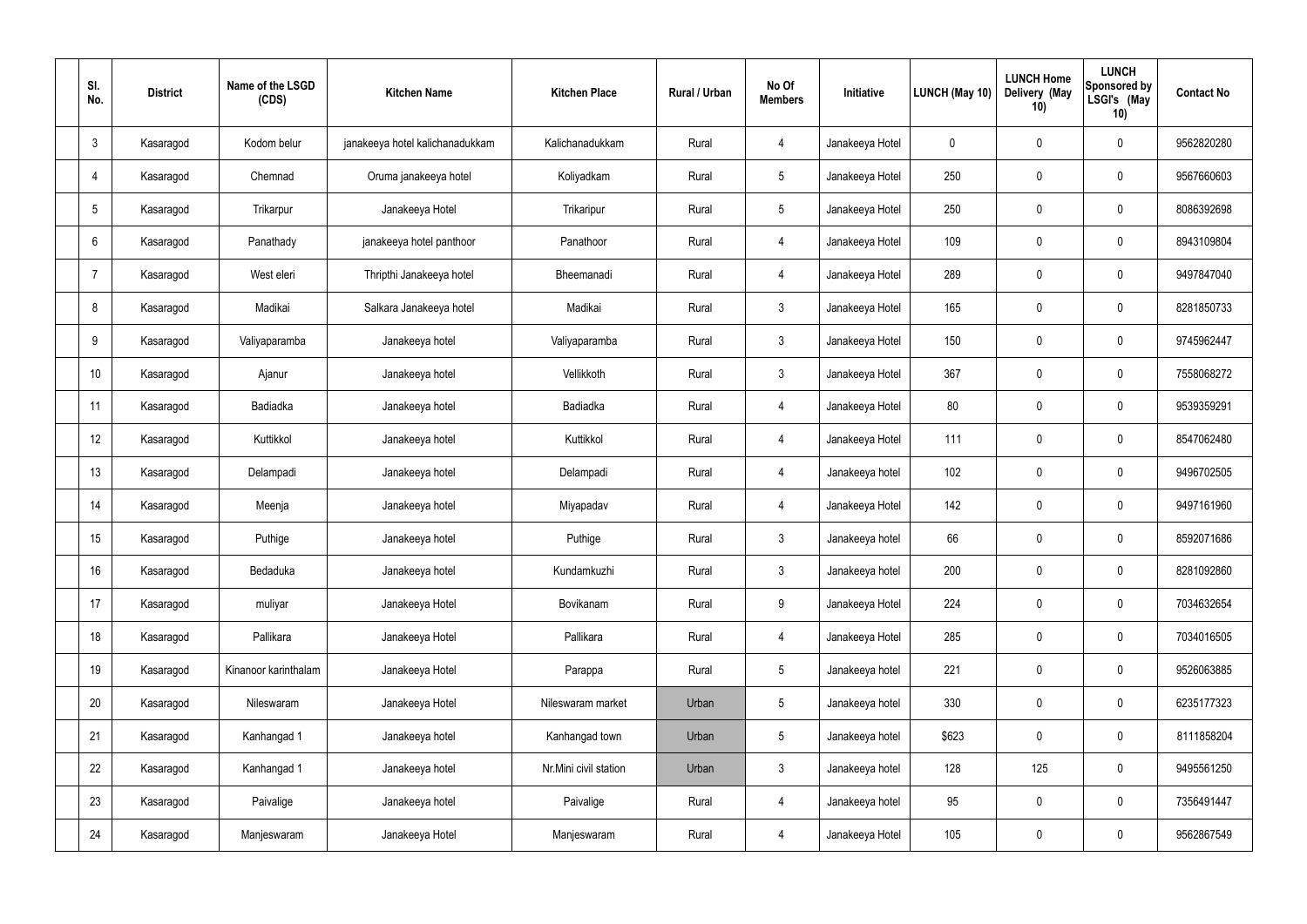|    | SI.<br>No. | <b>District</b> | Name of the LSGD<br>(CDS) | <b>Kitchen Name</b>     | <b>Kitchen Place</b> | Rural / Urban | No Of<br><b>Members</b> | Initiative      | LUNCH (May 10) | <b>LUNCH Home</b><br>Delivery (May<br>10) | <b>LUNCH</b><br>Sponsored by<br>LSGI's (May<br>10) | <b>Contact No</b> |
|----|------------|-----------------|---------------------------|-------------------------|----------------------|---------------|-------------------------|-----------------|----------------|-------------------------------------------|----------------------------------------------------|-------------------|
|    | 25         | Kasaragod       | Kanhangad 2               | Janakeeya Hotel         | Kottrachal           | Urban         | $\mathfrak{Z}$          | Janakeeya Hotel | $\mathbf 0$    | $\pmb{0}$                                 | $\mathbf 0$                                        | 7025961094        |
|    | 26         | Kasaragod       | Cheruvathur               | Janakeeya hotel         | Kavumchira           | Rural         | $5\phantom{.0}$         | Janakeeya Hotel | 180            | $\pmb{0}$                                 | $\mathbf 0$                                        | 9562358039        |
|    | 27         | Kasaragod       | Padne                     | Janakeeya Hotel         | Nadakkavu            | Rural         | $\mathfrak{Z}$          | Janakeeya Hotel | 230            | $\pmb{0}$                                 | $\mathbf 0$                                        | 9744087661        |
|    | 28         | Kasaragod       | Kasaragod                 | Janakeeya Hotel         | Kasaragod            | Urban         | 4                       | Janakeeya Hotel | 270            | $\pmb{0}$                                 | $\mathbf 0$                                        | 9633400269        |
|    | 29         | Kasarkode       | Pallikkara                | Janakeeya Hotel         | Perladukkam          | Rural         | $\overline{4}$          | Janakeeya Hotel | 323            | $\mathbf 0$                               | $\mathbf 0$                                        | 9544582935        |
|    | 30         | Kasargode       | Kumbala                   | Janakeeya Hotel         | Kumbala              | Rural         | $\mathbf{3}$            | Janakeeya Hotel | 43             | $\pmb{0}$                                 | $\mathbf 0$                                        | 7012142329        |
|    | 31         | Kasargode       | Karadka                   | Janakeeya Hotel         | Mulleria             | Rural         | $\overline{7}$          | Janakeeya Hotel | 180            | $\pmb{0}$                                 | $\mathbf 0$                                        | 8281395910        |
|    | 32         | Kasaragode      | Vorkady                   | Janakeeya Hotel         | Vorkady              | Rural         | $\mathfrak{Z}$          | Janakeeya Hotel | $\mathbf 0$    | $\pmb{0}$                                 | $\mathbf 0$                                        | 8547223339        |
|    | 33         | Kasaragode      | Balal                     | Janakeeya hotel         | Balal                | Rural         | $\mathfrak{Z}$          | Janakeeya hotel | 85             | $\pmb{0}$                                 | $\mathbf 0$                                        | 7510839676        |
|    | 34         | Kasaragod       | Nileswaram                | mahima janakeeya hotel  | kanichira            | urban         | $\overline{4}$          | janakeeya hotel | 156            | $\pmb{0}$                                 | $\mathbf 0$                                        | 8590121681        |
|    | 35         | Kasaragode      | Kallar                    | janakeeya hotel         | kallar               | rural         | $\overline{4}$          | janakeeya hotel | 170            | $\pmb{0}$                                 | $\mathbf 0$                                        | 9562820280        |
|    | 36         | Kasaragode      | Mangalpady                | janakeeya hotel         | mangalpady           | rural         | $\overline{4}$          | janakeeya hotel | $\mathbf 0$    | $\pmb{0}$                                 | $\mathbf 0$                                        | 9633488309        |
|    | 37         | kasaragod       | Uduma                     | granma janakeeya hotel  | palakkunnu           | Rural         | 4                       | janakeeya hotel | 326            | $\pmb{0}$                                 | $\mathbf 0$                                        | 8129957159        |
|    | 38         | Kasaragod       | pullur periya             | Salkara Janakeeya hotel | periya               | Rural         | $5\phantom{.0}$         | janakeeya hotel | 269            | $\pmb{0}$                                 | $\mathbf 0$                                        | 8547309266        |
|    | 39         | kasaragod       | kumbadaje                 | janakeeya hotel         | kumbadaje            | Rural         | $\mathbf{3}$            | janakeeya hotel | 67             | $\pmb{0}$                                 | $\mathbf 0$                                        | 8593848698        |
|    | 40         | Kasaragod       | Chengala                  | Janakeeya Hotel         | Cherkkala            | Rural         | $\mathbf{3}$            | Janakeeya Hotel | 165            | $\pmb{0}$                                 | $\mathbf 0$                                        |                   |
|    | 41         | kasaragod       | East eleri                | janakeeya hotel         | east eleri           | Rural         | $\mathbf{3}$            | janakeeya hotel | 200            | $\pmb{0}$                                 | $\mathbf 0$                                        |                   |
|    | 42         | kasaragod       | karadka                   | janakeeya hotel         | karmam thody         | Rural         | $10$                    | janakeeya hotel | 70             | $\pmb{0}$                                 | $\mathbf 0$                                        |                   |
|    | 43         | kasargod        | madhur                    | janakeeya hotel         | madhur               | Rural         |                         | janakeeya hotel | 315            |                                           |                                                    |                   |
|    | 44         | kasargod        | Cheruvathur               | janakeeya hotel         | cheruvathur          | Rural         |                         | janakeeya hotel | 201            |                                           |                                                    |                   |
| 43 |            |                 |                           |                         |                      |               | 175                     |                 | 7917           | $\bm{0}$                                  | $\mathbf 0$                                        |                   |
|    |            | Kollam          | Chathannur                | Memsahib                | Sheemaaty junction   | Rural         | $5\phantom{.0}$         | Janakeeya Hotel | 335            | $\pmb{0}$                                 | $\pmb{0}$                                          | 9446246685        |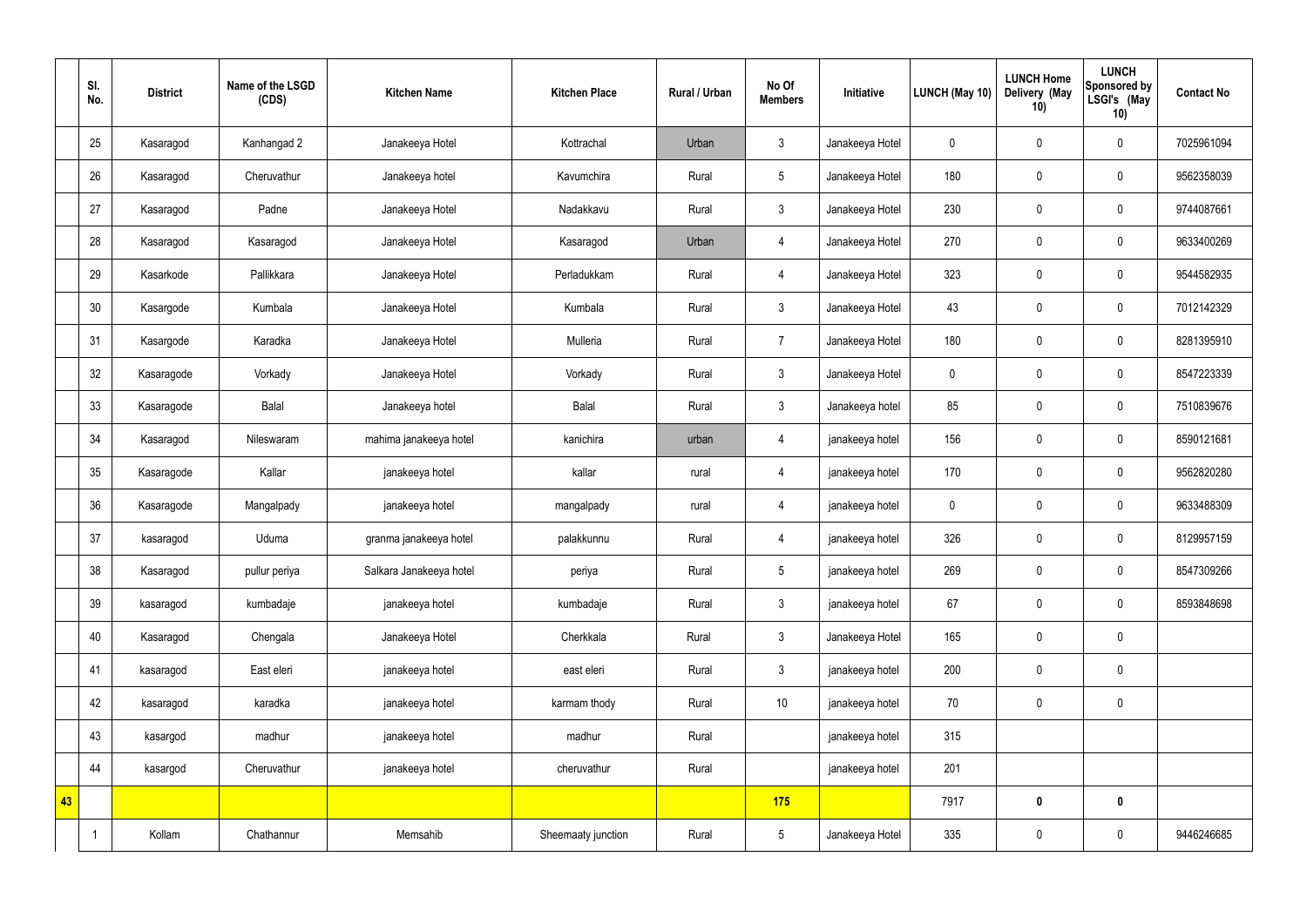| SI.<br>No.      | <b>District</b> | Name of the LSGD<br>(CDS) | <b>Kitchen Name</b>              | <b>Kitchen Place</b>                 | <b>Rural / Urban</b> | No Of<br><b>Members</b> | Initiative      | <b>LUNCH (May 10)</b> | <b>LUNCH Home</b><br>Delivery (May<br>10) | <b>LUNCH</b><br>Sponsored by<br>LSGI's (May<br>10) | <b>Contact No</b> |
|-----------------|-----------------|---------------------------|----------------------------------|--------------------------------------|----------------------|-------------------------|-----------------|-----------------------|-------------------------------------------|----------------------------------------------------|-------------------|
| $\overline{2}$  | Kollam          | Melila                    | <b>Atham Unit</b>                | Melila                               | Rural                | $\overline{7}$          | Janakeeya Hotel | 243                   | 0                                         | $\mathbf 0$                                        | 9961178040        |
| $\mathbf{3}$    | Kollam          | Kulakkada                 | Ruchi Snacks & Catering Unit     | Poovattoor                           | Rural                | 4                       | Janakeeya Hotel | 221                   | 0                                         | $\mathbf 0$                                        | 7907941183        |
| 4               | Kollam          | Ittiva                    | Nanma Janakeeya hotel            | Kattampally                          | Rural                | $5\phantom{.0}$         | Janakeeya Hotel | $\mathbf 0$           | 0                                         | $\mathbf 0$                                        | 9809171887        |
| $5\phantom{.0}$ | Kollam          | Sooranad North            | Nanma catering unit              | Sooranadu higher secondary<br>school | Rural                | $5\phantom{.0}$         | Janakeeya Hotel | 241                   | 0                                         | $\mathbf 0$                                        | 9846082469        |
| 6               | Kollam          | Clappana                  | Bismi catering                   | Palakulangara                        | Rural                | $5\phantom{.0}$         | Janakeeya Hotel | 115                   | 0                                         | $\mathbf 0$                                        | 9847901413        |
| -7              | Kollam          | Mayyanad                  | Krishnas Janakeeya hotel         | Eravipuram                           | Rural                | $\mathbf{3}$            | Janakeeya Hotel | 163                   | $\boldsymbol{0}$                          | $\mathbf 0$                                        | 9656477455        |
| 8               | Kollam          | Mayyanad                  | Souhridha Janakeeya hotel        | Pattarumukku,                        | Rural                | $9\,$                   | Janakeeya Hotel | 168                   | 0                                         | $\mathbf 0$                                        | 7902645448        |
| 9               | Kollam          | Kulasekharapuram          | adi sakthi                       | Puthentheruvu.                       | Rural                | $5\,$                   | Janakeeya Hotel | 209                   | $\boldsymbol{0}$                          | $\mathbf 0$                                        | 9656890790        |
| 10              | Kollam          | Thekkumbhagam             | Krishna hotel                    | Nadakavu junction                    | Rural                | $\overline{4}$          | Janakeeya Hotel | 45                    | 0                                         | $\mathbf 0$                                        | 9961070031        |
| 11              | Kollam          | Oachira                   | Parabhramam catering             | near oachira , ITI canteen,          | Rural                | 4                       | Janakeeya Hotel | $\mathbf 0$           | $\boldsymbol{0}$                          | $\mathbf 0$                                        | 9562283927        |
| 12              | Kollam          | Thodiyoor                 | Samridhi activity group          | Lpschool thodiyoor                   | Rural                | $5\phantom{.0}$         | Janakeeya Hotel | 0                     | $\boldsymbol{0}$                          | $\pmb{0}$                                          | 9895703572        |
| 13              | Kollam          | Thrikkovilvattom          | Murari catering, janakeeya hotel | Mukhathala                           | Rural                | 4                       | Janakeeya Hotel | 185                   | $\boldsymbol{0}$                          | $\mathbf 0$                                        | 9847072544        |
| 14              | Kollam          | Sasthamcotta              | Sreedurgha catering              | Jemini hotel sasthamcotta            | Rural                | $\overline{7}$          | Janakeeya Hotel | 281                   | 0                                         | 0                                                  | 9744368496        |
| 15              | Kollam          | Kollam                    | Athulya catering                 | Thirumullavaram                      | Urban                | $\overline{4}$          | Janakeeya Hotel | 225                   | $\pmb{0}$                                 | $\mathbf 0$                                        | 9048646080        |
| 16              | Kollam          | West Kallada              | Keerthi catering                 | Karalimukku                          | Rural                | $5\phantom{.0}$         | Janakeeya Hotel | 184                   | 0                                         | $\mathbf 0$                                        | 9605206907        |
| 17              | Kollam          | Thazhava                  | Pavizham                         | Karutheri junction                   | Rural                | $5\phantom{.0}$         | Janakeeya Hotel | 242                   | 0                                         | $\mathbf 0$                                        | 8086704216        |
| 18              | Kollam          | Kollam                    | Niravu catering                  | Chinnakkada                          | Urban                | $5\phantom{.0}$         | Janakeeya Hotel | 268                   | 0                                         | $\mathbf 0$                                        | 9633073613        |
| 19              | Kollam          | Perinad                   | janakeeya Bhakshanashala         | Panchayat canteen                    | Rural                | $5\phantom{.0}$         | Janakeeya Hotel | 135                   | 0                                         | $\mathbf 0$                                        | 9526402667        |
| 20              | Kollam          | Kundara                   | Ammu Catering unit               | Mulavana LP school                   | Rural                | $\overline{4}$          | Janakeeya Hotel | 153                   | 0                                         | $\mathbf 0$                                        | 9633518572        |
| 21              | Kollam          | Neduvathur                | Pooja hotel                      | Thevalappuram                        | Rural                | 3 <sup>1</sup>          | Janakeeya Hotel | 38                    | 0                                         | $\mathbf 0$                                        | 9745376675        |
| 22              | Kollam          | Punalur                   | Jyothi Catering                  | Punalur                              | Urban                | $\overline{4}$          | Janakeeya Hotel | 235                   | 0                                         | $\mathbf 0$                                        | 9961249345        |
| 23              | Kollam          | Punalur                   | Mahima Catering                  | Punalur                              | Urban                | $\sqrt{5}$              | Janakeeya Hotel | 265                   | 0                                         | $\mathbf 0$                                        | 9496112957        |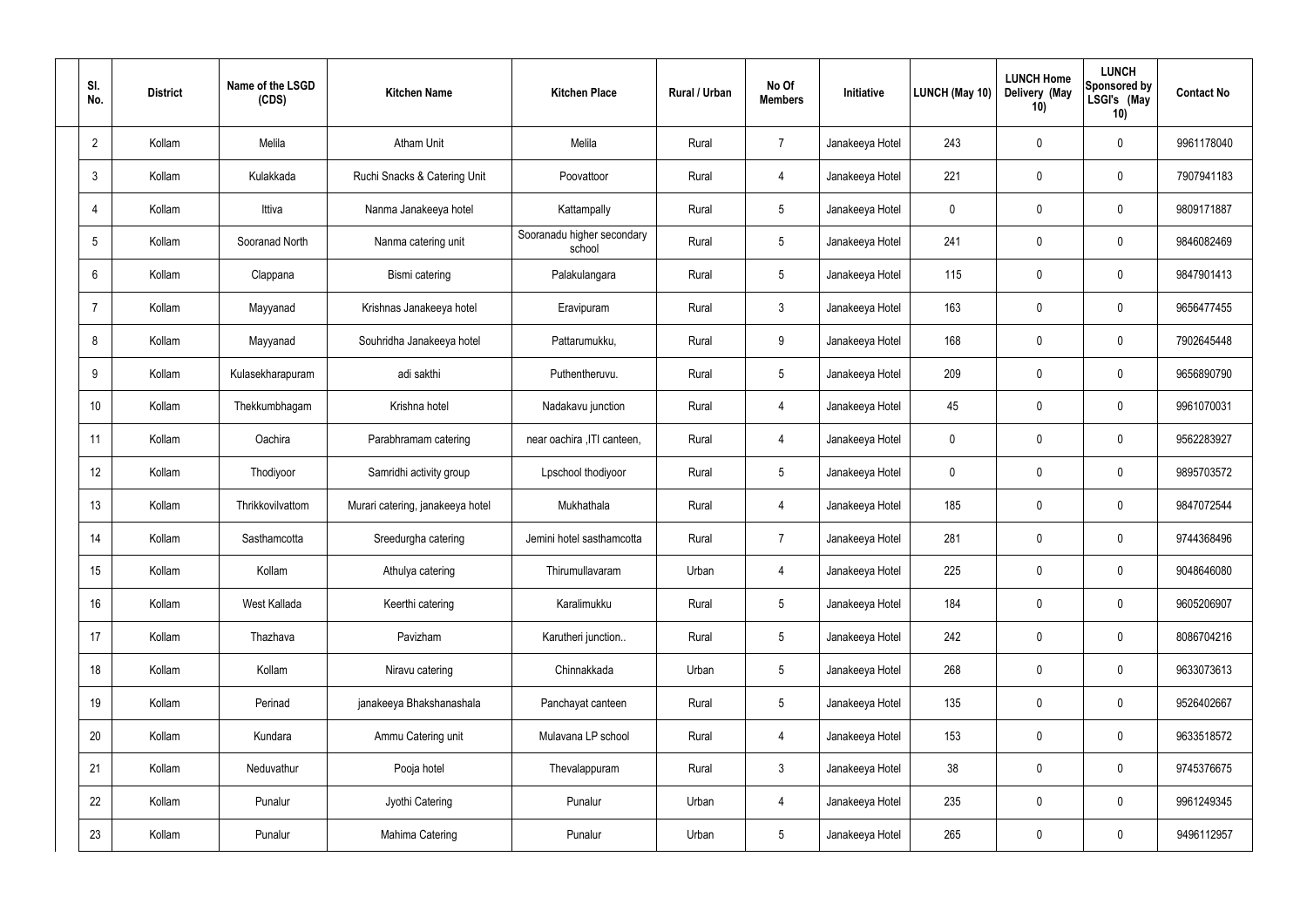|    | SI.<br>No. | <b>District</b> | Name of the LSGD<br>(CDS) | <b>Kitchen Name</b>      | <b>Kitchen Place</b>              | Rural / Urban | No Of<br><b>Members</b> | Initiative      | <b>LUNCH (May 10)</b> | <b>LUNCH Home</b><br>Delivery (May<br>10) | <b>LUNCH</b><br>Sponsored by<br>LSGI's (May<br>10) | <b>Contact No</b> |
|----|------------|-----------------|---------------------------|--------------------------|-----------------------------------|---------------|-------------------------|-----------------|-----------------------|-------------------------------------------|----------------------------------------------------|-------------------|
|    | 24         | Kollam          | Punalur                   | Safalyam Catering        | Punalur                           | Urban         | $5\phantom{.0}$         | Janakeeya Hotel | 347                   | 0                                         | $\mathbf 0$                                        | 9495476197        |
|    | 25         | Kollam          | Thrikkaruva               | Janakeeya Bhakshanashala | Thinavila Junction Kanjaveli      | Rural         | 4                       | Janakeeya Hotel | 0                     | $\mathbf 0$                               | $\mathbf 0$                                        | 9645069880        |
|    | 26         | Kollam          | Chithara                  | AKG Janakeeya Hotel      | Kizhakkumbagom                    | Rural         | $5\phantom{.0}$         | Janakeeya Hotel | 127                   | 0                                         | $\mathbf 0$                                        | 9495701987        |
|    | 27         | Kollam          | South Paravur             | Kshree janakeeya hotel   | Busstand , paravur                | Urban         | $5\phantom{.0}$         | Janakeeya Hotel | 160                   | $\mathbf 0$                               | $5\phantom{.0}$                                    | 8606179380        |
|    | 28         | Kollam          | Mynagappally              | Anugraha hotel           | Kadappa                           | Rural         | $5\overline{)}$         | Janakeeya Hotel | 234                   | $\mathbf 0$                               | $\mathbf 0$                                        | 9995085705        |
|    | 29         | Kollam          | Mandrothuruthu            | Janakeeya Bhakshanashala | Thoombummukham                    | Rural         | $\overline{4}$          | Janakeeya Hotel | 82                    | $\mathbf 0$                               | $\mathbf 0$                                        | 9526648057        |
|    | 30         | Kollam          | Karungappally             | Bagya catering           | Muncipality                       | Urban         | $\overline{4}$          | Janakeeya Hotel | 0                     | $\mathbf 0$                               | $\mathbf 0$                                        | 9947702130        |
|    | 31         | Kollam          | Kollam East               | Bharathlekshmi           | Vadakkevila                       | Urban         | $\mathbf{3}$            | Janakeeya Hotel | 370                   | $\mathbf 0$                               | $\mathbf 0$                                        | 9744300901        |
|    | 32         | Kollam          | Chavara                   | Harisree janakeya hotel  | Panchayath                        | Rural         | $\mathbf{3}$            | Janakeeya Hotel | 68                    | $\mathbf 0$                               | $\mathbf 0$                                        | 9995166343        |
|    | 33         | Kollam          | Pavithreswaram            | Kairali                  | Pavithreswaram                    | Rural         | 4                       | Janakeeya Hotel | 226                   | 0                                         | $\mathbf 0$                                        | 9605836414        |
|    | 34         | Kollam          | Veliyam                   | Kantharees               | Panchayathu building              | Rural         | $5\phantom{.0}$         | Janakeeya Hotel | 163                   | 0                                         | $\mathbf 0$                                        | 9562111715        |
|    | 35         | Kollam          | Velinalloor               | Quality Janakeeya hotel  | Alummod, Velinalloor              | Rural         | 4                       | Janakeeya Hotel | 114                   | $\mathbf 0$                               | $\mathbf 0$                                        | 9605896303        |
|    | 36         | Kollam          | Elamadu                   | Swaruma janakeeya hotel  | Near cooperative bank,<br>Elamadu | Rural         | $\mathbf{3}$            | Janakeeya Hotel | 109                   | 0                                         | 3                                                  | 8129611321        |
|    | 37         | Kollam          | Kadakkal                  | Nanma janakeeya hotel    | Kadakkal                          | Rural         | $\overline{4}$          | Janakeeya Hotel | 260                   | $\mathbf 0$                               | $\mathbf 0$                                        | 9847936390        |
|    | 38         | Kollam          | Perayam                   | Janakeeya hotel          | Onambalam                         | Rural         | $\overline{4}$          | Janakeeya Hotel | $\mathbf 0$           | $\mathbf 0$                               | $\mathbf 0$                                        | 9446855866        |
| 80 | 39         | Kollam          | Ezhukone                  | Ezhukone janakeeya hotel | Near panchayathu office           | Rural         | $5\overline{)}$         | Janakeeya Hotel | 210                   | 0                                         | $\mathbf 0$                                        | 8086757275        |
|    | 40         | Kollam          | Adichanalloor             | Ruchikkoottu             | Mylakkaadu                        | Rural         | $\overline{4}$          | Janakeeya Hotel | 97                    | 0                                         | $\mathbf 0$                                        | 8136954461        |
|    | 41         | Kollam          | Poruvazhi                 | Amma janakeeya hotel     | Poruvaxhy                         | Rural         | $5\overline{)}$         | Janakeeya Hotel | 232                   | 0                                         | $\mathbf 0$                                        | 9656421272        |
|    | 42         | Kollam          | Nilamel                   | Vanitha Janakeeya Hotel  | Nilamel                           | Rural         | $\overline{4}$          | Janakeeya Hotel | $\mathbf 0$           | 0                                         | $\mathbf 0$                                        | 9447407264        |
|    | 43         | Kollam          | Panmana                   | SV janakeeya hotel       | Kollaka CN junction               | Rural         | $\mathbf{3}$            | Janakeeya Hotel | 191                   | 0                                         | $\mathbf 0$                                        | 8113020216        |
|    | 44         | Kollam          | Ummannoor                 | Thanal                   | Nellikunnam                       | Rural         | $\overline{4}$          | Janakeeya Hotel | 255                   | 0                                         | $\mathbf 0$                                        | 9656194614        |
|    | 45         | Kollam          | Kulathupuzha              | Karunya Janakeeya Hotel  | Thinkal karikkam                  | Rural         | 4                       | Janakeeya Hotel | 165                   | 0                                         | $\overline{0}$                                     | 9048034267        |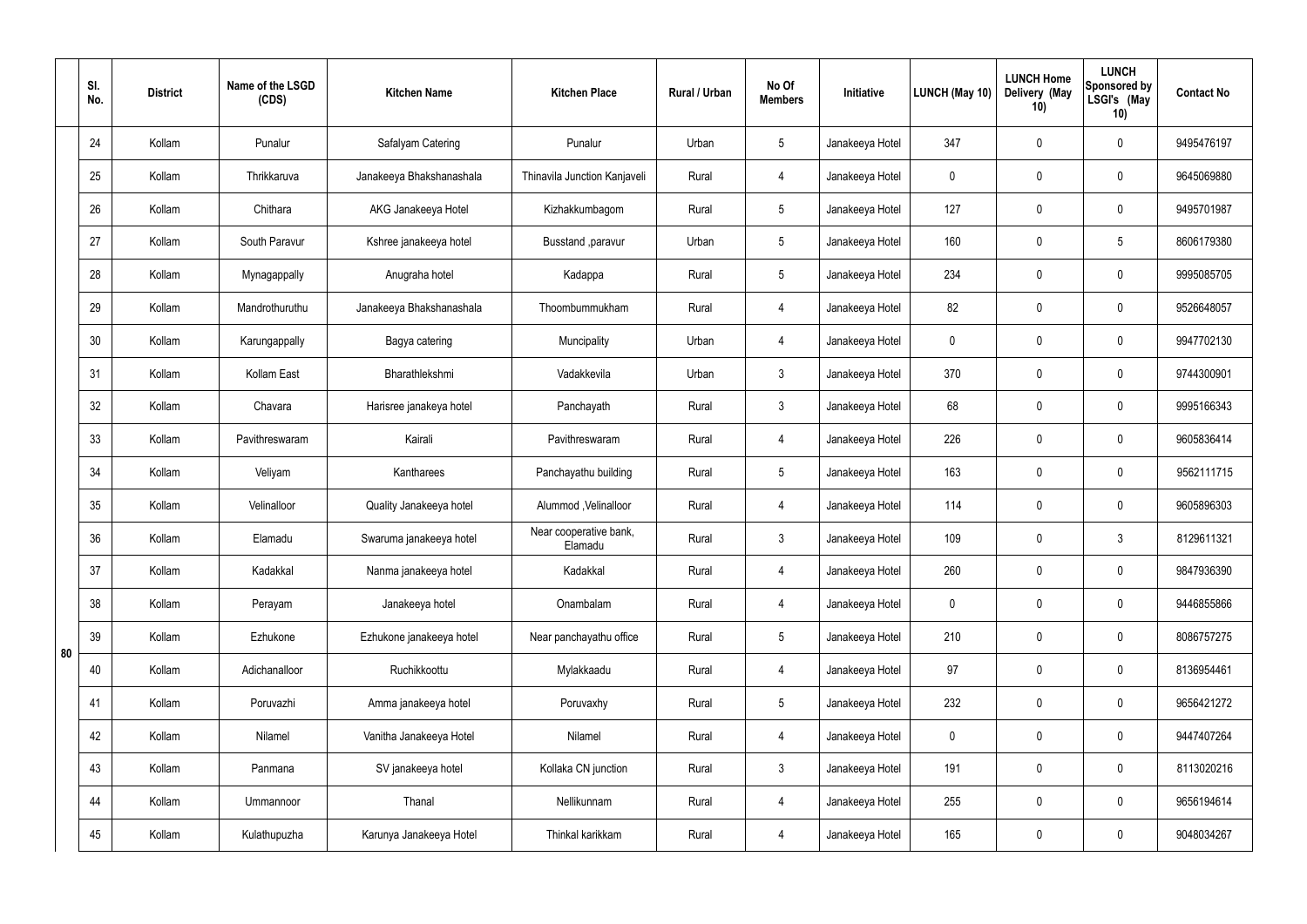| SI.<br>No. | <b>District</b> | Name of the LSGD<br>(CDS) | <b>Kitchen Name</b>                              | <b>Kitchen Place</b>                                 | Rural / Urban | No Of<br><b>Members</b> | Initiative      | LUNCH (May 10) | <b>LUNCH Home</b><br>Delivery (May<br>10) | <b>LUNCH</b><br>Sponsored by<br>LSGI's (May<br>10) | <b>Contact No</b> |
|------------|-----------------|---------------------------|--------------------------------------------------|------------------------------------------------------|---------------|-------------------------|-----------------|----------------|-------------------------------------------|----------------------------------------------------|-------------------|
| 46         | Kollam          | Kareepra                  | Kareepra janakeeya hotel                         | Panchayathu office junction                          | Rural         | $5\phantom{.0}$         | Janakeeya Hotel | 56             | 0                                         | $\boldsymbol{0}$                                   | 9656783244        |
| 47         | Kollam          | Piravanthur               | Thanima catering unit                            | Piravanthoor                                         | Rural         | $5\phantom{.0}$         | Janakeeya Hotel | 132            | 0                                         | $\pmb{0}$                                          | 9207907284        |
| 48         | Kollam          | Karavaloor                | Sreelekshmi Janakeeya Hotel                      | Karavalur                                            | Rural         | $5\,$                   | Janakeeya Hotel | 87             | 0                                         | $\boldsymbol{0}$                                   | 9745719860        |
| 49         | Kollam          | Alayaman                  | Sreelakam Janakeeya Hotel                        | Karukone                                             | Rural         | $\overline{4}$          | Janakeeya Hotel | 171            | 0                                         | $\boldsymbol{0}$                                   | 8592858448        |
| 50         | Kollam          | Kottarakkara              | Ruchi                                            | Kottarakkara christuraj hospital<br>hospital canteen | Urban         | $5\,$                   | Janakeeya Hotel | 186            | $\boldsymbol{0}$                          | $\boldsymbol{0}$                                   | 9447997809        |
| 51         | Kollam          | Chirakkara                | Bhoomika Jh                                      | Bhajanamadam mukku                                   | Rural         | $5\phantom{.0}$         | Janakeeya Hotel | 156            | 0                                         | $\boldsymbol{0}$                                   | 9567024263        |
| 52         | Kollam          | Kalluvathukkal            | Deepam Jh                                        | Parippally                                           | Rural         | 4                       | Janakeeya Hotel | 0              | $\boldsymbol{0}$                          | $\boldsymbol{0}$                                   | 8593984144        |
| 53         | Kollam          | Chirakkara                | Niram Jh                                         | Vadakkemukku ,chirakkara                             | Rural         | 4                       | Janakeeya Hotel | 184            | $\boldsymbol{0}$                          | $\mathbf 0$                                        | 9847286593        |
| 54         | Kollam          | Velinalloor               | Mathrika janakeeya hotel                         | Govt PHC canteen                                     | Rural         | 4                       | Janakeeya Hotel | 0              | $\boldsymbol{0}$                          | $\boldsymbol{0}$                                   | 7592859804        |
| 55         | Kollam          | East Kallada              | kudumbashree janakeeya hotel                     | marthandapuram                                       | Rural         | $5\phantom{.0}$         | Janakeeya Hotel | 239            | 0                                         | $\mathbf 0$                                        | 9746964557        |
| 56         | Kollam          | Anchal                    | Malu janakeeya hotel                             | Anchal, Town ward                                    | Rural         | $\mathbf{3}$            | Janakeeya Hotel | 286            | 0                                         | $\boldsymbol{0}$                                   | 9656920091        |
| 57         | Kollam          | Kummil                    | Sreebhadra janakeeya hotel                       | Thachonam                                            | Rural         | $\mathbf{3}$            | Janakeeya Hotel | 0              | 0                                         | $\boldsymbol{0}$                                   | 9846327312        |
| 58         | Kollam          | Yeroor                    | Oottupura janakeeya hotel                        | yeroor                                               | Rural         | 6                       | Janakeeya Hotel | 169            | $\mathbf 0$                               | $\boldsymbol{0}$                                   | 9526031467        |
| 59         | Kollam          | Nedumpana                 | Samthripthy janakeeya hotel                      | Pallimon                                             | Rural         | $\overline{4}$          | Janakeeya Hotel | 0              | $\mathbf 0$                               | $\mathbf 0$                                        | 9539780119        |
| 60         | Kollam          | Kollam                    | Ishwarya janakeeya hotel                         | Near collectorate, Thevally<br>division              | Urban         | $\mathbf{3}$            | Janakeeya Hotel | $\mathbf 0$    | $\mathsf{0}$                              | $\mathbf 0$                                        | 8848893882        |
| 61         | Kollam          | Edamulakkal               | Sahya janakeeya hotel                            | Edamulackal                                          | Rural         | 4                       | Janakeeya Hotel | 147            | 0                                         | $\mathbf 0$                                        | 7025532998        |
| 62         | Kollam          | Mylom                     | Amrutha                                          | Inchakkadu                                           | Rural         | $5\phantom{.0}$         | Janakeeya Hotel | 160            | $\mathsf{0}$                              | $\mathbf 0$                                        | 9539780965        |
| 63         | Kollam          | Thevalakkara              | Kerala Janakeeya Hotel                           | Thevalakkara                                         | Rural         | $\mathbf{3}$            | Janakeeya Hotel | 45             | 0                                         | $\mathbf 0$                                        | 9847291089        |
| 64         | Kollam          | Thalavoor                 | Kudumbasheree Nadan<br>Bhakshanashala            | Pidavoor                                             | Rural         | 4                       | Janakeeya Hotel | 145            | $\mathbf 0$                               | $\mathbf 0$                                        | 9747324839        |
| 65         | Kollam          | Vilakkudy                 | vadhanam                                         | <b>KUNNICODU</b>                                     | Rural         | $5\phantom{.0}$         | Janakeeya Hotel | 127            | 0                                         | $\mathbf 0$                                        | 9526354689        |
| 66         | Kollam          | Poothakkulam              | Avani catering                                   | Poothakkulam gp                                      | Rural         | $\overline{4}$          | Janakeeya Hotel | 85             | $\mathbf 0$                               | $\mathbf 0$                                        | 9562782082        |
| 67         | Kollam          | Pathanapuram              | Pathanapuram Grama Panchayath<br>Janakeeya Hotel | Pathanapuram                                         | Rural         | $\overline{4}$          | Janakeeya Hotel | 89             | 0                                         | $\pmb{0}$                                          | 9061291033        |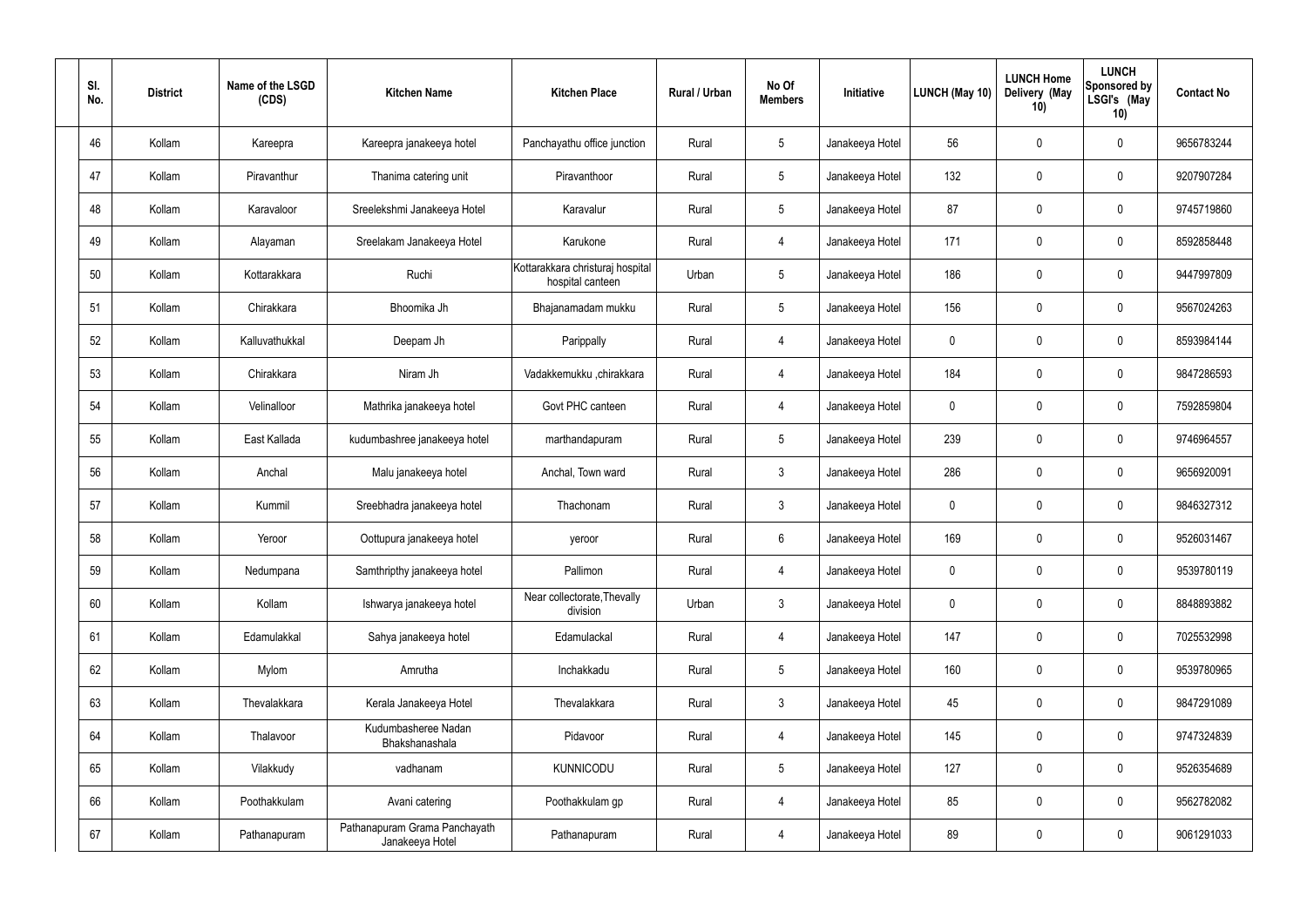|    | SI.<br>No.     | <b>District</b> | Name of the LSGD<br>(CDS) | <b>Kitchen Name</b>        | <b>Kitchen Place</b>      | Rural / Urban | No Of<br><b>Members</b> | Initiative      | LUNCH (May 10) | <b>LUNCH Home</b><br>Delivery (May<br>10) | <b>LUNCH</b><br>Sponsored by<br>LSGI's (May<br>10) | <b>Contact No</b> |
|----|----------------|-----------------|---------------------------|----------------------------|---------------------------|---------------|-------------------------|-----------------|----------------|-------------------------------------------|----------------------------------------------------|-------------------|
|    | 68             | Kollam          | Chadayamangalam           | Real janakeeya hotel       | Chadayamangalam           | Rural         | $\mathfrak{Z}$          | Janakeeya Hotel | 75             | $\mathbf 0$                               | $\mathbf 0$                                        | 9562123039        |
|    | 69             | Kollam          | Elampalloor               | Kalavara janakeeya hotel   | Ashupathri mukku, Kundara | Rural         | $5\phantom{.0}$         | Janakeeya Hotel | 369            | $\pmb{0}$                                 | $\mathbf 0$                                        | 8943182967        |
|    | 70             | Kollam          | Kottamkara                | Ishwarya janakeeya hotel   | Keralapuram               | Rural         | $5\phantom{.0}$         | Janakeeya Hotel | $\mathbf 0$    | $\mathbf 0$                               | $\mathbf 0$                                        | 9747765979        |
|    | 71             | Kollam          | Vettikavala               | Nanma                      | Vettikkavala              | Rural         | $\mathbf{3}$            | Janakeeya Hotel | 186            | $\mathbf 0$                               | $\mathbf 0$                                        | 9645070430        |
|    | 72             | Kollam          | Pooyappally               | Anaswara janakeeya hotel   | Maruthamanpally           | Rural         | $5\phantom{.0}$         | Janakeeya Hotel | 195            | $\mathbf 0$                               | $\mathbf 0$                                        | 9947289476        |
|    | 73             | Kollam          | Thenmala                  | Nanma janakeeya hotel      | Thenmala                  | Rural         | 4                       | Janakeeya Hotel | 259            | $\mathbf 0$                               | $\mathbf 0$                                        | 9446274943        |
|    | 74             | Kollam          | Pattazhi                  | Suprabhatham Catering Unit | pattazhy                  | Rural         | 4                       | Janakeeya Hotel | 89             | $\mathbf 0$                               | $\mathbf 0$                                        | 9495195796        |
|    | 75             | Kollam          | Neendakara                | Darshana Janakeeya Hotel   | Puthenthura Junction      | Rural         | $\mathbf{3}$            | Janakeeya Hotel | 191            | $\mathbf 0$                               | $\mathbf 0$                                        | 9633106463        |
|    | 76             | Kollam          | Clappana                  | Vijayasree                 | Near alumpeedika junction | Rural         | $5\phantom{.0}$         | Janakeeya Hotel | 122            | $\pmb{0}$                                 | $\mathbf 0$                                        | 9567797660        |
|    | 77             | Kollam          | Sooranad South            | Akshaya janakeeya hotel    | Patharam                  | Rural         | $\overline{4}$          | Janakeeya Hotel | 286            | $\pmb{0}$                                 | $\mathbf 0$                                        | 9746919825        |
|    | 78             | Kollam          | Edamulakkal               | Deepam janakeeya hotel     | Edamulackal               | Rural         | $\mathfrak{Z}$          | Janakeeya Hotel | 276            | $\pmb{0}$                                 | $\mathbf 0$                                        | 9400684494        |
|    | 79             | Kollam          | Aryankavu                 | Sevana janakeeya hotel     | Kazhuthurutty             | Rural         | $\mathbf{3}$            | Janakeeya Hotel | 157            | $\pmb{0}$                                 | $\mathbf 0$                                        | 8921381398        |
|    | 80             | Kollam          | Pattazhi Vadakkekara      | Annapoorna                 | Kaduvathode               | Rural         | 4                       | Janakeeya Hotel | 45             | $\mathbf 0$                               | $\mathbf 0$                                        | 7561013776        |
|    | 81             | Kollam          | Kulasekharapuram          | Vinayaka                   | Puthiyakav                | Rural         | 4                       | Janakeeya Hotel | 247            | $\pmb{0}$                                 | $\mathbf 0$                                        | 9947499053        |
|    | 82             | Kollam          | Kunnathur                 | sudha's Janakeeya Hotel    | kunnathur                 | Rural         | $6\overline{6}$         | Janakeeya Hotel | 265            | $\pmb{0}$                                 | $\mathbf 0$                                        | 9496270029        |
| 82 |                |                 |                           |                            |                           |               | 358                     |                 | 12587          | $\bullet$                                 | 8                                                  |                   |
|    | -1             | Kottayam        | Akalakkunnam              | Navaruchi                  | Chengalam                 | Rural         | $5\phantom{.0}$         | Janakeeya Hotel | $\mathbf 0$    | $\pmb{0}$                                 | $\mathbf 0$                                        | 9188362235        |
|    | $\overline{2}$ | kottayam        | Akalakunnam               | Janakeeya Hotel            | Akalakunnam               | Rural         | $5\phantom{.0}$         | Janakeeya Hotel | 132            | $\pmb{0}$                                 | $\mathbf 0$                                        | 8086245950        |
|    | $\mathbf{3}$   | Kottayam        | Arpookkara                | Niravu                     | <b>Medical College</b>    | Rural         | 8                       | Janakeeya Hotel | 230            | $\pmb{0}$                                 | $\mathbf 0$                                        | 9744719092        |
|    | $\overline{4}$ | Kottayam        | Arpookkara                | Ruchi Janakeeya Hotel      | Kaippuzha mutt            | Rural         | $\overline{4}$          | Janakeeya Hotel | 110            | $\pmb{0}$                                 | $\mathbf 0$                                        | 9847147156        |
|    | 5              | Kottayam        | Athirampuzha              | Hannas                     | Mannanam                  | Rural         | 4                       | Janakeeya Hotel | 112            | $\pmb{0}$                                 | $\mathbf 0$                                        | 9496136682        |
|    | 6              | Kottayam        | Ayarkunnam                | Panchami Unit              | Near PHC Ayarkunnam       | Rural         | $5\phantom{.0}$         | Janakeeya Hotel | $\pmb{0}$      | $\pmb{0}$                                 | $\boldsymbol{0}$                                   | 9744560994        |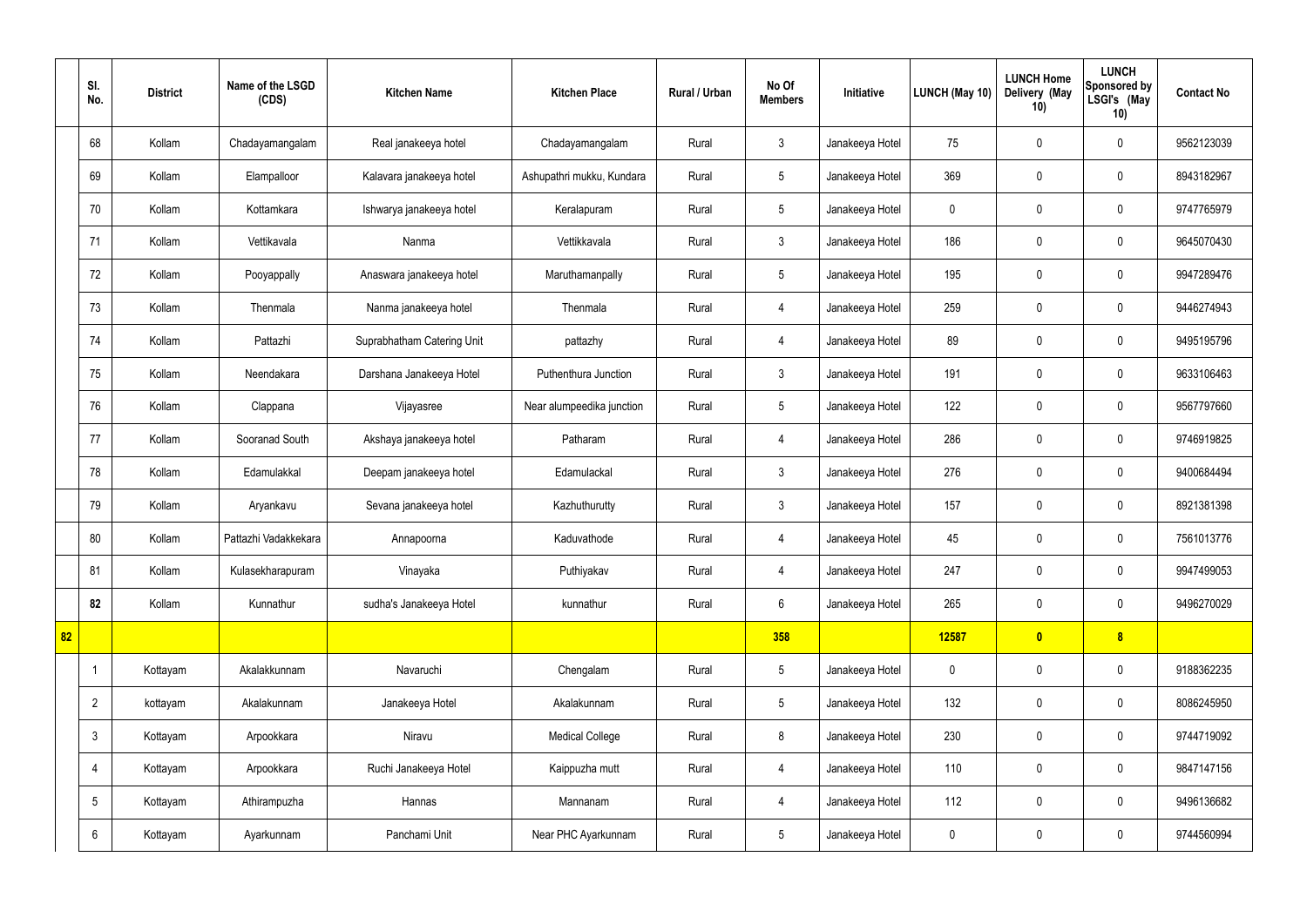| SI.<br>No.     | <b>District</b> | Name of the LSGD<br>(CDS) | <b>Kitchen Name</b>             | <b>Kitchen Place</b>                   | <b>Rural / Urban</b> | No Of<br><b>Members</b> | Initiative      | <b>LUNCH (May 10)</b> | <b>LUNCH Home</b><br>Delivery (May<br>10) | <b>LUNCH</b><br>Sponsored by<br>LSGI's (May<br>10) | <b>Contact No</b> |
|----------------|-----------------|---------------------------|---------------------------------|----------------------------------------|----------------------|-------------------------|-----------------|-----------------------|-------------------------------------------|----------------------------------------------------|-------------------|
| $\overline{7}$ | Kottayam        | Aymanam                   | Bisiya                          | Aymanam panchayath hall                | Rural                | $\mathbf{3}$            | Janakeeya Hotel | 121                   | $\mathbf 0$                               | $\mathbf 0$                                        | 9544560606        |
| 8              | Kottayam        | Bharananganam             | Kudumbshree nadan bhakshanasala | Bharananganam                          | Rural                | $\mathbf{3}$            | Janakeeya Hotel | 178                   | $\mathbf 0$                               | $\mathbf 0$                                        | 8113827680        |
| 9              | Kottayam        | Changanassery             | Janakeeya Hotel                 | Near Railway station                   | Urban                | $\mathbf{3}$            | Janakeeya Hotel | 253                   | $\mathbf 0$                               | $\mathbf 0$                                        | 7560866821        |
| 10             | Kottayam        | Chemp                     | Thanima                         | Chemp                                  | Rural                | $\overline{4}$          | Janakeeya Hotel | $\mathbf 0$           | 0                                         | $\mathbf 0$                                        | 9809940907        |
| 11             | Kottayam        | Chirakkadav               | <b>Udaya Catering Unit</b>      | Mahatma Gandhi Town Hall,<br>Ponkunnam | Rural                | $5\phantom{.0}$         | Janakeeya Hotel | 122                   | $\mathbf 0$                               | $\mathbf 0$                                        | 6282479410        |
| 12             | Kottayam        | Chirakkadav               | Sargam                          | Thekkethu Kavala                       | Rural                | $\mathbf{3}$            | Janakeeya Hotel | 78                    | 0                                         | $\mathbf 0$                                        | 9656087110        |
| 13             | Kottayam        | Elikulam                  | Janakeeya Hotel Elikkulam       | Manchakuzhy                            | Rural                | $\mathbf{3}$            | Janakeeya Hotel | 123                   | $\mathbf 0$                               | $\mathbf 0$                                        | 9074768314        |
| 14             | Kottayam        | Erumeli                   | Janakeeya Hotel Erumeli         | Erumeli                                | Rural                | $\overline{4}$          | Janakeeya Hotel | 97                    | 0                                         | $\mathbf 0$                                        | 8078201554        |
| 15             | Kottayam        | Ettumanoor                | Gramashree cafe kudumbasree     | Nandanam auditorium,<br>Ettumanoor     | Urban                | $5\phantom{.0}$         | Janakeeya Hotel | 175                   | $\mathbf 0$                               | $\mathbf 0$                                        | 9847334071        |
| 16             | Kottayam        | Kadanad                   | Thanal catering                 | Kadanad                                | Rural                | $5\phantom{.0}$         | Janakeeya Hotel | 102                   | $\mathbf 0$                               | $\mathbf 0$                                        | 9048099040        |
| 17             | Kottayam        | Kadaplamattam             | Salt &pepper                    | Near Kadaplamattom CDS                 | Rural                | $\overline{4}$          | Janakeeya Hotel | 43                    | $\mathbf 0$                               | $\mathbf 0$                                        | 9645400860        |
| 18             | Kottayam        | Kadaplamattam             | Kadaplamattam Janakeeya Hotel   | Vayala                                 | Rural                | 4                       | Janakeeya Hotel | 45                    | 72                                        | $\mathbf 0$                                        | 9446804954        |
| 19             | Kottayam        | Kaduthuruthy              | Janakeeya Hotel                 | Panchayath premise                     | Rural                | 6                       | Janakeeya Hotel | 92                    | $\mathbf 0$                               | $\mathbf 0$                                        | 9847166464        |
| 20             | Kottayam        | Kallara                   | Vasuki Janakeeya hotel          | Kallara                                | Rural                | $\mathbf{3}$            | Janakeeya Hotel | 120                   | 0                                         | $\mathbf 0$                                        | 9846103478        |
| 21             | Kottayam        | Kanakkari                 | Jesus                           | Pattithanam                            | Rural                | $5\phantom{.0}$         | Janakeeya Hotel | 157                   | 0                                         | $\mathbf 0$                                        | 9447192439        |
| 22             | Kottayam        | Kangazha                  | Sulabha                         | Pathanadu                              | Rural                | $5\phantom{.0}$         | Janakeeya Hotel | $\pmb{0}$             | 0                                         | $\mathbf 0$                                        | 9847438293        |
| 23             | Kottayam        | Kanjirapally              | Vanitha canteen                 | Panchayath premise                     | Rural                | $\mathfrak{Z}$          | Janakeeya Hotel | 123                   | 0                                         | $\mathbf 0$                                        | 9605391868        |
| 24             | Kottayam        | Karoor                    | Unarvu janakeeya hotel          | Valavoor                               | Rural                | $5\,$                   | Janakeeya Hotel | 150                   | $\pmb{0}$                                 | $\mathbf 0$                                        | 8304903250        |
| 25             | Kottayam        | Karukachal                | <b>Sukrutham Catering Unit</b>  | Karukachal                             | Rural                | $5\phantom{.0}$         | Janakeeya Hotel | 50                    | 0                                         | $\mathbf 0$                                        | 9847766843        |
| 26             | Kottayam        | Kidangoor                 | Janakeeya hotel                 | Kidangoor Panchayath                   | Rural                | $\mathfrak{Z}$          | Janakeeya Hotel | 132                   | $\pmb{0}$                                 | $\mathbf 0$                                        | 9048080292        |
| 27             | Kottayam        | Kooroppada                | Achus Janakeeya Hotel           | Panchayath                             | Rural                | $\mathbf{3}$            | Janakeeya Hotel | 152                   | 0                                         | $\mathbf 0$                                        | 9778121989        |
| 28             | Kottayam        | Koottickal                | Janakeeya hotel                 | Koottickal                             | Rural                | $5\overline{)}$         | Janakeeya Hotel | 116                   | $\pmb{0}$                                 | $\mathbf 0$                                        | 9645219929        |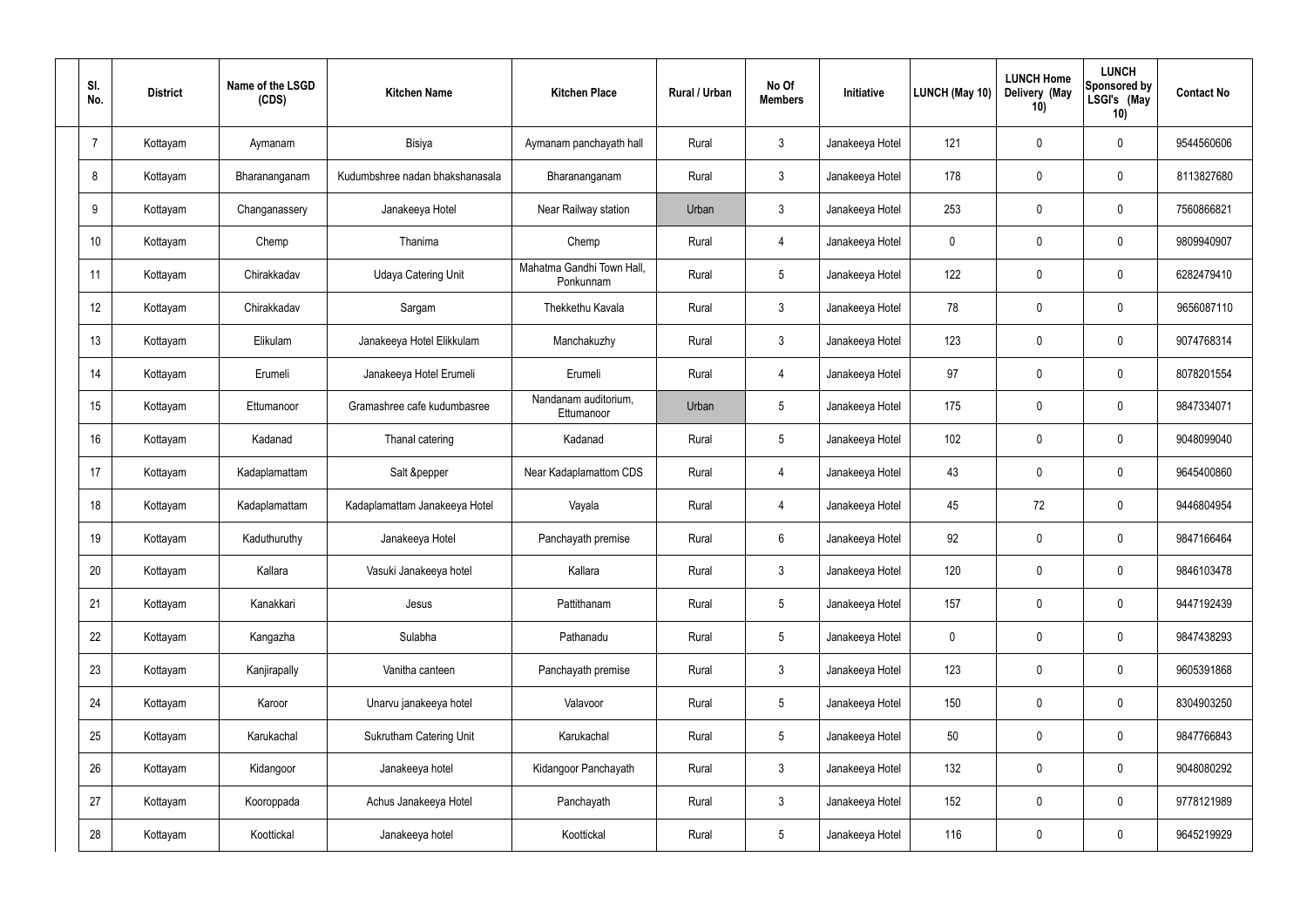|    | SI.<br>No. | <b>District</b> | Name of the LSGD<br>(CDS) | <b>Kitchen Name</b>             | <b>Kitchen Place</b>           | Rural / Urban | No Of<br><b>Members</b> | Initiative      | LUNCH (May 10) | <b>LUNCH Home</b><br>Delivery (May<br>10) | <b>LUNCH</b><br>Sponsored by<br>LSGI's (May<br>10) | <b>Contact No</b> |
|----|------------|-----------------|---------------------------|---------------------------------|--------------------------------|---------------|-------------------------|-----------------|----------------|-------------------------------------------|----------------------------------------------------|-------------------|
|    | 29         | Kottayam        | Koruthodu                 | Koruthodu Janakeeya Hotel       | Koruthodu                      | Rural         | $6\phantom{.}6$         | Janakeeya Hotel | 136            | 0                                         | $\mathbf 0$                                        | 7510770418        |
|    | 30         | Kottayam        | KottayamNorth             | Alfa Canteen                    | Municipality Kottayam          | Urban         | $5\phantom{.0}$         | Janakeeya Hotel | 166            | 0                                         | $\boldsymbol{0}$                                   | 9846571923        |
|    | 31         | Kottayam        | KottayamNorth             | Kerala cafe janakeeya hotel     | Choottuveli                    | Urban         | $\mathbf{3}$            | Janakeeya Hotel | 89             | 0                                         | $\mathbf 0$                                        | 8129337294        |
|    | 32         | Kottayam        | KottayamNorth             | Maria Janakeeya Hotel           | Chungam                        | Urban         | $5\phantom{.0}$         | Janakeeya Hotel | 268            | 0                                         | $\mathbf 0$                                        | 9744843928        |
|    | 33         | Kottayam        | Kuravilangadu             | kudumbashree janakeeya hotel    | kuravilangady by pass junction | Rural         | $5\phantom{.0}$         | Janakeeya Hotel | 220            | 0                                         | $\mathbf 0$                                        | 7559022364        |
|    | 34         | Kottayam        | Kurichi                   | <b>Swad Catering</b>            | Cheruvelippadi                 | Rural         | 4                       | Janakeeya Hotel | 404            | 0                                         | $\mathbf 0$                                        | 9847891917        |
|    | 35         | Kottayam        | Madappally                | SR catering                     | Mammoodu                       | Rural         | $\mathbf{3}$            | Janakeeya Hotel | $\mathbf 0$    | 0                                         | $\mathbf 0$                                        | 9747702203        |
|    | 36         | Kottayam        | Manimala                  | Vanitha canteen                 | Manimala                       | Rural         | $\mathbf{3}$            | Janakeeya Hotel | 96             | 0                                         | $\mathbf 0$                                        | 9946318069        |
|    | 37         | Kottayam        | Manjoor                   | Oruma catering unit             | Kuruppanthara                  | Rural         | $5\phantom{.0}$         | Janakeeya Hotel | 92             | 0                                         | $\mathbf 0$                                        | 9349189590        |
|    | 38         | Kottayam        | Marangattupilly           | Marangattupilly Janakeeya Hotel | Marangattupilly                | Rural         | 4                       | Janakeeya Hotel | 125            | 0                                         | $\mathbf 0$                                        | 9544416772        |
|    | 39         | Kottayam        | Maravanthuruth            | Changathi                       | Maravanthuruth                 | Rural         | $\overline{4}$          | Janakeeya Hotel | 57             | 0                                         | $\mathbf 0$                                        | 9744598169        |
|    | 40         | Kottayam        | Meenachil                 | Akshaya Janakeeya hotel         | Idamattam                      | Rural         | 4                       | Janakeeya Hotel | 148            | 0                                         | $\mathbf 1$                                        | 9747190979        |
|    | 41         | Kottayam        | Meenachil                 | Archana janakeeya Hotel         | Paika                          | Rural         | $5\phantom{.0}$         | Janakeeya Hotel | 188            | 0                                         | $\mathbf 0$                                        | 9048759539        |
| 82 | 42         | Kottayam        | Meenadom                  | Nainus                          | Meenadom                       | Rural         | $\mathbf{3}$            | Janakeeya Hotel | 110            | 0                                         | $\pmb{0}$                                          | 9539752801        |
|    | 43         | Kottayam        | Melukavu                  | Seenayi Cafe centre             | Melukavumattam                 | Rural         | $5\overline{)}$         | Janakeeya Hotel | 0              | 0                                         | $\pmb{0}$                                          | 9744546703        |
|    | 44         | Kottayam        | Moonnilav                 | Aiswarya                        | Moonnilav                      | Rural         | $\mathbf{3}$            | Janakeeya Hotel | 186            | 0                                         | $\mathbf 0$                                        | 8281227689        |
|    | 45         | Kottayam        | Mulakkulam                | Janakeeya Hotel                 | Moorkkattilpadi                | Rural         | $\overline{4}$          | Janakeeya Hotel | 108            | 0                                         | $\pmb{0}$                                          | 9747856382        |
|    | 46         | Kottayam        | Mundakkayam               | Janakeeya Hotel Mundakkayam     | Mundakkayam                    | Rural         | $6\overline{6}$         | Janakeeya Hotel | 107            | 0                                         | $\pmb{0}$                                          | 9495314979        |
|    | 47         | Kottayam        | Nedumkunnam               | Nanma Kudumbashree Unit         | Nedumkunnam                    | Rural         | $5\phantom{.0}$         | Janakeeya Hotel | 39             | 0                                         | $\overline{2}$                                     | 7306791612        |
|    | 48         | Kottayam        | Neendoor                  | Gruhasree ME Unit               | Panchayath                     | Rural         | $\mathfrak{Z}$          | Janakeeya Hotel | 59             | 0                                         | $\pmb{0}$                                          | 9847756958        |
|    | 49         | Kottayam        | Njeezhoor                 | Annapoorna Janakeeya Hotel      | Panchayath                     | Rural         | $\overline{4}$          | Janakeeya Hotel | 84             | 0                                         | $\pmb{0}$                                          | 9745246839        |
|    | 50         | Kottayam        | Pala                      | Angel Janakeeya Hotel           | Pala Municipality              | Urban         | $\overline{4}$          | Janakeeya Hotel | 239            | 0                                         | $\pmb{0}$                                          | 9745963125        |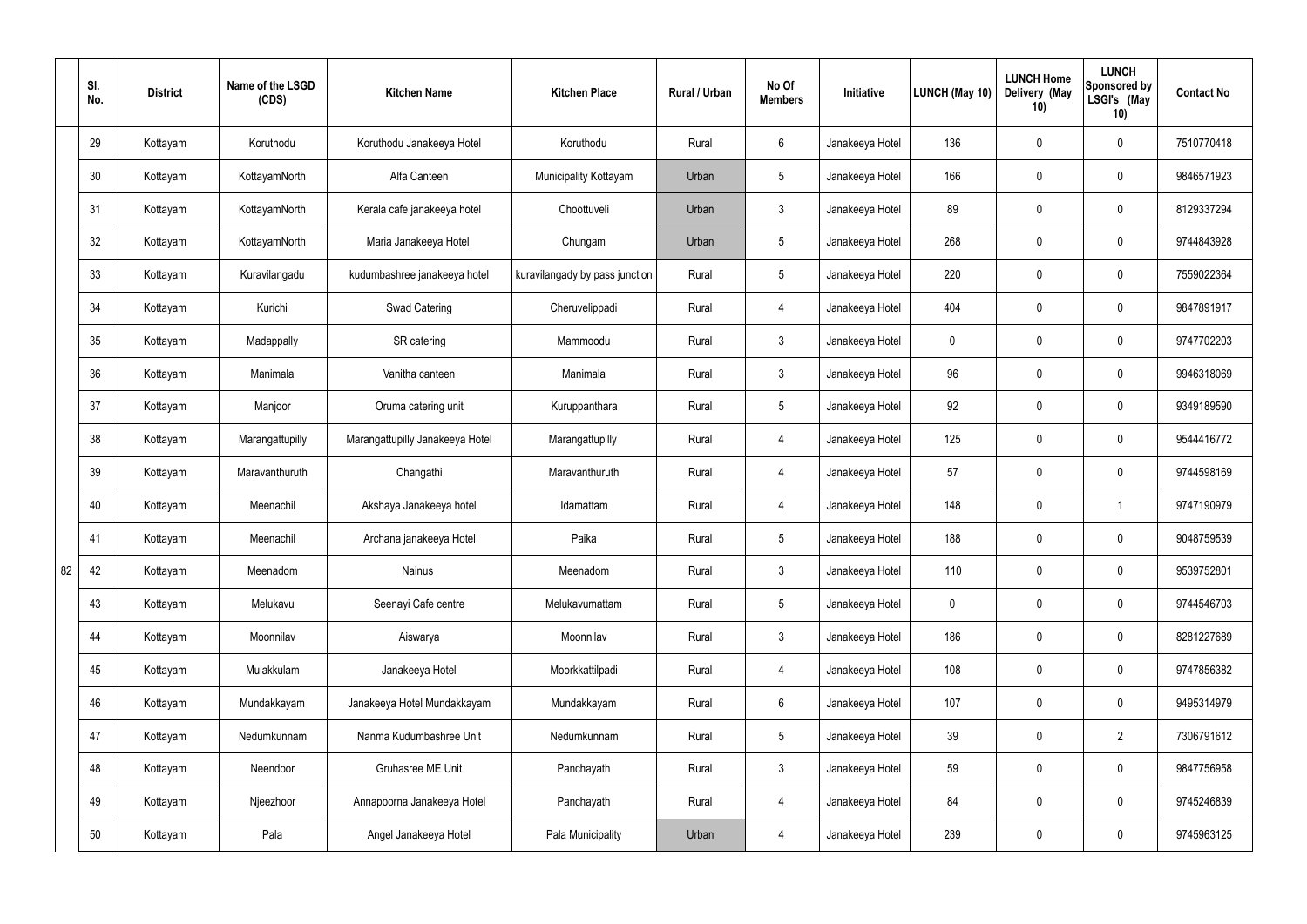| SI.<br>No. | <b>District</b> | Name of the LSGD<br>(CDS) | <b>Kitchen Name</b>          | <b>Kitchen Place</b>     | <b>Rural / Urban</b> | No Of<br><b>Members</b> | Initiative      | LUNCH (May 10) | <b>LUNCH Home</b><br>Delivery (May<br>10) | <b>LUNCH</b><br><b>Sponsored by</b><br>LSGI's (May<br>10) | <b>Contact No</b> |
|------------|-----------------|---------------------------|------------------------------|--------------------------|----------------------|-------------------------|-----------------|----------------|-------------------------------------------|-----------------------------------------------------------|-------------------|
| 51         | Kottayam        | Pala                      | Harithasree catering         | Chethimattam             | Urban                | $5\phantom{.0}$         | Janakeeya Hotel | 248            | $\mathbf 0$                               | $\mathbf 0$                                               | 9895154240        |
| 52         | Kottayam        | Pallickathodu             | Sangeetha                    | Pallickathodu Bus stand  | Rural                | $\mathbf{3}$            | Janakeeya Hotel | 127            | $\overline{0}$                            | 0                                                         | 9633814381        |
| 53         | Kottayam        | Pampady                   | Thrupthi                     | Pampady Town             | Rural                | $5\phantom{.0}$         | Janakeeya Hotel | 0              | $\mathbf 0$                               | $\mathbf 0$                                               | 9633013622        |
| 54         | Kottayam        | Panachikkadu              | Ruchi Canteen                | Paruthumpara             | Rural                | $5\phantom{.0}$         | Janakeeya Hotel | 123            | $\mathbf 0$                               | 0                                                         | 9656411494        |
| 55         | Kottayam        | Parathodu                 | Janakeeya Hotel Parathodu    | Panchayath               | Rural                | $\overline{4}$          | Janakeeya Hotel | 136            | $\mathbf 0$                               | 0                                                         | 7907455541        |
| 56         | Kottayam        | Paippadu                  | Thejus                       | Paippadu                 | Rural                | $5\phantom{.0}$         | Janakeeya Hotel | 255            | $\mathbf 0$                               | $\pmb{0}$                                                 | 7034621426        |
| 57         | Kottayam        | Poonjar                   | Haritham                     | Poonjar                  | Rural                | $5\phantom{.0}$         | Janakeeya Hotel | 163            | $\mathbf 0$                               | $\pmb{0}$                                                 | 9495235348        |
| 58         | Kottayam        | poonjar south             | Sowbhagya Janakeeya Hotel    | poonjar south            | Rural                | 4                       | Janakeeya Hotel | 204            | $\overline{0}$                            | 0                                                         | 9495151799        |
| 59         | Kottayam        | Puthuppalli               | Ammaveedu                    | Puthuppally bus stand    | Rural                | $5\phantom{.0}$         | Janakeeya Hotel | 139            | $\mathbf 0$                               | $\mathbf 0$                                               | 9947156548        |
| 60         | Kottayam        | Ramapuram                 | Ruchi                        | Ramapuram                | Rural                | $\overline{4}$          | Janakeeya Hotel | 212            | $\overline{0}$                            | $\pmb{0}$                                                 | 9495107277        |
| 61         | Kottayam        | T.V.Puram                 | Vijaya Janakeeya Hotel       | TV Puram                 | Rural                | $\mathbf{3}$            | Janakeeya Hotel | 0              | $\mathbf 0$                               | $\pmb{0}$                                                 | 9847614136        |
| 62         | Kottayam        | Teekkoy                   | Kairali                      | Vagamattom, Kallambhagam | Rural                | $\mathbf{3}$            | Janakeeya Hotel | 176            | $\mathbf 0$                               | $\pmb{0}$                                                 | 7025702768        |
| 63         | Kottayam        | Thalanad                  | Nanma                        | Muttambhagam Kavala      | Rural                | $\mathbf{3}$            | Janakeeya Hotel | 0              | $\mathbf 0$                               | $\mathbf 0$                                               | 9961289547        |
| 64         | Kottayam        | Thalappalam               | Ameya                        | Thalappalam              | Rural                | 4                       | Janakeeya Hotel | 164            | $\mathbf 0$                               | $\mathbf 0$                                               | 7025932626        |
| 65         | Kottayam        | Thalayolaparambu          | kudumbashree janakeeya hotel | Thalayolaparambu         | Rural                | $\mathbf{3}$            | Janakeeya Hotel | 94             | $\mathbf 0$                               | $\pmb{0}$                                                 | 7994830570        |
| 66         | Kottayam        | Thidanadu                 | Janani                       | Chemmlamattam            | Rural                | $6\phantom{.}6$         | Janakeeya Hotel | 143            | $\pmb{0}$                                 | 0\$                                                       | 9562695545        |
| 67         | Kottayam        | Thidanadu                 | Krishna                      | Near Panchayath          | Rural                | $\overline{4}$          | Janakeeya Hotel | 201            | $\pmb{0}$                                 | $\pmb{0}$                                                 | 9605565960        |
| 68         | Kottayam        | Thiruvarppu               | Sreeparvathy food products   | Illickal                 | Rural                | $\mathfrak{Z}$          | Janakeeya Hotel | 158            | $\pmb{0}$                                 | $\pmb{0}$                                                 | 9747289846        |
| 69         | Kottayam        | Thrikkodithanam           | Swanthanam                   | Thrikkodithanam          | Rural                | $5\phantom{.0}$         | Janakeeya Hotel | 101            | $\overline{0}$                            | $\pmb{0}$                                                 | 7902729237        |
| 70         | Kottayam        | Udayanapuram              | Uppum Mulakum                | Nerekadavu               | Rural                | $\mathbf{3}$            | Janakeeya Hotel | 63             | $\pmb{0}$                                 | $\pmb{0}$                                                 | 8111850728        |
| 71         | Kottayam        | Udayanapuram              | Aiswarya Activity Group      | Vaikom Block Panchayath  | Rural                | 5                       | Janakeeya Hotel | 100            | $\pmb{0}$                                 | $\pmb{0}$                                                 | 9847437286        |
| 72         | Kottayam        | Uzhavoor                  | Uzhavoor Janakeeya Hotel     | Uzhavoor Town            | Rural                | $\,8\,$                 | Janakeeya Hotel | 197            | $\pmb{0}$                                 | $\pmb{0}$                                                 | 9746074266        |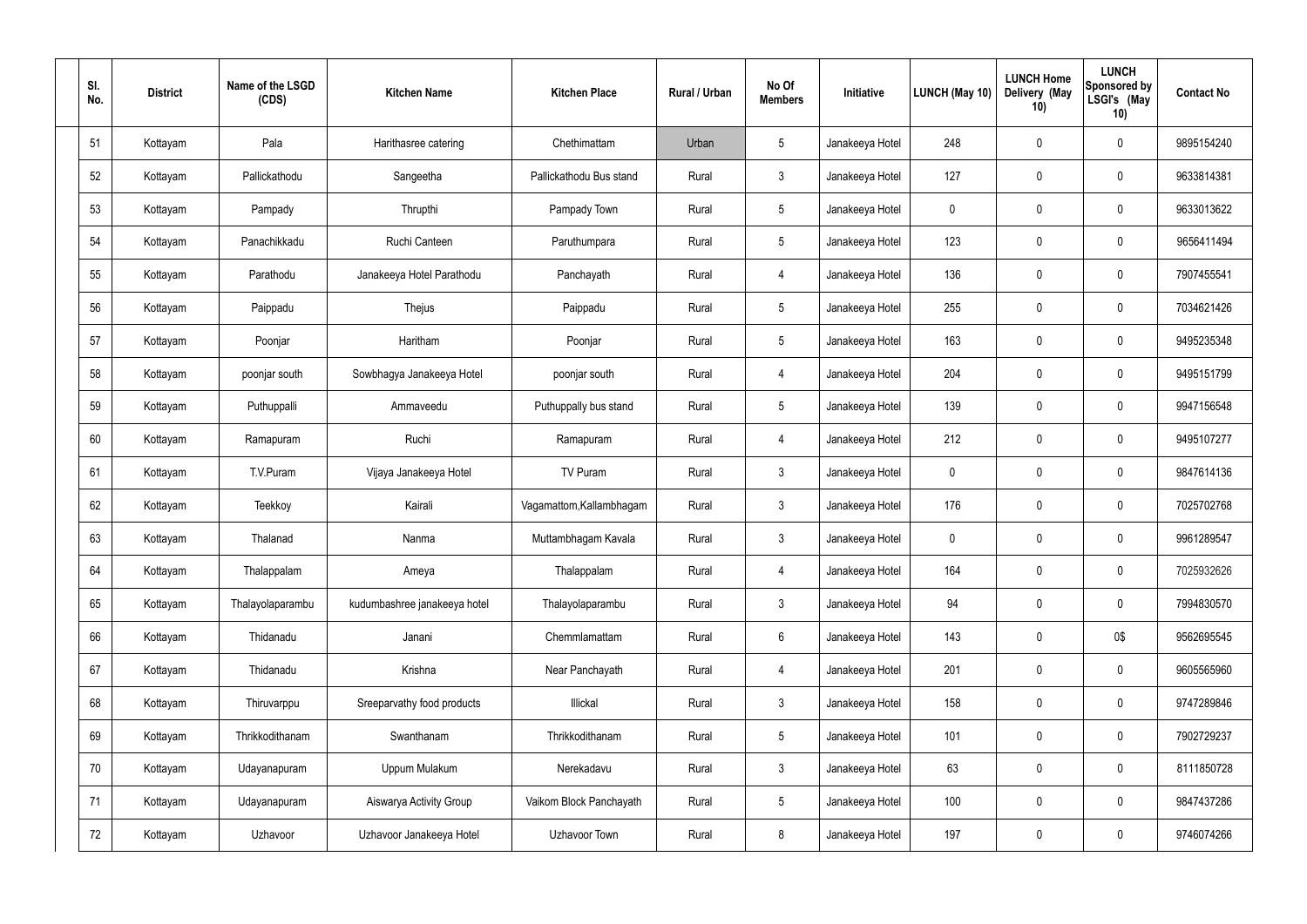|    | SI.<br>No.      | <b>District</b> | Name of the LSGD<br>(CDS) | <b>Kitchen Name</b>                                      | <b>Kitchen Place</b>                        | Rural / Urban | No Of<br><b>Members</b> | Initiative      | LUNCH (May 10) | <b>LUNCH Home</b><br>Delivery (May<br>10) | <b>LUNCH</b><br>Sponsored by<br>LSGI's (May<br>10) | <b>Contact No</b> |
|----|-----------------|-----------------|---------------------------|----------------------------------------------------------|---------------------------------------------|---------------|-------------------------|-----------------|----------------|-------------------------------------------|----------------------------------------------------|-------------------|
|    | 73              | Kottayam        | Vaikom                    | <b>Chanees Eats</b>                                      | Chalapparambu                               | Urban         | 4                       | Janakeeya Hotel | 96             | $\pmb{0}$                                 | $\mathbf 0$                                        | 9446467389        |
|    | 74              | Kottayam        | Vakathanam                | Padheyam                                                 | Njaliakuzhi                                 | Rural         | $6\phantom{.}6$         | Janakeeya Hotel | 260            | $\mathbf 0$                               | $\mathbf 0$                                        | 9495010073        |
|    | 75              | Kottayam        | Vazhappally               | Udayam                                                   | Vazhappally                                 | Rural         | $\overline{4}$          | Janakeeya Hotel | 253            | $\mathbf 0$                               | $\mathbf 0$                                        | 9562267564        |
|    | 76              | Kottayam        | Vazhoor                   | Kudumbashree Canteen Unit At<br>Vazhoor Grama Panchayath | Vazhoor Grama Panchayath<br><b>Building</b> | Rural         | $5\phantom{.0}$         | Janakeeya Hotel | 163            | $\mathbf 0$                               | $\mathbf 0$                                        | 9544717796        |
|    | 77              | Kottayam        | Vazhoor                   | New India                                                | Nedumavu                                    | Rural         | $\mathbf{3}$            | Janakeeya Hotel | $\mathbf 0$    | $\mathbf 0$                               | $\mathbf 0$                                        | 9744581242        |
|    | 78              | Kottayam        | Vechoor                   | <b>Treeland Annapoorna</b>                               | <b>Bund Road</b>                            | Rural         | $\mathbf{3}$            | Janakeeya Hotel | $\mathbf 0$    | $\mathbf 0$                               | $\mathbf 0$                                        | 8606814487        |
|    | 79              | Kottayam        | Veliyannoor               | Thanima foods                                            | Veliyannoor                                 | Rural         | $\mathbf{3}$            | Janakeeya Hotel | 161            | $\mathbf 0$                               | $\mathbf 0$                                        | 9744392147        |
|    | 80              | Kottayam        | Vellavoor                 | Uppum Mulakum Janakeeya Hotel                            | Panchayath premise                          | Rural         | $5\phantom{.0}$         | Janakeeya Hotel | 156            | $\mathbf 0$                               | $\mathbf 0$                                        | 9188317288        |
|    | 81              | Kottayam        | Velloor                   | Puzhayoram catering                                      | Near Velloor cds office                     | Rural         | $\overline{4}$          | Janakeeya Hotel | 250            | $\pmb{0}$                                 | $\mathbf 0$                                        | 9895522286        |
|    | 82              | Kottayam        | Vijayapuram               | Niravu                                                   | Iranjal                                     | Rural         | $\mathbf{3}$            | Janakeeya Hotel | 296            | $\pmb{0}$                                 | $\mathbf 0$                                        | 9495245895        |
|    | 83              | Kottayam        | Vijayapuram               | Renown Janakeeya Hotel                                   | Vadavathoor                                 | Rural         | $\sqrt{5}$              |                 | 285            | $\pmb{0}$                                 | $\mathbf 0$                                        | 8606536302        |
| 82 |                 |                 |                           |                                                          |                                             |               | 336                     |                 | 253            | $\mathbf 0$                               | $\mathbf 0$                                        |                   |
|    |                 |                 |                           |                                                          |                                             |               |                         |                 | 11111          | $\mathbf 0$                               | $\mathbf 0$                                        |                   |
|    |                 | Kozhikode       | Balussery                 | Unarvu Janakeeya Hotel                                   | Balussery                                   | Rural         | $5\phantom{.0}$         | Janakeeya Hotel | 178            | $\pmb{0}$                                 | $\mathbf 0$                                        | 95440 03929       |
|    | $\overline{2}$  | Kozhikode       | Panangad                  | Kairali Janakeeya Hotel                                  | Balussery mukku at KK<br>hospital           | Rural         | $\mathbf{3}$            | Janakeeya Hotel | 478            | $\pmb{0}$                                 | $\mathbf 0$                                        | 97450 85782       |
|    | $\mathbf{3}$    | Kozhikode       | Koorachundu               | Swad Nirmmal Janakeeya hotel                             | Koorachundu                                 | Rural         | $\overline{4}$          | Janakeeya Hotel | 310            | $\pmb{0}$                                 | $\mathbf 0$                                        | 94967 07886       |
|    | 4               | Kozhikode       | Koorachundu               | Koottayma Janakeeya Hotel                                | Kallanode                                   | Rural         | $5\overline{)}$         | Janakeeya Hotel | 348            | $\pmb{0}$                                 | $\mathbf 0$                                        | 94967 26850       |
|    | $5\phantom{.0}$ | Kozhikode       | Kottur                    | Kudumbashree Janakeeya Hotel Kottur                      | Kottur                                      | Rural         | $10$                    | Janakeeya Hotel | 159            | $\pmb{0}$                                 | $\mathbf 0$                                        | 97456 72101       |
|    | $6\phantom{.}6$ | Kozhikode       | Naduvannur                | Naduvannur Janakeeya Hotel                               | Naduvannur                                  | Rural         | $5\phantom{.0}$         | Janakeeya Hotel | 304            | $\pmb{0}$                                 | $\mathbf 0$                                        | 8592-031802       |
|    | $\overline{7}$  | Kozhikode       | Naduvannur                | FriendsJanakeeya Hotel                                   | Anjolimukku                                 | Rural         | $\mathbf{3}$            | Janakeeya Hotel | 371            | $\pmb{0}$                                 | $\mathbf 0$                                        | 9995947043        |
|    | 8               | Kozhikode       | Ulliyeri                  | Ruchi Janakeeya Hotel                                    | Ulliyeri                                    | Rural         | $\overline{4}$          | Janakeeya Hotel | 534            | $\pmb{0}$                                 | $\mathbf 0$                                        | 89434 06681       |
|    | 9               | Kozhikode       | Unnikulam                 | Swad Janakeeya Hotel                                     | Ekarool Kaappil Road                        | Rural         | $\mathbf{3}$            | Janakeeya Hotel | 862            | $\pmb{0}$                                 | $\boldsymbol{0}$                                   | 85475 75474       |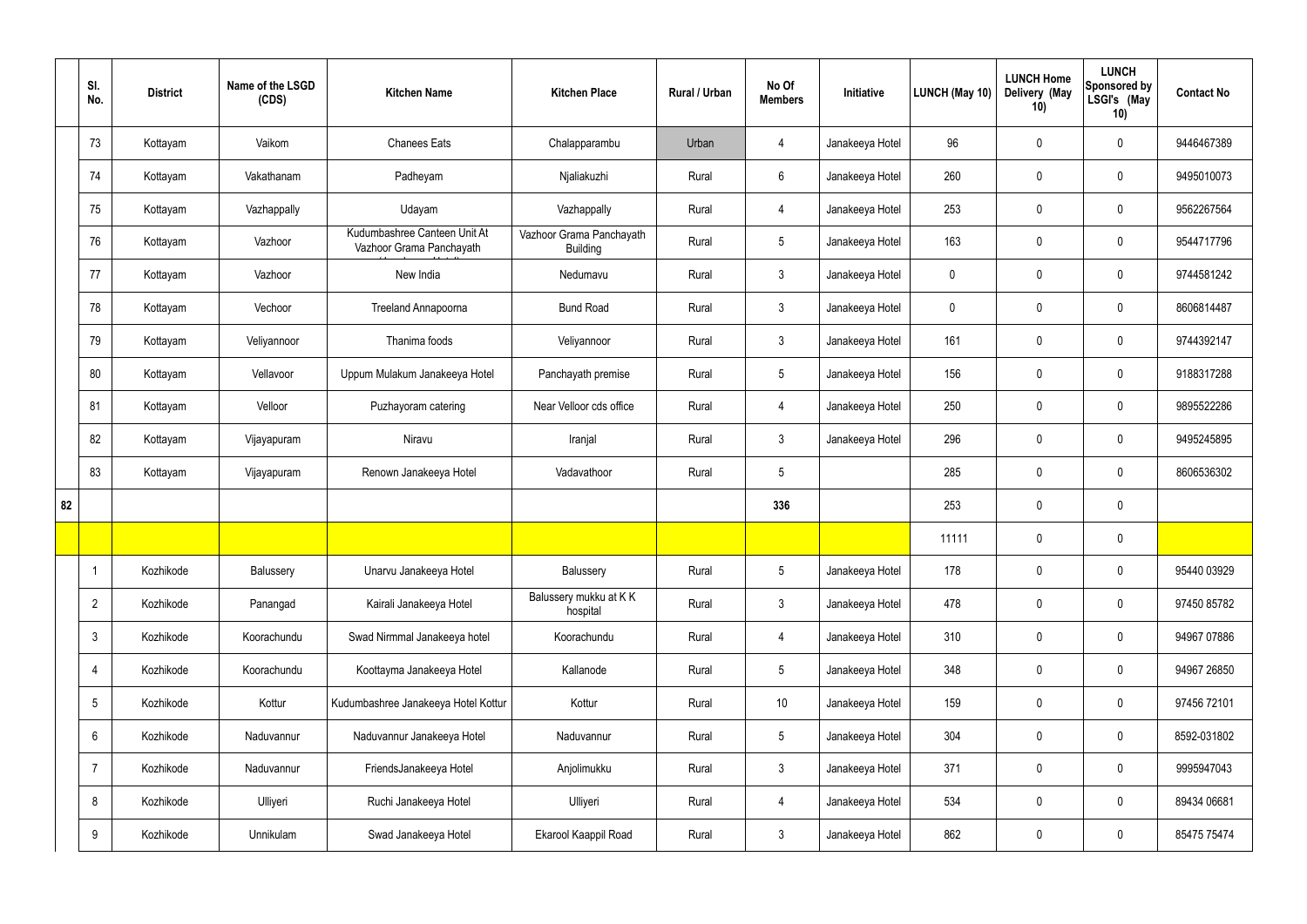| SI.<br>No. | <b>District</b> | Name of the LSGD<br>(CDS) | <b>Kitchen Name</b>            | <b>Kitchen Place</b>                  | Rural / Urban | No Of<br><b>Members</b> | Initiative      | LUNCH (May 10) | <b>LUNCH Home</b><br>Delivery (May<br>10) | <b>LUNCH</b><br>Sponsored by<br>LSGI's (May<br>10) | <b>Contact No</b> |
|------------|-----------------|---------------------------|--------------------------------|---------------------------------------|---------------|-------------------------|-----------------|----------------|-------------------------------------------|----------------------------------------------------|-------------------|
| 10         | Kozhikode       | Unnikulam                 | Chaithanya Janakeeya Hotel     | Opposite unnikulam<br>gramapanchayath | Rural         | $\mathbf{3}$            | Janakeeya Hotel | 823            | 0                                         | 0                                                  | 87141 31460       |
| 11         | Kozhikode       | Nanminda                  | Akshaya vanitha hotel          | Nanminda panchayath building          | Rural         | $5\phantom{.0}$         | Janakeeya Hotel | 170            | 0                                         | $\boldsymbol{0}$                                   | 9961184212        |
| 12         | Kozhikode       | Thalakkulathur            | Thalakkulathur Janakeeya Hotel | Parambath                             | Rural         | $5\overline{)}$         | Janakeeya Hotel | 268            | 0                                         | $\mathbf 0$                                        | 7593067511        |
| 13         | Kozhikode       | Kakkodi                   | Kakkodi Janakeeya Hotel        | Kakkodi Bazar                         | Rural         | $\overline{7}$          | Janakeeya Hotel | 304            | 0                                         | $\boldsymbol{0}$                                   | 8943123615        |
| 14         | Kozhikode       | Chelannur                 | Oottupura Janakeeya Hotel      | Ambalathukulangara                    | Rural         | $\overline{7}$          | Janakeeya Hotel | 186            | 0                                         | $\overline{2}$                                     | 9846010528        |
| 15         | Kozhikode       | Narikkuni                 | Amma Janakeeya Hotel           | Narikkuni                             | Rural         | 4                       | Janakeeya Hotel | 129            | 0                                         | $\boldsymbol{0}$                                   | 9645606562        |
| 16         | Kozhikode       | Kakkoor                   | Janakeeya Hotel Kakkoor        | Kakkoor                               | Rural         | $5\phantom{.0}$         | Janakeeya Hotel | 224            | $\mathbf 0$                               | $\mathbf 0$                                        | 8592050112        |
| 17         | Kozhikode       | Koduvally                 | Sadhya Janakeeya Hotel         | G M L P School, Koduvally             | Urban         | $5\phantom{.0}$         | Janakeeya Hotel | $\mathbf 0$    | 0                                         | $\boldsymbol{0}$                                   | 8593898831        |
| 18         | Kozhikode       | Koduvally                 | KKN Janakeeya Hotel Koduvally  | Nellamkandi                           | Urban         | $\mathbf{3}$            | Janakeeya Hotel | 179            | 0                                         | $\boldsymbol{0}$                                   | 9847650894        |
| 19         | Kozhikode       | Koduvally                 | Swad Janakeeya Hotel           | Manipuram                             | Urban         | $5\phantom{.0}$         | Janakeeya Hotel | 275            | 0                                         | $\mathbf 0$                                        | 9946991995        |
| 20         | Kozhikode       | Madavoor                  | Madavoor Janakeeya Hotel       | Near madavoor panchayath              | Rural         | $5\,$                   | Janakeeya Hotel | 64             | $\mathbf 0$                               | $\boldsymbol{0}$                                   | 8547590842        |
| 21         | Kozhikode       | Omasseri                  | Annapoornna Janakeeya Hotel    | Omasseri                              | Rural         | 4                       | Janakeeya Hotel | 380            | 0                                         | $\boldsymbol{0}$                                   | 9605102599        |
| 22         | Kozhikode       | Puthuppadi                | Ruchi Janakeeya Hotel          | Puthupadi                             | Rural         | 5                       | Janakeeya Hotel | 0              | $\mathbf 0$                               | 0                                                  | 7909113114        |
| 23         | Kozhikode       | Kizhakkoth                | Swad Janakeeya Hotel           | Mariveettilthazham                    | Rural         | $\overline{4}$          | Janakeeya Hotel | 121            | $\mathbf 0$                               | $\mathbf 0$                                        | 9847086665        |
| 24         | Kozhikode       | Thamarassery              | Pavithram Janakeeya hotel      | Thamarassery old stand                | Rural         | $6\,$                   | Janakeeya Hotel | 349            | $\mathsf{0}$                              | $\mathbf 0$                                        | 9048389661        |
| 25         | Kozhikode       | Kodenchery                | Kairali Janakeeya Hotel        | Kodenchery                            | Rural         | $\overline{4}$          | Janakeeya Hotel | 250            | 0                                         | $\mathbf 0$                                        | 9446037829        |
| 26         | Kozhikode       | Koodaranji                | Ruchikkoot Janakeeya Hotel     | Koodaranji                            | Rural         | $6\,$                   | Janakeeya Hotel | 247            | 0                                         | $\mathbf 0$                                        | 9496439278        |
| 27         | Kozhikode       | Thiruvambadi              | Pulari Janakeeya Hotel         | Thondimmal                            | Rural         | $5\phantom{.0}$         | Janakeeya Hotel | 152            | 0                                         | $\mathbf 0$                                        | 7034264232        |
| 28         | Kozhikode       | Kattippara                | Ruchi Janakeeya Hotel          | Chamal                                | Rural         | $6\,$                   | Janakeeya Hotel | 114            | 0                                         | $\mathbf 0$                                        | 7591974045        |
| 29         | Kozhikode       | Koyilandy North           | Naveena canteen                | Near new bus stand                    | Urban         | $\overline{7}$          | Janakeeya Hotel | 680            | $\pmb{0}$                                 | 4                                                  | 9544185262        |
| 30         | Kozhikode       | Koyilandy North           | Kulirma Janakeeya Hotel        | Near Kollamchira                      | Urban         | 10 <sup>°</sup>         | Janakeeya Hotel | 374            | 0                                         | $\overline{1}$                                     | 8943191728        |
| 31         | Kozhikode       | Koyilandi South           | Snehadeepam Janakeeya Hotel    | Muthambi                              | Urban         | $\,6\,$                 | Janakeeya Hotel | 135            | $\pmb{0}$                                 | $\pmb{0}$                                          | 9188198658        |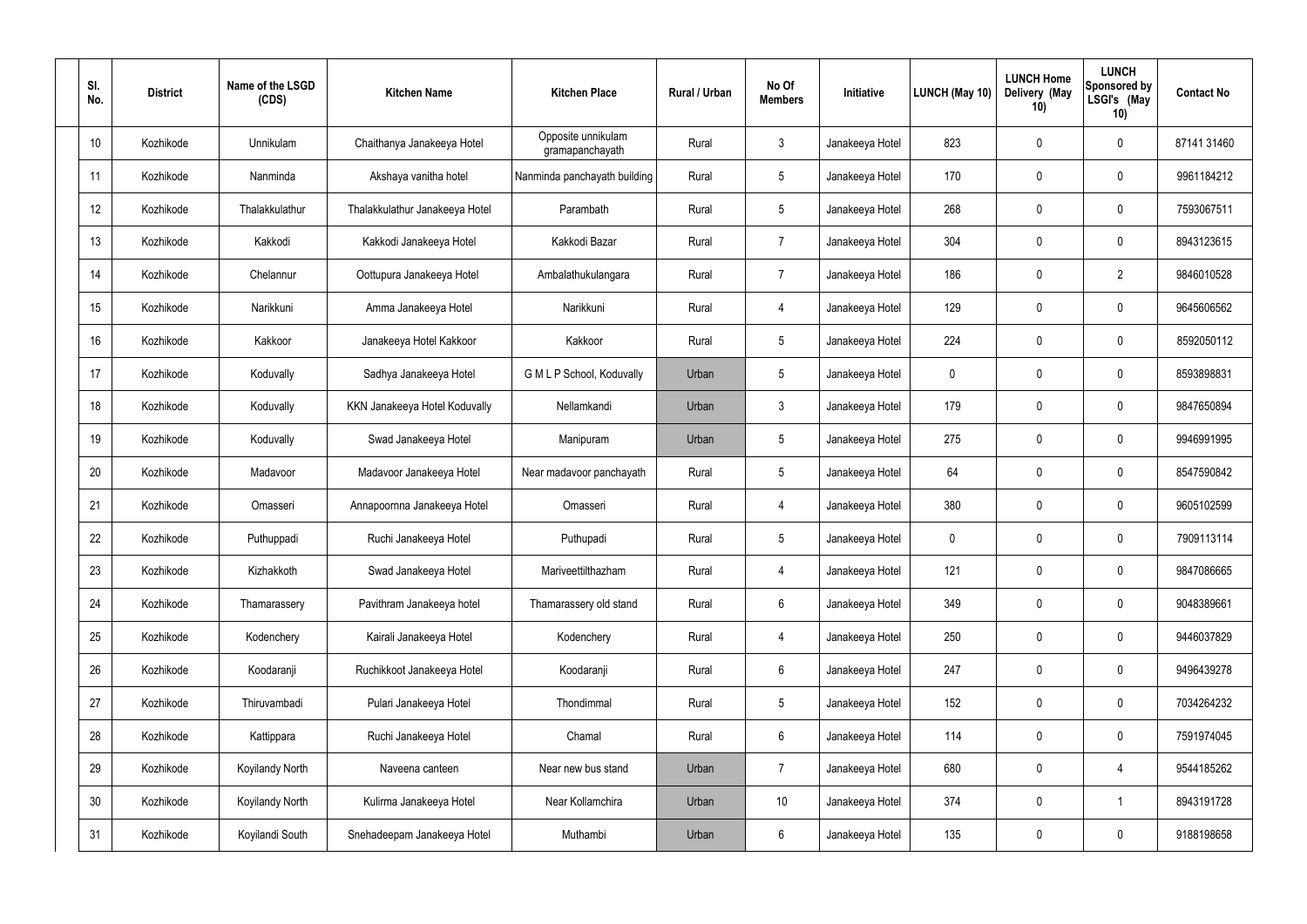| SI.<br>No. | <b>District</b> | Name of the LSGD<br>(CDS) | <b>Kitchen Name</b>         | <b>Kitchen Place</b>                        | Rural / Urban | No Of<br><b>Members</b> | Initiative      | LUNCH (May 10) | <b>LUNCH Home</b><br>Delivery (May<br>10) | <b>LUNCH</b><br>Sponsored by<br>LSGI's (May<br>10) | <b>Contact No</b> |
|------------|-----------------|---------------------------|-----------------------------|---------------------------------------------|---------------|-------------------------|-----------------|----------------|-------------------------------------------|----------------------------------------------------|-------------------|
| 32         | Kozhikode       | Koyilandi South           | Sanam Janakeeya Hotel       | Koyilandi Market                            | Urban         | 3                       | Janakeeya Hotel | 356            | 0                                         | $\pmb{0}$                                          | 9544185262        |
| 33         | Kozhikode       | Chengottukavu             | Amma Janakeeya Hotel        | Edakkulam                                   | Rural         | $5\phantom{.0}$         | Janakeeya Hotel | 155            | 0                                         | $\pmb{0}$                                          | 9048235785        |
| 34         | Kozhikode       | Atholi                    | Atholi Janakeeya Hotel      | Kodassery                                   | Rural         | 4                       | Janakeeya Hotel | 0              | $\boldsymbol{0}$                          | $\pmb{0}$                                          | 9072499251        |
| 35         | Kozhikode       | Moodadi                   | Ruchi Janakeeya Hotel       | Moodadi                                     | Rural         | $5\phantom{.0}$         | Janakeeya Hotel | 325            | $\boldsymbol{0}$                          | $\pmb{0}$                                          | 8281226403        |
| 36         | Kozhikode       | Chemancheri               | Annapoornna Janakeeya Hotel | Pookkad                                     | Rural         | $5\,$                   | Janakeeya Hotel | 245            | $\boldsymbol{0}$                          | $\pmb{0}$                                          | 9048235785        |
| 37         | Kozhikode       | Arikkulam                 | Thanima Janakeeya Hotel     | Kurudimukku                                 | Rural         | $\overline{4}$          | Janakeeya Hotel | 221            | $\boldsymbol{0}$                          | $\pmb{0}$                                          | 9645137125        |
| 38         | Kozhikode       | Arikkulam                 | Ruchiyidam Janakeeya Hotel  | Arikkulam                                   | Rural         | 4                       | Janakeeya Hotel | 85             | 0                                         | $\mathbf 0$                                        | 9048410803        |
| 39         | Kozhikode       | Kozhikode Central.        | Ruchikkoott                 | <b>District Veterinary Hospital</b>         | Urban         | 3                       | Janakeeya Hotel | 994            | 250                                       | $\mathbf 0$                                        | 7025774213        |
| 40         | Kozhikode       | Kozhikode Central         | Sneha Ruchikkoott           | Mankavu                                     | Urban         | $\overline{4}$          | Janakeeya Hotel | 355            | 45                                        | $\boldsymbol{0}$                                   | 8921995031        |
| 41         | Kozhikode       | Kozhikode Central         | Tripthi Janakeeya Hotel     | Near AMLP School,<br>Moozhikkal             | Urban         | 3                       | Janakeeya Hotel | 799            | 112                                       | $\pmb{0}$                                          | 8129200288        |
| 42         | Kozhikode       | Kozhikode Central         | New Ganesh                  | Kovoor, near library                        | Urban         | $5\,$                   | Janakeeya Hotel | 990            | $\mathbf 0$                               | $\pmb{0}$                                          | 9349123701        |
| 43         | Kozhikode       | Kozhikode Central         | Ruchippura Janakeeya Hotel  | Near Focus mall, New bus<br>stand Kozhikode | Urban         | 3                       | Janakeeya Hotel | 1160           | $\boldsymbol{0}$                          | $\pmb{0}$                                          | 9605602806        |
| 44         | Kozhikode       | Kozhikode Central         | Souparnika Janakeeya Hotel  | Medical college near chest<br>hospital      | Urban         | 6                       | Janakeeya Hotel | 438            | 0                                         | 0                                                  | 8281709784        |
| 45         | Kozhikode       | Kozhikode North           | Udayam kudumbasree canteen  | Thadambattuthazham                          | Urban         | $5\,$                   | Janakeeya Hotel | 550            | 34                                        | $\pmb{0}$                                          | 7736850096        |
| 46         | Kozhikode       | Kozhikode North           | Ruchi                       | Elathoor, Chettikulam                       | Urban         | $\overline{4}$          | Janakeeya Hotel | 346            | 0                                         | $\pmb{0}$                                          | 9947743713        |
| 47         | Kozhikode       | Kozhikode North           | Tasty Janakeeya Hotel       | Butt road                                   | Urban         | $5\phantom{.0}$         | Janakeeya Hotel | 627            | 98                                        | $\mathbf 0$                                        | 9074462795        |
| 48         | Kozhikode       | Kozhikode North           | Oruma                       | Eranjikkal                                  | Urban         | $\overline{4}$          | Janakeeya Hotel | 414            | 28                                        | $\mathbf 0$                                        | 9497754632        |
| 49         | Kozhikode       | Feroke                    | Ruchi vanitha mess          | <b>Feroke Muncipality</b>                   | Urban         | $\overline{7}$          | Janakeeya Hotel | 319            | 0                                         | $\mathbf 0$                                        | 9544468026        |
| 50         | Kozhikode       | Feroke                    | Mithra Janakeeya Hotel      | Ambalangadi                                 | Urban         | $5\,$                   | Janakeeya Hotel | 312            | 0                                         | $\mathbf 0$                                        | 9847657229        |
| 51         | Kozhikode       | Feroke                    | Chemmeen Janakeeya Hotel    | Karuvanthuruthi                             | Urban         | $\overline{4}$          | Janakeeya Hotel | 328            | 0                                         | $\pmb{0}$                                          | 9747265293        |
| 52         | Kozhikode       | Ramanattukara             | Tasty catering unit         | Ramanattukara                               | Urban         | $\,6\,$                 | Janakeeya Hotel | 463            | 0                                         | $\pmb{0}$                                          | 9961004004        |
| 53         | Kozhikode       | KozhikodeSouth            | Ushass cattering            | Meenchantha school                          | Urban         | $\sqrt{5}$              | Janakeeya Hotel | 711            | 0                                         | $\boldsymbol{0}$                                   | 9645629224        |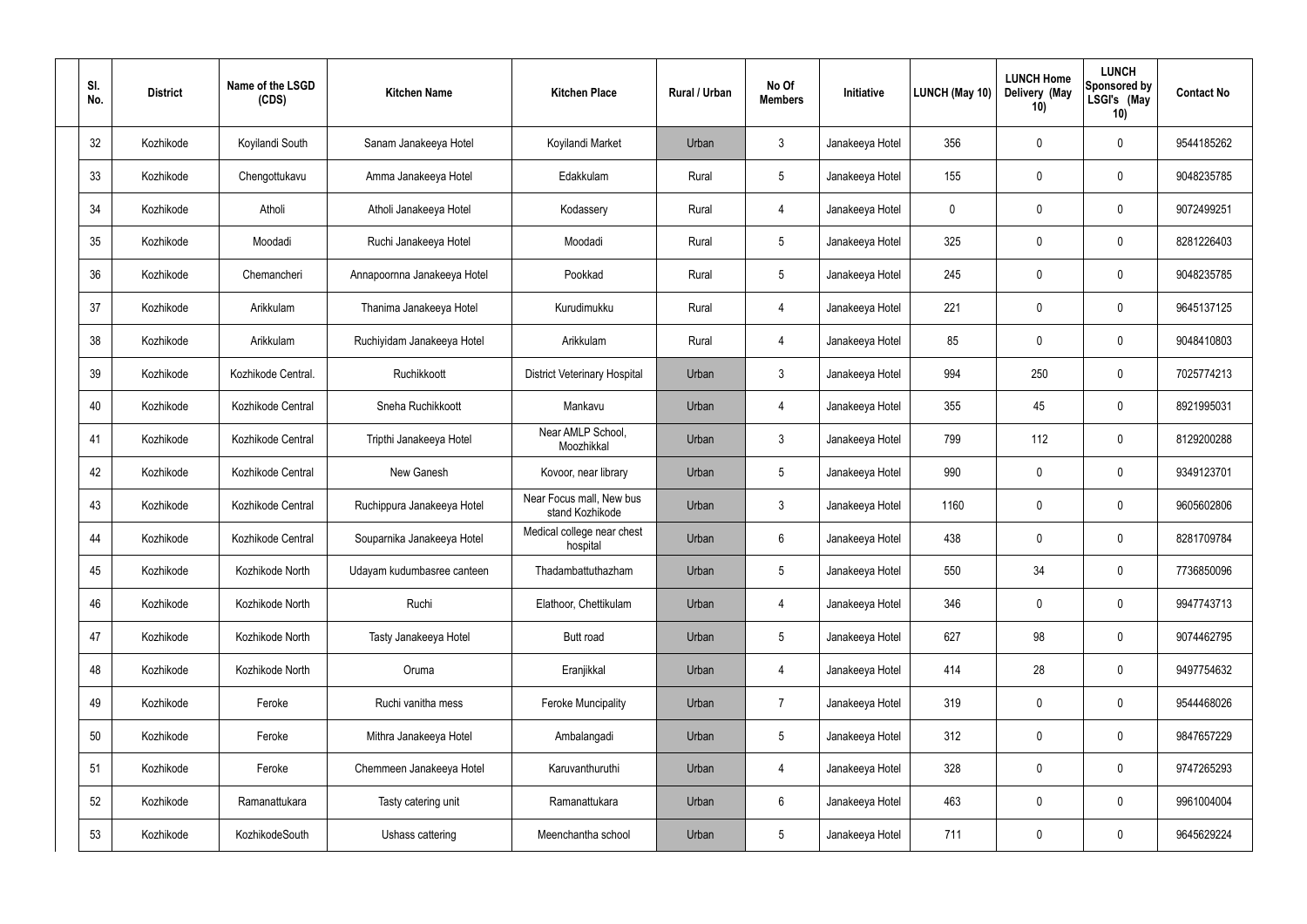|     | SI.<br>No. | <b>District</b> | Name of the LSGD<br>(CDS) | <b>Kitchen Name</b>                       | <b>Kitchen Place</b>               | Rural / Urban | No Of<br><b>Members</b> | Initiative      | LUNCH (May 10) | <b>LUNCH Home</b><br>Delivery (May<br>10) | <b>LUNCH</b><br>Sponsored by<br>LSGI's (May<br>10) | <b>Contact No</b> |
|-----|------------|-----------------|---------------------------|-------------------------------------------|------------------------------------|---------------|-------------------------|-----------------|----------------|-------------------------------------------|----------------------------------------------------|-------------------|
| 107 | 54         | Kozhikode       | Kozhikode South           | Oruma                                     | Naduvattam                         | Urban         | 4                       | Janakeeya Hotel | 335            | 0                                         | $\mathbf 0$                                        | 9747405960        |
|     | 55         | Kozhikode       | Kozhikode South           | Ruchi Janakeeya Hotel                     | Kundayithode                       | Urban         | $5\phantom{.0}$         | Janakeeya Hotel | 566            | 0                                         | $\pmb{0}$                                          | 9526521036        |
|     | 56         | Kozhikode       | Kozhikode South           | Five star                                 | Palayam                            | Urban         | 4                       | Janakeeya Hotel | 478            | 0                                         | $\mathbf 0$                                        | 9744307041        |
|     | 57         | Kozhikode       | Olavanna                  | Kailamadam Janakeeya Hotel                | Pantheerankavu bypass              | Rural         | $6\overline{6}$         | Janakeeya Hotel | 327            | 97                                        | $\pmb{0}$                                          | 9526123535        |
|     | 58         | Kozhikode       | Olavanna                  | Snehitha Janakeeya Hotel                  | Kunnathupalam                      | Rural         | $6\overline{6}$         | Janakeeya Hotel | 272            | 133                                       | $\mathbf 0$                                        | 9072771905        |
|     | 59         | Kozhikode       | Kadalundi                 | Kadambhari Janakeeya Hotel                | Mannoor valavil                    | Rural         | $6\overline{6}$         | Janakeeya Hotel | 185            | 69                                        | $\pmb{0}$                                          | 9349923675        |
|     | 60         | Kozhikode       | Mukkam                    | Mukkam Friends Janakeeya hotel            | Mukkam                             | Urban         | 4                       | Janakeeya Hotel | 494            | 0                                         | $\mathbf 0$                                        | 9497215604        |
|     | 61         | Kozhikode       | Mukkam                    | Oottupura Janakeeya Hotel                 | Manassery                          | Urban         | 4                       | Janakeeya Hotel | 456            | 0                                         | $\pmb{0}$                                          | 9645563417        |
|     | 62         | Kozhikode       | Chathamangalam            | Prakruthi                                 | Chathamangalam vipanana<br>kendram | Rural         | $5\,$                   | Janakeeya Hotel | 112            | 0                                         | $\mathbf 0$                                        | 9745828787        |
|     | 63         | Kozhikode       | Chathamangalam            | Oruma                                     | Milk society                       | Rural         | $5\phantom{.0}$         | Janakeeya Hotel | $\mathbf 0$    | 0                                         | $\mathbf 0$                                        | 9847872378        |
|     | 64         | Kozhikode       | Perumanna                 | Thushara Janakeeya Hotel                  | Vallikkunnu                        | Rural         | $5\phantom{.0}$         | Janakeeya Hotel | 0              | 0                                         | $\mathbf 0$                                        | 8113873612        |
|     | 65         | Kozhikode       | Kodiyathur                | Kanivu                                    | Eranjimavu                         | Rural         | 4                       | Janakeeya Hotel | 0              | 0                                         | $\mathbf 0$                                        | 9048094053        |
|     | 66         | Kozhikode       | Karassery                 | Karassery CDS Janakeeya Hotel             | Near karassery panchayath          | Rural         | 4                       | Janakeeya Hotel | 362            | 0                                         | $\mathbf 0$                                        | 9645120636        |
|     | 67         | Kozhikode       | Kuruvattoor               | Nanma Janakeeya Hotel                     | Payambra                           | Rural         | 4                       | Janakeeya Hotel | 172            | 0                                         | $\pmb{0}$                                          | 8547413299        |
|     | 68         | Kozhikode       | Mavoor                    | Koottayma Janakeeya Hotel                 | Mavoor                             | Rural         | $\overline{4}$          | Janakeeya Hotel | 446            | 0                                         | $\mathbf 0$                                        | 9961856227        |
|     | 69         | Kozhikode       | Peruvayal                 | Tripthi Janakeeya Hotel                   | Velliparambu                       | Rural         | $5\phantom{.0}$         | Janakeeya Hotel | 210            | 0                                         | $\mathbf 0$                                        | 6238723687        |
|     | 70         | Kozhikode       | Kuttiadi                  | Janakeeya Hotel                           | Kuttiadi Town                      | Rural         | 9                       | Janakeeya Hotel | 305            | 0                                         | $\mathbf 0$                                        | 8606099575        |
|     | 71         | Kozhikode       | Kavilumpara               | Kavilumpara panchayath Janakeeya<br>Hotel | Thottilpalam                       | Rural         | $\overline{4}$          | Janakeeya Hotel | 314            | 0                                         | $\mathbf 0$                                        | 8157900256        |
|     | 72         | Kozhikode       | Maruthonkara              | Thanima Janakeeya Hotel                   | Adukkath                           | Rural         | $5\phantom{.0}$         | Janakeeya Hotel | 374            | 0                                         | $\mathbf 0$                                        | 9846974198        |
|     | 73         | Kozhikode       | Velom                     | Samridhi                                  | Kallumpuram - Theekkuni            | Rural         | $5\phantom{.0}$         | Janakeeya Hotel | 199            | 0                                         | $\mathbf 0$                                        | 9846813401        |
|     | 74         | Kozhikode       | Kunnummal                 | Ruchi Janakeeya Hotel                     | Kakkattil                          | Rural         | $5\,$                   | Janakeeya Hotel | 301            | $\pmb{0}$                                 | $\pmb{0}$                                          | 9605800608        |
|     | 75         | Kozhikode       | Naripatta                 | Sthree sakthi Janakeeya Hotel             | Kaiveli                            | Rural         | $5\,$                   | Janakeeya Hotel | 150            | 0                                         | $\pmb{0}$                                          | 9645339232        |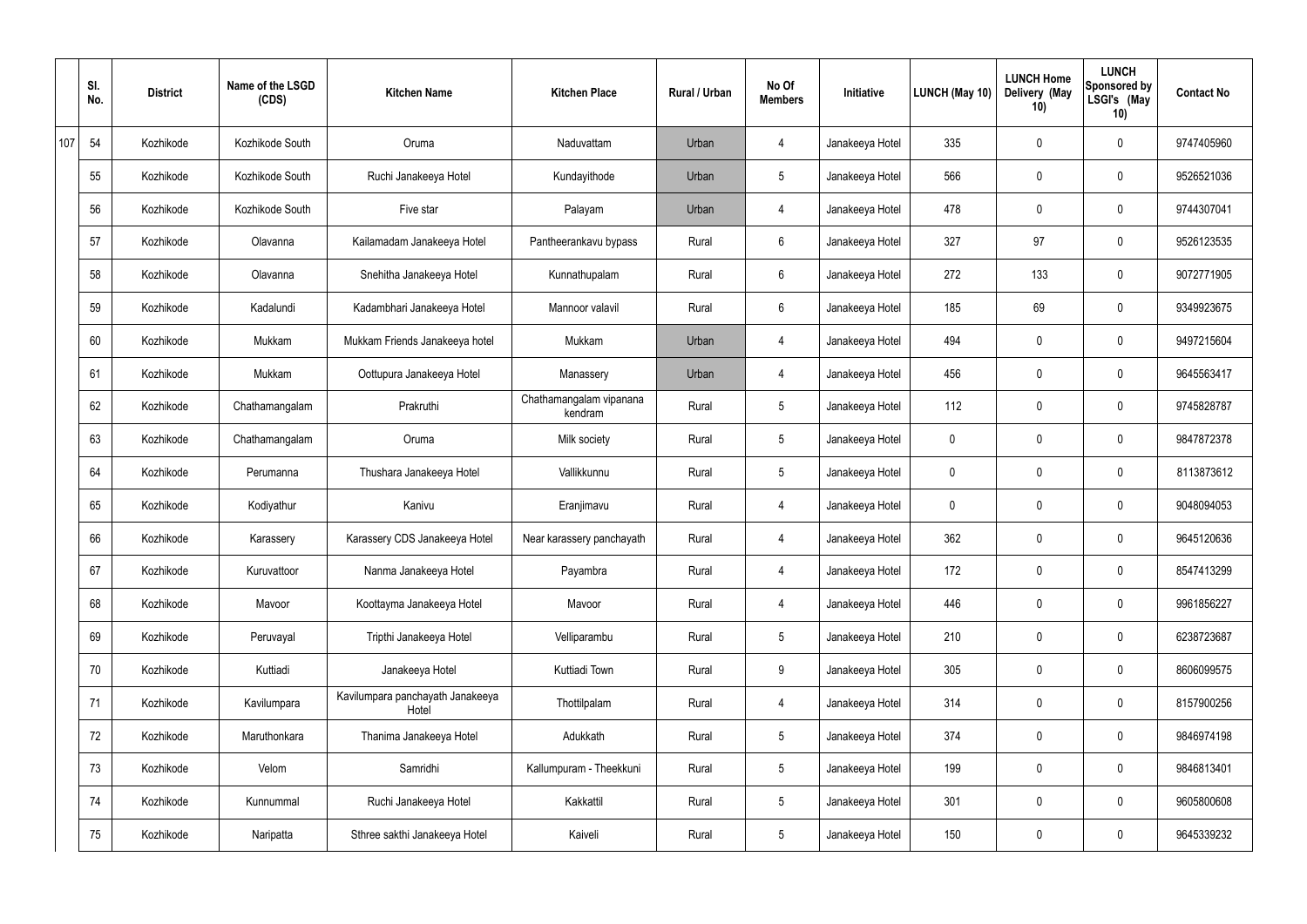| SI.<br>No. | <b>District</b> | Name of the LSGD<br>(CDS) | <b>Kitchen Name</b>                                  | <b>Kitchen Place</b>                               | Rural / Urban | No Of<br><b>Members</b> | Initiative      | LUNCH (May 10) | <b>LUNCH Home</b><br>Delivery (May<br>10) | <b>LUNCH</b><br>Sponsored by<br>LSGI's (May<br>10) | <b>Contact No</b> |
|------------|-----------------|---------------------------|------------------------------------------------------|----------------------------------------------------|---------------|-------------------------|-----------------|----------------|-------------------------------------------|----------------------------------------------------|-------------------|
| 76         | Kozhikode       | Kayakkodi                 | Samridhi Janakeeya Hotel                             | Kayakkodi                                          | Rural         | $5\phantom{.0}$         | Janakeeya Hotel | 231            | $\mathbf 0$                               | 0                                                  | 9495587551        |
| 77         | Kozhikode       | Thurayur                  | Cds coffee house                                     | Thurayur                                           | Rural         | $5\phantom{.0}$         | Janakeeya Hotel | 215            | 0                                         | $\mathbf 0$                                        | 9048028293        |
| 78         | Kozhikode       | Payyoli                   | Lady fingers janakeeya hotel                         | Payyoli Municipality                               | Urban         | 4                       | Janakeeya Hotel | 190            | $\mathbf 0$                               | $\mathbf 0$                                        | 8606505900        |
| 79         | Kozhikode       | Meppayur                  | Ruchi canteen                                        | Meppayur                                           | Rural         | $5\phantom{.0}$         | Janakeeya Hotel | 331            | 0                                         | $\mathbf 0$                                        | 9447469729        |
| 80         | Kozhikode       | Thikkodi                  | Kaippunnyam Janakeeya Hotel                          | Thikkodi                                           | Rural         | $5\phantom{.0}$         | Janakeeya Hotel | 176            | $\mathbf 0$                               | $\mathbf 0$                                        | 9526071250        |
| 81         | Kozhikode       | Keezhariyur               | Tripthi Janakeeya Hotel                              | Arayanattu para                                    | Rural         | 8                       | Janakeeya Hotel | 298            | 0                                         | $\mathbf 0$                                        | 8592834034        |
| 82         | Kozhikode       | Chakkittappara            | Chakkittapara cds Hotel                              | Chakkittapara CDS                                  | Rural         | $\mathbf{3}$            | Janakeeya Hotel | 271            | $\mathbf 0$                               | $\mathbf 0$                                        | 9526881089        |
| 83         | Kozhikode       | Cheruvannur               | Vanitha canteen                                      | near cheruvannur panchayath<br>office, Cheruvannur | Rural         | $5\phantom{.0}$         | Janakeeya Hotel | 188            | 0                                         | $\boldsymbol{0}$                                   | 9400676505        |
| 84         | Kozhikode       | Koothali                  | Salkara stationary cum Coffee house<br>and photostat | Near Koothali panchayath<br>office                 | Rural         | $6\,$                   | Janakeeya Hotel | 161            | $\mathbf 0$                               | $\boldsymbol{0}$                                   | 9847642496        |
| 85         | Kozhikode       | Changaroth                | Changorath Janakeeya Hotel                           | Near Vadakkumbad HSS                               | Rural         | $5\phantom{.0}$         | Janakeeya Hotel | 106            | 0                                         | $\mathbf 0$                                        | 9747353283        |
| 86         | Kozhikode       | Perambra                  | Perambra Janakeeya Hotel                             | Perambra                                           | Rural         | 4                       | Janakeeya Hotel | 300            | $\mathbf 0$                               | $\mathbf 0$                                        | 6238677483        |
| 87         | Kozhikode       | Kayanna                   | Kudumbashree Janakeeya Hotel<br>Kayanna              | Kayanna Bazar                                      | Rural         | $\mathbf{3}$            | Janakeeya Hotel | 155            | $\mathbf 0$                               | $\boldsymbol{0}$                                   | 9496130121        |
| 88         | Kozhikode       | Kayanna                   | Soorya janakeeya Hotel                               | Para Muthu Kayanna                                 | Rural         | $\mathbf{3}$            | Janakeeya Hotel | 188            | $\mathbf 0$                               | $\mathbf 0$                                        | 95396 14209       |
| 89         | Kozhikode       | Nochad                    | Kudumbashree Janakeeya Hotel                         | Muliyangal                                         | Rural         | $5\,$                   | Janakeeya Hotel | 450            | $\mathbf 0$                               | $\mathbf 0$                                        | 7034944936        |
| 90         | Kozhikode       | Nochad                    | Ruchi Janakeeya Hotel                                | Kalpathur                                          | Rural         | $5\phantom{.0}$         | Janakeeya Hotel | 110            | $\mathbf 0$                               | $\mathbf 0$                                        | 9946006742        |
| 91         | Kozhikode       | Ayenchery                 | Janakeeya Hotel Ayanchery                            | Ayanchery                                          | Rural         | $\overline{4}$          | Janakeeya Hotel | 254            | 0                                         | $\mathbf 0$                                        | 8078369520        |
| 92         | Kozhikode       | Maniyur                   | Ruchikoott Vanitha Hotel                             | Near maniyur panchayath<br>office, Navodaya stop   | Rural         | $\overline{4}$          | Janakeeya Hotel | 180            | 0                                         | $\mathbf 0$                                        | 9400097895        |
| 93         | Kozhikode       | Villiappally              | Janakeeya Hotel Villiappally                         | Keezhal Mukku                                      | Rural         | $\overline{4}$          | Janakeeya Hotel | 235            | 0                                         | $\mathbf 0$                                        | 8086472039        |
| 94         | Kozhikode       | Thiruvallur               | Ruchi Janakeeya Hotel                                | Thiruvallur                                        | Rural         | $5\,$                   | Janakeeya Hotel | 257            | 0                                         | $\mathbf 0$                                        | 9400723619        |
| 95         | Kozhikode       | Edachery                  | Kudumbasree cafe and helpdesk                        | Edachery                                           | Rural         | $\overline{4}$          | Janakeeya Hotel | 201            | $\pmb{0}$                                 | $\mathbf 0$                                        | 7736287974        |
| 96         | Kozhikode       | Nadapuram                 | Uttupura canteen and catering                        | Kallachi                                           | Rural         | $6\phantom{.}6$         | Janakeeya Hotel | $\mathbf 0$    | 0                                         | $\mathbf 0$                                        | 9946448011        |
| 97         | Kozhikode       | Chekkyad                  | Ruchi vanitha hotel                                  | Puliyav                                            | Rural         | $\overline{4}$          | Janakeeya Hotel | 219            | $\pmb{0}$                                 | $\pmb{0}$                                          | 9048541152        |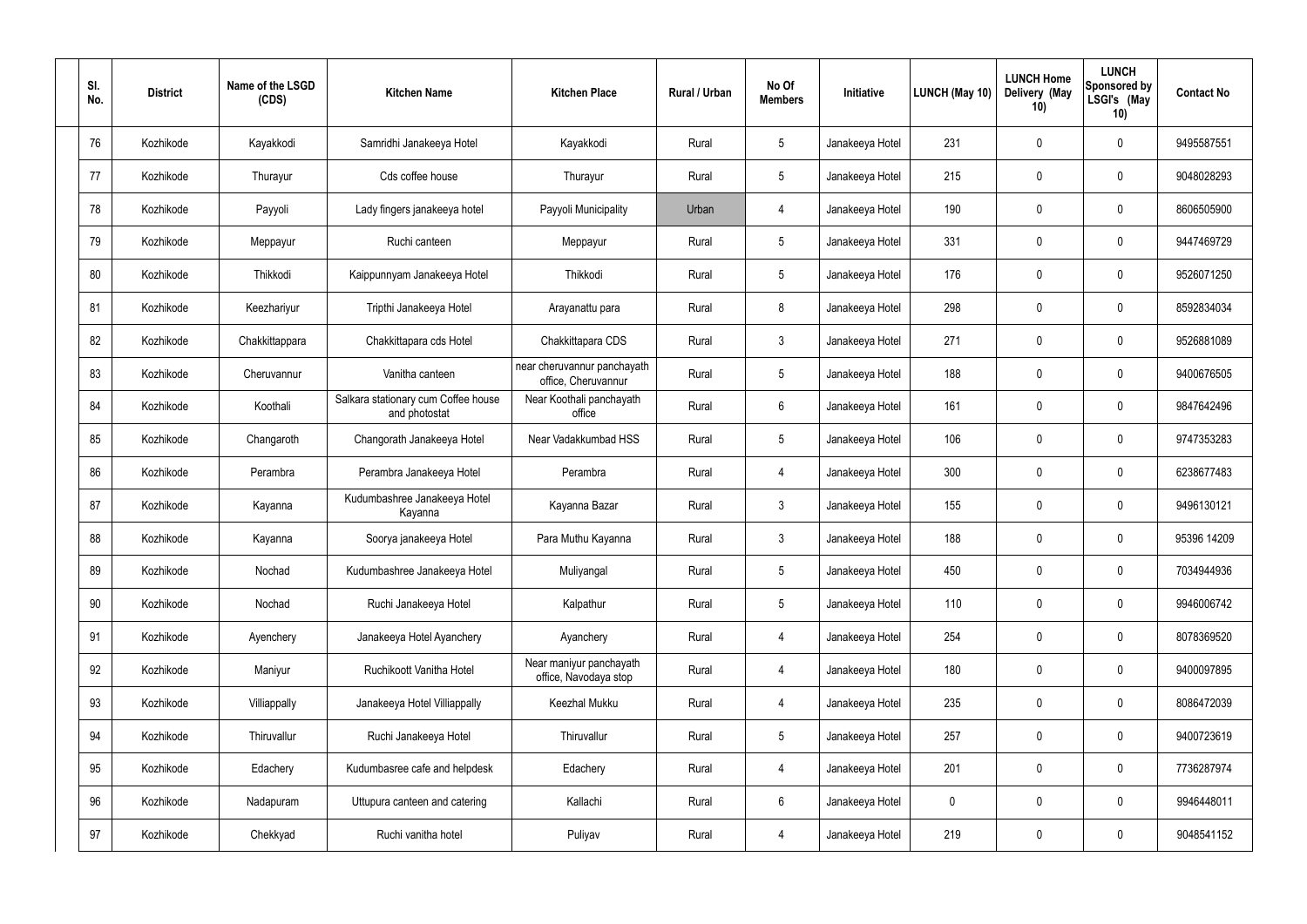|     | SI.<br>No.      | <b>District</b> | Name of the LSGD<br>(CDS) | <b>Kitchen Name</b>                   | <b>Kitchen Place</b>       | Rural / Urban | No Of<br><b>Members</b> | Initiative      | <b>LUNCH (May 10)</b> | <b>LUNCH Home</b><br>Delivery (May<br>10) | <b>LUNCH</b><br>Sponsored by<br>LSGI's (May<br>10) | <b>Contact No</b> |
|-----|-----------------|-----------------|---------------------------|---------------------------------------|----------------------------|---------------|-------------------------|-----------------|-----------------------|-------------------------------------------|----------------------------------------------------|-------------------|
|     | 98              | Kozhikode       | Valayam                   | Nanma Janakeeya Hotel                 | Valayam                    | Rural         | $5\overline{)}$         | Janakeeya Hotel | 154                   | $\mathbf 0$                               | $\mathbf 0$                                        | 9207821783        |
|     | 99              | Kozhikode       | Purameri                  | Nanma Janakeeya Hotel                 | Purameri                   | Rural         | $6\overline{6}$         | Janakeeya Hotel | 270                   | $\mathbf 0$                               | $\mathbf 0$                                        | 9745393164        |
|     | 100             | Kozhikode       | Vanimel                   | Vanimel Janakeeya Hotel               | Bhoomivathukkal            | Rural         | $5\overline{)}$         | Janakeeya Hotel | 181                   | $\mathbf 0$                               | $\mathbf 0$                                        | 9048163049        |
|     | 101             | Kozhikode       | Tuneri                    | Menma Oottupura Janakeeya Hotel       | Tuneri                     | Rural         | $\mathbf{3}$            | Janakeeya Hotel | 205                   | $\mathbf 0$                               | $\mathbf 0$                                        | 9745251928        |
|     | 102             | Kozhikode       | Onchiyam                  | Adukkala                              | Kannookkara                | Rural         | 3                       | Janakeeya Hotel | 201                   | $\mathbf 0$                               | $\mathbf 0$                                        | 8606115054        |
|     | 103             | Kozhikode       | Chorode                   | Janani Hotel and Catering Unit        | Chorode                    | Rural         | $\overline{4}$          | Janakeeya Hotel | 321                   | $\mathbf 0$                               | $\mathbf 0$                                        | 9645426343        |
|     | 104             | Kozhikode       | Eramala                   | Janakeeya Hotel - Eramala             | Orkkatteri                 | Rural         | 8                       | Janakeeya Hotel | 131                   | $\mathbf 0$                               | $\mathbf 0$                                        | 9645239675        |
|     | 105             | Kozhikode       | Vadakara West             | Chithra Janakeeya Hotel               | Vadakara New bus stand     | Urban         | $\mathbf{3}$            | Janakeeya Hotel | 349                   | $\mathbf 0$                               | $\mathbf 0$                                        | 9387762939        |
|     | 106             | Kozhikode       | Vadakara East             | Janakeeya Hotel Vadakara Municipality | Edodi                      | Urban         | $6\overline{6}$         | Janakeeya Hotel | 394                   | $\mathbf 0$                               | $\mathbf 0$                                        | 9207604876        |
|     | 107             | Kozhikode       | Azhiyoor                  | Janakeeya Hotel Azhiyoor              | Chombala near Block Office | Rural         | $\mathbf{3}$            | Janakeeya Hotel | 190                   | $\mathbf 0$                               | $\mathbf 0$                                        | 8086159250        |
| 107 |                 |                 |                           |                                       |                            |               | 514                     |                 | 32331                 | 866                                       | $\overline{7}$                                     |                   |
|     |                 | Malappuram      | Triprangode               | Vishista Vanitha Canteen              | Ottumpuram                 | Rural         | $5\overline{)}$         | Janakeeya Hotel | 212                   | 24                                        | $\mathbf 0$                                        | 9526951352        |
|     | $\overline{2}$  | Malappuram      | Kondotty-2                | Amrutham Janakeeya Hotel              | Kondotty busstand          | Urban         | 4                       | Janakeeya Hotel | 594                   | $\mathbf 0$                               | 4                                                  | 7356582539        |
|     | $\mathfrak{Z}$  | Malappuram      | Ponmundam                 | Janakeeya hotel                       | Athanikkal                 | Rural         | $\overline{4}$          | Janakeeya Hotel | 134                   | $\pmb{0}$                                 | $\mathbf 0$                                        |                   |
|     | 4               | Malappuram      | Ponnani-1                 | Samridhi                              | Ponnani                    | Urban         | 5 <sup>5</sup>          | Janakeeya Hotel | 86                    | $\pmb{0}$                                 | $\mathbf 0$                                        | 9526810552        |
|     | $5\phantom{.0}$ | Malappuram      | Parappanangadi            | Dithoos janakeeya hotel               | Parappanangadi             | Urban         | $3\phantom{.0}$         | Janakeeya Hotel | 193                   | 169                                       | $\mathbf 0$                                        | 9895376975        |
|     | 6               | Malappuram      | Edayur                    | mathuraka vanita hotel                | vattaparamb                | Rural         | $\mathbf{3}$            | Janakeeya Hotel | 163                   | $\pmb{0}$                                 | $\mathbf 0$                                        |                   |
|     | $\overline{7}$  | Malappuram      | Kaladi                    | Thripthi Janakeeya Hotel              | Naripparamb                | Rural         | $\overline{4}$          | Janakeeya Hotel | 146                   | $\pmb{0}$                                 | $\mathbf 0$                                        | 9048111134        |
|     | 8               | Malappuram      | Tavanur                   | Snehitha                              | Ayankalam                  | Rural         | 5 <sub>5</sub>          | Janakeeya Hotel | 70                    | $\pmb{0}$                                 | $\mathbf 0$                                        | 9995887155        |
|     | 9               | Malappuram      | Karulai                   | Janakeeya Hotel                       | Karulayi Town              | Rural         | $\overline{4}$          | Janakeeya Hotel | 98                    | 22                                        | $\pmb{0}$                                          | 9388070564        |
|     | 10 <sup>°</sup> | Malappuram      | Melattur                  | Melattur Janakeeya Hotel              | Melattur                   | Rural         | $5\overline{)}$         | Janakeeya Hotel | 294                   | $\pmb{0}$                                 | $\mathbf 0$                                        | 9497644650        |
|     | 11              | Malappuram      | Vallikkunnu               | Ruchikootu                            | Anangadi                   | Rural         | $\overline{4}$          | Janakeeya Hotel | 203                   | 186                                       | $\boldsymbol{0}$                                   | 9846828029        |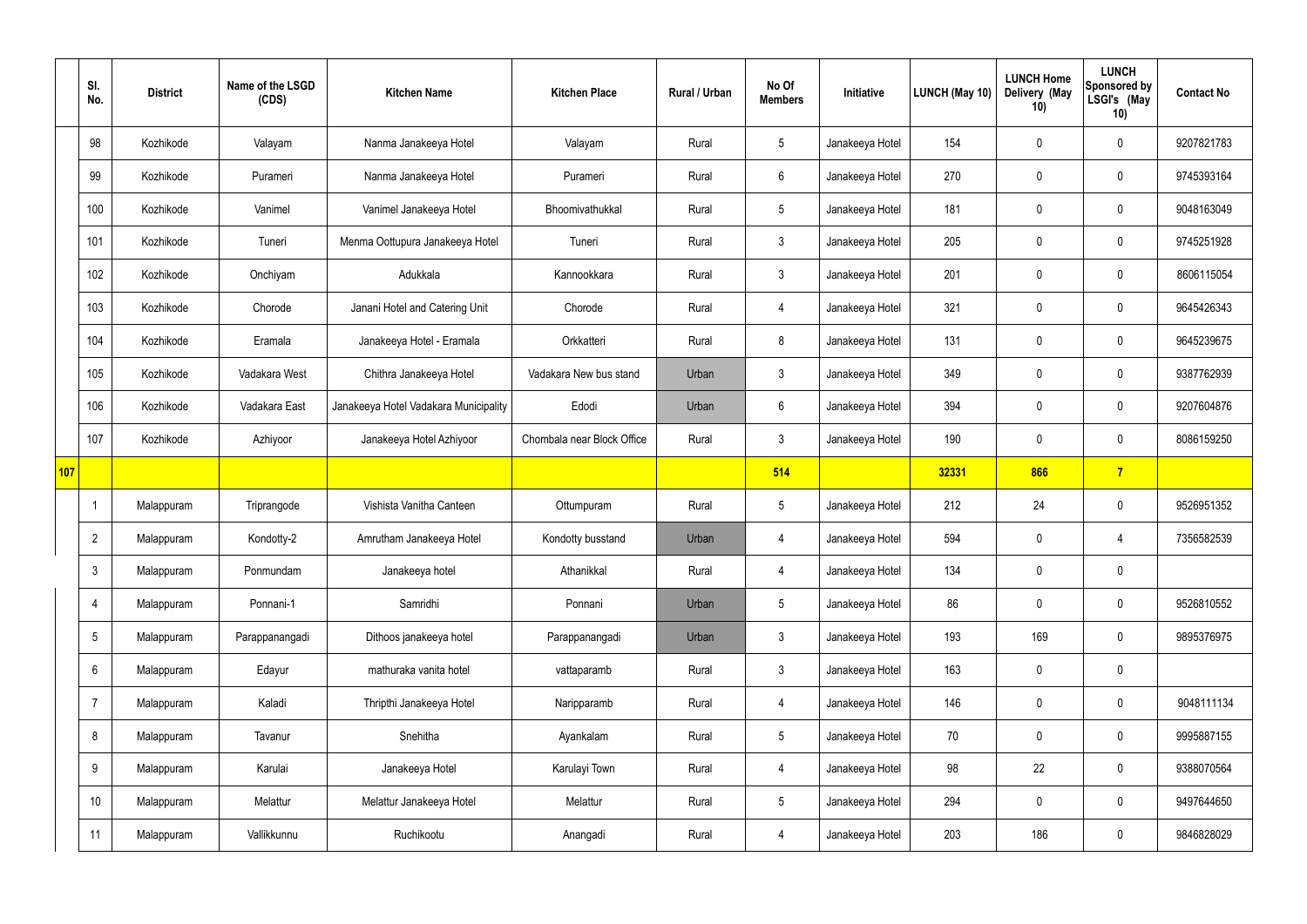| SI.<br>No.      | <b>District</b> | Name of the LSGD<br>(CDS) | <b>Kitchen Name</b>         | <b>Kitchen Place</b>                     | Rural / Urban | No Of<br><b>Members</b> | Initiative      | LUNCH (May 10) | <b>LUNCH Home</b><br>Delivery (May<br>10) | <b>LUNCH</b><br>Sponsored by<br>LSGI's (May<br>10) | <b>Contact No</b> |
|-----------------|-----------------|---------------------------|-----------------------------|------------------------------------------|---------------|-------------------------|-----------------|----------------|-------------------------------------------|----------------------------------------------------|-------------------|
| 12              | Malappuram      | Parappanangadi            | Sobhika Janakeeya hotel     | Parappanangadi                           | Urban         | $5\phantom{.0}$         | Janakeeya Hotel | 443            | 180                                       | $\boldsymbol{0}$                                   | 9048220552        |
| 13              | Malappuram      | Vazhakkad                 | Ruchi hotel vazhakkad       | Gup school vazhakkad                     | Rural         | $5\phantom{.0}$         | Janakeeya Hotel | 345            | 263                                       | $\boldsymbol{0}$                                   | 9656316072        |
| 14              | Malappuram      | Amarambalam               | Janakeeya Hotel             | Opposite Federal Bank<br>Pookkottumpadam | Rural         | $\overline{4}$          | Janakeeya Hotel | 105            | 8                                         | $\overline{2}$                                     | 8157060589        |
| 15              | Malappuram      | Marakkara                 | Famous Hotel                | marakkara                                | Rural         | $\mathbf{3}$            | Janakeeya Hotel | 98             | 0                                         | $\boldsymbol{0}$                                   | 6238909658        |
| 16              | Malappuram      | Ozhur                     | Archana Vanitha Canteen     | Pulparambu                               | Rural         | $2^{\circ}$             | Janakeeya Hotel | 145            | $\mathbf 0$                               | $\boldsymbol{0}$                                   | 9645906084        |
| 17              | Malappuram      | Keezhuparambu             | Sisiram hotel keezhuparambu | New bazar kuniyil                        | Rural         | $5\phantom{.0}$         | Janakeeya Hotel | 117            | 33                                        | $\boldsymbol{0}$                                   | 8086830582        |
| 18              | Malappuram      | Irimbiliyam               | nandanam vanita hotel       | kotappuram                               | Rural         | $5\overline{)}$         | janakeeya Hotel | 208            | $\mathbf 0$                               | $\boldsymbol{0}$                                   | 7306302029        |
| 19              | Malappuram      | Porur                     | Kudumbasree vanitha canteen | Cherukod                                 | Rural         | $\overline{4}$          | Janakeeya Hotel | 274            | 0                                         | $\boldsymbol{0}$                                   | 9745425647        |
| 20              | Malappuram      | Tirunavaya                | Vibhava Cafesree            | Karathoor                                | Rural         | $\overline{4}$          | Janakeeya Hotel | 95             | 35                                        | $\boldsymbol{0}$                                   | 9645414837        |
| 21              | Malappuram      | Moothedam                 | Moothedam janakeeya hotel   | Karappuram                               | Rural         | $\mathbf{3}$            | Janakeeya Hotel | 227            | 0                                         | $\mathbf 0$                                        | 9447630154        |
| 22              | Malappuram      | Vazhayur                  | Three Star Janakeeya Hotel  | Karad                                    | Rural         | 4                       | Janakeeya Hotel | 289            | 58                                        | $\mathbf 0$                                        | 9744305921        |
| 23              | Malappuram      | urngattiri                | Oottupura                   | Therattummal                             | Rural         | $5\phantom{.0}$         | Janakeeya Hotel | 132            | 83                                        | $\pmb{0}$                                          | 9562851125        |
| 24              | Malappuram      | Maranchery                | Janakeeya Hotel maranchey   | Panambad                                 | Rural         | $5\phantom{.0}$         | Janakeeya Hotel | 64             | 184                                       | 0                                                  | 9048081621        |
| 25              | Malappuram      | Athavanad                 | Janakeeya Bhakshanasala     | Vettichira                               | Rural         | $5\phantom{.0}$         | Janakeeya Hotel | $\pmb{0}$      | 0                                         | $\mathbf 0$                                        | 9495291580        |
| 26              | Malappuram      | Pothukal                  | Vanitha Canteen             | Nettikulam                               | Rural         | $6\phantom{.}6$         | Janakeeya Hotel | 130            | 0                                         | $\pmb{0}$                                          | 9048501397        |
| 27              | Malappuram      | Mampad                    | <b>Bismi Cafe</b>           | Mampad                                   | Rural         | 3 <sup>1</sup>          | Janakeeya Hotel | 168            | $\pmb{0}$                                 | $\mathbf 0$                                        | 9961170251        |
| 28              | Malappuram      | Marakkara                 | Ruchikoottu                 | <b>AC Nirappu</b>                        | Rural         | $5\,$                   | Janakeeya Hotel | 82             | 0                                         | $\pmb{0}$                                          | 9745625415        |
| 29              | Malappuram      | Alipparambu               | Oottupura                   | Alipparambu                              | Rural         | $5\phantom{.0}$         | Janakeeya Hotel | 179            | $\pmb{0}$                                 | $\mathbf 0$                                        | 9847690941        |
| 30 <sub>o</sub> | Malappuram      | Valanchery                | Janakkeeya Hotel            | Valanchery                               | Urban         | $\sqrt{5}$              | Janakeeya Hotel | 220            | $\pmb{0}$                                 | $\pmb{0}$                                          | 8593812408        |
| 31              | Malappuram      | Chaliyar                  | Chaliyar Janakeeya Hotel    | Akambaadam                               | Rural         | $\mathbf{3}$            | Janakeeya Hotel | 194            | 44                                        | $\pmb{0}$                                          | 9605274841        |
| 32              | Malappuram      | Kalikavu                  | Friends Janakeeya Hotel     | Kalikavu                                 | Rural         | $\overline{4}$          | Janakeeya Hotel | 132            | 17                                        | $\mathbf 0$                                        | 9745751684        |
| 33              | Malappuram      | Angadipuram               | Janakeeya Hotel             | Angadipuram                              | Rural         | $\overline{4}$          | Janakeeya Hotel | 212            | $\pmb{0}$                                 | $\pmb{0}$                                          | 7902314724        |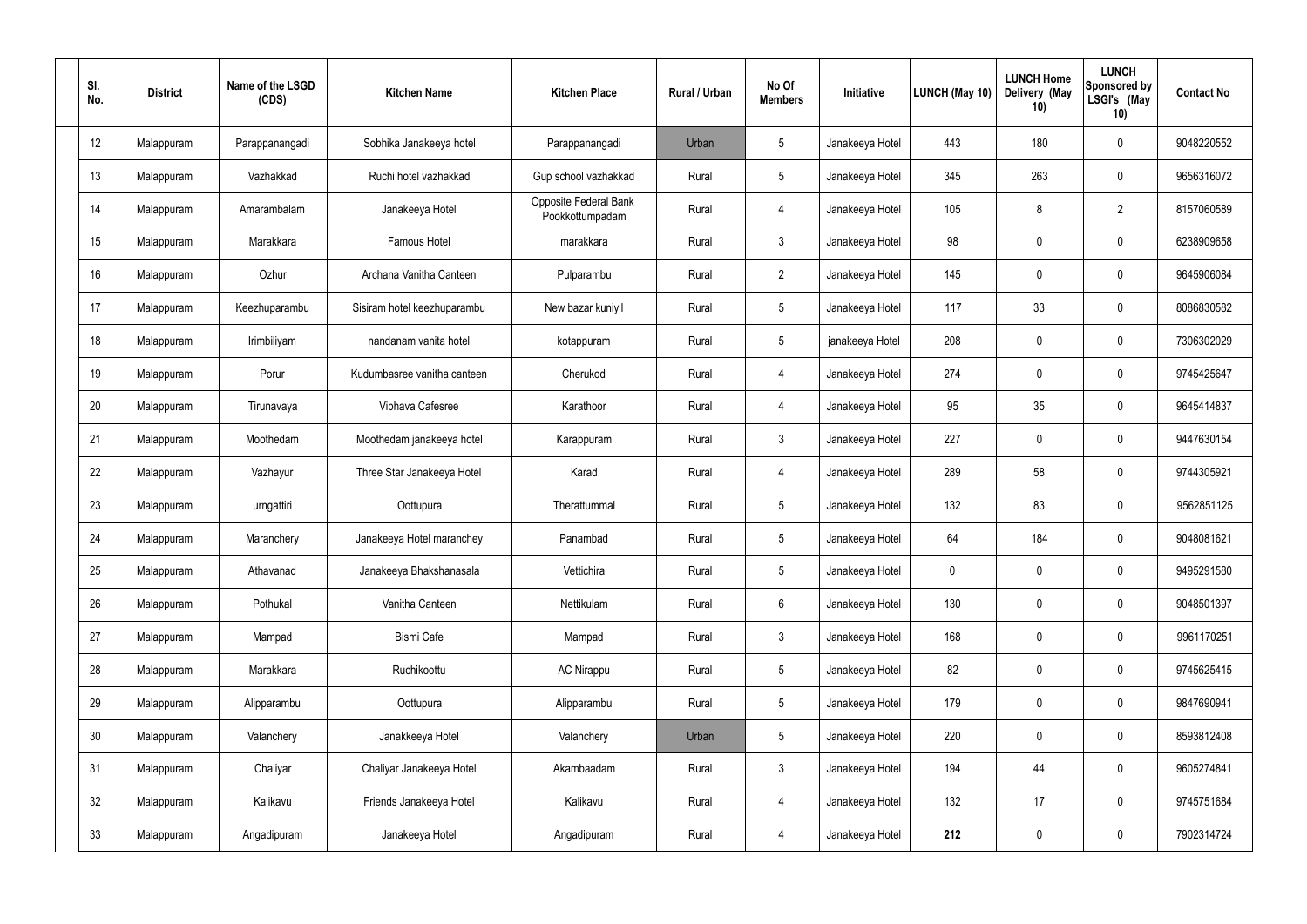| SI.<br>No. | <b>District</b> | Name of the LSGD<br>(CDS) | <b>Kitchen Name</b>                               | <b>Kitchen Place</b>   | Rural / Urban | No Of<br><b>Members</b> | Initiative      | LUNCH (May 10) | <b>LUNCH Home</b><br>Delivery (May<br>10) | <b>LUNCH</b><br>Sponsored by<br>LSGI's (May<br>10) | <b>Contact No</b> |
|------------|-----------------|---------------------------|---------------------------------------------------|------------------------|---------------|-------------------------|-----------------|----------------|-------------------------------------------|----------------------------------------------------|-------------------|
| 34         | Malappuram      | Puzhakkattri              | Jasmin                                            | Puzhakkattiri          | Rural         | $5\,$                   | Janakeeya Hotel | 151            | 88                                        | $\boldsymbol{0}$                                   | 9495497872        |
| 35         | Malappuram      | Nannamukku                | Tanima                                            | Nannamukku             | Rural         | $5\phantom{.0}$         | Janakeeya Hotel | 150            | 109                                       | $\mathbf 0$                                        | 8943417885        |
| 36         | Malappuram      | Moorkkanad                | Oruma Janakeeya Hotel                             | Moorkkanad             | Rural         | $5\phantom{.0}$         | Janakeeya Hotel | 108            | 72                                        | $\boldsymbol{0}$                                   | 9605728248        |
| 37         | Malappuram      | Edavanna                  | Souhrtham Janakeeya Hotel                         | Edavanna               | Rural         | $5\phantom{.0}$         | Janakeeya Hotel | 315            | 109                                       | $\mathbf 0$                                        | 9746986110        |
| 38         | Malappuram      | Tirur                     | Ruchi Janakeeya Hotel                             | Tirur                  | Urban         | 4                       | Janakeeya Hotel | 428            | 38                                        | $\boldsymbol{0}$                                   | 9895409528        |
| 39         | Malappuram      | Tirur                     | Amrutham Janakeeya Hotel                          | Tirur                  | Urban         | 4                       | Janakeeya Hotel | 320            | $\mathbf 0$                               | $\mathbf 0$                                        | 9745074259        |
| 40         | Malappuram      | Edappal                   | Daya Cafesree                                     | Edappal                | Rural         | $5\phantom{.0}$         | Janakeeya Hotel | 171            | $\mathbf 0$                               | $\boldsymbol{0}$                                   | 9895439056        |
| 41         | Malappuram      | Koottilangadi             | Janakeeya Hotel                                   | Koottilangadi          | Rural         | 4                       | Janakeeya Hotel | 61             | 25                                        | $\mathbf 0$                                        | 9539471939        |
| 42         | Malappuram      | Vattamkulam               | Vibhava Janakeeya Hotel                           | Edappal                | Rural         | 4                       | Janakeeya Hotel | 202            | 0                                         | $\boldsymbol{0}$                                   | 9744844512        |
| 43         | Malappuram      | Nilambur                  | Annapporna Janakeeya Hotel                        | Nilambur               | Urban         | 8                       | Janakeeya Hotel | 376            | 189                                       | $\mathbf 0$                                        | 8547795364        |
| 44         | Malappuram      | Puzhakkattri              | PT Group                                          | Ramapuram              | Rural         | 4                       | Janakeeya Hotel | 138            | 59                                        | $\mathbf 0$                                        | 9745108676        |
| 45         | Malappuram      | Vazhikkadavu              | Vanitha Janakeeya Hotel                           | Manimooli              | Rural         | 4                       | Janakeeya Hotel | 150            | 60                                        | $\mathbf 0$                                        | 8943046755        |
| 46         | Malappuram      | Chungathara               | Chungathara Annapoorna Vanitha<br>Janakeeya Hotel | Chalikkulam            | Rural         | $\mathbf{3}$            | Janakeeya Hotel | 31             | $\mathbf 0$                               | $\boldsymbol{0}$                                   | 9745674102        |
| 47         | Malappuram      | Vallikunnu                | Punathil Janakeeya Hotel                          | Vallikunnu             | Rural         | $\overline{4}$          | Janakeeya Hotel | 128            | 104                                       | $\pmb{0}$                                          | 9946051042        |
| 48         | Malappuram      | Tirurangadi               | Nirmalyam Janakeeya Hotel                         | Chanthappadi           | Urban         | $5\phantom{.0}$         | Janakeeya Hotel | 321            | 213                                       | $\pmb{0}$                                          | 9895168511        |
| 49         | Malappuram      | Purathur                  | Purathur Janakeeya Hotel                          | Kavilakkad             | Rural         | $3\phantom{.0}$         | Janakeeya Hotel | 96             | 81                                        | $\pmb{0}$                                          | 9645170119        |
| 50         | Malappuram      | Kuruva                    | Swad                                              | Ambalaparamb           | Rural         | $\overline{4}$          | Janakeeya Hotel | 52             | 74                                        | $\pmb{0}$                                          | 9495993543        |
| 51         | Malappuram      | Perumanna Klari           | Perumanna Klari Janakeeya Hotel                   | Near Panjayathu office | Rural         | $3\phantom{.0}$         | Janakeeya Hotel | $80\,$         | $\pmb{0}$                                 | $\pmb{0}$                                          | 7306197556        |
| 52         | Malappuram      | Kuttippuram               | Janakeeya Hotel Kuttippurram                      | Kuttipuram             | Rural         | $5\phantom{.0}$         | Janakeeya Hotel | 342            | $\pmb{0}$                                 | $\pmb{0}$                                          | 8921459017        |
| 53         | Malappuram      | Niramaruthur              | Annapporna Janakeeya Hotel                        | Mangad                 | Rural         | $\mathfrak{Z}$          | Janakeeya Hotel | 95             | $\pmb{0}$                                 | $\pmb{0}$                                          | 9746334349        |
| 54         | Malappuram      | Veliyancode               | Cafe Kudumbashree                                 | Eramangalam            | Rural         | $\mathbf{3}$            | Janakeeya Hotel | 68             | 57                                        | $\pmb{0}$                                          | 9567575145        |
| 55         | Malappuram      | Pulilkal                  | Ruchi Koottu Janakeeya Hotel                      | Pulikkal               | Rural         | $\overline{4}$          | Janakeeya Hotel | 175            | 21                                        | $\pmb{0}$                                          | 9947039208        |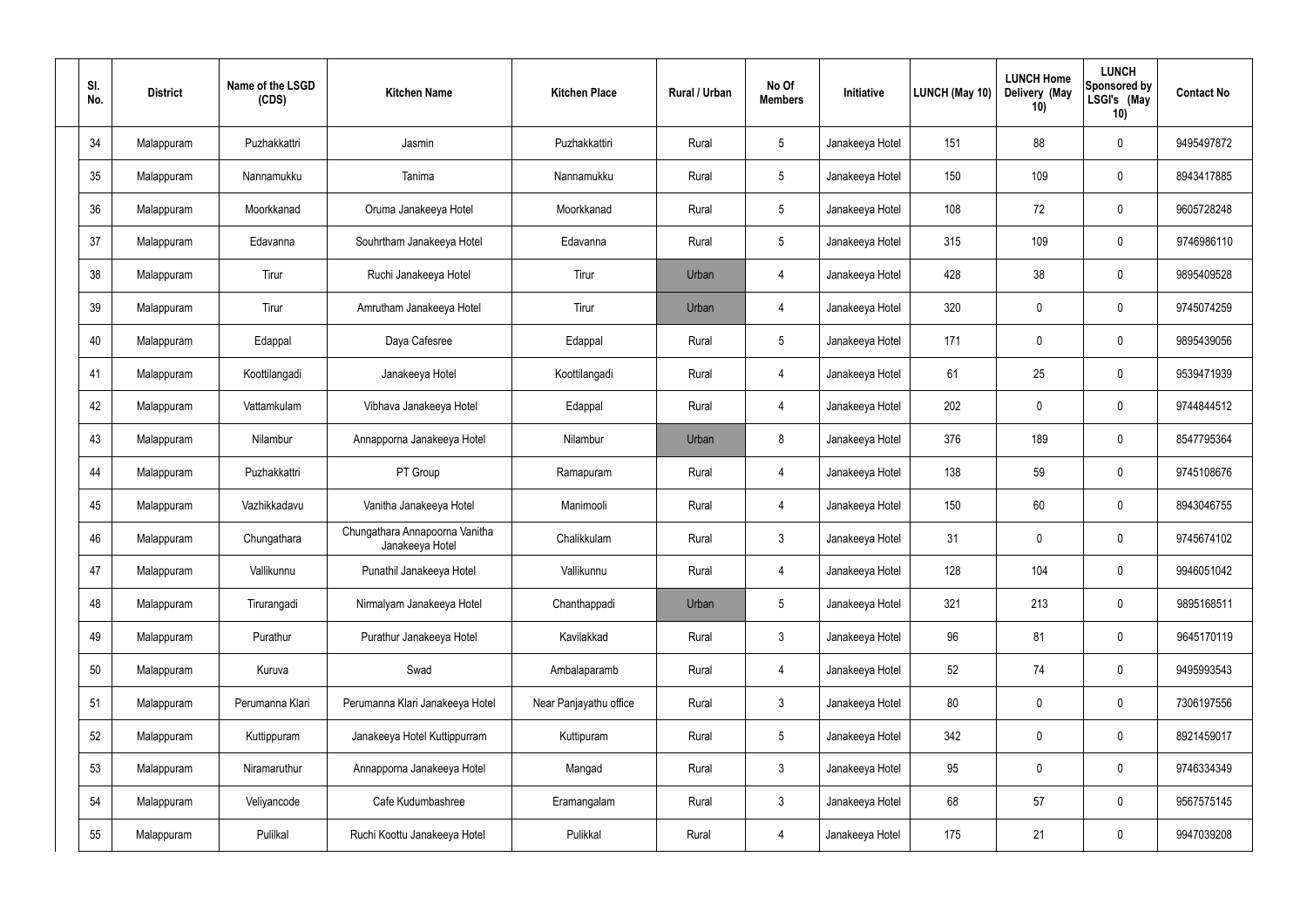| SI.<br>No. | <b>District</b> | Name of the LSGD<br>(CDS) | <b>Kitchen Name</b>          | <b>Kitchen Place</b> | Rural / Urban | No Of<br><b>Members</b> | Initiative      | LUNCH (May 10) | <b>LUNCH Home</b><br>Delivery (May<br>10) | <b>LUNCH</b><br>Sponsored by<br>LSGI's (May<br>10) | <b>Contact No</b> |
|------------|-----------------|---------------------------|------------------------------|----------------------|---------------|-------------------------|-----------------|----------------|-------------------------------------------|----------------------------------------------------|-------------------|
| 56         | Malappuram      | Karuvarakund              | Janakeeya Hotel              | Karuvarakund         | Rural         | $\sqrt{5}$              | Janakeeya Hotel | 214            | 18                                        | $\boldsymbol{0}$                                   | 9562233316        |
| 57         | Malappuram      | Thuvvur                   | Janakeeya Hotel              | Thuvvur              | Rural         | $\overline{4}$          | Janakeeya Hotel | 135            | 45                                        | $\mathbf 0$                                        | 8075365565        |
| 58         | Malappuram      | Kottakkal                 | Kottakkal Kitchen            | Kottakkal            | Urban         | $\mathfrak{Z}$          | Janakeeya Hotel | 369            | $\boldsymbol{0}$                          | $\boldsymbol{0}$                                   | 9946216609        |
| 59         | Malappuram      | Kuzhimanna                | Mythri Janakkeeya Hotel      | Cheruparamb          | Rural         | 4                       | Janakeeya Hotel | 168            | 89                                        | $\mathbf 0$                                        | 9961738543        |
| 60         | Malappuram      | Talakkad                  | Talakkad Janakeeya Hotel     | <b>BP</b> Angadi     | Rural         | 4                       | Janakeeya Hotel | 195            | 15                                        | $\boldsymbol{0}$                                   | 9447824517        |
| 61         | Malappuram      | Areecode                  | Haritha sree Janakeeya Hotel | Pookottuchola        | Rural         | 4                       | Janakeeya Hotel | 178            | 32                                        | $\mathbf 0$                                        | 7025072558        |
| 62         | Malappuram      | Cherukkavu                | Kitchen Hut Janakeeya Hotel  | Chevayoor            | Rural         | $\overline{4}$          | Janakeeya Hoel  | 157            | 70                                        | $\overline{2}$                                     | 9895195887        |
| 63         | Malappuram      | Thiruvali                 | Janakeeya hotel              | Thiruvali            | Rural         | $5\phantom{.0}$         | Janakeeya Hotel | 178            | 0                                         | $\mathbf 0$                                        | 9746385945        |
| 64         | Malappuram      | Alamcode                  | Janakeeya hotel              | Alamcode             | Rural         | $5\phantom{.0}$         | Janakeeya Hotel | 215            | 42                                        | $\boldsymbol{0}$                                   | 8129368109        |
| 65         | Malappuram      | Manjeri 1                 | Cafe Janakeeya hotel         | Manjeri              | Urban         | 6                       | Janakeeya Hotel | 236            | 30                                        | 6                                                  | 7336671011        |
| 66         | Malappuram      | kalpakanchery             | Janakeeya HOTELI             | Kalpakanchery        | Rural         | 4                       | Janakeeya Hotel | 0              | 0                                         | $\boldsymbol{0}$                                   | 9048929947        |
| 67         | Malappuram      | Kodur                     | Janakeeya hotel              | vadakkemanna         | Rural         | $\mathbf{3}$            | Janakeeya hotel | 0              | 0                                         | $\boldsymbol{0}$                                   | 9605430938        |
| 68         | Malappuram      | Anakayam                  | janakeeya hotel              | Anakayam             | Rural         | $5\phantom{.0}$         | Janakeeya hotel | 263            | $\mathbf 0$                               | $\mathbf 0$                                        | 7025840671        |
| 69         | Malappuram      | Malappuram                | Janakeeya Hotel              | Malappuram           | Urban         | $\mathbf{3}$            | Janakeeya Hotel | 251            | 0                                         | $\mathbf 0$                                        | 8281125864        |
| 70         | Malappuram      | Tanur                     | Azhimukham Janakeeya hotel   | tanur                | Urba          | 3 <sup>1</sup>          | Janakeeya Hotel | 235            | 0                                         | $\mathbf 0$                                        | 7594914843        |
| 71         | Malappuram      | Elamkulam                 | Janapriya                    | Kunnakav             | Rural         | $\overline{\mathbf{4}}$ | Janakeeya Hotel | 183            | 0                                         | $\mathbf 0$                                        | 9496725446        |
| 72         | Malappuram      | Wandoor                   | Janakeeya Hotel              | wandoor              | Rural         | 4                       | Janakeeya Hotel | 223            | 0                                         | $\mathbf 0$                                        | 8086064498        |
| 73         | Malappuram      | Perinthalmanna            | samrthi janakeeya hotei      | Perinthalmanna       | Urban         | $5\phantom{.0}$         | Janakeeya hotel | 110            | $\mathbf 0$                               | $\overline{0}$                                     | 7994259773        |
| 74         | Malappuram      | Munniyur                  | Oottupura                    | Munniyur             | Rural         | $5\phantom{.0}$         | Janakeeya Hotel | 240            | 190                                       | $\mathbf 0$                                        | 7025766318        |
| 75         | Malappuram      | AR Nagar                  | Aiswarya                     | AR Nagar             | Rural         | 3 <sup>1</sup>          | Janakeeya Hotel | 141            | 0                                         | $\mathbf 0$                                        | 9745518722        |
| 76         | Malappuram      | Thenjippalam              | Nanma                        | Thenjippalam         | Rural         | $\overline{\mathbf{4}}$ | Janakeeya Hotel | 323            | 72                                        | $\pmb{0}$                                          | 9645220615        |
| 77         | Malappuram      | Peruvallur                | Anugraha                     | Super bazar          | Rural         | $5\phantom{.0}$         | Jankeeya Hotel  | 0              | $\pmb{0}$                                 | $\pmb{0}$                                          | 9747037665        |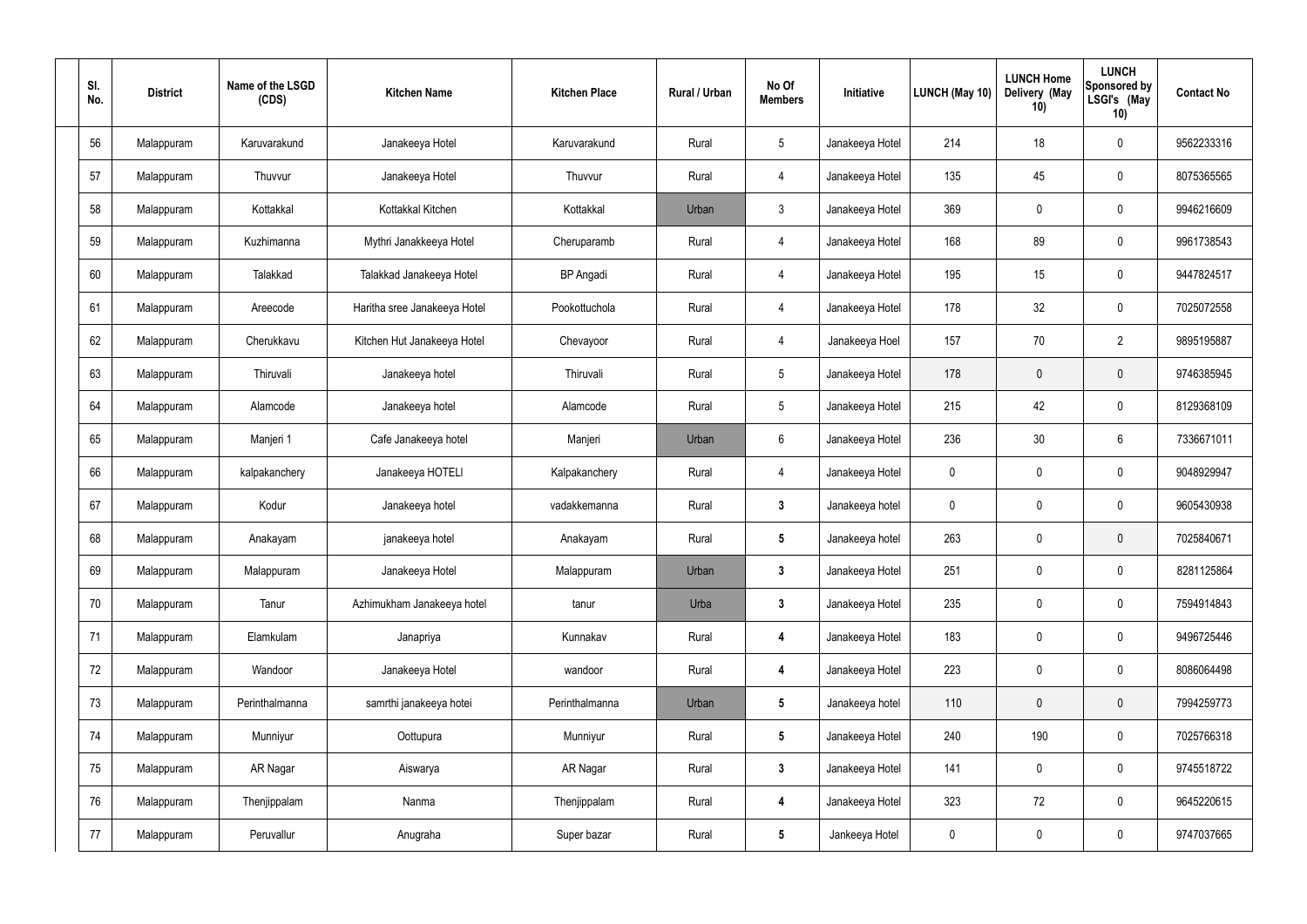| SI.<br>No. | <b>District</b> | Name of the LSGD<br>(CDS) | <b>Kitchen Name</b>        | <b>Kitchen Place</b> | Rural / Urban | No Of<br><b>Members</b> | Initiative      | <b>LUNCH (May 10)</b> | <b>LUNCH Home</b><br>Delivery (May<br>10) | <b>LUNCH</b><br><b>Sponsored by</b><br>LSGI's (May<br>10) | <b>Contact No</b> |
|------------|-----------------|---------------------------|----------------------------|----------------------|---------------|-------------------------|-----------------|-----------------------|-------------------------------------------|-----------------------------------------------------------|-------------------|
| 78         | Malappuram      | Muthuvallur               | Nanma janakeeya hotel      | Muthuparambu         | Rural         | $\boldsymbol{3}$        | Janakeeya hotel | 449                   | 0                                         | 0                                                         | 9744406501        |
| 79         | Malappuram      | mankada                   | janakeeya hatel            | Aryiranazhipadi      | Rural         | $\mathbf{3}$            | janakeeya hotel | 156                   | 123                                       | $\pmb{0}$                                                 | 9539855520        |
| 80         | Malappuram      | Vengara                   | Ponnoos hotel              | Vengara              | Rural         | $\mathbf{3}$            | Janakeeya hotel | 288                   | 0                                         | 0                                                         | 9947424618        |
| 81         | Malappuram      | Pulpatta                  | Santhwanam Janakeeya hotel | Padikkal parambil    | Rural         | $\sqrt{5}$              | Janakeeya hotel | 323                   | 247                                       | 0                                                         | 9526367569        |
| 82         | Malappuram      | Keezhattur                | Keezhattur Janakeeya hotel | Keezhattur           | Rural         | $\boldsymbol{4}$        | Janakeeya hotel | 65                    | $\mathbf 0$                               | $\mathbf 0$                                               | 9539209640        |
| 83         | Malappuram      | Cheriyamundam             | Nanma janakeeya hotel      | Manchingapara        | Rural         | $\overline{4}$          | Janakeeya hotel | 87                    | $\mathbf 0$                               | 0                                                         | 9496048689        |
| 84         | Malappuram      | Chelambre                 | Soorya Janakeeya hotel     | Pulluparamb          | Rural         | $\mathbf{3}$            | Janakeeya hotel | 101                   | 87                                        | 0                                                         | 7994179285        |
| 85         | Malappuram      | Ponmala                   | Janakeeya hotel            | Chappangadi          | Rural         | $\overline{4}$          | Janakeeya hotel | 208                   | 0                                         | 0                                                         | 9605811748        |
| 86         | Malappuram      | Thennala                  | <b>Bismi Hotel</b>         | Pookkiparamb         | Rural         | 4!                      | Jankeeya Hotel  | 248                   | 0                                         | 0                                                         | 9995757092        |
| 87         | Malappuram      | Tanalur                   | Janakeeya Hotel            | Tanalur              | Rural         | $\boldsymbol{3}$        | Jankeeya Hotel  | 239                   | $\mathbf 0$                               | 0                                                         |                   |
| 88         | Malappuram      | Parappur                  | Four star                  | Azad nagar           | Rural         | $5\phantom{.0}$         | Janakeeya Hotel | 227                   | $\mathbf 0$                               | 0                                                         | 9961091317        |
| 89         | Malappuram      | Oorakam                   | Ammoos                     | Panchayath padi      | Rural         | $\boldsymbol{3}$        | Janakeeya Hotel | 285                   | $\boldsymbol{0}$                          | 0                                                         | 9526449294        |
| 90         | Malappuram      | Nannambra                 | Veeturuchi                 | Kundoor Athani       | Rural         | 4                       | Janakeeya Hotel | 17                    | 154                                       | 3                                                         | 9400618659        |
| 91         | Malappuram      | Pandikkad                 | Janakeeya Hotel            | Pandikkad            | Rural         | $\overline{4}$          | Janakeeya Hotel | 345                   | $\mathbf 0$                               | 0                                                         | 9995504081        |
| 92         | Malappuram      | Chokkad                   | Natturuchi                 | Chokkad              | Rural         | $5\phantom{.0}$         | Janakeeya Hotel | 80                    | 19                                        | 0                                                         |                   |
| 93         | Malappuram      | Cheekode                  | Cheekode Janakeeya Hotel   | Cheekode             | Rural         | $\boldsymbol{4}$        | Janakeeya Hotel | 66                    | 32                                        | 0                                                         |                   |
| 94         | Malappuram      | Makkarapparamb            | Subiksha                   | Makkarapparamb       | Rural         | $\mathbf{3}$            | Janakeeya Hotel | $\mathbf 0$           | $\pmb{0}$                                 | $\pmb{0}$                                                 | 8089003770        |
| 95         | Malappuram      | Ponnani-1                 | Devi Janakeeya Hotel       | Ponnani              | Urban         | $5\phantom{.0}$         | Janakeeya Hotel | 367                   | $\pmb{0}$                                 | $\pmb{0}$                                                 | 9961919097        |
| 96         | malappuram      | Mangalam                  | Soubagya                   | mangalam             | Rural         | $5\phantom{.0}$         | janakeeya hotel | 140                   | 58                                        | 0                                                         | 7510235855        |
| 97         | Malappuram      | Trikkalangode             | janakeeya hotel            | karakkunnu           | Rural         | $6\phantom{.}6$         | Janakeeya Hotel | 316                   | $\pmb{0}$                                 | $\mathbf 0$                                               | 7994885461        |
| 98         | Malppuram       | Morayur                   | Janakeeya hotel            | Valanchery           | Rural         | $\mathbf{3}$            | Janakeeya hotel | 80                    | $\mathbf 0$                               | 0                                                         |                   |
| 99         | Malappuram      | Perumbadapp               | Janakeeya hotel            | Perumbadapp          | Rural         | $\boldsymbol{4}$        | Janakeeya hotel | 123                   | 55                                        | $\pmb{0}$                                                 |                   |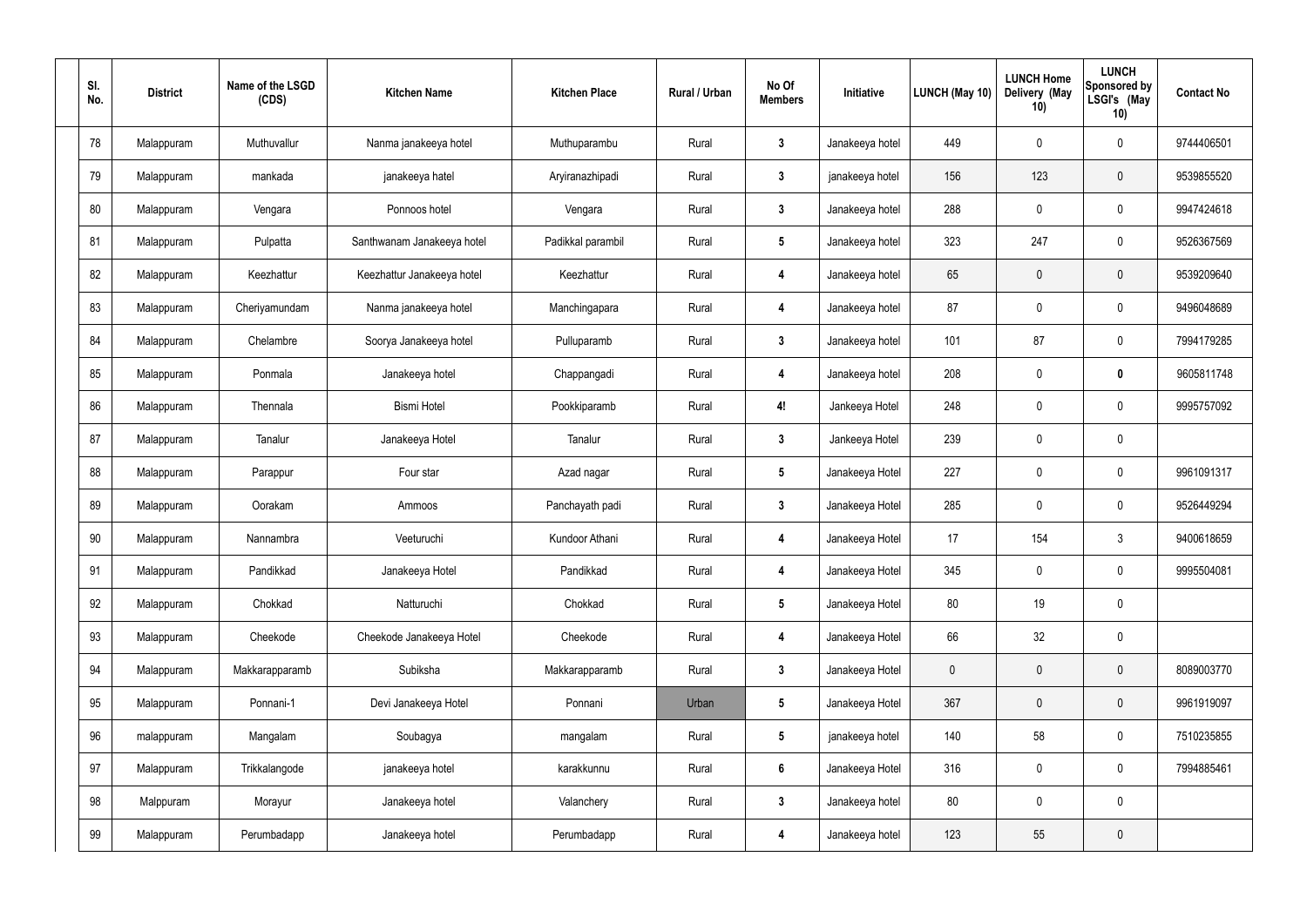| SI.<br>No. | <b>District</b> | Name of the LSGD<br>(CDS) | <b>Kitchen Name</b>        | <b>Kitchen Place</b> | Rural / Urban | No Of<br><b>Members</b> | Initiative      | LUNCH (May 10) | <b>LUNCH Home</b><br>Delivery (May<br>10) | <b>LUNCH</b><br><b>Sponsored by</b><br>LSGI's (May<br>10) | <b>Contact No</b> |
|------------|-----------------|---------------------------|----------------------------|----------------------|---------------|-------------------------|-----------------|----------------|-------------------------------------------|-----------------------------------------------------------|-------------------|
| 100        | Malappuram      | Vettom                    | Samruthi Janakeeya Hotel   | Puthanpeedika        | Rural         | $\sqrt{5}$              | Janakeeya hotel | 132            | 174                                       | 0                                                         | 9562419017        |
| 101        | Malappuram      | Kondotty                  | Janakeeya hotel            | vazhakad             | <b>RURAL</b>  | $\overline{\mathbf{4}}$ | janakeeya hotel | 353            | 277                                       | 0                                                         |                   |
| 102        | Malappuram      | Pulamanthol               | Janakeeya hotel            | pulamanthole         | <b>RURAL</b>  | $\overline{\mathbf{4}}$ | Janakeeya hotel | 238            | $\mathbf 0$                               | $\pmb{0}$                                                 |                   |
| 103        | Malappuram      | Valavannur                | Jankeeya hotel             | Valavannur           | <b>RURAL</b>  | $\sqrt{5}$              | Janakeeya hotel | 235            | $\mathbf 0$                               | 0                                                         |                   |
| 104        | Malappuram      | kottakkal                 | Subhiksha Janakeeya hotel  | kotakkal             | <b>URBAN</b>  | $\overline{\mathbf{4}}$ | Janakeeya hotel | 325            | $\mathbf 0$                               | 0                                                         | 9495913491        |
| 105        | Malappuram      | Vettom                    | Thripthi Janakeeya Hotel   | Vakkad               | <b>RURAL</b>  | $\overline{\mathbf{4}}$ | Janakeeya hotel | 124            | 12                                        | 0                                                         | 8943612862        |
| 106        | Malappuram      | Nilambur                  | Ajva Janakeeya hotel       | Minarvapadi          | <b>URBAN</b>  | $\sqrt{5}$              | Janakeeya hotel | 255            | 25                                        | 0                                                         | 8086868912        |
| 107        | Malappuram      | Nilambur                  | Unity Janakeeya hotel      | nilambur             | <b>URBAN</b>  | 4                       | Janakeeya hotel | 518            | 0                                         | 0                                                         | 7034758053        |
| 108        | Malappuram      | Vallikkunn                | Rasakkut                   | Vallikunnu           | Rural         | $\overline{\mathbf{4}}$ | janakeeyahotel  | 171            | 158                                       | 0                                                         | 7034945074        |
| 109        | Malappuram      | kuruva                    | Ruchi                      | Kurava               | Rural         | $\sqrt{5}$              | Janakeeyahotel  | 178            | 25                                        | 0                                                         | 9745414800        |
| 110        | Malappuram      | Kannamangalam             | Ruchikoott                 | Cheroor              | Rural         | $\mathbf{3}$            | Janakeeya Hotel | 343            | $\mathbf 0$                               | 0                                                         | 9747812113        |
| 111        | Malappuram      | Othukkungal               | janakeeya hotel            | Othukkungal          | Rural         | $\sqrt{5}$              | Janakeeya Hotel | 390            | $\boldsymbol{0}$                          | 0                                                         | 9656716066        |
| 112        | Malappuram      | Pookkottur                | janakeeya hotel            | valluvambram         | Rural         | 4                       | Janakeeya Hotel | 188            | $\mathbf 0$                               | 0                                                         | 9447334084        |
| 113        | Malappuram      | Edakkara                  | Edakkara janakeeya hotel   | Edakkara             | Rural         | $\overline{4}$          | janakeeya hotel | 250            | $\pmb{0}$                                 | 0                                                         | 9495232698        |
| 114        | Malappuram      | porur                     | Thanima Janakeeya Hotel    | Porur                | Rural         | $3\phantom{a}$          | janakeeya hotel | 137            | $\mathbf 0$                               | $\mathbf 0$                                               | 9539928567        |
| 115        | Malappuram      | Pulikkal                  | al madeena Janakeeya Hotel | pulikkal             | Rural         | $\boldsymbol{4}$        | Janakeeya Hotel | 113            | 11                                        | 0                                                         |                   |
| 116        | malappuram      | Tanur                     | amma janakeeyahottel       | Tanur                | Urban         | $5\phantom{.0}$         | janakeeyahottel | 349            | $\pmb{0}$                                 | $\pmb{0}$                                                 |                   |
| 117        | malappuram      | Pallikkal                 | padheyam janakeeyahottel   | Pallikkal            | Rural         | $5\phantom{.0}$         | janakeeyahotel  | 65             | 64                                        | 0                                                         |                   |
| 118        | Malappuram      | Chelembra                 | janakeeyahotel2            | Chelembra            | Rural         | $\boldsymbol{4}$        | janakeeyahotel  | 122            | 145                                       | 0                                                         |                   |
| 119        | Malappuram      | Purathur                  | Safa Janakeeya Hotel       | Paravanna            | Rural         | $\boldsymbol{4}$        | Janakeeya Hotel | $\mathbf 0$    | $\pmb{0}$                                 | $\mathbf 0$                                               | 9544792994        |
| 120        | malappuram      | vazhayur                  | puthuma janakeeyahotel     | Vazhayur             | Rural         | $\boldsymbol{4}$        | janakeeyahotel  | 200            | 20                                        | $\pmb{0}$                                                 |                   |
| 121        | malappuram      | Mangalam                  | Swathistam                 | Vadikkal             | Rural         | $\boldsymbol{4}$        | janakeeyahotel  | $\mathbf 0$    | $\pmb{0}$                                 | 0                                                         | 9061799096        |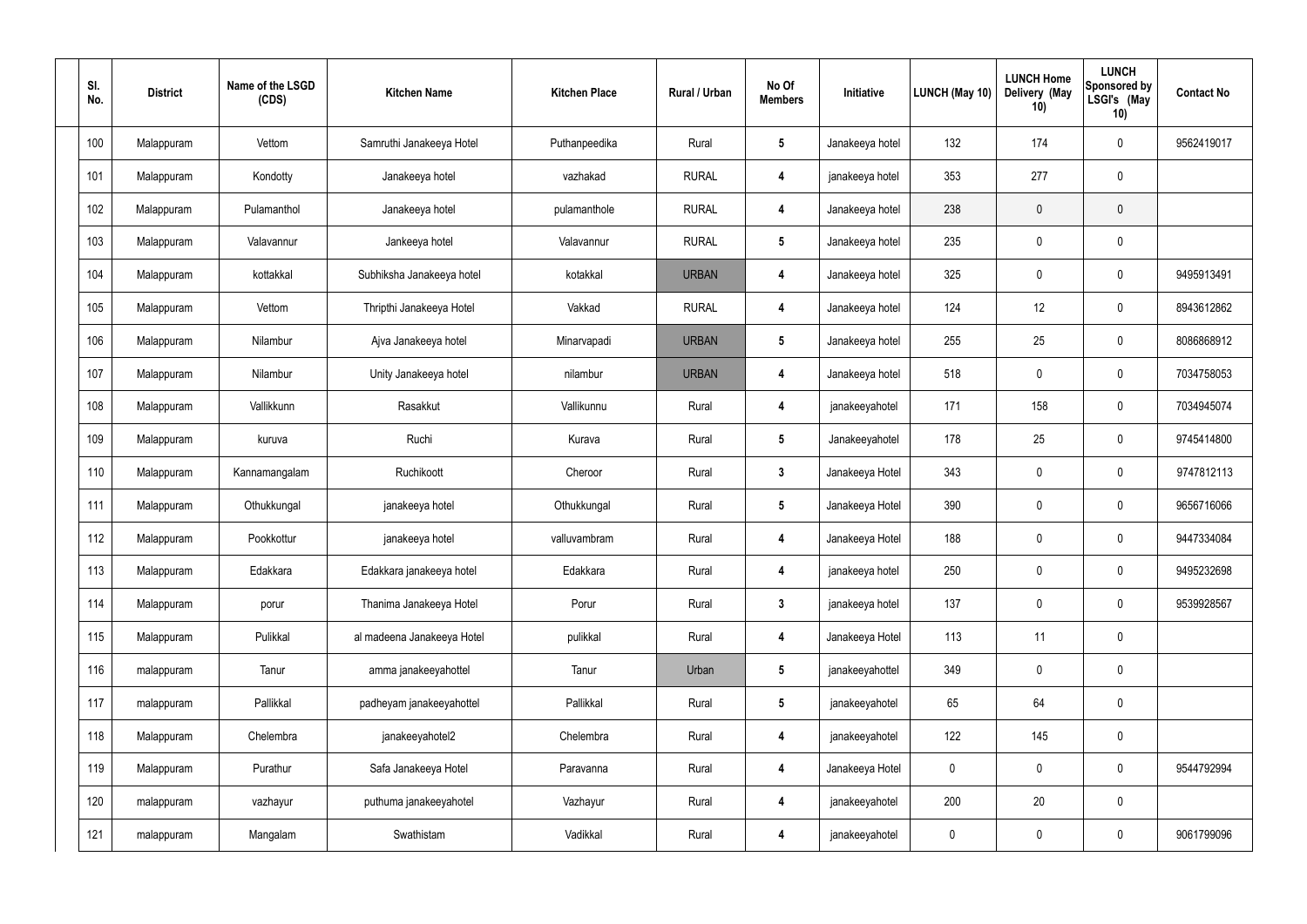|             | SI.<br>No.     | <b>District</b> | Name of the LSGD<br>(CDS) | <b>Kitchen Name</b>        | <b>Kitchen Place</b>                      | Rural / Urban | No Of<br><b>Members</b> | Initiative      | <b>LUNCH (May 10)</b> | <b>LUNCH Home</b><br>Delivery (May<br>10) | <b>LUNCH</b><br><b>Sponsored by</b><br>LSGI's (May<br>10) | <b>Contact No</b> |
|-------------|----------------|-----------------|---------------------------|----------------------------|-------------------------------------------|---------------|-------------------------|-----------------|-----------------------|-------------------------------------------|-----------------------------------------------------------|-------------------|
|             | 122            | malappuram      | kuttippuram               | nilayoram janakeeya hotel  | Kuttipuram                                | Rural         | 4                       | janakeeyahotel  | 162                   | 0                                         | $\mathbf 0$                                               |                   |
|             | 123            | malapluram      | thazhekode                | Thazhekode Janakeeya Hotel | Thazhekode                                | Rural         | 4                       | Janakeeya Hotel | 240                   | 0                                         | $\pmb{0}$                                                 |                   |
|             | 124            | malappuram      | munniyur                  | my kitchen                 | Alinchuvad                                | Rural         | $5\phantom{.0}$         | janakeeya hotel | 109                   | 209                                       | $\pmb{0}$                                                 | 8589809765        |
|             | 125            | Malappuram      | Mangalam                  | Ruchikkoottu               | Mangalam                                  | Rural         | 4                       | Janakeeya hotel | 200                   | 50                                        | $\pmb{0}$                                                 | 6235095207        |
|             | 126            | Malappuram      | Ponnani                   | Thripthi                   | Ponnani                                   | Urban         | $5\overline{)}$         | Janakeeya Hotel | 207                   | 0                                         | $\pmb{0}$                                                 | 7994839506        |
|             | 127            | Malappuram      | Tanur                     | Krishna                    | Tanur                                     | Urban         | $5\phantom{.0}$         | janakeeya hotel | 208                   | 0                                         | $\pmb{0}$                                                 |                   |
|             | 128            | Malappuram      | Thazhekode                | ashraya                    | Maatrakkal                                | <b>RURAL</b>  | $6\phantom{a}$          | janakeeya hotel | 297                   | 0                                         | $\pmb{0}$                                                 | 9656135078        |
|             | 129            | Malappuram      | Tirurangadi               | Aikyam                     | Hidaya Nagar                              | Urban         | $6\phantom{1}$          | janakeeya hotel | 305                   | 184                                       | $\mathbf 0$                                               | 9947424638        |
|             | 130            | Malappuram      | Tavanur                   | Nirmalyam                  | Athaloor                                  | Rural         | $3\phantom{a}$          | Janakeeya hotel | 150                   | 0                                         | $\pmb{0}$                                                 | 7025571913        |
| $\vert$ 130 |                |                 |                           |                            |                                           |               | 544                     |                 | 24798                 | 5337                                      | 17                                                        |                   |
|             |                | Palakkad        | Elapully                  | Nakshathra Vanitha canteen | Canteen                                   | Rural         | 4                       | Janakeeya Hotel | 213                   | 0                                         | $\boldsymbol{0}$                                          | 24798             |
|             | $\overline{2}$ | Palakkad        | Nalleppilly               | Vanitha Canteen            | Canteen                                   | Rural         | 4                       | Janakeeya Hotel | 179                   | 0                                         | $\boldsymbol{0}$                                          | 9656232569        |
|             | 3              | Palakkad        | Chittur                   | Thanal vanitha Canteen     | Thathamangalam, Mettuvalavu               | Urban         | $\mathbf{3}$            | Janakeeya Hotel | 342                   | 0                                         | $\mathbf 0$                                               | 9447105400        |
|             | $\overline{4}$ | Palakkad        | chittur                   | urapp janakeeya hotel      | Anicode junction                          | urban         | $5\phantom{.0}$         | Janakeeya hotel | 118                   | 0                                         | $\mathbf 0$                                               | 9349930549        |
|             | 5              | Palakkad        | polpully                  | subiksha janakeeya hotel   | kallootiyal                               | Rural         | $5\phantom{.0}$         | Janakeeya hotel | 177                   | 0                                         | $\mathbf 0$                                               | 9495197498        |
|             | 6              | Palakkad        | Eruthenpathy              | Nila janakeeya hotel       | Mooniilmada muniyappan<br>kshethram near  | Rural         | $5\phantom{.0}$         | Janakeeya hotel | $\pmb{0}$             | 0                                         | $\mathbf 0$                                               | 9037290925        |
|             | $\overline{7}$ | Palakkad        | Perumatty                 | Nanam Janakeeya hotel      | kannimari                                 | Rural         | $\mathbf{3}$            | Janakeeya hotel | 83                    | 0                                         | $\mathbf 0$                                               | 9605529657        |
|             | 8              | Palakkad        | Vadakarapathy             | soubhagya janakeeya hotel  | vadakarapathy panchayath                  | Rural         | $5\overline{)}$         | Janakeeya hotel | 158                   | 0                                         | $\mathbf 0$                                               | 9633578756        |
|             | 9              | Palakkad        | Kozhinjampara             | Sreesakthi Janakeeya hotel | Kozhinjampara<br>gramapanchayth, near bus | Rural         | $5\phantom{.0}$         | Janakeeya hotel | 120                   | 0                                         | $\mathbf 0$                                               | 9847121105        |
|             | 10             | Palakkad        | Vadakkenchery             | Oottupura Vanitha Canteen  | Panchayath building,<br>Vadakkenchery     | Rural         | $\overline{4}$          | Janakeeya Hotel | 252                   | 0                                         | $\mathbf 0$                                               | 9656360141        |
|             | 11             | Palakkad        | PKD North                 | Cafesree                   | opp. ksrtc bus stand,<br>Manjakulam road  | Urban         | $5\phantom{.0}$         | Janakeeya Hotel | $\pmb{0}$             | 0                                         | $\pmb{0}$                                                 | 9037332005        |
|             | 12             | Palakkad        | Ongallur                  | Amma canteen               | Ongallur vipanana kendram                 | Rural         | 4                       | Janakeeya Hotel | 243                   | 0                                         | $\pmb{0}$                                                 | 7560924507        |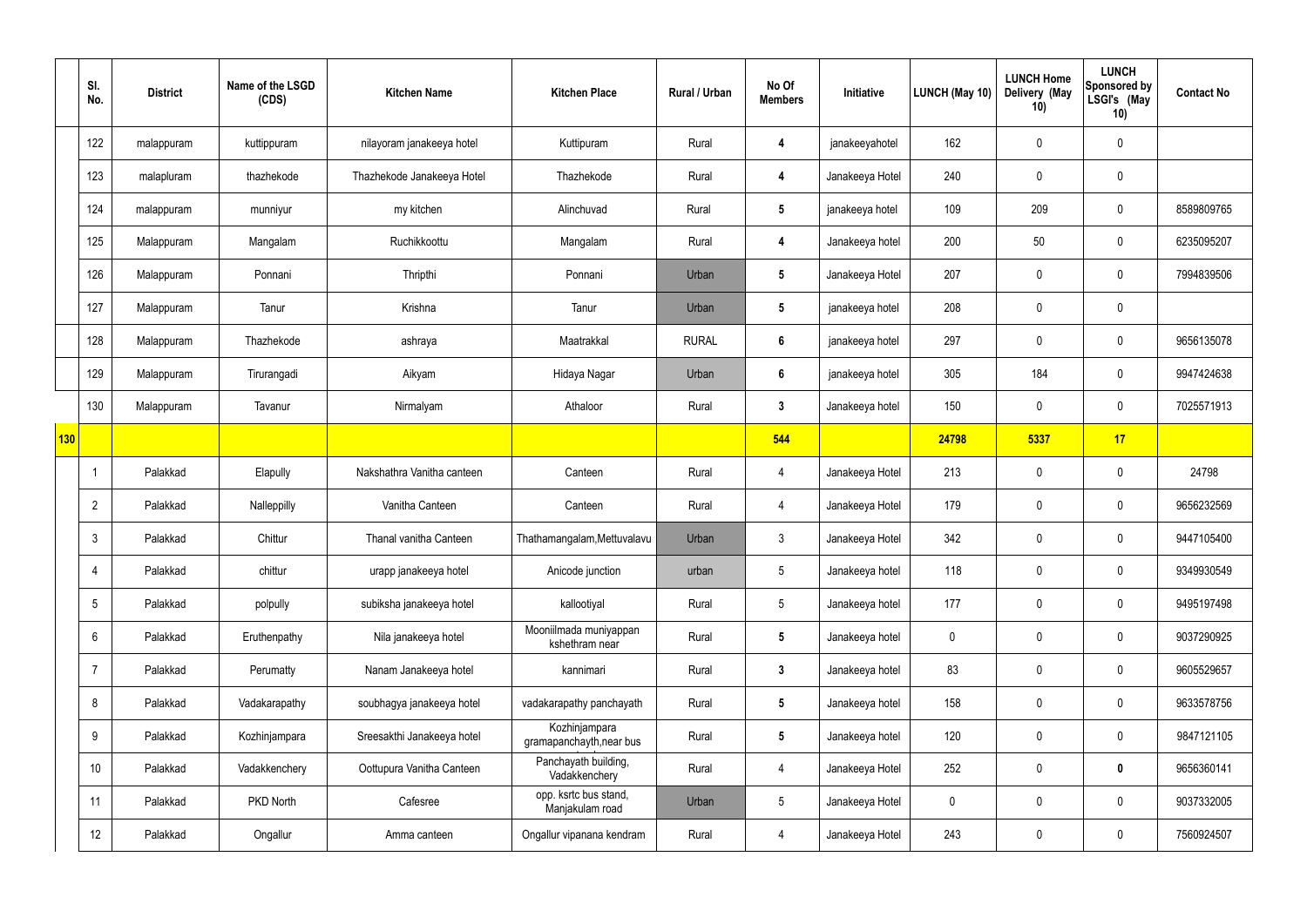| SI.<br>No. | <b>District</b> | Name of the LSGD<br>(CDS) | <b>Kitchen Name</b>             | <b>Kitchen Place</b>                      | Rural / Urban | No Of<br><b>Members</b> | Initiative       | LUNCH (May 10) | <b>LUNCH Home</b><br>Delivery (May<br>10) | <b>LUNCH</b><br>Sponsored by<br>LSGI's (May<br>10) | <b>Contact No</b> |
|------------|-----------------|---------------------------|---------------------------------|-------------------------------------------|---------------|-------------------------|------------------|----------------|-------------------------------------------|----------------------------------------------------|-------------------|
| 13         | Palakkad        | Muthuthala                | Sreelakshmi vanitha canteen     | Muthuthala panchayath                     | Rural         | 4                       | Janakeeya Hotel  | 97             | 0                                         | 0                                                  | 7558865485        |
| 14         | Palakkad        | Koppam                    | Natturuchi kudumbashree cafe    | Near koppam village                       | Rural         | $5\phantom{.0}$         | Janakeeya Hotel  | 109            | 0                                         | $\boldsymbol{0}$                                   | 8075779172        |
| 15         | Palakkad        | Paruthur                  | Mamatty vanitha canteen         | Near panchayath                           | Rural         | $5\overline{)}$         | Janakeeya Hotel  | 72             | 0                                         | $\mathbf 0$                                        | 9544847874        |
| 16         | Palakkad        | Vilayur                   | Souhritha caffesree (Ruchipura) | Near Vilayur Panchayath                   | Rural         | 6                       | Janakeeya Hotel  | 153            | $\mathbf{0}$                              | $\boldsymbol{0}$                                   | 9747342046        |
| 17         | palakkad        | Kulukkallur               | Snehitha Janakeeya hotel        | Kulukkallur panchayath                    | Rural         | $5\phantom{.0}$         | Janakeeya hotel  | $\mathbf 0$    | 0                                         | $\mathbf 0$                                        | 9746701454        |
| 18         | Palakkad        | Pattambi                  | Janakeeya hotel                 | near Govt samskritha college,<br>Pattambi | Urban         | 4                       | Janakeeya hotel  | $\mathbf 0$    | $\mathbf{0}$                              | $\boldsymbol{0}$                                   | 9562043428        |
| 19         | Palakkad        | Erimayur                  | Thanima Vanitha Canteen         | Panchayath building, Erimayur             | Rural         | $5\phantom{.0}$         | Janakeeya Hotel  | 60             | 0                                         | $\overline{2}$                                     | 9746440633        |
| 20         | Palakkad        | Kizhekkencheri            | Vanitha Canteen                 | Panchayath Building,<br>Kizhakkenchery    | Rural         | 4                       | Janakeeya Hotel  | 74             | 0                                         | -1                                                 | 9747923418        |
| 21         | Palakkad        | Peringottukkurrissi       | Aiswarya Vanitha canteen        | Panchayth building                        | Rural         | $\mathbf{3}$            | Janakeeya Hotel  | 85             | 0                                         | $\mathbf 0$                                        | 9048665884        |
| 22         | Palakkad        | Mundoor                   | Bharath vanitha canteen         | Panchayath building                       | Rural         | 3                       | Janakeeya Hotel  | 183            | 84                                        | $\boldsymbol{0}$                                   | 8592830607        |
| 23         | Palakkad        | Kodumbu                   | kripa                           | kodumb panchayath                         | Rural         | 4                       | Janakeeya HoteL  | 60             | $\mathbf 0$                               | $\boldsymbol{0}$                                   | 9048682860        |
| 24         | Palakkad        | Thirumittakode            | Thirumuttam Janakeeya Hotel     | Karukaputhur                              | Rural         | 6                       | Janakeeya Hotel  | 125            | 0                                         | $\boldsymbol{0}$                                   | 9072841599        |
| 25         | Palakkad        | Akathethara               | Nanma canteen                   | kalyanamandapam                           | Rural         | 3                       | Janakeeya Hotel  | 68             | $\mathbf 0$                               | 0                                                  | 7025563510        |
| 26         | Palakkad        | Marutharoad               | flavours cantteen               | panchayath                                | Rural         | $5\phantom{.0}$         | Janakeeya Hotela | 123            | $\mathbf 0$                               | $\mathbf 0$                                        | 9746227966        |
| 27         | Palakkad        | Trithala                  | Kairali Vanitha Hotel           | Thirthala                                 | Rural         | $5\overline{)}$         | Janakeeya Hotel  | 146            | $\mathbf 0$                               | $\mathbf 0$                                        | 9048710155        |
| 28         | Palakkad        | Kongad                    | Annapoorna vanitha canteen      | Near Kongad village office                | Rural         | $5\phantom{.0}$         | Janakeeya Hotel  | 113            | 0                                         | $\mathbf 0$                                        | 9645425774        |
| 29         | Palakkad        | Sreekrishnapuram          | Subiksha canteen                | Near panchayath office                    | Rural         | $3\phantom{a}$          | Janakeeya Hotel  | 122            | 0                                         | $\mathbf 0$                                        | 8086697226        |
| 30         | Palakkad        | Pallassana                | dhanalakshmi vanitha canteen    | pallassana panchayath<br>building         | Rural         | $5\phantom{.0}$         | Janakeeya Hotel  | 77             | 0                                         | $\mathbf 0$                                        | 8943225892        |
| 31         | Palakkad        | Nenmmara                  | Nemmara Janakeeya hotel         | Nemmara junction                          | Rural         | 4                       | Janakeeya hotel  | 225            | 0                                         | $\mathbf 0$                                        | 8157850935        |
| 32         | Palakkad        | Ayilur                    | Janakeeya hotel                 | Thalavettanpara, Ayilur                   | Rural         | $\mathfrak{Z}$          | Janakeeya hotel  | 186            | 0                                         | $\mathbf 0$                                        | 9539517856        |
| 33         | Palakkad        | Melarkode                 | Janakeeya Hotel                 | near Melarkode panchayath                 | Rural         | $\overline{4}$          | Janakeeya hotel  | 165            | 0                                         | $\mathbf 0$                                        | 8606193918        |
| 34         | Palakkad        | Vandazhi                  | janakeeya hotel                 | Kaniyamangalam                            | Rural         | $\mathfrak{Z}$          | Janakeeya hotel  | 59             | $\pmb{0}$                                 | $\pmb{0}$                                          | 9645919937        |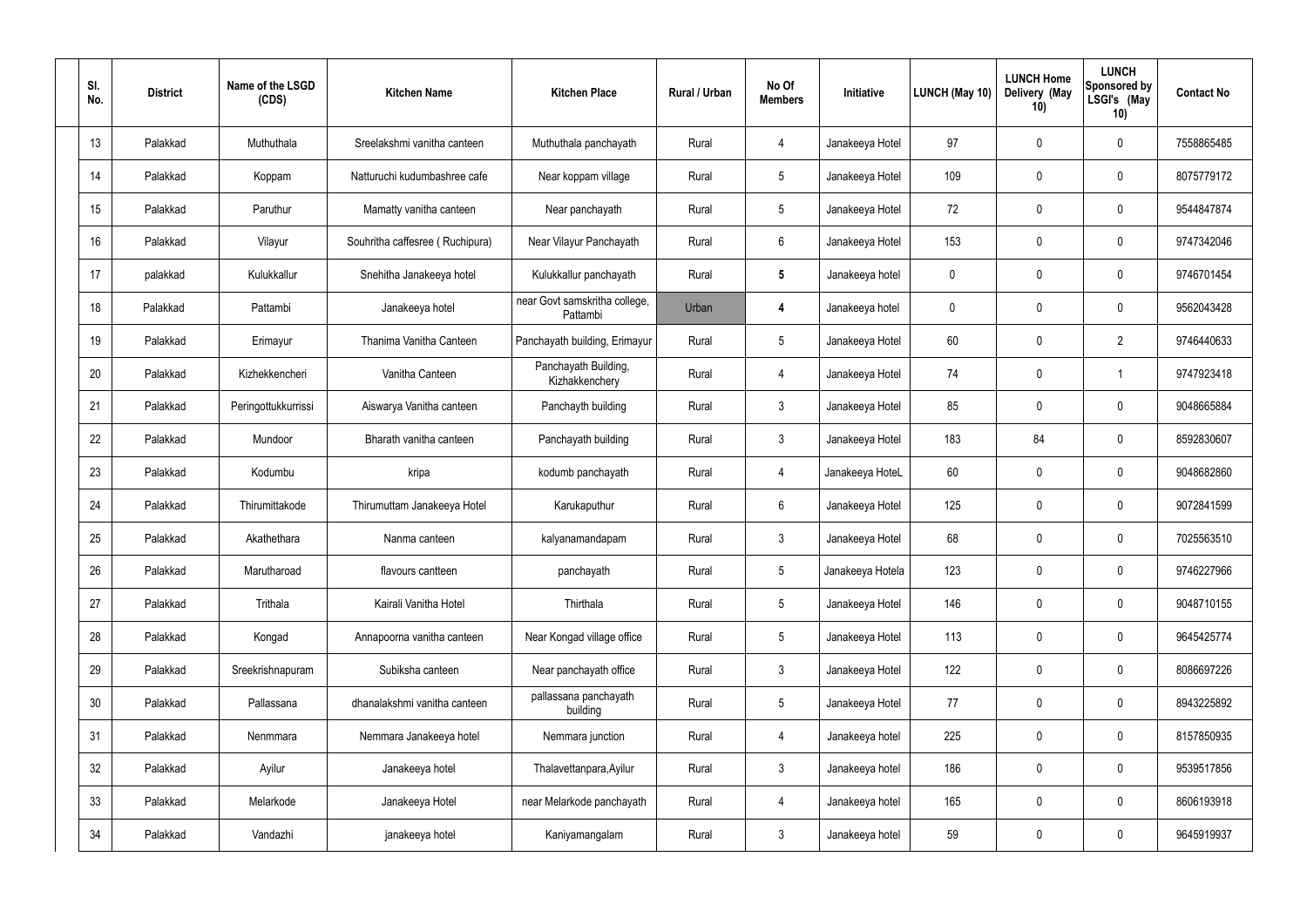|     | SI.<br>No. | <b>District</b> | Name of the LSGD<br>(CDS) | <b>Kitchen Name</b>                      | <b>Kitchen Place</b>                            | Rural / Urban | No Of<br><b>Members</b> | Initiative       | LUNCH (May 10) | <b>LUNCH Home</b><br>Delivery (May<br>10) | <b>LUNCH</b><br>Sponsored by<br>LSGI's (May<br>10) | <b>Contact No</b> |
|-----|------------|-----------------|---------------------------|------------------------------------------|-------------------------------------------------|---------------|-------------------------|------------------|----------------|-------------------------------------------|----------------------------------------------------|-------------------|
|     | 35         | Palakkad        | Nelliayampathy            | Janakeeya hotel                          | near Panchayat, kaikaty                         | Rural         | 4                       | Janakeeya hotel  | 108            | 0                                         | $\mathbf 0$                                        | 9497123529        |
|     | 36         | Palakkad        | Elavanchery               | Snehatheeram                             | Near GUPS, Vattekkad                            | Rural         | $5\phantom{.0}$         | Janakeeya Hotel  | 255            | 0                                         | $\mathbf 0$                                        | 9744195274        |
|     | 37         | Palakkad        | Kollemkode                | Priya Vanitha Canteen                    | Block Panchayath Office,<br>Kollengode          | Rural         | $\overline{4}$          | Janakeeya Hotel  | 265            | 0                                         | $\mathbf 0$                                        | 9745456764        |
|     | 38         | Palakkad        | Koduvayur                 | Samridhi Kudumbashree Vanitha<br>Canteen | Panchayath Building                             | Rural         | $5\overline{)}$         | Janakeeya Hotel  | 98             | 0                                         | $\mathbf 0$                                        | 8086263595        |
|     | 39         | Palakkad        | Pattanchery               | Sreelakshmi vanitha canteen              | Panchayath Building                             | Rural         | 4                       | Janakeeya Hotel  | 68             | 0                                         | $\mathbf 0$                                        | 8086916932        |
|     | 40         | Palakkad        | Pudunagaram               | Janakeeya Hotel                          | Near KSEB, Pudunagaram                          | Rural         | $\overline{4}$          | Janakeeya hotel  | 228            | 0                                         | $\mathbf 0$                                        | 9497241598        |
|     | 41         | Palakkad        | Vadavanoor                | Sree Muruka Janakeeya Hotel              | Vydhyasala, Vadavanoor                          | Rural         | $5\phantom{.0}$         | Janakeeya hotel  | 195            | 0                                         | $\mathbf 0$                                        | 9567011729        |
|     | 42         | Palakkad        | Peruvemba                 | Samridi Janakeeya Hotel                  | Peruvemba Junction                              | Rural         | 4                       | Jankeeya hotel   | 190            | 0                                         | $\mathbf 0$                                        | 918089611261      |
|     | 43         | Palakkad        | Muthalamada               | Janakeeya Hotel                          | Chulliyarmedu                                   | Rural         | $\overline{4}$          | Jankeeya hotel   | 0              | 0                                         | $\mathbf 0$                                        | 9633730067        |
|     | 44         | Palakkad        | Cherppalasseri            | Swad Janakiyahotel, CPY                  | Scheduled caste coperative<br>society hall, cpy | Urban         | 5                       | Janakeeya Hotel  | 293            | 0                                         | $\mathbf 0$                                        | 9447746082        |
|     | 45         | Palakkad        | Vellinezhi                | Aiswarya kudumbashree                    | Adakkaputhur                                    | Rural         | $\mathbf{3}$            | Janakeeya Hotel  | 103            | 0                                         | $\mathbf 0$                                        | 9747730588        |
|     | 46         | Palakkad        | Keralasseri               | Bhagyasree janakeeya hotel               | Near village office                             | Rural         | $\mathbf{3}$            | Janakeeya Hotel  | 50             | 0                                         | $\mathbf 0$                                        | 8606125128        |
|     | 47         | Palakkad        | Kottayi                   | Kudumbashree Vanitha canteen             | Near Kottayi Panchayath                         | Rural         | 4                       | Jankeeya hotel   | 97             | 0                                         | 0                                                  | 9605699847        |
|     | 48         | Palakkad        | anakkara                  | udayasurya vanitha canteen               | kumbidi                                         | rural         | $5\phantom{.0}$         | Janakeeya Hotel  | 313            | $\mathbf 0$                               | $\mathbf 0$                                        | 9895947614        |
|     | 49         | Palakkad        | kappur                    | jeevanam hotel                           | kumaranellur                                    | rural         | $6\overline{6}$         | Janakeeya Hotel  | 199            | 0                                         | $\mathbf 0$                                        | 9605308385        |
|     | 50         | Palakkad        | Malampauzha               | Nandhanam canteen                        | near fantasy park                               | Rural         | $5\phantom{.0}$         | Janakeeya HotelT | 252            | $\mathbf 0$                               | $\mathbf 0$                                        | 807587062         |
| 102 | 51         | Palakkad        | Puduppariyaram            | Anaswara Canteen                         | Panchayath                                      | Rural         | 4                       | Janakeeya Hotel  | 102            | $\mathbf 0$                               | $\mathbf 0$                                        | 9526677781        |
|     | 52         | Palakkad        | kadambazhipuram           | Reshmi janakeeya hotel                   | 16 mail                                         | Rural         | $5\phantom{.0}$         | Janakeeya Hotel  | 120            | 0                                         | $\pmb{0}$                                          | 9048375891        |
|     | 53         | Palakkad        | Kadambazhipuram           | Ardhram Janakeeya hotel                  | Pulapatta                                       | Rural         | $\mathbf{3}$            | Janakeeya Hotel  | 67             | 0                                         | $\mathbf 0$                                        | 9495775246        |
|     | 54         | Palakkad        | Kannambra                 | Sree kurumba canteen                     | kannambra                                       | Rural         | $\overline{4}$          | Janakeeya Hotel  | 211            | 0                                         | $\mathbf 0$                                        | 8157815819        |
|     | 55         | Palakkad        | karakkurissi              | Janakiya hotel                           | Near ammus auditorium,<br>Ayappankavu           | Rural         | $\mathbf{3}$            | Janakeeya Hotel  | 128            | 0                                         | $\mathbf 0$                                        | 6238788932        |
|     | 56         | Palakkad        | Thenkara                  | Subiksham janakeeya hotel                | Ayurveda hospital compound<br>Then kara         | Rural         | 5 <sub>5</sub>          | Janakeeya Hotel  | 84             | 0                                         | $\boldsymbol{0}$                                   | 9747557333        |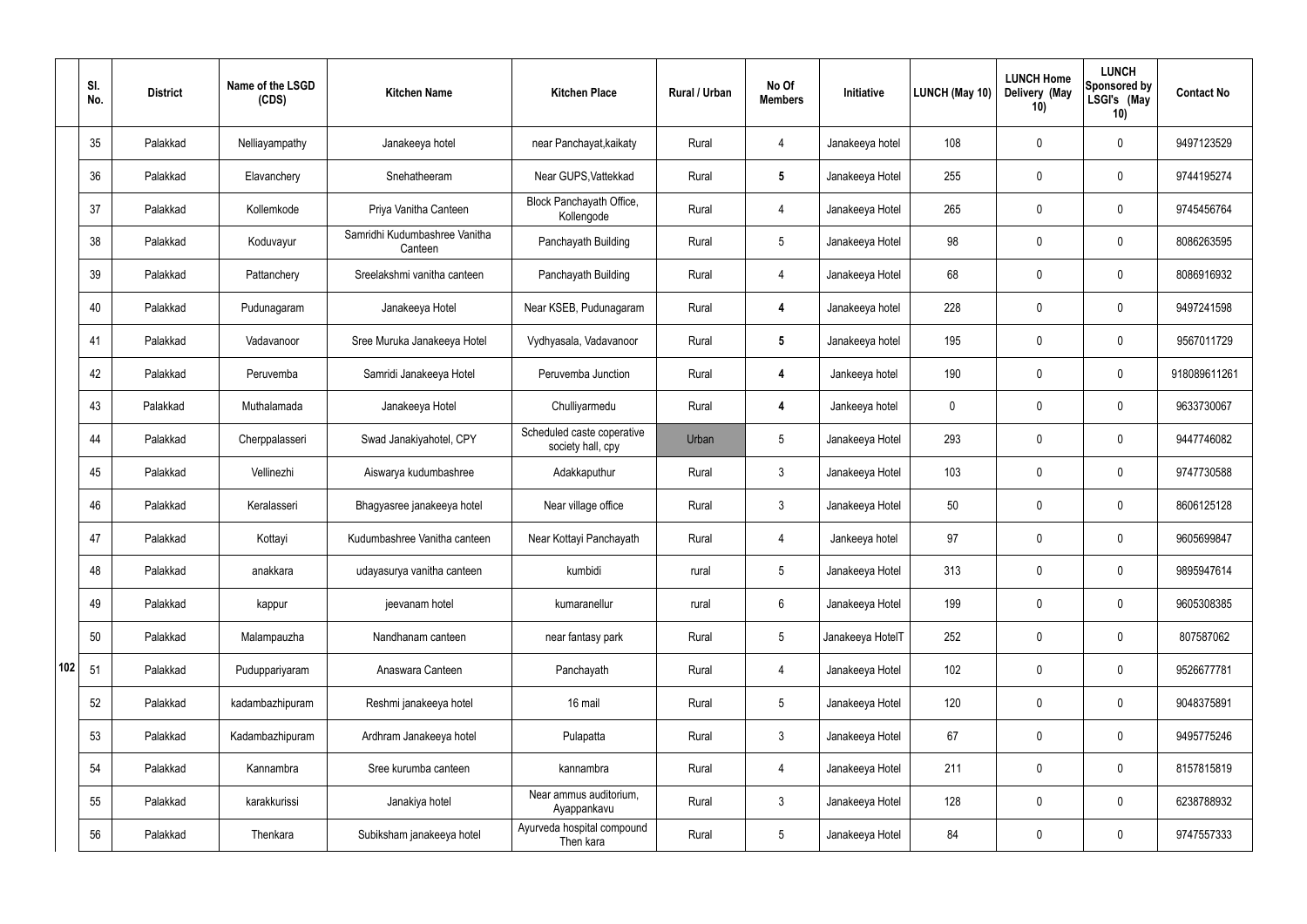| SI.<br>No. | <b>District</b> | Name of the LSGD<br>(CDS) | <b>Kitchen Name</b>                         | <b>Kitchen Place</b>                       | Rural / Urban | No Of<br><b>Members</b> | Initiative       | LUNCH (May 10) | <b>LUNCH Home</b><br>Delivery (May<br>10) | <b>LUNCH</b><br><b>Sponsored by</b><br>LSGI's (May<br>10) | <b>Contact No</b> |
|------------|-----------------|---------------------------|---------------------------------------------|--------------------------------------------|---------------|-------------------------|------------------|----------------|-------------------------------------------|-----------------------------------------------------------|-------------------|
| 57         | Palakkad        | Alanallur                 | Keerthi vanitha canteen and catering        | Near panchayath Alanallur                  | Rural         | $5\,$                   | Janakeeya hotel  | 189            | 0                                         | $\mathbf 0$                                               | 9495447569        |
| 58         | Palakkad        | Pudur                     | Asil canteen                                | Pudur panchayath                           | Rural         | $\overline{4}$          | Janakeeya hotel  | 73             | 0                                         | $\pmb{0}$                                                 | 8086968050        |
| 59         | Palakkad        | Parali                    | Annasree Janakeeya hotel                    | Near parali panchayath                     | Rural         | $\overline{4}$          | Janakeeya hotel  | 115            | 0                                         | $\pmb{0}$                                                 | 8281829238        |
| 60         | Palakkad        | Mannur                    | Kudumbasree janakeeya hotel                 | Mannur panchayath                          | Rural         | $5\phantom{.0}$         | Janakeeya hotel  | 78             | 0                                         | $\pmb{0}$                                                 | 9495771095        |
| 61         | Palakkad        | Kuzhalmannam              | Janasree jankeeya hotel                     | Kuzhalmannam block<br>panchayth            | Rural         | $\mathbf{3}$            | Jankeeya hotel   | 175            | 0                                         | $\pmb{0}$                                                 | 9847364980        |
| 62         | Palakkad        | Kavassery                 | samridhi Janakeeya Hotel                    | Alathur road, kavasheery                   | Rural         | $6\,$                   | Janakeeya hotel  | 90             | 0                                         | $\pmb{0}$                                                 | 9747570761        |
| 63         | palakkad        | chalissery                | Thanal janakeeya hotel                      | chalissery panchayath building             | Rural         | $\mathbf{3}$            | Janakeeya hotel  | 42             | 0                                         | $\pmb{0}$                                                 | 9562702284        |
| 64         | palakkad        | Kottopadam                | Iva canteen and catering janakeeya<br>hotel | Block building, Near<br>aryambavu junction | Rural         | 4                       | Janakeeya hotel  | 124            | 0                                         | $\boldsymbol{0}$                                          | 9074818126        |
| 65         | palakkad        | kumaramputhur             | Ruchi cafe janakeeya hotel                  | Panchayath kumaramputhur                   | Rural         | $\mathbf{3}$            | Janakeeya hotel  | 268            | 0                                         | $\pmb{0}$                                                 | 8589968705        |
| 66         | palakkad        | Malampuzha                | Amma janakeeya hotel                        | kadukkamkunnu, Malampuzha                  | Rural         | $3\phantom{a}$          | Janakeeya hotel. | 307            | 0                                         | $\pmb{0}$                                                 | 9446521664        |
| 67         | palakkad        | Alathur                   | Rich Janakeeya hotel                        | Near bus stand, Alathur                    | Rural         | 4                       | Janakeeya hotel  | 328            | 0                                         | 11                                                        | 9947030779        |
| 68         | palakkad        | Karimpuzha                | Janakeeya hotel                             | Karimpuzha panchayath                      | Rural         | $\mathbf{3}$            | Janakeeya hotel  | 103            | 0                                         | $\pmb{0}$                                                 | 9961502739        |
| 69         | Palakkad        | Thenkurissi               | Eyeshee janakeeya hotel                     | Panchayth building,<br>Thenkurissi         | Rural         | 4                       | Jankeeya hotel   | 92             | 0                                         | $\Omega$                                                  | 9995662723        |
| 70         | Palakkad        | Agali                     | Janakeeya Hotel                             | Block Panchayath building,<br>Agali        | Rural         | $5\phantom{.0}$         | Jankeeya hotel   | 165            | 0                                         | $\pmb{0}$                                                 | 9037878897        |
| 71         | Palakkad        | Sholayur                  | Powrnami janakeeya hotel                    | anakkatty bus stand                        | Rural         | $\overline{\mathbf{4}}$ | Jankeeya hotel   | 94             | 0                                         | $\pmb{0}$                                                 | 9159556404        |
| 72         | Palakkad        | Puthushery                | Janakeeya hotel                             | Puthushery panchayath                      | Rural         | $5\phantom{.0}$         | Janakeeya hotel  | 132            | 0                                         | $\pmb{0}$                                                 | 9562772723        |
| 73         | Palakkad        | Karimba                   | Janakeeya hotel                             | Panchayath premise                         | Rural         | $3\phantom{a}$          | Janakeeya Hotel  | 113            | 0                                         | $\pmb{0}$                                                 | 9562163979        |
| 74         | Palakkad        | Nagalasseri               | Janakeeya hotel                             | near koottanad bus stand                   | Rural         | $5\phantom{.0}$         | Janakeeya hotel  | 220            | 0                                         | $\boldsymbol{0}$                                          | 8921928291        |
| 75         | Palakkad        | Mathur                    | Nila janakeeya Hotel                        | Near Panchayth, Mathur                     | Rural         | $\overline{\mathbf{4}}$ | Jankeeya hotel   | 141            | 0                                         | $\pmb{0}$                                                 | 9562356483        |
| 76         | Palakkad        | Chalavara                 | Janakeeya hotel                             | Chalavara panchayath                       | Rural         | $5\phantom{.0}$         | Janakeeya hotel  | 116            | 0                                         | $\pmb{0}$                                                 | 9544659942        |
| 77         | Palakkad        | Ananganadi                | vanitha cateen                              | near Ananganadi panchayath                 | Rural         | $\mathbf{3}$            | Janakeeya Hotel  | 94             | 0                                         | $\pmb{0}$                                                 | 8921410495        |
| 78         | Palakkad        | Lakkidiperur              | Janakeeya hotel,                            | Lekkidi perur panchayath                   | Rural         | $5\phantom{.0}$         | Jankeeya hotel   | 90             | 0                                         | $\boldsymbol{0}$                                          | 6238921903        |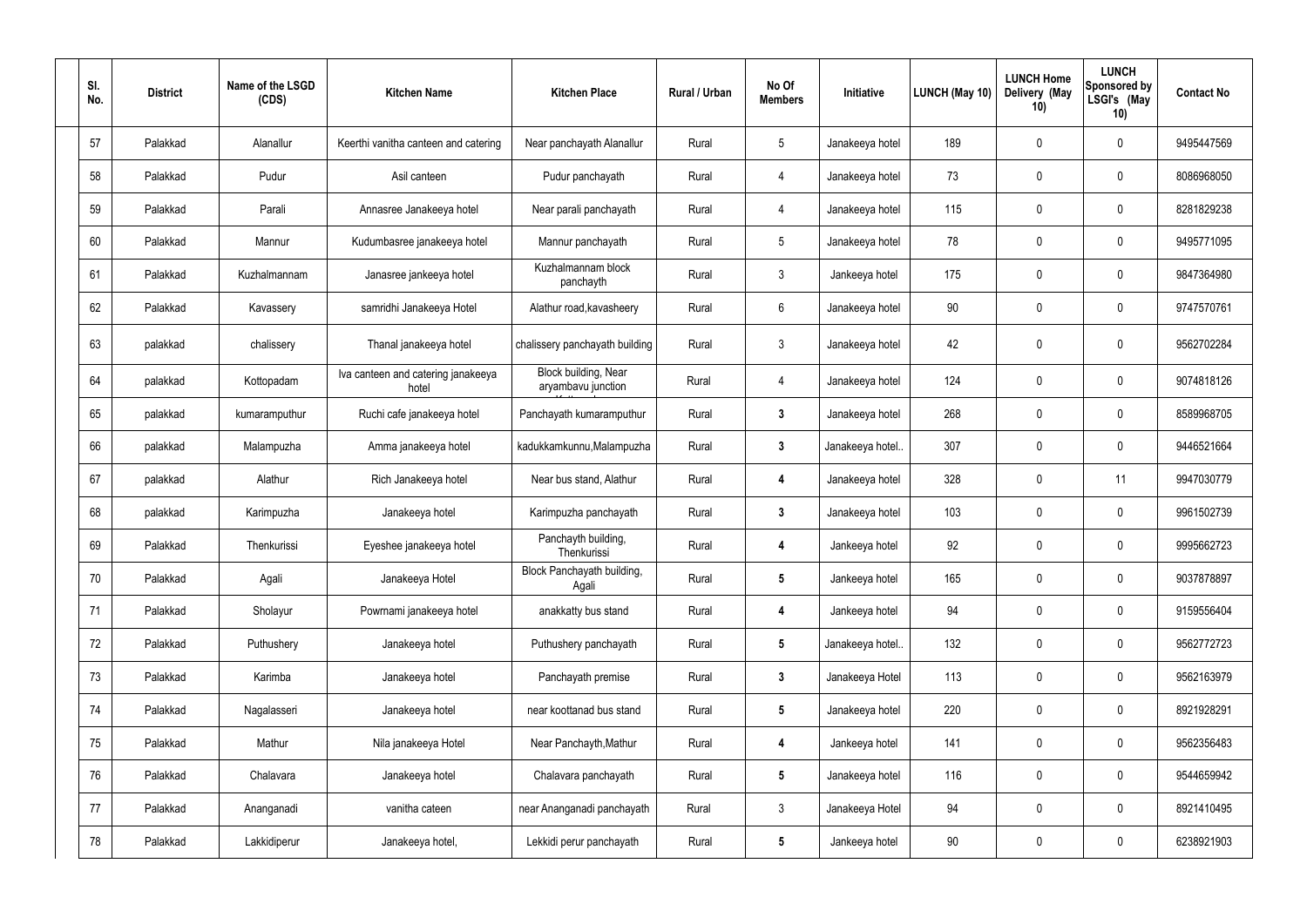| SI.<br>No. | <b>District</b> | Name of the LSGD<br>(CDS) | <b>Kitchen Name</b>             | <b>Kitchen Place</b>                 | Rural / Urban | No Of<br><b>Members</b> | Initiative      | LUNCH (May 10) | <b>LUNCH Home</b><br>Delivery (May<br>10) | <b>LUNCH</b><br>Sponsored by<br>LSGI's (May<br>10) | <b>Contact No</b> |
|------------|-----------------|---------------------------|---------------------------------|--------------------------------------|---------------|-------------------------|-----------------|----------------|-------------------------------------------|----------------------------------------------------|-------------------|
| 79         | Palakkad        | Nellaya                   | Janakeeya hotel                 | Nellaya panchayath                   | Rural         | 4                       | Janakeeya hotel | 90             | $\mathbf 0$                               | 0                                                  | 9562432883        |
| 80         | Palakkad        | Shornur                   | Oottupura Janakeeya hotel       | near bus stand, Shoranur             | Urban         | 5                       | Janakeeya hotel | 279            | $\mathbf 0$                               | 0                                                  | 9747102377        |
| 81         | Palakkad        | Shornur                   | Snehadeepam Janakeeya hotel     | Shoranur municipality                | Urban         | 4                       | Janakeeya hotel | 178            | $\mathbf 0$                               | 0                                                  | 6238755729        |
| 82         | Palakkad        | Thrikkadiri               | Janakeeya hotel                 | Samskarika nilayam                   | Rural         | 4                       | Janakeeya hotel | 60             | $\mathbf 0$                               | 0                                                  | 9544806032        |
| 83         | palakkad        | Vaniyamkulam              | Janakeeya hotel                 | near PK DAS hospital                 | Rural         | $\mathbf{3}$            | Janakeeya hotel | 190            | $\mathbf 0$                               | $\mathfrak{Z}$                                     | 9947408415        |
| 84         | Palakkad        | Ambalappara               | Janakiya hotel                  | ambalappara<br>kalyanamandapam       | Rural         | $5\phantom{.0}$         | Janakeeya Hotel | 110            | $\mathbf 0$                               | 0                                                  | 8129562289        |
| 85         | Palakkad        | Vallappuzha               | Janakeeya hotel                 | Hayath Complex, Vallappuzha          | Rural         | $\sqrt{5}$              | Janakeeya Hotel | 184            | 0                                         | 0                                                  | 8086406897        |
| 86         | Palakkad        | Shoranur                  | Ela janakeeya hotel             | Vpc market, kulappully               | Urban         | $\mathbf{3}$            | Janakeeya hotel | 168            | 0                                         | 0                                                  | 8129769113        |
| 87         | Palakkad        | Mankara                   | Subiksha Janakeeya hotel        | Near Mankara Panchayath              | Rural         | $\sqrt{5}$              | Janakeeya hotel | 100            | 0                                         | 0                                                  | 8549045637        |
| 88         | Palakkad        | Kanjirapuzha              | Surya Janakeeya hotel,          | Kanjirapuzha, panchayath             | Rural         | $\sqrt{5}$              | Janakeeya hotel | $\mathbf 0$    | $\mathbf 0$                               | 0                                                  | 9048698194        |
| 89         | Palakkad        | Thachanattukara           | Haritham janakeeya hotel        | 53 mile, Thachanattukara             | Rural         | $\boldsymbol{3}$        | Janakeeya hotel | 287            | $\boldsymbol{0}$                          | 0                                                  | 9605097810        |
| 90         | Palakkad        | Puthukode                 | Puthuma jankeeya hotel          | Thachanadi junction                  | Rural         | $6\phantom{1}6$         | Janakeeya hotel | 212            | $\boldsymbol{0}$                          | 0                                                  | 9744459080        |
| 91         | Palakkad        | Tarur                     | Jankeeya Hotel                  | Infront of vilage office, Tarurk     | Rural         | 4                       | Janakeeya hotel | 92             | $\pmb{0}$                                 | 0                                                  | 8606780959        |
| 92         | Palakkad        | Pirayiri                  | Janakeeya hotel                 | Near Panchayath office               | Rural         | $5\phantom{.0}$         | Janakeeya hotel | 83             | $\boldsymbol{0}$                          | 0                                                  | 9037495586        |
| 93         | Palakkad        | Palakkad ulb              | Ruchi                           | Near Balaji hospital, Fort<br>Maidan | Urban         | 4                       | Janakeeya hotel | $\mathbf 0$    | $\boldsymbol{0}$                          | 0                                                  | 7994185687        |
| 94         | Palakkad        | Pookkottukavu             | Punya                           | Pookkottukavu Centre                 | Rural         | 4                       | Janakeeya Hotel | 71             | $\boldsymbol{0}$                          | 0                                                  | 9745511432        |
| 95         | Palakkad        | Kuthanoor                 | Suryodayam jankeeya hotel       | Kalapara, kuthanoor                  | Rural         | $5\phantom{.0}$         | Jankeeya hotel  | 70             | $\boldsymbol{0}$                          | 0                                                  | 9995159738        |
| 96         | Palakkad        | Thiruvegappura            | Janakeeya Hotel                 | Kaippuram                            | Rural         | $5\phantom{.0}$         | Jankeeya hotel  | 240            | $\boldsymbol{0}$                          | 0                                                  | 8921882903        |
| 97         | Palakkad        | Thachampara               | Vanitha canteen Janakeeya Hotel | Thachampara town                     | Rural         | 4                       | Jankeeya hotel  | 89             | $\boldsymbol{0}$                          | 0                                                  | 9497826216        |
|            |                 |                           |                                 |                                      |               |                         |                 |                |                                           |                                                    |                   |
| 98         | Palakkad        | Kannadi                   | Sweet jankeeya hotel            | Yakkara junction                     | Rural         | $\boldsymbol{3}$        | Jankeeya hotel  | 320            | $\boldsymbol{0}$                          | 0                                                  | 9846918028        |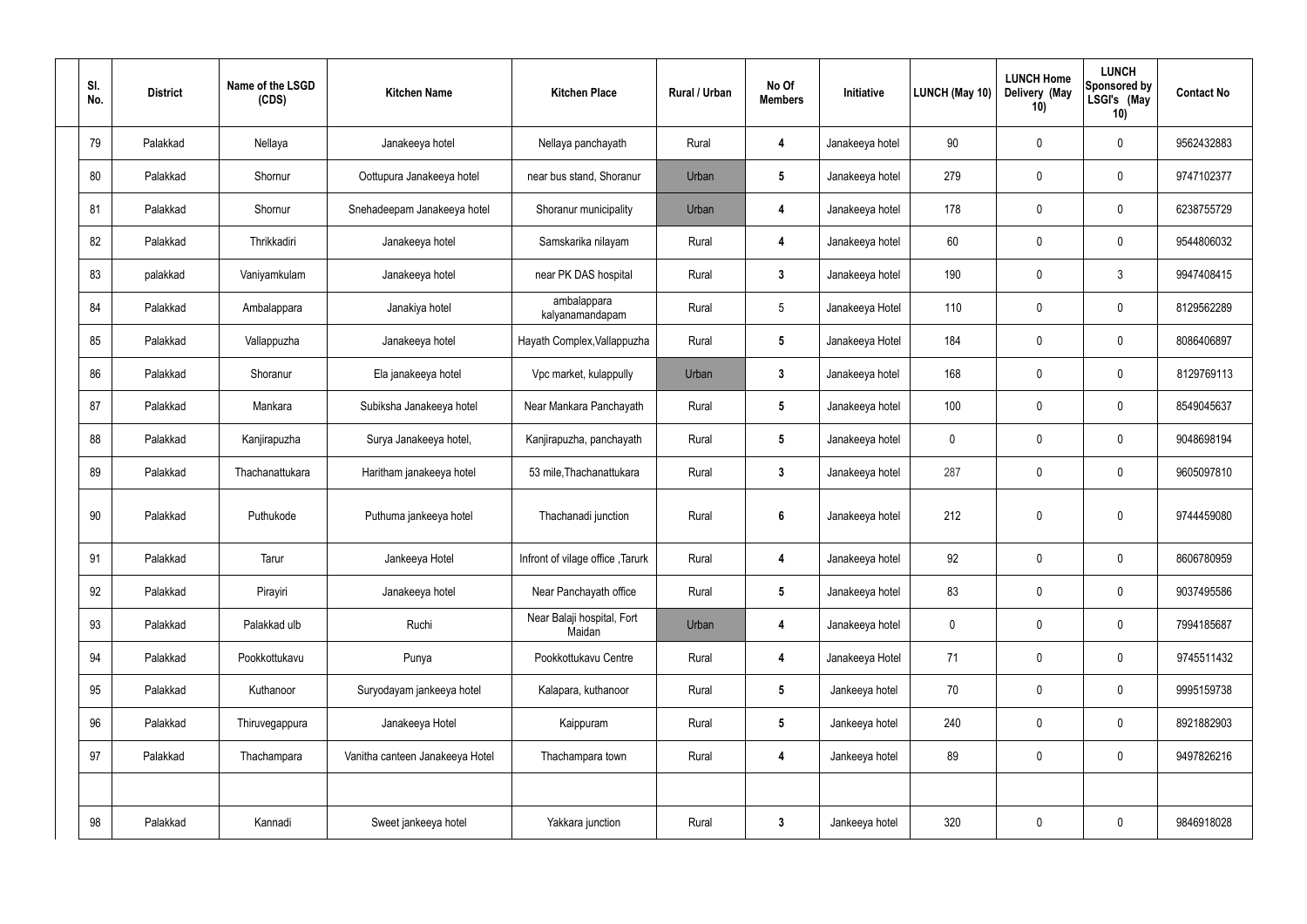|    | SI.<br>No.       | <b>District</b> | Name of the LSGD<br>(CDS) | <b>Kitchen Name</b>             | <b>Kitchen Place</b>                       | <b>Rural / Urban</b> | No Of<br><b>Members</b> | Initiative      | LUNCH (May 10) | <b>LUNCH Home</b><br>Delivery (May<br>10) | <b>LUNCH</b><br>Sponsored by<br>LSGI's (May<br>10) | <b>Contact No</b> |
|----|------------------|-----------------|---------------------------|---------------------------------|--------------------------------------------|----------------------|-------------------------|-----------------|----------------|-------------------------------------------|----------------------------------------------------|-------------------|
|    | 99               | Palakkad        | Pattithara                | Bavana janakeeya hotel          | kottappadam                                | Rural                | 5                       | Janakeeya hotel | 0              | 0                                         | 0                                                  | 9074163402        |
|    | 100              | Palakkad        | Mannarkkad                | Janakeeya Hotel                 | muncipal building, busstand,<br>mannarkkad | Urban                | 4                       | Janakeeya hotel | 253            | $\mathbf 0$                               | 0                                                  |                   |
|    | 101              | Palakkad        | Pirayiri                  | Kudumbashree janakeeya hotel    | Kallekkad Block Panchayath                 | Rural                | $5\phantom{.0}$         | janakeeya hotel | 65             | 0                                         | 0                                                  | 8137940343        |
|    | 102              | Palakkad        | Marutharoad               | Sreelakshmi janakeeya hotel     | Pirivusala                                 | Rural                | 4                       | janakeeya hotel | 65             | $\mathbf 0$                               | 0                                                  | 9048636162        |
|    | 103              | Palakkad        | Puthussery                | Ruchi janakeeya hotel           | puthussery junction                        | Rural                | $5\phantom{.0}$         | janakeeya hotel | 122            | $\mathbf 0$                               | 0                                                  |                   |
| 99 |                  |                 |                           |                                 |                                            |                      | 439                     |                 | 14090          | 84                                        | 17                                                 |                   |
|    | $\overline{1}$   | Pathanamthitta  | Anicadu                   | Janatha janakeeya hotel         | Nooromave                                  | Rural                | $\mathbf{3}$            | Janakeeya Hotel | 138            |                                           | 0                                                  | 6282875679        |
|    | $\overline{2}$   | Pathanamthitta  | Kaviyoor                  | Janakeeya Hotel                 | Manakkachira                               | Rural                | 4                       | Janakeeya Hotel | 177            |                                           | 0                                                  | 9747886172        |
|    | $\mathfrak{Z}$   | Pathanamthitta  | Kottanadu                 | Janakeeya Hotel                 | Kottanadu                                  | Rural                | 4                       | Janakeeya Hotel | 90             |                                           | 0                                                  | 6282382608        |
|    | $\overline{4}$   | Pathanamthitta  | Kalloopara                | Janakeeya Hotel                 | Kalloopara                                 | Rural                | 5                       | Janakeeya Hotel | 110            |                                           | 0                                                  | 9947471024        |
|    | $5\phantom{.0}$  | Pathanamthitta  | Kunnamthanam              | <b>Thripthi Hotel</b>           | Kunnamthanam                               | Rural                | $\mathbf{3}$            | Janakeeya Hotel | 85             |                                           | 0                                                  | 6235908328        |
|    | $6\phantom{1}$   | pathanamthitta  | mallappally               | janakeeya hotel                 | mallappally                                | Rural                | 3                       | janakeeya hotel | 137            |                                           | 0                                                  | 9744194830        |
|    | $\overline{7}$   | Pathanamthitta  | kottangal                 | janakeeya hotel                 | kottangal                                  | Rural                | 3                       | Janakeeya Hotel | 142            |                                           | 0                                                  | 9526690541        |
|    | 8                | Pathanamthitta  | Nedumpuram                | Nedumpram Janakeeya Hotel       | Podiyadi                                   | Rural                | $5\phantom{.0}$         | Janakeeya Hotel | 0              |                                           | 0                                                  | 919188291409      |
|    | $\boldsymbol{9}$ | Pathanamthitta  | Niranam                   | Sakhi cafe                      | Niranam                                    | Rural                | $\mathbf{3}$            | Janakeeya Hotel | 66             |                                           | 0                                                  | 919526423710      |
|    | 10               | Pathanamthitta  | Peringara                 | Haritha samrudhi Catering       | <b>PMVHS Pringara</b>                      | Rural                | 4                       | Janakeeya Hotel | 103            |                                           | 0                                                  | 919961219550      |
|    | 11               | Pathanamthitta  | Peringara                 | Pulari janakeeya Hotel          | swamipalam                                 | Rural                | 4                       | Janakeeya hotel | 63             |                                           | 0                                                  | 919656132036      |
|    | 12               | Pathanamthitta  | Kuttor                    | Nanma Catering                  | <b>GHS Kuttoor</b>                         | Rural                | $\mathbf{3}$            | Janakeeya Hotel | 96             |                                           | 0                                                  | 919526323212      |
|    | 13               | Pathanamthitta  | Kadapra                   | Niradeepam janakeeya hotel      | Kadapra                                    | Rural                | 4                       | Janakeeya Hotel | 40             |                                           | 0                                                  | 9656512066        |
|    | 14               | Pathanamthitta  | Eraviperoor               | Avi cafe                        | Avi cafe                                   | Rural                | $\mathbf{3}$            | Janakeeya Hotel | 198            |                                           | 0                                                  | 6238013293        |
|    | 15               | Pathanamthitta  | Koipuram                  | Ammas kudumbashree cafe         | Muttamon                                   | Rural                | $\overline{5}$          | Janakeeya Hotel | 0              |                                           | 0                                                  | 9961485931        |
|    | 16               | Pathanamthitta  | Thottappuzhassery         | Thottapuzhassery Jankeeya Hotel | Thottapuzhassery                           | Rural                | 4                       | Janakeeya Hotel | 0              |                                           | 0                                                  | 9656403054        |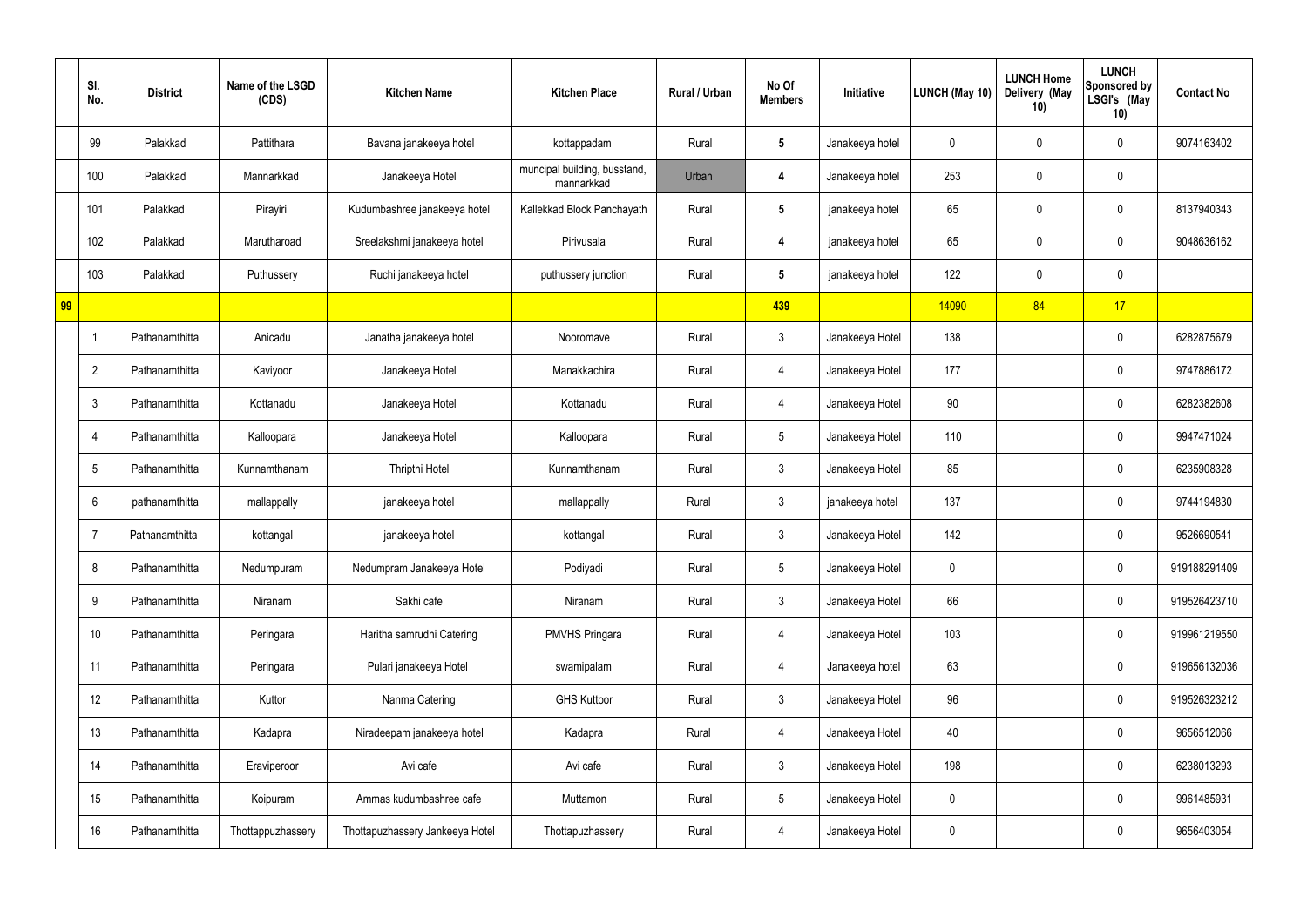|    | SI.<br>No. | <b>District</b> | Name of the LSGD<br>(CDS) | <b>Kitchen Name</b>       | <b>Kitchen Place</b>        | Rural / Urban | No Of<br><b>Members</b> | Initiative      | LUNCH (May 10) | <b>LUNCH Home</b><br>Delivery (May<br>10) | <b>LUNCH</b><br><b>Sponsored by</b><br>LSGI's (May<br>10) | <b>Contact No</b> |
|----|------------|-----------------|---------------------------|---------------------------|-----------------------------|---------------|-------------------------|-----------------|----------------|-------------------------------------------|-----------------------------------------------------------|-------------------|
|    | 17         | Pathanamthitta  | Puramattom                | Top N Taste               | Puramattom                  | Rural         | $\mathbf{3}$            | Janakeeya Hotel | 65             |                                           | $\mathbf 0$                                               | 9526728230        |
|    | 18         | Pathanamthitta  | Ayroor                    | Janakeeya Hotel           | Ayroor                      | Rural         | $6\overline{6}$         | Janakeeya Hotel | 40             |                                           | $\boldsymbol{0}$                                          | 8086653951        |
|    | 19         | Pathanamthitta  | Ezhumattor                | Swad Hotel                | Thadiyoor                   | Rural         | $\mathbf{3}$            | Janakeeya Hotel | 75             |                                           | $\mathbf 0$                                               | 9526857335        |
|    | 20         | Pathanamthitta  | Kozhencherry              | Ruchi Janakeeya hotel     | Community hall, kozhenchery | Rural         | 4                       | Janakeeya Hotel | 83             |                                           | $\mathbf 0$                                               | 9947387912        |
|    | 21         | Pathanamthitta  | Mallappuzhassery          | Snehadeepam               | Paramootil                  | Rural         | $6\overline{6}$         | Janakeeya Hotel | 55             |                                           | $\mathbf 0$                                               | 9847170052        |
|    | 22         | Pathanamthitta  | Chennerkara               | Thanal Kudumbasree Cafe   | Nallanikunnu                | Rural         | $5\overline{)}$         | Janakeeya Hotel | 35             |                                           | $\mathbf 0$                                               | 9747469562        |
|    | 23         | Pathanamthitta  | Cherukole                 | Janakeeya Hotel           | Cherukole                   | Rural         | 3 <sup>1</sup>          | Janakeeya Hotel | 58             |                                           | $\mathbf 0$                                               | 7907811728        |
|    | 24         | Pathanamthitta  | Elanthoor                 | Janakeeya Hotel           | Vary                        | Rural         | 4                       | Janakeeya Hotel | 41             |                                           | $\boldsymbol{0}$                                          | 9946047385        |
|    | 25         | Pathanamthitta  | naranganam                | janakeeya hotel           | kadammanitta                | Rural         | 3 <sup>1</sup>          | janakeeya hotel | 69             |                                           | $\mathbf 0$                                               | 9744478962        |
|    | 26         | Pathanamthitta  | Omalloor                  | Janakeeya Hotel           | Omalloor                    | Rural         |                         | Janakeeya Hotel | 0              |                                           | $\pmb{0}$                                                 |                   |
|    | 27         | Pathanamthitta  | Chittar                   | Chittar janakiya hotel    | Koothattukulam              | Rural         | $\mathbf{3}$            | Janakeeya Hotel | 95             | 90                                        | $\boldsymbol{0}$                                          | 9072374618        |
|    | 28         | Pathanamthitta  | Naranammoozhi             | Thanima                   | Arakkamon                   | Rural         | $\mathbf{3}$            | Janakeeya Hotel | 0              |                                           | $\mathbf 0$                                               | 9605021278        |
|    | 29         | Pathanamthitta  | Perunadu                  | Perunadu Janakeeya Hotel  | Perunadu                    | Rural         | $5\phantom{.0}$         | Janakeeya Hotel | 0              |                                           | $\boldsymbol{0}$                                          |                   |
| 58 | 30         | Pathanamthitta  | Ranni-Angadi              | Angadi Janakeeya Hotel    | Thoodathil church hall      | Rural         | $5\phantom{.0}$         | Janakeeya Hotel | 0              |                                           | $\pmb{0}$                                                 | 9961190622        |
|    | 31         | Pathanamthitta  | Ranni-Pazhavangadi        | Navami Hotel              | Makkappuzha                 | Rural         | 4                       | Janakeeya Hotel | 0              |                                           | $\pmb{0}$                                                 | 9562135824        |
|    | 32         | Pathanamthitta  | Seethathodu               | Thanima catering unit     | Seethathodu                 | Rural         | $5\phantom{.0}$         | Janakeeya Hotel | 47             | 67                                        | $\pmb{0}$                                                 | 9747622310        |
|    | 33         | Pathanamthitta  | Ranni                     | Janakeeya Hotel           | Ranni                       | Rural         | 4                       | Janakeeya Hotel | 14             | 61                                        | $\pmb{0}$                                                 | 99462338752       |
|    | 34         | Pathanamthitta  | Vechhoochira              | Annapoorneswary hotel     | Venkurinji                  | Rural         | $\overline{4}$          | Janakeeya Hotel | 0              |                                           | $\pmb{0}$                                                 | 8547264134        |
|    | 35         | Pathanamthitta  | Vadasserikara             | Thannal Janakeeya Hotel   | Vadasserikara               | Rural         | $5\,$                   | Janakeeya Hotel | 32             | 118                                       | $\pmb{0}$                                                 | 8590107684        |
|    | 36         | Pathanamthitta  | Vallickodu                | Janakeeya Hotel           | Vallicodu                   | Rural         | $5\phantom{.0}$         | Janakeeya Hotel | 147            |                                           | $\pmb{0}$                                                 | 8547121591        |
|    | 37         | Pathanamthitta  | Pramadom                  | Aishwarya Janakeeya Hotel | Pramadom                    | Rural         | $\mathbf{3}$            | Janakeeya Hotel | 181            |                                           | $\pmb{0}$                                                 | 9495312020        |
|    | 38         | Pathanamthitta  | Aruvappulam               | Janakeeya Hotel           | Kallely                     | Rural         | $\mathbf{3}$            | Janakeeya Hotel | 94             |                                           | $\pmb{0}$                                                 | 9656700499        |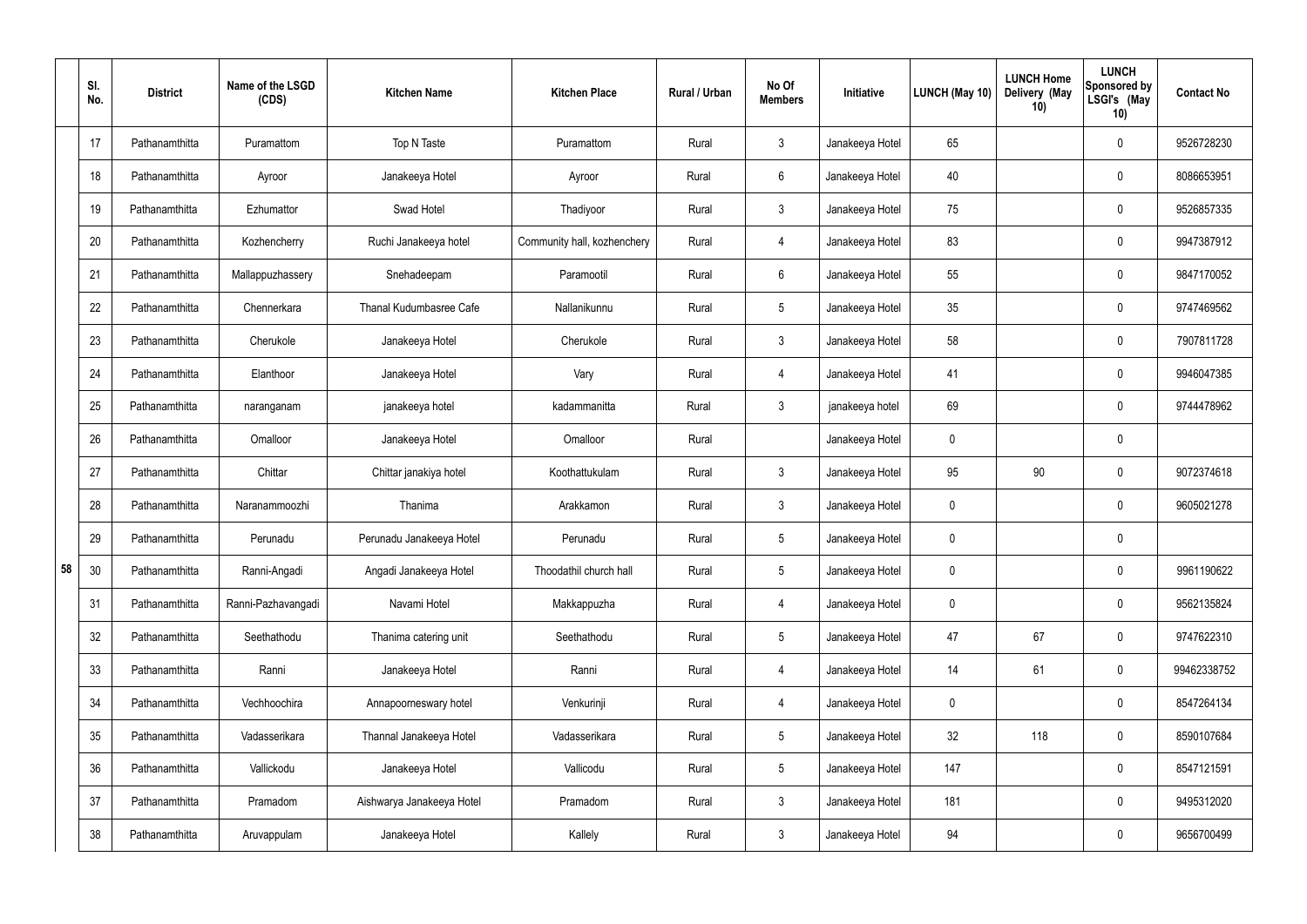|    | SI.<br>No. | <b>District</b> | Name of the LSGD<br>(CDS) | <b>Kitchen Name</b>        | <b>Kitchen Place</b>                 | Rural / Urban | No Of<br><b>Members</b> | Initiative      | <b>LUNCH (May 10)</b> | <b>LUNCH Home</b><br>Delivery (May<br>10) | <b>LUNCH</b><br>Sponsored by<br>LSGI's (May<br>10) | <b>Contact No</b> |
|----|------------|-----------------|---------------------------|----------------------------|--------------------------------------|---------------|-------------------------|-----------------|-----------------------|-------------------------------------------|----------------------------------------------------|-------------------|
|    | 39         | Pathanamthitta  | mylapra                   | Manna janakeeya hotel      | mylapra                              | Rural         | $\mathbf{3}$            | janakeeya hotel | $\mathbf 0$           |                                           | $\mathbf 0$                                        | 9961750470        |
|    | 40         | Pathanamthitta  | Thannithodu               | Flowers janakeeya hotel    | Thannithodu                          | Rural         | $\mathbf{3}$            | Janakeeya hotel | 188                   |                                           | $\mathbf 0$                                        | 9061295035        |
|    | 40         | Pathanamthitta  | Malayappuzha              | Janakeeya Hotel            | Malayappuzha                         | Rural         | $\mathbf{3}$            | Janakeeya Hotel | $\mathbf 0$           |                                           | $\mathbf 0$                                        |                   |
|    | 41         | Pathanamthitta  | Konni                     | Janakeeya Hotel            | Konni                                | Rural         | $\mathbf{3}$            | Janakeeya Hotel | $\mathbf 0$           |                                           | $\mathbf 0$                                        |                   |
|    | 43         | Pathanamthitta  | Kalanjoor                 | Kalanjoor janakeeya Hotel  | Kalanjoor                            | Rural         | $\overline{4}$          | Janakeeya Hotel | $\mathbf 0$           |                                           | $\mathbf 0$                                        | 6238045066        |
|    | 44         | Pathanamthitta  | Ezhamkulam                | Swad Catering Unit         | Enathu                               | Rural         | $5\overline{)}$         | Janakeeya Hotel | 180                   |                                           | $\mathbf 0$                                        | 9747243317        |
|    | 45         | Pathanamthitta  | Kodumon                   | Ruchiyidam Janakeeya Hotel | Kodumon                              | Rural         | $\overline{7}$          | Janakeeya Hotel | $\mathbf 0$           |                                           | $\mathbf 0$                                        | 75611017112       |
|    | 46         | Pathanamthitta  | Erathu                    | Janakeeya Hotel            | Erathu                               | Rural         | 4                       | Janakeeya Hotel | 220                   |                                           | $\mathbf 0$                                        | 9645102262        |
|    | 47         | Pathanamthitta  | Enadimangalam             | Janakeeya Hotel            | Elamannoor                           | Rural         | 4                       | Janakeeya Hotel | 121                   |                                           | $\mathbf 0$                                        |                   |
|    | 48         | Pathanamthitta  | Kadampanadu               | Janakeeya Hotel            | Mannady                              | Rural         | $\mathbf{3}$            | Janakeeya Hotel | 87                    |                                           | $\mathbf 0$                                        |                   |
|    | 49         | Pathanamthitta  | Pallickal                 |                            |                                      | Rural         |                         | Janakeeya Hotel | 207                   |                                           | $\mathbf 0$                                        |                   |
|    | 50         | Pathanamthitta  | Thumpamon                 | Ruchi Cafe                 | Mampilali                            | Rural         | $5\phantom{.0}$         | Janakeeya Hotel | 152                   |                                           | $\mathbf 0$                                        | 9188300026        |
|    | 51         | Pathanamthitta  | Kulanada                  | Bhagyalekshmi cafe unit    | Kaipuzha                             | Rural         | $\mathfrak{Z}$          | Janakeeya Hotel | 188                   |                                           | $\mathbf 0$                                        |                   |
|    | 52         | Pathanamthitta  | Pandalam Thekkekara       | Pandalam Thekkekara        | Thatta                               | Rural         | $\mathbf{3}$            | Janakeeya Hotel | 95                    |                                           | $\mathbf 0$                                        | 9526224922        |
|    | 53         | Pathanamthitta  | Aranmula                  | Janakeeya Hotel            | Aranmula                             | Rural         | $5\phantom{.0}$         | Janakeeya Hotel | 145                   |                                           | $\mathbf 0$                                        | 9656296503        |
|    | 54         | Pathanamthitta  | Mezhuveli                 | Thripthi Janakeeya Hotel   | Mezhuveli                            | Rural         | $\mathbf{3}$            | Janakeeya Hotel | $\pmb{0}$             |                                           | $\mathbf 0$                                        | 9495265971        |
|    | 55         | Pathanamthitta  | Adoor                     | Amma Catering Unit         | Adoor                                | Urban         | $5\phantom{.0}$         | Janakeeya Hotel | 21                    |                                           | $\mathbf 0$                                        | 8606887490        |
|    | 56         | Pathanamthitta  | Pandalam                  | Ruchi catering             | Sivarenjini Auditorium               | Urban         | $5\phantom{.0}$         | Janakeeya Hotel | $\pmb{0}$             |                                           | $\mathbf 0$                                        | 9846212739        |
|    | 57         | Pathanamthitta  | <b>Thiruvalla East</b>    | janakeeya hotel            | near private bus stand<br>thiruvalla | Urban         | $5\phantom{.0}$         | Janakeeya Hotel | $\pmb{0}$             |                                           | $\mathbf 0$                                        | 919847729416      |
|    | 58         | Pathanamthitta  | <b>Thiruvalla West</b>    | janakeeya hotel            | kizhakkan muthoor                    | Urban         | $5\phantom{.0}$         | Janakeeya Hotel | $\mathbf 0$           |                                           | $\mathbf 0$                                        | 919656132036      |
|    | 59         | Pathanamthitta  | Pathanamthitta            | Janakeeya Hotel            | Near Municipality Office             | Urban         | $5\phantom{.0}$         | Janakeeya Hotel | 120                   |                                           | $\mathbf 0$                                        |                   |
| 58 |            |                 |                           |                            |                                      |               | 229                     |                 | 4300                  | <b>336</b>                                | $\bullet$                                          |                   |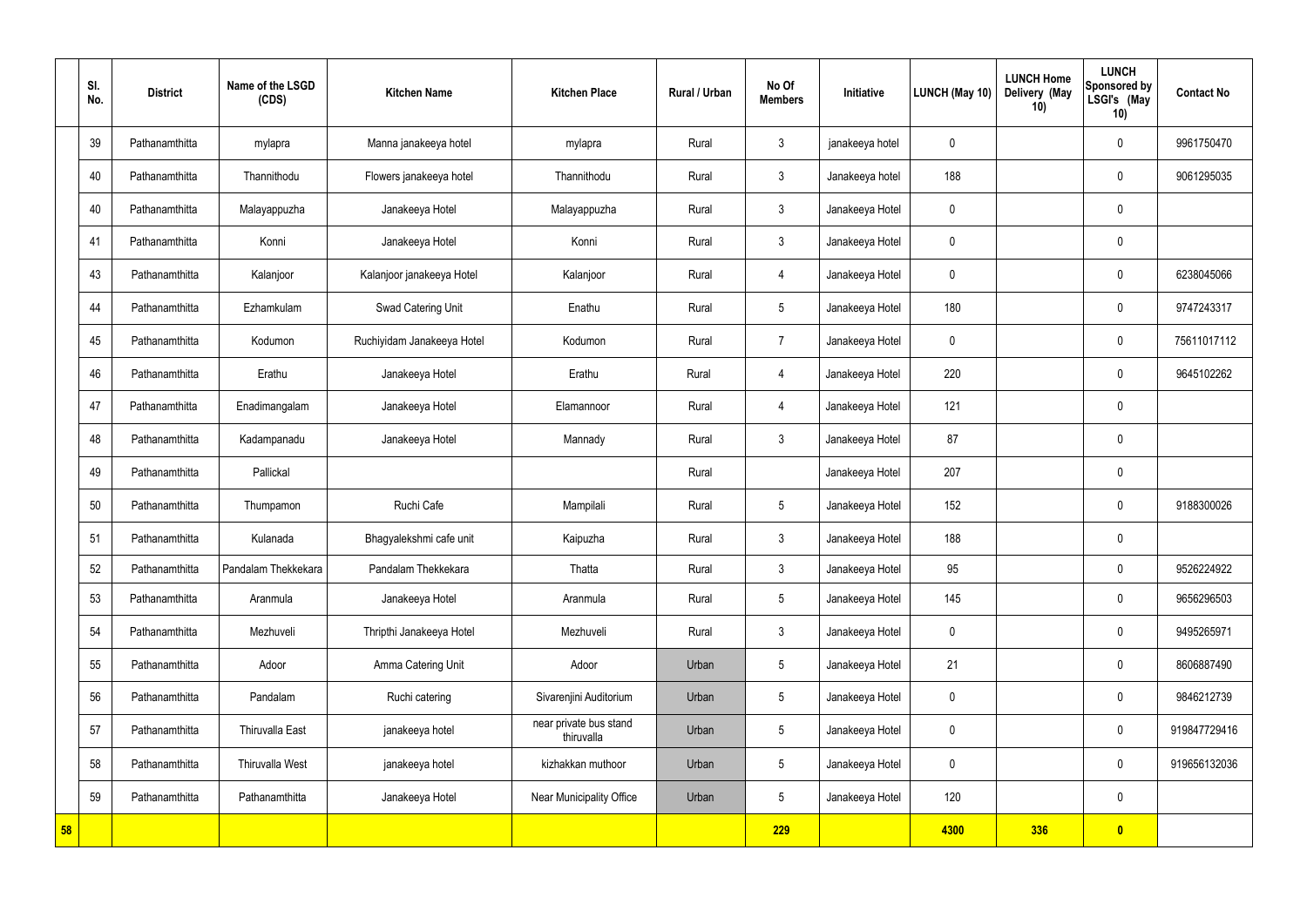| SI.<br>No.     | <b>District</b>    | Name of the LSGD<br>(CDS) | <b>Kitchen Name</b>                       | <b>Kitchen Place</b>                       | <b>Rural / Urban</b> | No Of<br><b>Members</b> | Initiative      | LUNCH (May 10) | <b>LUNCH Home</b><br>Delivery (May<br>10) | <b>LUNCH</b><br>Sponsored by<br>LSGI's (May<br>10) | <b>Contact No</b> |
|----------------|--------------------|---------------------------|-------------------------------------------|--------------------------------------------|----------------------|-------------------------|-----------------|----------------|-------------------------------------------|----------------------------------------------------|-------------------|
|                | Thiruvananthapuram | Parassala                 | Bhagyalekshmi janakeeya hotel             | Mundaplavila                               | Rural                | $5\phantom{.0}$         | Janakeeya Hotel | 297            | 0                                         | $\boldsymbol{0}$                                   | 9895463718        |
| $\overline{2}$ | Thiruvananthapuram | Karode                    | Karode janakeeya hotel                    | Paavaara,<br>pazhaya uchakkada             | Rural                | $5\phantom{.0}$         | Janakeeya Hotel | 423            | 0                                         | $\mathbf 0$                                        | 9605122139        |
| $\mathbf{3}$   | Thiruvananthapuram | Thirupuram                | Thirupuram janakeeya hotel                | Pazhayakada                                | Rural                | $5\phantom{.0}$         | Janakeeya Hotel | 216            | 0                                         | $\mathbf 0$                                        | 7034723987        |
|                | Thiruvananthapuram | Chenkal                   | Karuna janakeeya hotel                    | Udiyankulangara                            | Rural                | $5\phantom{.0}$         | Janakeeya Hotel | 310            | 0                                         | $\mathbf 0$                                        | 9746726109        |
| 5              | Thiruvananthapuram | Kulathoor                 | Nakshatra janakeeya hotel                 | Attapuram                                  | Rural                | $5\phantom{.0}$         | Janakeeya Hotel | 329            | 0                                         | $\mathbf 0$                                        | 8301924221        |
| 6              | Thiruvananthapuram | Neyyattinkara 1           | Oottupura                                 | Neyyattinkara                              | Urban                | $5\phantom{.0}$         | Janakeeya Hotel | 380            | 0                                         | $\mathbf 0$                                        | 8129192485        |
| $\overline{7}$ | Thiruvananthapuram | Neyyattinkara 1           | Cafesree Janakeeya Hotel                  | Vazhimukku                                 | Urban                | $5\phantom{.0}$         | Janakeeya Hotel | 464            | 0                                         | $\mathbf 0$                                        | 9995604997        |
| 8              | Thiruvananthapuram | Neyyattinkara 1           | Thripthi janakeeya Hotel                  | perumpazhuthoor                            | urban                | 4                       | janakeeya Hotel | 180            | 0                                         | $\mathbf 0$                                        | 6282944199        |
| 9              | Thiruvananthapuram | Neyyattinkara 2           | Harsha catering unit                      | Neyyattinkara                              | Urban                | $5\phantom{.0}$         | Janakeeya Hotel | 320            | 0                                         | $\mathbf 0$                                        | 9048822770        |
| 10             | Thiruvananthapuram | Neyyattinkara 2           | Devarose Janakeeya Hotel                  | Amaravila                                  | Urban                | $5\phantom{.0}$         | Janakeeya Hotel | 270            | 0                                         | $\mathbf 0$                                        | 9995028659        |
| 11             | Thiruvananthapuram | Kollayil                  | ems janakeeya hotel                       | Dhanuvachapuram                            | Rural                | $5\phantom{.0}$         | Janakeeya Hotel | 540            | $\boldsymbol{0}$                          | $\mathbf 0$                                        | 8157880624        |
| 12             | Thiruvananthapuram | Kunnathukal               | Aiswarya Janakeeya Hotel -<br>Kunnathukal | Kuruwad, paliyodu                          | Rural                | $\mathbf{3}$            | Janakeeya Hotel | 82             | 0                                         | $\mathbf 0$                                        | 9539549507        |
| 13             | Thiruvananthapuram | Vellarada                 | Eden Janakeeya Hotel                      | Panachamoodu, Vellarada                    | Rural                | $5\phantom{.0}$         | Janakeeya Hotel | 0              | 0                                         | 0                                                  | 8547973305        |
| 14             | Thiruvananthapuram | Vellarada                 | Chandrika Janakeeya Hotel - Vellarada     | Vellarada                                  | Rural                | 6                       | Janakeeya Hotel | 640            | $\boldsymbol{0}$                          | $\mathbf 0$                                        | 9539366295        |
| 15             | Thiruvananthapuram | Aryankode                 | Aryan Janakeeya Hotel - Aryankode         | Aryankode                                  | Rural                | $5\phantom{.0}$         | Janakeeya Hotel | 337            | $\boldsymbol{0}$                          | $\mathbf 0$                                        | 9746905408        |
| 16             | Thiruvananthapuram | Aryankode                 | stree souhritha jh                        | chemboor                                   | Rural                | $5\phantom{.0}$         | Janakeeya Hotel | 204            | $\boldsymbol{0}$                          | $\pmb{0}$                                          |                   |
| 17             | Thiruvananthapuram | Ottashekharamangala<br>m  | Minnaram Janakeeya Hotel                  | Kuravara, Near<br>Ottashekharamangalam UPS | Rural                | $\overline{4}$          | Janakeeya Hotel | 276            | $\boldsymbol{0}$                          | $\pmb{0}$                                          | 9567553161        |
| 18             | Thiruvananthapuram | Kollayil                  | Janakeeya Hotel                           | Mylakkara                                  | Rural                | $5\phantom{.0}$         | Janakeeya Hotel | 134            | $\boldsymbol{0}$                          | $\pmb{0}$                                          | 9605076268        |
| 19             | Thiruvananthapuram | perunkadavila             | shankholi janakeeya hotel                 | perunkadavila                              | rural                | $\mathbf{3}$            | Janakeeya Hotel | 184            | $\boldsymbol{0}$                          | $\pmb{0}$                                          |                   |
| 20             | Thiruvananthapuram | Amboori                   | Janakeeya Hotel                           | Amboori                                    | Rural                | $5\phantom{.0}$         | Janakeeya Hotel | 0              | $\boldsymbol{0}$                          | $\pmb{0}$                                          | 9747169098        |
| 21             | Thiruvananthapuram | Athiyanoor                | Kudumbashree janakeeya hotel              | Venpakal                                   | Rural                | $\overline{4}$          | Janakeeya Hotel | 322            | $\boldsymbol{0}$                          | $\mathbf 0$                                        | 919562752580      |
| 22             | Thiruvananthapuram | Kottukal                  | Vismaya janakeeya hotel                   | Uchakkada                                  | Rural                | $5\,$                   | Janakeeya Hotel | 455            | $\boldsymbol{0}$                          | $\pmb{0}$                                          | 6282447041        |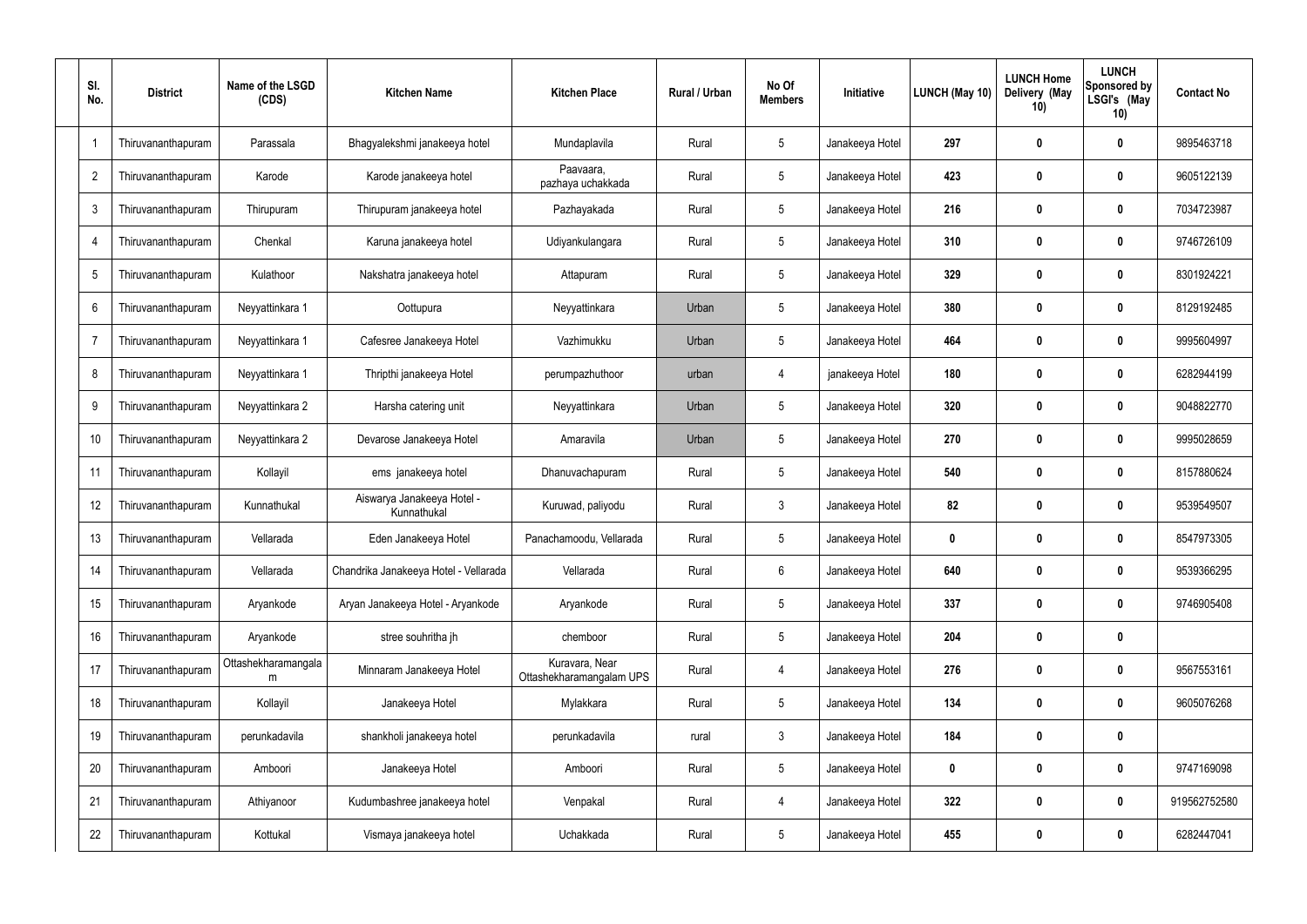| SI.<br>No. | <b>District</b>    | Name of the LSGD<br>(CDS)  | <b>Kitchen Name</b>                           | <b>Kitchen Place</b>                              | Rural / Urban | No Of<br><b>Members</b> | Initiative      | LUNCH (May 10) | <b>LUNCH Home</b><br>Delivery (May<br>10) | <b>LUNCH</b><br>Sponsored by<br>LSGI's (May<br>10) | <b>Contact No</b> |
|------------|--------------------|----------------------------|-----------------------------------------------|---------------------------------------------------|---------------|-------------------------|-----------------|----------------|-------------------------------------------|----------------------------------------------------|-------------------|
| 23         | Thiruvananthapuram | Kottukal                   | Udaya janakeeya Hotel                         | Punnakkulam                                       | Rural         | $\overline{4}$          | Janakeeya Hotel | 0              | $\boldsymbol{0}$                          | $\boldsymbol{0}$                                   |                   |
| 24         | Thiruvananthapuram | Karumkulam                 | Alil Janakeeya Hotel                          | Pallam                                            | Rural         | $5\phantom{.0}$         | Janakeeya Hotel | 98             | $\boldsymbol{0}$                          | $\boldsymbol{0}$                                   | 917736513673      |
| 25         | Thiruvananthapuram | Venganoor                  | Venganoor Ruchi janakeeya hotel               | Peringamala                                       | Rural         | 10 <sup>°</sup>         | Janakeeya Hotel | 105            | $\boldsymbol{0}$                          | 0                                                  | 9656309710        |
| 26         | Thiruvananthapuram | Vilavoorkkal               | Priyam Janakeeya Hotel                        | Chanthamukku, Peyadu Jn                           | Rural         | $5\phantom{.0}$         | Janakeeya Hotel | 323            | $\boldsymbol{0}$                          | 0                                                  | 7902504494        |
| 27         | Thiruvananthapuram | Vilavoorkal                | Vilavoorkal janakeeya hotel                   | Pottayil                                          | Rural         | $5\phantom{.0}$         | Janakeeya Hotel | 299            | $\boldsymbol{0}$                          | $\mathbf 0$                                        | 9497883130        |
| 28         | Thiruvananthapuram | Kalliyoor                  | Stree Shakthi Janakeeya Hotel                 | Kalliyoor                                         | Rural         | $5\phantom{.0}$         | Janakeeya Hotel | 211            | $\mathbf 0$                               | 0                                                  | 9074998782        |
| 29         | Thiruvananthapuram | Maranalloor                | Mayooram Janakeeya Hotel                      | Mannadikkonam                                     | Rural         | $\overline{4}$          | Janakeeya Hotel | 173            | $\boldsymbol{0}$                          | 0                                                  | 9847371025        |
| 30         | Thiruvananthapuram | Pallichal                  | Vandhanam Janakeeya hotel                     | Naruvamoodu                                       | Rural         | 4                       | Janakeeya Hotel | 179            | $\boldsymbol{0}$                          | 0                                                  | 9562636222        |
| 31         | Thiruvananthapuram | Vilappil                   | Sreebhadra janakeey a hotel                   | peyad                                             | Rural         | $5\phantom{.0}$         | Janakeeya Hotel | 236            | $\boldsymbol{0}$                          | $\mathbf 0$                                        | 919496194745      |
| 32         | Thiruvananthapuram | Malayinkeezhu              | Thapasya janakeeya hotel                      | Aruvacode                                         | Rural         | $5\phantom{.0}$         | Janakeeya Hotel | 173            | $\mathbf 0$                               | $\boldsymbol{0}$                                   | 9074329707        |
| 3,3        | Thiruvananthapuram | balaramapuram              | Karunya                                       | balaramapuram                                     | Rural         | 5                       | Janakeeya Hotel | 231            | $\boldsymbol{0}$                          | $\boldsymbol{0}$                                   |                   |
| 34         | Thiruvananthapuram | Andoorkonam                | Thiruvathira janakeeya hotel                  | Kaniyapuram                                       | Rural         | $\mathbf{3}$            | Janakeeya Hotel | $\bf{0}$       | $\boldsymbol{0}$                          | 0                                                  | 8921698989        |
| 35         | Thiruvananthapuram | Kadinamkulam               | Sabarmathi janakeeya hotel                    | Chitattumukku                                     | Rural         | 4                       | Janakeeya Hotel | 90             | $\boldsymbol{0}$                          | 0                                                  |                   |
| 36         | Thiruvananthapuram | Azhoor                     | Kudumbadsree janakeeya hotel                  | Azhoor                                            | Rural         | $\overline{4}$          | Janakeeya Hotel | 150            | $\boldsymbol{0}$                          | $\mathbf 0$                                        | 8129060294        |
| 37         | Thiruvanathapuram  | Pothencode                 | Pothencode Kudumbashree Janakeeya<br>hotel    | Pothencode ayiroorppara<br>Farmers centre         | Rural         | $5\phantom{.0}$         | Janakeeya Hotel | 150            | $\mathbf 0$                               | $\pmb{0}$                                          | 9037832338        |
| 38         | Thiruvananthapuram | Mangalapuram               | Mangalapuram Kudumbashree<br>Janakeeya Hotel  | Managalapuram Junction,<br>Near Panchayath Office | Rural         | $\overline{5}$          | Janakeeya Hotel | 221            | $\boldsymbol{0}$                          | $\pmb{0}$                                          | 9995459534        |
| 39         | Thiruvananthapuram | Mangalapuram               | Swad Kudumbashree Janakeeya hotel             | Murukkumpuzha                                     | Rural         | $\mathbf{3}$            | Janakeeya Hotel | 200            | $\mathbf 0$                               | $\pmb{0}$                                          | 8281624670        |
| 40         | Thiruvananthapuram | Mangalapuram               | Ruchisagaram Kudumbashree<br>Janakeeya Hotel  | Chembakamangalam                                  | Rural         | $5\phantom{.0}$         | Janakeeya Hotel | 110            | $\boldsymbol{0}$                          | $\pmb{0}$                                          | 8139079929        |
| 41         | Thiruvanathapuram  | <b>TVM Corporation CDS</b> | Krishnakripa Janakeeya hotel                  | Anayara                                           | Urban         | $5\phantom{.0}$         | Janakeeya Hotel | 455            | $\boldsymbol{0}$                          | $\pmb{0}$                                          | 9745823832        |
| 42         | Thiruvanathapuram  | <b>TVM Corporation CDS</b> | Vanitha Janakeeya Hotel                       | Manvila                                           | Urban         | $\overline{4}$          | Janakeeya Hotel | 350            | $\boldsymbol{0}$                          | $\pmb{0}$                                          | 8129412369        |
| 43         | Thiruvanathapuram  | <b>TVM Corporation CDS</b> | Bhagyalekshmi Kudumbashree<br>Janakeeya Hotel | <b>EK Nayanar Trust, Medical</b><br>College       | Urban         | $6\phantom{.}6$         | Janakeeya Hotel | 250            | $\boldsymbol{0}$                          | $\pmb{0}$                                          |                   |
| 44         | Thiruvanathapuram  | <b>TVM Corporation CDS</b> | Tripthi Janakeeya Hotel                       | Pallithura                                        | Urban         | $\mathfrak{Z}$          | Janakeeya Hotel | 350            | $\boldsymbol{0}$                          | $\boldsymbol{0}$                                   | 9387738568        |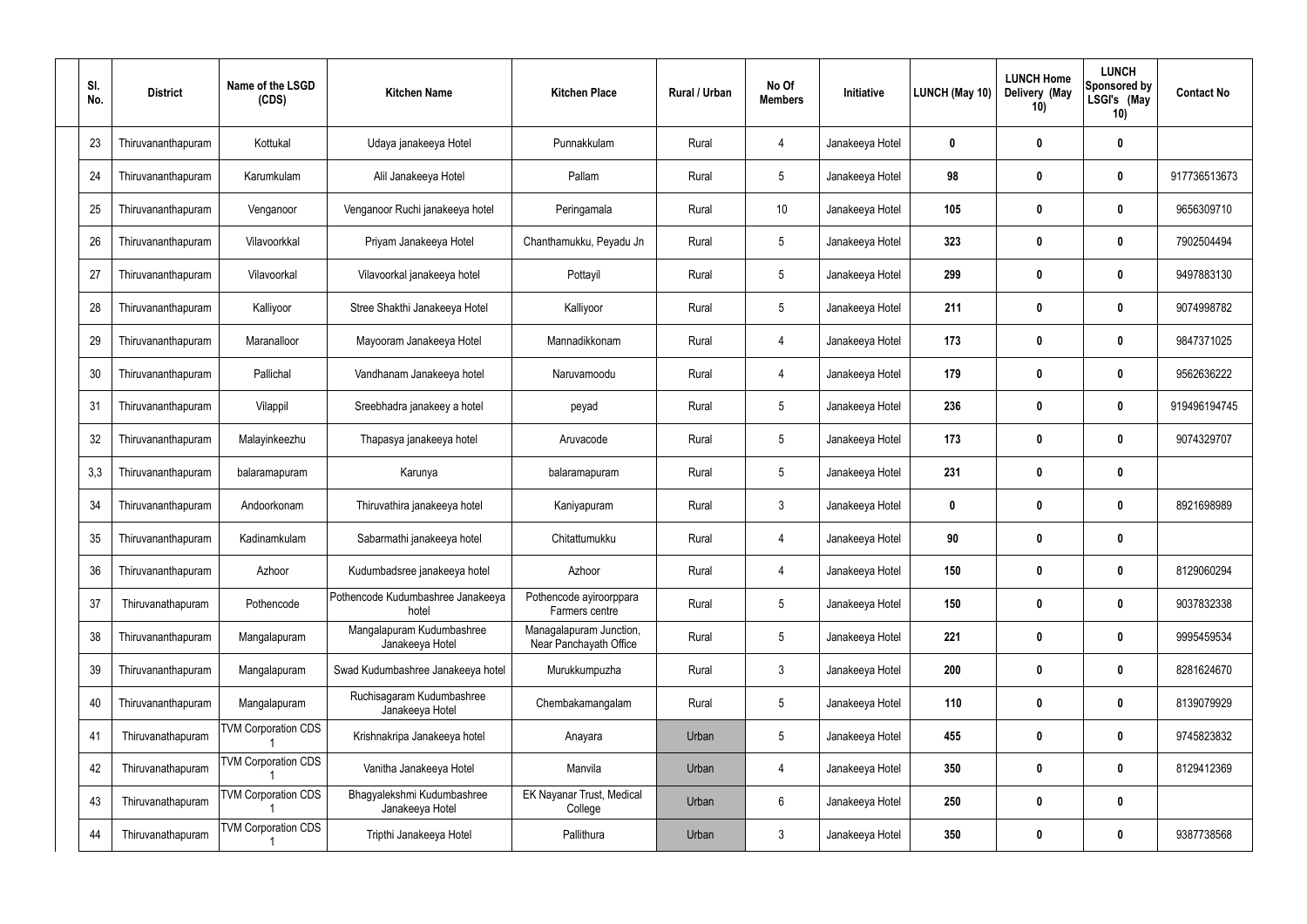|     | SI.<br>No. | <b>District</b>    | Name of the LSGD<br>(CDS)  | <b>Kitchen Name</b>                  | <b>Kitchen Place</b>                              | Rural / Urban | No Of<br><b>Members</b> | Initiative      | <b>LUNCH (May 10)</b> | <b>LUNCH Home</b><br>Delivery (May<br>10) | <b>LUNCH</b><br>Sponsored by<br>LSGI's (May<br>10) | <b>Contact No</b> |
|-----|------------|--------------------|----------------------------|--------------------------------------|---------------------------------------------------|---------------|-------------------------|-----------------|-----------------------|-------------------------------------------|----------------------------------------------------|-------------------|
|     | 45         | Thiruvanathapuram  | <b>TVM Corporation CDS</b> | soubhagya janakeeya Hotel            | kazhakoottam                                      | Urban         | $\mathbf{3}$            | janakeeya Hotel | 350                   | 0                                         | $\mathbf 0$                                        | 8921555192        |
|     | 46         | Thiruvanathapuram  | <b>TVM Corporation CDS</b> | Uthradam Janakeeya Hotel             | Pattom                                            | Urban         | $\mathbf{3}$            | janakeeya Hotel | 740                   | $\mathbf 0$                               | $\mathbf 0$                                        | 8281062575        |
|     | 47         | Thiruvananthapuram | <b>TVM Corporation CDS</b> | Kismath Janakeeya Hotel              | Pottakuzhi                                        | Urban         | $\mathbf{3}$            | Janakeeya Hotel | 350                   | 0                                         | $\mathbf 0$                                        | 8281088923        |
|     | 48         | Thiruvananthapuram | <b>TVM Corporation CDS</b> | Anugraha janakeeya Hotel             | sreekaryam                                        | Urban         | 4                       | Janakeeya Hotel | 250                   | $\mathbf 0$                               | $\mathbf 0$                                        |                   |
|     | 49         | Thiruvananthapuram | <b>TVM Corporation CDS</b> | janakeeya hotel                      | mannarakkonam                                     | Urban         | $\mathbf{3}$            | Janakeeya Hotel | 423                   | 0                                         | $\mathbf 0$                                        | 8129179622        |
|     | 50         | Thiruvananthapuram | <b>TVM Corporation CDS</b> | Salt and Pepper                      | Poomalliyoorkkonam                                | Urban         | $\mathbf{3}$            | Janakeeya Hotel | 353                   | $\mathbf 0$                               | $\mathbf 0$                                        | 8593986935        |
|     | 51         | Thiruvananthapuram | <b>TVM Corporation CDS</b> | Sreebhadra Janakeeya Hotel           | Pettah                                            | Urban         | 4                       | Janakeeya Hotel | 362                   | 0                                         | $\mathbf 0$                                        | 9847227647        |
|     | 52         | Thiruvananthapuram | <b>TVM Corporation CDS</b> | kalavara Janakeeya Hotel             | vattiyoorkavu                                     | Urban         | $\mathbf{3}$            | Janakeeya Hotel | 321                   | $\mathbf 0$                               | $\mathbf 0$                                        | 9847655426        |
|     | 53         | Thiruvananthapuram | <b>TVM Corporation CDS</b> | punartham kudumbashree               | kudappanakunnu                                    | Urban         | $\mathbf{3}$            | Janakeeya Hotel | 179                   | 0                                         | $\mathbf 0$                                        | 9747115789        |
|     | 54         | Thiruvananthapuram | <b>TVM Corporation CDS</b> | peroor JH                            | Palayam                                           | Urban         | $\mathbf{3}$            | Janakeeya Hotel | 356                   | $\mathbf 0$                               | $\boldsymbol{0}$                                   | 8086119633        |
| 110 | 55         | Thiruvananthapuram | Aryanadu                   | Aryanad Janakeeya Hotel              | Aryanad                                           | Rural         | 6                       | Janakeeya Hotel | 238                   | 0                                         | $\mathbf 0$                                        | 9207447839        |
|     | 56         | Thiruvananthapuram | Kuttichal                  | Kutichal Janakeeya Hotel             | Kuttichal                                         | Rural         | $5\overline{)}$         | Janakeeya Hotel | 95                    | $\mathbf 0$                               | $\mathbf 0$                                        | 9446331479        |
|     | 57         | Thiruvananthapuram | Poovachal                  | Poovachal Janakeeya Hotel            | Poovachal Panchayath                              | Rural         | $5\phantom{.0}$         | Janakeeya Hotel | 155                   | $\mathbf 0$                               | 0                                                  | 9495225046        |
|     | 58         | Thiruvananthapuram | Vithura                    | Navodaya Janakeeya hotel             | Koppam, Vithura                                   | Rural         | 4                       | Janakeeya Hotel | 129                   | 0                                         | $\mathbf 0$                                        | 9946837014        |
|     | 59         | Thiruvananthapuram | Tholicode                  | Tholicode Janakeeya Hotel            | Pulimoodu, Near Bharath<br>Petrol Pump, Tholicode | Rural         | 4                       | Janakeeya Hotel | 226                   | 0                                         | $\mathbf 0$                                        | 9539995862        |
|     | 60         | Thiruvananthapuram | uzhamalackal               | mazhavil jh                          | Puthukulangara                                    | Rural         | $5\phantom{.0}$         | Janakeeya Hotel | 256                   | 0                                         | $\mathbf 0$                                        | 96457 54988       |
|     | 61         | Thiruvananthapuram | <b>TVPM Corpn CDS 4</b>    | Maithri Janakeeya Hotel              | Poozhyakkunnu, Nemom, TVM                         | Urban         | $5\overline{)}$         | Janakeeya Hotel | 0                     | 0                                         | $\mathbf 0$                                        | 9846905594        |
|     | 62         | Thiruvananthapuram | TVPM. Corpn. CDS III       | Janatha hotel                        | Over bridge                                       | Urban         | 9                       | Janakeeya Hotel | 0                     | 0                                         | $\mathbf 0$                                        | 919746149160      |
|     | 63         | Thiruvananthapuram | TVPM. Corpn. CDS III       | Asraya Janakeeya Hotel               | <b>DPI</b>                                        | Urban         | 4                       | Janakeeya Hotel | 755                   | 0                                         | $\mathbf 0$                                        | 918113008306      |
|     | 64         | Thiruvananthapuram | TVPM. Corpn. CDS III       | Ruchikkoott                          | Mudavanmukal                                      | Urban         | 4                       | Janakeeya Hotel | 0                     | 0                                         | $\mathbf 0$                                        | 917907579424      |
|     | 65         | Thiruvananthapuram | TVPM. Corpn. CDS IV        | Janakeeya hotel tvm corporation cds4 | Vallakkadavu                                      | Urban         | $\sqrt{5}$              | Janakeeya Hotel | 219                   | 0                                         | $\mathbf 0$                                        | 8129795072        |
|     | 66         | Thiruvananthapuram | TVPM. Corpn. CDS IV        | Karuna Janakeeya Hotel               | Avaduthura                                        | Urban         | $5\overline{)}$         | Janakeeya Hotel | 306                   | 0                                         | $\mathfrak{Z}$                                     | 9567523799        |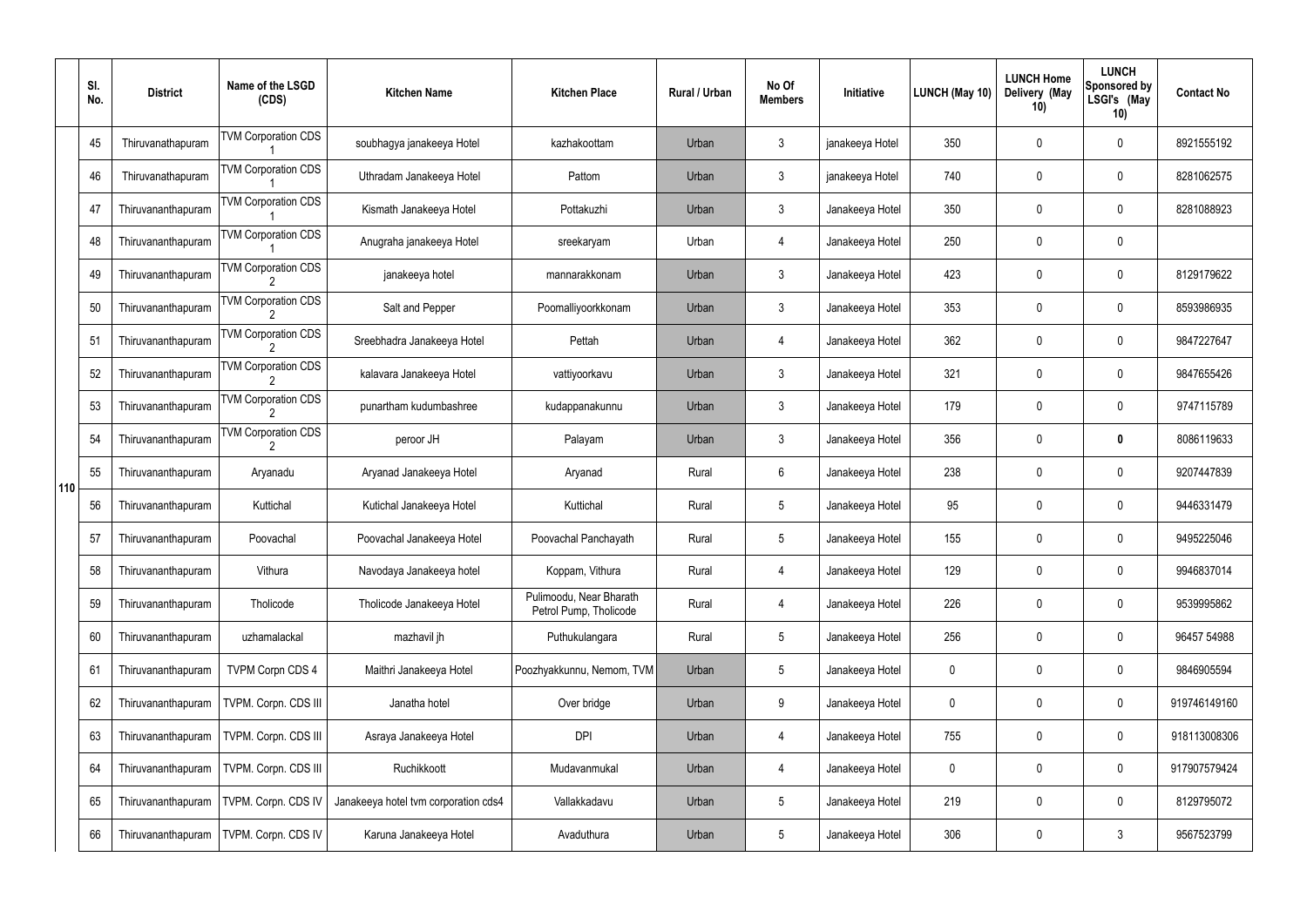| SI.<br>No. | <b>District</b>    | Name of the LSGD<br>(CDS) | <b>Kitchen Name</b>                 | <b>Kitchen Place</b>                      | Rural / Urban | No Of<br><b>Members</b> | <b>Initiative</b> | <b>LUNCH (May 10)</b> | <b>LUNCH Home</b><br>Delivery (May<br>10) | <b>LUNCH</b><br>Sponsored by<br>LSGI's (May<br>10) | <b>Contact No</b> |
|------------|--------------------|---------------------------|-------------------------------------|-------------------------------------------|---------------|-------------------------|-------------------|-----------------------|-------------------------------------------|----------------------------------------------------|-------------------|
| 67         | Thiruvananthapuram | Anadu                     | Nanma anad                          | Govt LPS Anad                             | Rural         | 4                       | Janakeeya Hotel   | 0                     | 0                                         | 0                                                  | 9645709754        |
| 68         | Thiruvananthapuram | Vembayam                  | Liya canteen                        | Perumboor near panchayath<br>office       | Rural         | $5\phantom{.0}$         | Janakeeya Hotel   | 0                     | 0                                         | 0                                                  | 9544337362        |
| 69         | Thiruvananthapuram | Vembayam                  | Four's Janakeeya Hotel              | Naduveli Konchira                         | Rural         | $\overline{4}$          | Janakeeya Hotel   | 228                   | 0                                         | 0                                                  | 9526253578        |
| 70         | Thiruvananthapuram | Nedumangad 1              | Subhiksham                          | Irinjayam                                 | Urban         | $\overline{4}$          | Janakeeya Hotel   | 310                   | 0                                         | 0                                                  | 9745606588        |
| 71         | Thiruvananthapuram | Nedumangad 1              | Ootupura                            | Pazhakutty                                | Urban         | 6                       | Janakeeya Hotel   | 452                   | 0                                         | 0                                                  | 7510910614        |
| 72         | Thiruvananthapuram | Nedumangad 2              | Niravu                              | Near ksrtc bus stand                      | Urban         | $\overline{4}$          | Janakeeya Hotel   | 407                   | 0                                         | 0                                                  | 9645958207        |
| 73         | Thiruvananthapuram | Nedumangad 2              | Ruchiyidam                          | <b>Near Municipality</b>                  | Urban         | $\mathbf 0$             | Janakeeya Hotel   | 471                   | 0                                         | 0                                                  | 9846371353        |
| 74         | Thiruvananthapuram | Karakulam                 | Karakulam Vanitha hotel             | Karakulam Junction                        | Rural         | $\overline{4}$          | Janakeeya Hotel   | 342                   | $\overline{0}$                            | 0                                                  | 9747176668        |
| 75         | Thiruvananthapuram | Panavoor                  | Kudumbashree vanitha hotel          | HI auditorium near panavoor<br>panchayath | Rural         | 6                       | Janakeeya Hotel   | 231                   | 0                                         | $\overline{4}$                                     | 9526740817        |
| 76         | Thiruvananthapuram | Aruvikara                 | Nanma                               | Aruvikara junction                        | Rural         | $\mathbf{3}$            | Janakeeya hotel   | 0                     | 0                                         | 0                                                  | 8606524464        |
| 77         | Thiruvananthapuram | Pullampara                | Janakeeya Hotel                     | Kalumkinmukham                            | Rural         | $\overline{5}$          | Janakeeya Hotel   | 231                   | $\mathbf 0$                               | 0                                                  |                   |
| 78         | Thiruvananthapuram | Pangode                   | Bhagyalekshmi janakeeya hotel       | Pangodu Panchayath Hall                   | Rural         | $5\phantom{.0}$         | Janakeeya Hotel   | 287                   | $\overline{0}$                            | 0                                                  |                   |
| 79         | Thiruvananthapuram | Manickal                  | Janakeeya hotel                     | Pirappancode                              | Rural         | 6                       | Janakeeya Hotel   | 218\$                 | 0                                         | 0                                                  | 9745874522        |
| 80         | Thiruvananthapuram | Vamanapuram               | Pournami Kalamachal                 | Kalamachal                                | Rural         | $\overline{5}$          | Janakeeya Hotel   | 216                   | $\mathbf 0$                               | 0                                                  | 9846825964        |
| 81         | Thiruvananthapuram | kallara                   | Amma janakeeya hotel                | kallara                                   | rural         | $\overline{4}$          | Janakeeya Hotel   | 379                   | $\mathbf 0$                               | 0                                                  | 8111891405        |
| 82         | Thiruvananthapuram | nellanad                  | Nellanad janakeeya hotel            | keezhayikkonam                            | rural         | $6\,$                   | Janakeeya Hotel   | 316                   | $\mathbf 0$                               | 0                                                  | 9946994811        |
| 83         | Thiruvananthapuram | Pazhayakunnummel          | Chaitanya janakeeya hotel           | Pazhayakunnumel                           | Rural         | $5\phantom{.0}$         | Janakeeya Hotel   | $\mathbf 0$           | $\mathbf 0$                               | 0                                                  | 9496997201        |
| 84         | Thiruvananthapuram | Karavaram                 | Takkolam, Karavaram janakeeya hotel | Pullurmukk, kallambalam                   | Rural         | $\overline{5}$          | Janakeeya Hotel   | 150                   | $\mathbf 0$                               | 0                                                  | 9539723288        |
| 85         | Thiruvananthapuram | Kilimanoor                | Tanima vanitha canteen              | Kilimanoor                                | Rural         | $\overline{4}$          | Janakeeya Hotel   | 195                   | $\mathbf 0$                               | 0                                                  | 9846657166        |
| 86         | Thiruvananthapuram | Pulimath                  | Iswarya catering unit               | Pulimath, Karet                           | Rural         | 4                       | Janakeeya Hotel   | 89                    | $\mathbf 0$                               | 0                                                  | 9645514593        |
| 87         | Thiruvananthapuram | Navaikkulam               | Kudumbashree janakeeya hotel        | Kadambaattukonam                          | Rural         | $\overline{5}$          | Janakeeya Hotel   | 0                     | $\mathbf 0$                               | 0                                                  | 9400619476        |
| 88         | Thiruvananthapuram | Nagaroor                  | Janakeeya Hotel                     | Altharamoodu                              | Rural         | $\overline{5}$          | Janakeeya Hotel   | 97                    | $\boldsymbol{0}$                          | 0                                                  | 7034964806        |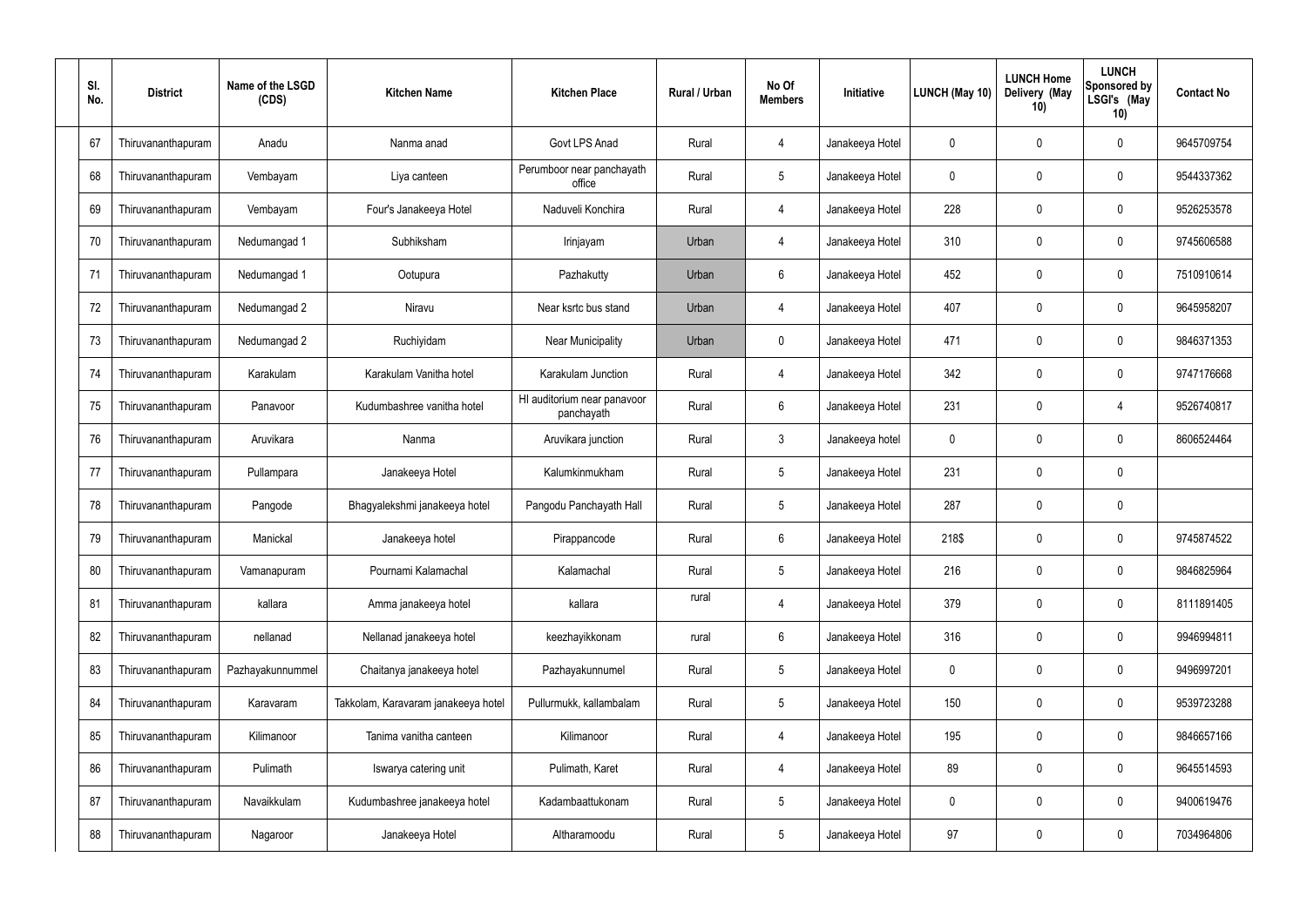| SI.<br>No. | <b>District</b>    | Name of the LSGD<br>(CDS) | <b>Kitchen Name</b>          | <b>Kitchen Place</b>     | Rural / Urban | No Of<br><b>Members</b> | Initiative      | <b>LUNCH (May 10)</b> | <b>LUNCH Home</b><br>Delivery (May<br>10) | <b>LUNCH</b><br>Sponsored by<br>LSGI's (May<br>10) | <b>Contact No</b> |
|------------|--------------------|---------------------------|------------------------------|--------------------------|---------------|-------------------------|-----------------|-----------------------|-------------------------------------------|----------------------------------------------------|-------------------|
| 89         | Thiruvananthapuram | Pallikal                  | pallikkal janakeeya hotel    | pakalkkuri               | rural         | 4                       | Janakeeya Hotel | 150                   | 0                                         | $\mathbf 0$                                        | 9447886364        |
| 90         | Thiruvananthapuram | Madavoor                  | Madavoor janakeeya hotel     | madavoor                 | rural         | $5\phantom{.0}$         | Janakeeya Hotel | 149                   | $\mathbf 0$                               | $\mathbf 0$                                        | 9526206002        |
| 91         | Thiruvananthapuram | Chirayinkeezh             | Sevenstar Janakeeya Hotel    | Sarkkara                 | Rural         | $5\phantom{.0}$         | Janakeeya Hotel | 98                    | 0                                         | $\mathbf 0$                                        | 8921556636        |
| 92         | Thiruvananthapuram | Kadaykkavoor              | Karmalamatha Janakeeya Hotel | Kadakkavoor              | Rural         | $5\phantom{.0}$         | Janakeeya Hotel | 112                   | $\mathbf 0$                               | $\mathbf 0$                                        | 9645405591        |
| 93         | Thiruvananthapuram | Mudakkal                  | Sarovaram Janakeeya Hotel    | Valakkadu                | Rural         | $\mathbf{3}$            | Janakeeya Hotel | 104                   | 0                                         | $\mathbf 0$                                        | 8086240900        |
| 94         | Thiruvananthapuram | Vakkom                    | Jananai Janakeeya Hotel      | SN Junction, Jeeva Dhara | Rural         | $5\phantom{.0}$         | Janakeeya Hotel | 96                    | $\mathbf 0$                               | $\mathbf 0$                                        | 8137014724        |
| 95         | Thiruvananthapuram | Vakkom                    | Diya Janakeeya Hotel         | Panayile Kadavu          | Rural         | $5\phantom{.0}$         | Janakeeya Hotel | 100                   | 0                                         | $\mathbf 0$                                        | 8590439391        |
| 96         | Thiruvananthapuram | Kizhuvilam                | Kudumbashree vanitha canteen | Kizhuvillam              | Rural         | 4                       | Janakeeya Hotel | 144                   | 0                                         | $\mathbf 0$                                        | 9747361312        |
| 97         | Thiruvananthapuram | Anchuthengu               | Swad Janakeeya Hotel         | Anchuthengu              | Rural         | $5\phantom{.0}$         | Janakeeya Hotel | 122                   | 0                                         | $\mathbf 0$                                        |                   |
| 98         | Thiruvananthapuram | Attingal                  | Bhagyashree janakeeya hotel  | Attingal                 | Urban         | $5\phantom{.0}$         | Janakeeya Hotel | 114                   | $\mathbf 0$                               | $\mathbf 0$                                        | 9539968503        |
| 99         | Thiruvananthapuram | Cherunniyoor              | Lekshmi janakeeya hotel      | Dhalavapuram             | Rural         | $\mathbf{3}$            | Janakeeya Hotel | 103                   | $\mathbf 0$                               | $\mathbf 0$                                        | 9995391999        |
| 100        | Thiruvananthapuram | Chemmaruthi               | Dreams janakeeya hotel       | Mavinmoodu, muthana      | Rural         | $5\phantom{.0}$         | Janakeeya Hotel | 0                     | $\mathbf 0$                               | $\mathbf 0$                                        | 8129240185        |
| 101        | Thiruvananthapuram | Chemmaruthi               | Natturuchi janakeeya hotel   | Panayara&sivapuram       | Rural         | $5\phantom{.0}$         | Janakeeya Hotel | 124                   | $\mathbf 0$                               | 0                                                  | 8129240185        |
| 102        | Thiruvananthapuram | Chemmaruthi               | Bhanusree                    | Chavadimukku             | Rural         | $\overline{4}$          | Janakeeya Hotel | 198                   | 0                                         | $\mathbf 0$                                        | 8129240185        |
| 103        | Thiruvananthapuram | Chemmaruthi               | saphalyam janakeeya Hotel    | chemmaruthi              | Rural         | $5\phantom{.0}$         | Janakeeya hotel | 141                   | 0                                         | $\mathbf 0$                                        | 9539925641        |
| 104        | Thiruvananthapuram | Manamboor                 | Manamboor janakeeya hotel    | Kavalayoor               | Rural         | $\overline{4}$          | Janakeeya Hotel | 98                    | 0                                         | 0\$                                                | 9074388684        |
| 105        | Thiruvananthapuram | Edava                     | Sreenandha janakeeyahotel    | Kaappil                  | Rural         | $5\phantom{.0}$         | Janakeeya Hotel | 156                   | 0                                         | $\mathbf 0$                                        | 9895337334        |
| 106        | Thiruvananthapuram | Elakamon                  | Sreenarayana janakeeya hotel | Elakamon                 | Rural         | $\overline{7}$          | Janakeeya Hotel | 86                    | 0                                         | $\mathbf 0$                                        | 8086637798        |
| 107        | Thiruvananthapuram | Elakamon                  | kudumbashree janakeeya hotel | Elakamon                 | Rural         | $5\phantom{.0}$         | janakeeya hotel | 115                   | 0                                         | $\mathbf 0$                                        | 8590725126        |
| 108        | Thiruvananthapuram | Vettoor                   | Kashi janakeeya hotel        | Vettoor                  | Rural         | $\overline{4}$          | Janakeeya Hotel | 55                    | $\mathbf 0$                               | $\mathbf 0$                                        | 9061547396        |
| 109        | Thiruvananthapuram | Ottoor                    | Kudumbashree Janakeeya hotel | ottoor                   | rural         | $\mathbf{3}$            | Janakeeya Hotel | 42                    | $\mathbf 0$                               | $\mathbf 0$                                        | 8590570561        |
| 110        | Thiruvanathapuram  | Varkala                   | Janakeeya hotel              | Varkala municipality     | Urban         | $5\phantom{.0}$         | Janakeeya Hotel | 35                    | 0                                         | $\overline{0}$                                     | 8943261611        |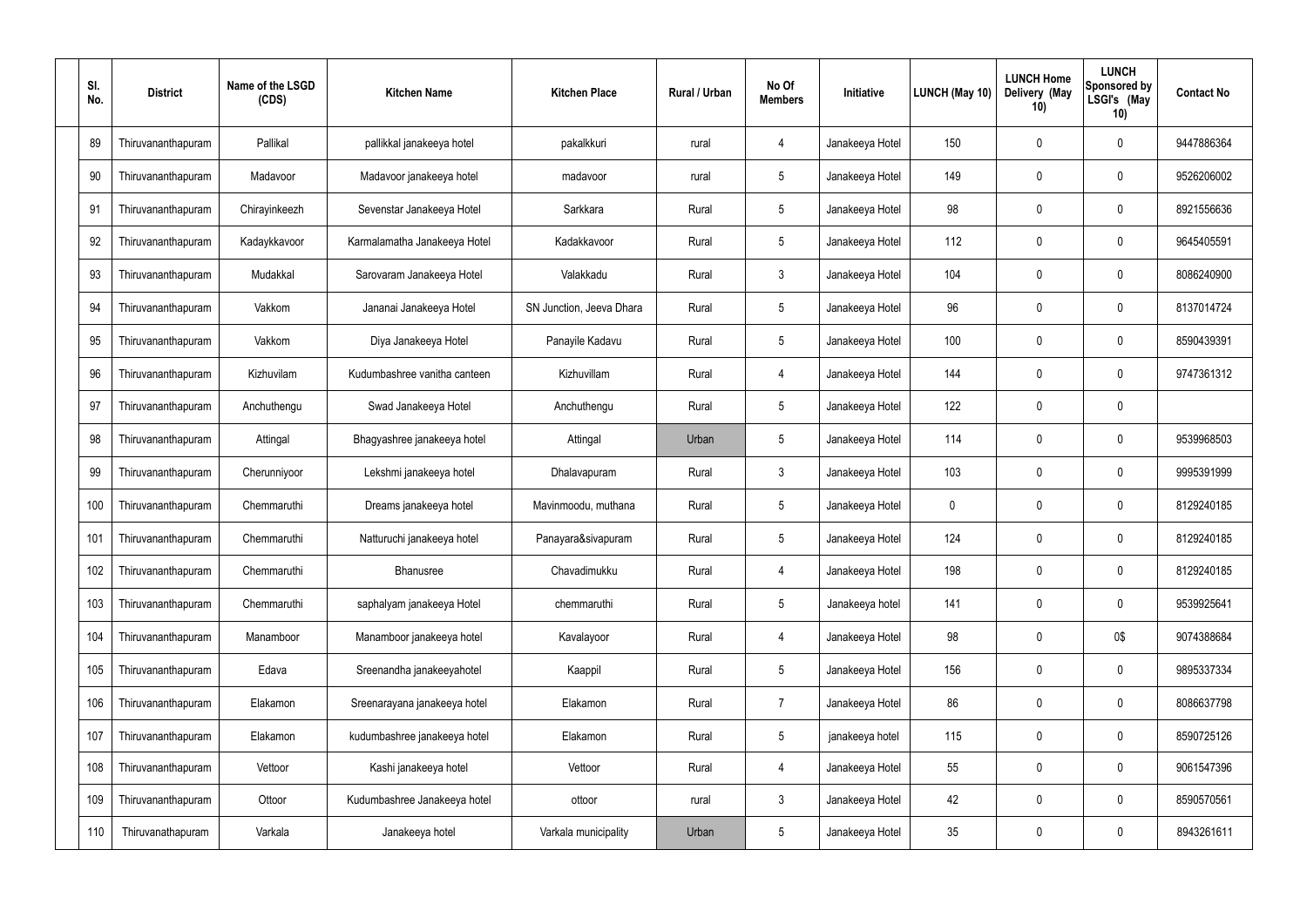|     | SI.<br>No.      | <b>District</b> | Name of the LSGD<br>(CDS) | <b>Kitchen Name</b>                             | <b>Kitchen Place</b>                       | Rural / Urban | No Of<br><b>Members</b> | Initiative      | <b>LUNCH (May 10)</b> | <b>LUNCH Home</b><br>Delivery (May<br>10) | <b>LUNCH</b><br>Sponsored by<br>LSGI's (May<br>10) | <b>Contact No</b> |
|-----|-----------------|-----------------|---------------------------|-------------------------------------------------|--------------------------------------------|---------------|-------------------------|-----------------|-----------------------|-------------------------------------------|----------------------------------------------------|-------------------|
| 110 |                 |                 |                           |                                                 |                                            |               | 501                     |                 | 23741                 | 75                                        | $\theta$                                           |                   |
|     |                 | Thrissur        | Kadangodu                 | Janakeeya Hotel Kadangod                        | Kadangod                                   | Rural         | 4                       | Janakeeya Hotel | 73                    | 22                                        | $\pmb{0}$                                          |                   |
|     | $\overline{2}$  | Thrissur        | Chalakudy                 | Thripthy Janakeeya Hotel Chalakudy              | North Busstand Chalakudy                   | Urban         | 4                       | Janakeeya Hotel | 254                   | 142                                       | $\mathbf 0$                                        | 9544048190        |
|     | $\mathbf{3}$    | Thrissur        | Pananchery                | Pananchery Janakeeya Hotel                      | Pattikkad                                  | Rural         | $5\phantom{.0}$         | Janakeeya Hotel | 78                    | 31                                        | $\mathbf 0$                                        | 9746354118        |
|     | $\overline{4}$  | Thrissur        | Kadavallur                | Janakeeya Hotel Kadavalloor                     | Panjayath Compound                         | Rural         | $\overline{4}$          | Janakeeya Hotel | 98                    | 62                                        | $\mathbf 0$                                        |                   |
|     | $5\phantom{.0}$ | Thrissur        | Kattoor                   | Janakeeya Hotel Kattoor                         | Near pompay school, Kattoor                | Rural         | $5\phantom{.0}$         | Janakeeya Hotel | 197                   | 0                                         | $\mathbf 0$                                        | 9605263717        |
|     | 6               | Thrissur        | Elavally                  | Janakeeya Hotel Elavally                        | Elavally Panchayath<br>Compound            | Rural         | $\overline{4}$          | Janakeeya Hotel | 179                   | 0                                         | $\mathbf 0$                                        | 9744738247        |
|     | $\overline{7}$  | Thrissur        | Paralam                   | Paralam Janakeeya Hotel                         | Nanma Kudumbashree<br>canteen              | Rural         | $\mathbf{3}$            | Janakeeya Hotel | $\mathbf 0$           | 0                                         | $\mathbf 0$                                        | 9744441594        |
|     | 8               | Thrissur        | Kadukutty                 | Uppum Mulakum Janakeeya Hotel<br>Kadukutty      | Kottamuri Junction                         | Rural         | $5\phantom{.0}$         | Janakeeya Hotel | 48                    | 38                                        | $\mathbf 0$                                        | 9846634710        |
|     | 9               | Thrissur        | Thrissur 2                | Kuttanellur Janakeeya Hotel                     | Kuttanellur                                | Urban         | $5\phantom{.0}$         | Janakeeya Hotel | $\mathbf 0$           | 0                                         | $\mathbf 0$                                        | 8330800498        |
|     | 10              | Thrissur        | Pazhayannur               | Janakeeya Hotel, Pazhayanoor                    | Pazhayannur Panchayath                     | Rural         | $\overline{4}$          | Janakeeya Hotel | 222                   | 0                                         | $\mathbf 0$                                        | 9400257329        |
|     | 11              | Thrissur        | Aloor                     | Aloor Janakeeya Hotel                           | Aloor                                      | Rural         | $5\phantom{.0}$         | Janakeeya Hotel | 72                    | 15                                        | $\mathbf 0$                                        | 9946922936        |
|     | 12              | Thrissur        | Muriyad                   | Jankeeya Hotel, Muriyad                         | Karuna Canteen, Muriyad                    | Rural         | $5\phantom{.0}$         | Janakeeya Hotel | 84                    | $\mathbf 0$                               | 0                                                  | 9961920358        |
|     | 13              | Thrissur        | Valapad                   | Janakeeya Hotel Valapad                         | Valapad Chanthapadi                        | Rural         | $6\,$                   | Janakeeya Hotel | 132                   | $\boldsymbol{0}$                          | 8                                                  | 9846972134        |
|     | 14              | Thrissur        | Kaipamangalam             | Kaipamngalam Janakeeya Hotel                    | Kaipamangalam Panchayath                   | Rural         | $\mathbf{3}$            | Janakeeya Hotel | 142                   | 0                                         | $\overline{2}$                                     |                   |
|     | 15              | Thrissur        | Annamanada                | Snehitha Catering                               | Annamanada                                 | Rural         | $5\phantom{.0}$         | Janakeeya Hotel | 34                    | 10                                        | $\mathbf 0$                                        | 9747712615        |
|     | 16              | Thrissur        | Vellangallur              | Janakeeya Hotel Vellangallur                    | Panchayath Community Hall                  | Rural         | $6\,$                   | Janakeeya Hotel | 63                    | 30                                        | $\mathbf 0$                                        | 9947462258        |
|     | 17              | Thrissur        | Pavaratty                 | Janakeeya Hotel Pavaratty                       | Akashaya Vanitha Canteen                   | Rural         | $\mathbf{3}$            | Janakeeya Hotel | 114                   | 0                                         | $\mathbf 0$                                        |                   |
|     | 18              | Thrissur        | Edathiruthy               | Janakeeya Hotel Edathuruthi (Nalinam<br>Stores) | Opposite of GLPS,<br>Chenthrappinni Centre | Rural         | $\overline{4}$          | Janakeeya Hotel | 102                   | 0                                         | $\mathbf 0$                                        |                   |
|     | 19              | Thrissur        | Adatt                     | Janakeeya Hotel Adat                            | Muthuvara                                  | Rural         | $\overline{7}$          | Janakeeya Hotel | $\mathbf 0$           | 0                                         | $\mathbf 0$                                        | 6235203703        |
|     | 20              | Thrissur        | Irinjalakuda 1            | Janakeeya Hotel Irinjalakuda Cds1               | Irinjalakuda Muncipality                   | Urban         | 4                       | Janakeeya Hotel | 119                   | $\pmb{0}$                                 | $\mathbf 0$                                        | 9526912506        |
|     | 21              | Thrissur        | Parapookkara              | Janakeeya Hotel , Parapookkara                  | Panchayath Canteen                         | Rural         | $5\,$                   | Janakeeya Hotel | 61                    | $\pmb{0}$                                 | $\boldsymbol{0}$                                   | 9605428611        |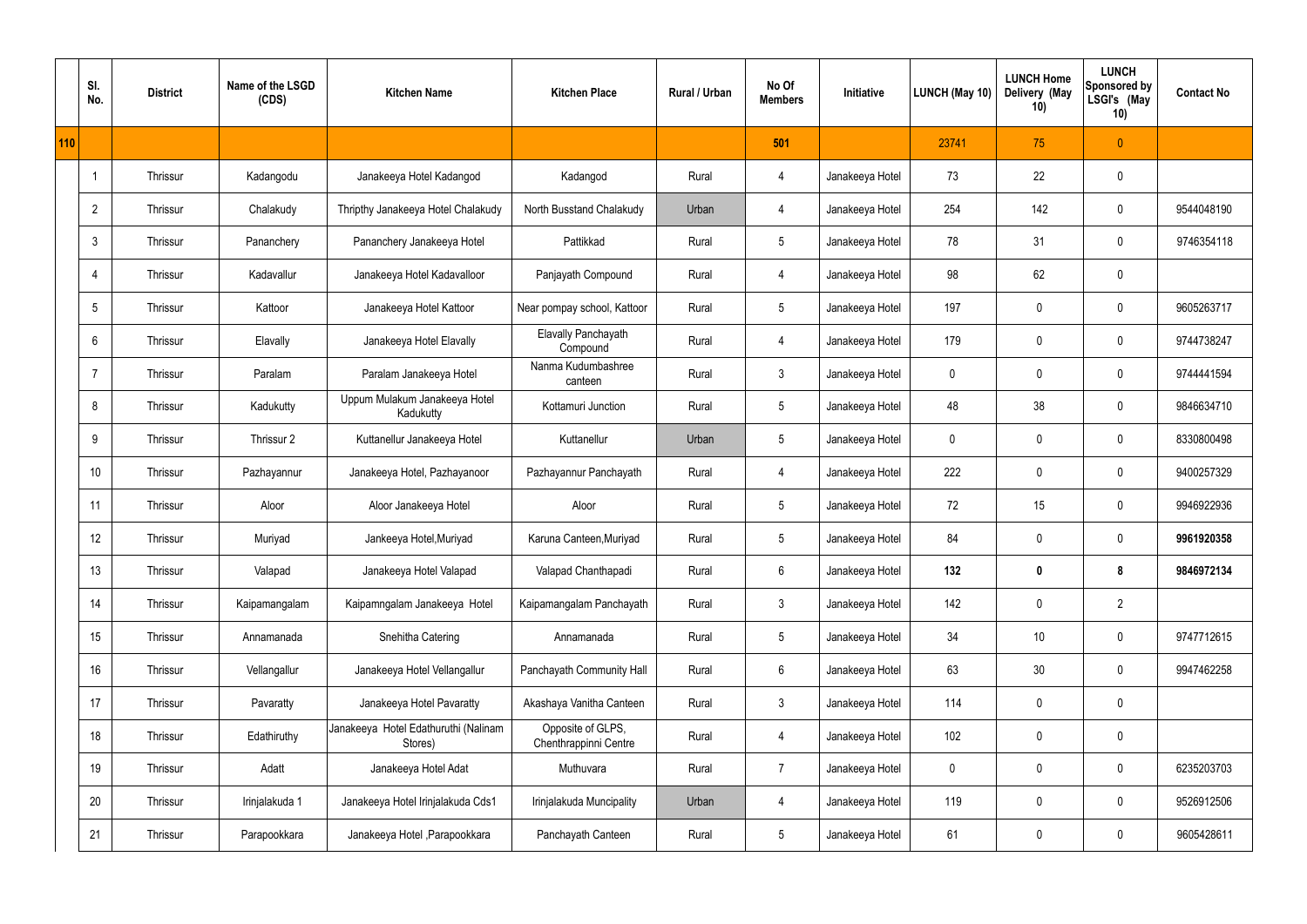| SI.<br>No. | <b>District</b> | Name of the LSGD<br>(CDS) | <b>Kitchen Name</b>                        | <b>Kitchen Place</b>                         | Rural / Urban | No Of<br><b>Members</b> | Initiative      | <b>LUNCH (May 10)</b> | <b>LUNCH Home</b><br>Delivery (May<br>10) | <b>LUNCH</b><br>Sponsored by<br>LSGI's (May<br>10) | <b>Contact No</b> |
|------------|-----------------|---------------------------|--------------------------------------------|----------------------------------------------|---------------|-------------------------|-----------------|-----------------------|-------------------------------------------|----------------------------------------------------|-------------------|
| 22         | Thrissur        | Puthanchira               | Annapoorna Janakeeya Hotel<br>Puthenchira  | Panchayath Community Hall                    | Rural         | $5\phantom{.0}$         | Janakeeya Hotel | 63                    | 36                                        | $\mathbf 0$                                        | 919539164678      |
| 23         | Thrissur        | SreeNarayanapuram         | Sree Narayana Puram Janakeeya<br>Hotel     | Sreenarayanapuram<br>Panchayath              | Rural         | $5\phantom{.0}$         | Janakeeya Hotel | 169                   | $\mathbf 0$                               |                                                    |                   |
| 24         | Thrissur        | Nadathara                 | Nadathara Janakeeya Hotel                  | Moorkanikkara                                | Rural         | $5\phantom{.0}$         | Janakeeya Hotel | 36                    | 53                                        | $\mathbf 0$                                        | 9744611176        |
| 25         | Thrissur        | Vallachira                | Vallachira Janakeeya Hotel                 | Vallachira Gramapanchayath                   | Rural         | 4                       | Janakeeya Hotel | $\mathbf 0$           | 31                                        | $\pmb{0}$                                          | 9744804256        |
| 26         | Thrissur        | Poyya                     | Janakeeya Hotel , Poyya                    | Poyya Junction                               | Rural         | $5\,$                   | Janakeeya Hotel | 0                     | $\boldsymbol{0}$                          | $\mathbf 0$                                        | 7902318250        |
| 27         | Thrissur        | Wadakanchery 1            | Vrindavan Janakeeya Hotel                  | Ottupara                                     | Urban         | $5\phantom{.0}$         | Janakeeya Hotel | 174                   | 62                                        | $\pmb{0}$                                          |                   |
| 28         | Thrissur        | Varandarappilly           | Janakeeya Hotel                            | Varandarappilly Panchayath                   | Rural         | $5\phantom{.0}$         | Janakeeya Hotel | 85                    | 22                                        | $\mathbf 0$                                        | 9048283463        |
| 29         | Thrissur        | Nenmanikkara              | Vanitha Janakeeya Hotel                    | Paliyekkara, Nenmanikkara<br>Gramapanchayath | Rural         | $5\phantom{.0}$         | Janakeeya Hotel | 46                    | 24                                        | $\mathbf 0$                                        | 9747494386        |
| 30         | Thrissur        | Kodakara                  | Nanma Janakeeya Hotel                      | Kodakara Bus Stand                           | Rural         | $5\phantom{.0}$         | Janakeeya Hotel | 232                   | 240                                       | $\mathbf 0$                                        | 9946283762        |
| 31         | Thrissur        | Thekkumkkara              | Janakeeya Hotel Thekkumkara                | Vanitha Canteen, Thekkumkara                 | Rural         | 4                       | Janakeeya Hotel | 49                    | $\boldsymbol{0}$                          | $\mathbf 0$                                        |                   |
| 32         | Thrissur        | Alagappa Ngar             | Janakeeya Hotel                            | Amballur                                     | Rural         | $5\,$                   | Janakeeya Hotel | 120                   | 32                                        | $\overline{2}$                                     | 8606553521        |
| 33         | Thrissur        | Kolazhy                   | Janakeeya Hotel Kolazhy                    | <b>ZMLP School</b>                           | Rural         | 4                       | Janakeeya Hotel | $\mathbf 0$           | 73                                        | $\pmb{0}$                                          | 9645535725        |
| 34         | Thrissur        | Manalur                   | Janakeeya Hotel Manalur                    | Govt High School, Manaloor                   | Rural         | 6                       | Janakeeya Hotel | 54                    | 30                                        | 0                                                  | 9446619441        |
| 35         | Thrissur        | Arimpur                   | Janakeeya Hotel Arimbur                    | Kudumbashree Vanitha<br>Canteen , Arimbur    | Rural         | $5\phantom{.0}$         | Janakeeya Hotel | 177                   | 68                                        | $\mathbf 0$                                        | 9946789338        |
| 36         | Thrissur        | Thanniyam                 | Thannyam Janakeeya Hotel                   | Peringottukara                               | Rural         | $\overline{4}$          | Janakeeya Hotel | 52                    | 13                                        | $\mathbf 0$                                        | 9048570194        |
| 37         | Thrissur        | Madakkathara              | Madakkathara Annapoorna Janakeeya<br>Hotel | Madakkathara                                 | Rural         | $6\overline{6}$         | Janakeeya Hotel | 98                    | 49                                        | $\overline{2}$                                     | 9388431507        |
| 38         | Thrissur        | Athirappilly              | Panchayath Kudumbashree Canteen            | Athirappilly                                 | Rural         | 3 <sup>1</sup>          | Janakeeya Hotel | $\mathbf 0$           | 0                                         | $\mathbf 0$                                        | 9496151187        |
| 39         | Thrissur        | Kodassery                 | Five Star Janakeeya Hotel                  | Kodassery                                    | Rural         | $\overline{4}$          | Janakeeya Hotel | 158                   | 67                                        | $\mathbf 0$                                        | 9846464927        |
| 40         | Thrissur        | Mattathur                 | Karunya<br>kudumbShree                     | Vellikkulangara                              | Rural         | $\overline{4}$          | Janakeeya Hotel | 206                   | 136                                       | $\overline{1}$                                     | 8086449102        |
| 41         | Thrissur        | Koratty                   | Ruchi Janakeeya Hotel                      | Koratty                                      | Rural         | $\overline{4}$          | Janakeeya Hotel | 167                   | 57                                        | 0.00\$                                             | 9496527583        |
| 42         | Thrissur        | Thrikkoor                 | Susthira Janakeeya Hotel                   | Alengaad                                     | Rural         | $\mathbf{3}$            | Janakeeya Hotel | 146                   | 44                                        | 4                                                  | 8111847055        |
| 43         | Thrissur        | Venkitangu                | Ottupura<br>Janakeeya Hotel Vengidangu     | Vengidangu Panchayath                        | Rural         | $\mathfrak{Z}$          | Janakeeya Hotel | 187                   | 67                                        | $\mathbf 0$                                        | 8156981840        |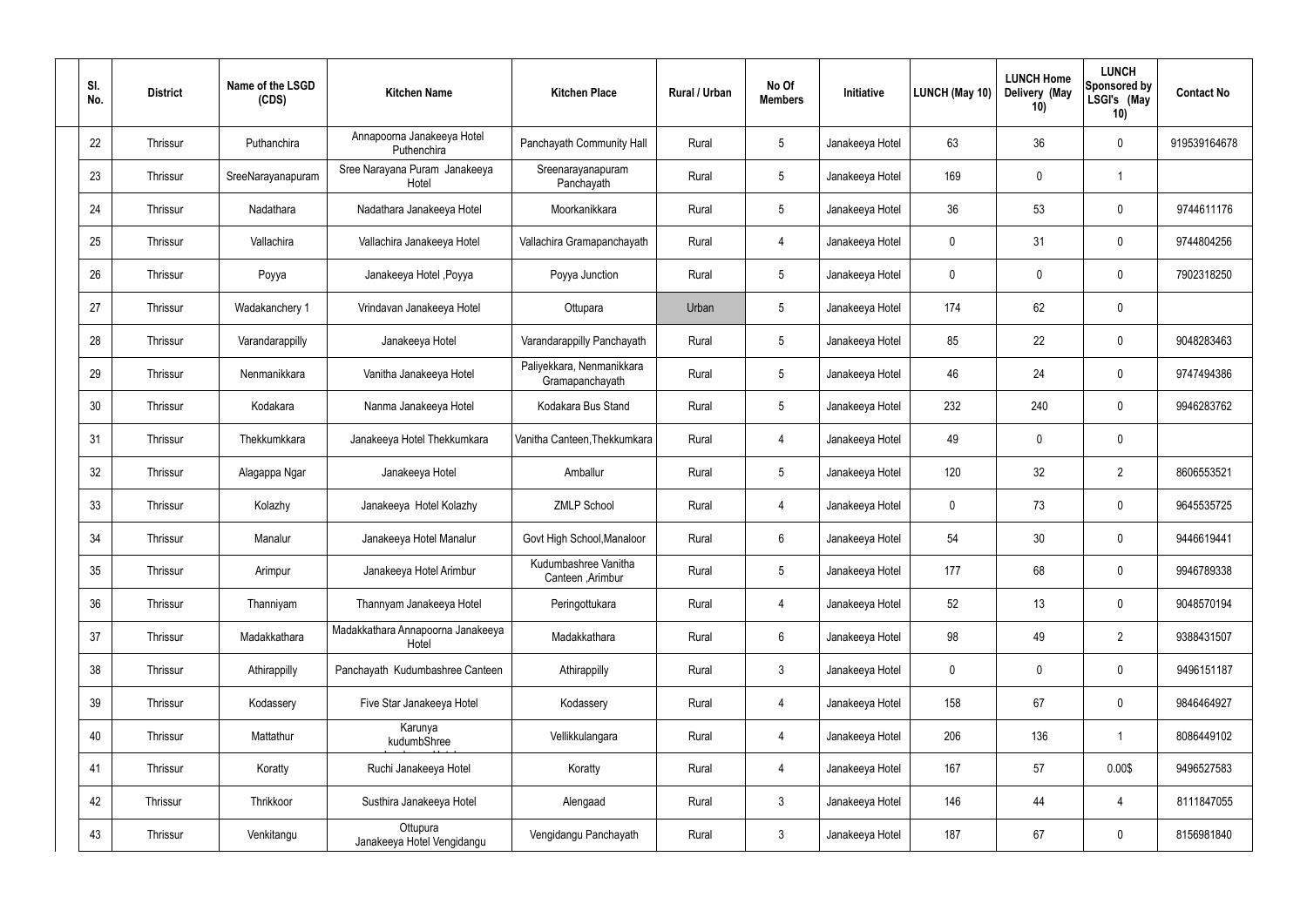|    | SI.<br>No. | <b>District</b> | Name of the LSGD<br>(CDS) | <b>Kitchen Name</b>                | <b>Kitchen Place</b>               | <b>Rural / Urban</b> | No Of<br><b>Members</b> | Initiative      | <b>LUNCH (May 10)</b> | <b>LUNCH Home</b><br>Delivery (May<br>10) | <b>LUNCH</b><br><b>Sponsored by</b><br>LSGI's (May<br>10) | <b>Contact No</b> |
|----|------------|-----------------|---------------------------|------------------------------------|------------------------------------|----------------------|-------------------------|-----------------|-----------------------|-------------------------------------------|-----------------------------------------------------------|-------------------|
|    | 44         | Thrissur        | Padiyoor                  | Padiyoor<br>Janakeya Hotel         | HDC School, Kakkathuruthy          | Rural                | 5                       | Janakeeya Hotel | 94                    | 38                                        | $\pmb{0}$                                                 | 9048341118        |
|    | 45         | Thrissur        | Pariyaram                 | Samridhi Janakeeya Hotel           | Pariyaram                          | Rural                | 5                       | Janakeeya Hotel | 103                   | 109                                       | $\pmb{0}$                                                 | 7025950795        |
|    | 46         | Thrissur        | Wadakanchery cds2         | Janakeeya Hotel, Wadakanchery cds2 | Minaloor                           | Urban                | $\mathfrak{Z}$          | Janakeeya Hotel | 94                    | 0                                         | $\pmb{0}$                                                 |                   |
|    | 47         | Thrissur        | Kodungaloor cds2          | Jathikka Janakeeya Hotel           | Arakkulam                          | Urban                | 4                       | Janakeeya Hotel | 97                    | 0                                         | $\pmb{0}$                                                 | 9745397171        |
|    | 48         | Thrissur        | Punnayur                  | Kaipunnyam Janakeeya Hotel         | Edakazhiyur                        | Rural                | $5\overline{)}$         | Janakeeya Hotel | 82                    | 86                                        | $\pmb{0}$                                                 | 9744680885        |
| 98 | 49         | Thrissur        | Velookkara                | Velookkara Janakeeya Hotel         | Panchayath shopping complex        | Rural                | $\mathfrak{Z}$          | Janakeeya Hotel | 50                    | 25                                        | $\pmb{0}$                                                 | 9048756685        |
|    | 50         | Thrissur        | Meloor                    | Thanima Janakeeya Hotel Meloor     | Meloor centre                      | Rural                | 4                       | Janakeeya Hotel | 95                    | 65                                        | $\pmb{0}$                                                 | 7902354039        |
|    | 51         | Thrissur        | Vallathol Nagar           | Janakeeya Hotel, Vallathol Nagar   | near youth welfare center          | rural                | $5\overline{)}$         | Janakeeya Hotel | 168                   | 0                                         | $\pmb{0}$                                                 | 9961296574        |
|    | 52         | Thrissur        | Eriyad                    | janakeeya Hotel, eriyad            | community hall                     | Rural                | 4                       | Janakeeya Hotel | 250                   | 0                                         | $\pmb{0}$                                                 |                   |
|    | 53         | Thrissur        | Edavilangu                | Janakeeya Hotel, Edavilangu        | Edavilangu Center                  | Rural                | 4                       | Janakeeya Hotel | 205                   | 0                                         | $\pmb{0}$                                                 |                   |
|    | 54         | Thrissur        | Avanoor                   | Janakeeya Hotel, Avanoor           | near panchayath office,<br>Avanoor | Rural                | $5\overline{)}$         | Janakeeya Hotel | 0                     | 0                                         | $\pmb{0}$                                                 | 9447343516        |
|    | 55         | Thrissur        | Mala                      | Janakeeya hotel Mala               | Near panchayath office, Mala       | Rural                | 4                       | Janakeeya Hotel | 166                   | 38                                        | $\pmb{0}$                                                 | 9946442260        |
|    | 56         | Thrissur        | Guruvayur1                | Guruvayur Janakeeya Hotel          | Guruvayur                          | Urban                | 3                       | Janakeeya Hotel | 464                   | 318                                       | 0                                                         | 9961227858        |
|    | 57         | Thrissur        | Vadakkekad                | Kudumbasree janakeeya hotel        | Nalam kallu                        | Rural                | $\overline{4}$          | Janakeeya Hotel | 70                    | 62                                        | $\mathbf 0$                                               | 9645190166        |
|    | 58         | Thrissur        | Kadappuram                | Kadappuram janakeeya hotel         | Kadappuram panchayath<br>building  | Rural                | $\overline{4}$          | Janakeeya Hotel | 67                    | 31                                        | $\pmb{0}$                                                 | 8156984319        |
|    | 59         | Thrissur        | Chavakkad                 | Chavakkad Janakeeya hotel          | Chavakkad, near bus stand          | Urban                | $5\overline{)}$         | Janakeeya Hotel | 216                   | 62                                        | $\mathbf 0$                                               | 7560874804        |
|    | 60         | Thrissur        | Engadiyoor                | pavithra janikeeya hotel           | Pokulangara                        | Rural                | $5\phantom{.0}$         | Janakeeya Hotel | 85                    | $\mathbf 0$                               | $\mathbf 0$                                               | 9562239618        |
|    | 61         | Thrissur        | Varavoor                  | Friends janakeeya hotel, Varavoor  | Thichur                            | Rural                | $\mathbf{3}$            | Janakeeya Hotel | 67                    | 0                                         | $\pmb{0}$                                                 |                   |
|    | 62         | Thrisssur       | Punnayurkulam             | Punnayurkkulam janakeeya hotel     | Althara centre                     | Rural                | $5\phantom{.0}$         | Janakeeya Hotel | 105                   | 55                                        | $\mathbf 0$                                               | 8086093454        |
|    | 63         | Thrissur        | Thiruwilamala             | Villuadry Janakeeya hotel          | Thiruwilamala                      | Rural                | $5\phantom{.0}$         | Janakeeya Hotel | 172                   | 0                                         | $\mathbf 0$                                               | 9846174729        |
|    | 64         | Thrissur        | Kattakampal               | Janakeeya Hotel Kattakampal        | Chirakkal                          | Rural                | $\overline{4}$          | Janakeeya Hotel | 0                     | 0                                         | $\pmb{0}$                                                 |                   |
|    | 65         | Thrissur        | Kandanassery              | kandanassery janakeeya hotel       | kandanassery                       | Rural                | $5\phantom{.0}$         | Janakeeya Hotel | 61                    | 29                                        | $\pmb{0}$                                                 |                   |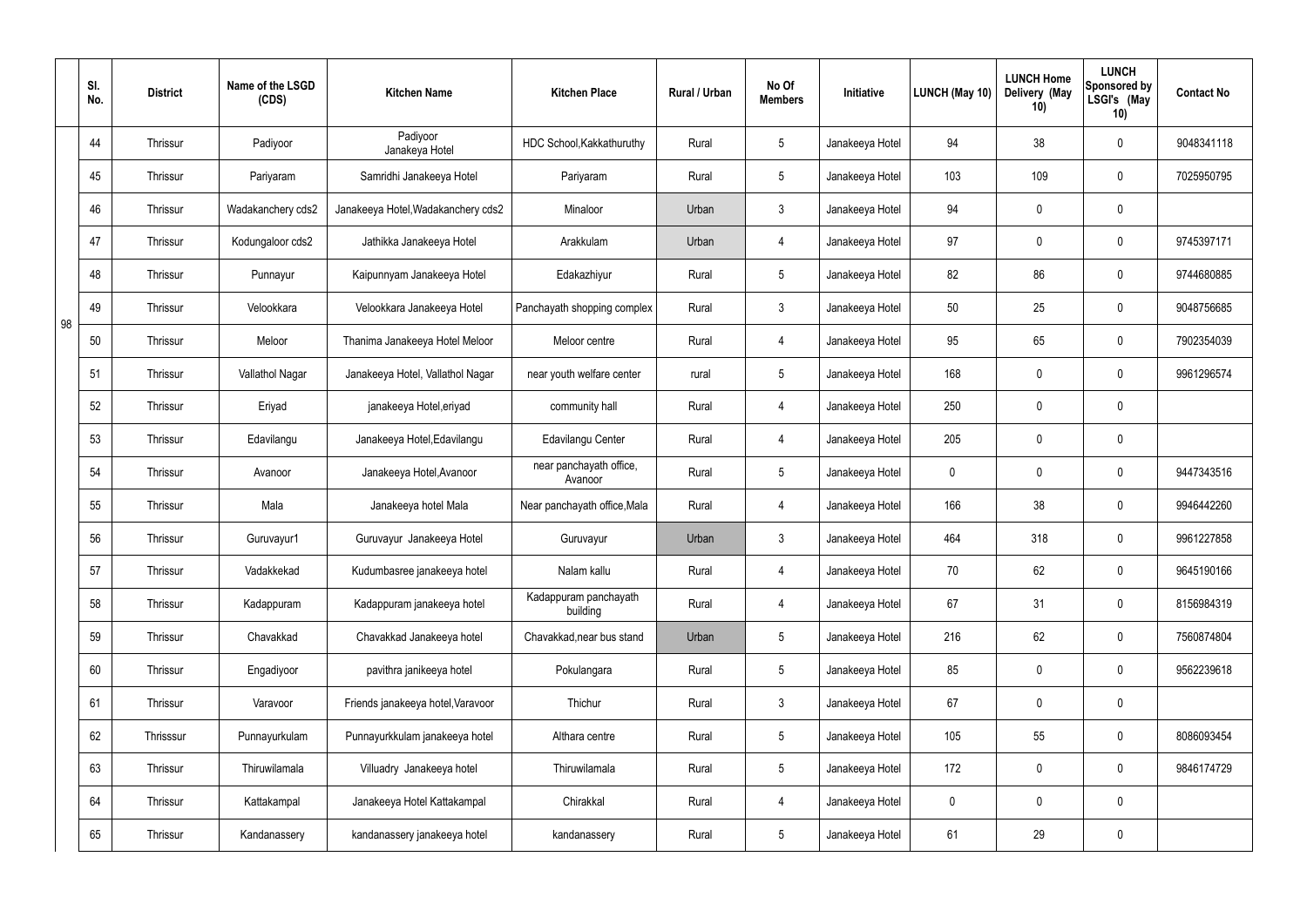| SI.<br>No. | <b>District</b> | Name of the LSGD<br>(CDS) | <b>Kitchen Name</b>           | <b>Kitchen Place</b>                   | Rural / Urban | No Of<br><b>Members</b> | Initiative      | <b>LUNCH (May 10)</b> | <b>LUNCH Home</b><br>Delivery (May<br>10) | <b>LUNCH</b><br>Sponsored by<br>LSGI's (May<br>10) | <b>Contact No</b> |
|------------|-----------------|---------------------------|-------------------------------|----------------------------------------|---------------|-------------------------|-----------------|-----------------------|-------------------------------------------|----------------------------------------------------|-------------------|
| 66         | Thrissur        | Kaiparambu                | Janakeeya Hotel Kaiparambu    | Near mundoor health center             | Rural         | $5\,$                   | janakeeya hotel | 61                    | 27                                        | $\mathbf 0$                                        | 9645828069        |
| 67         | Thrissur        | Thrissur 2(new)           | kitchen girls janakeeya hotel | Olari                                  | urban         | 4                       | janakeeya hotel | 96                    | 184                                       | $\mathbf 0$                                        | 9388828112        |
| 68         | Thrissur        | Kuzhur                    |                               | kuzhur                                 | Rural         | 4                       | janakeeya hotel | $\mathbf 0$           | $\mathbf 0$                               | $\mathbf 0$                                        | 9526566073        |
| 69         | Thrissur        | Chazhur                   | Chazur Janakeeya Hotel        | Pazhuvil Center                        | Rural         | 4                       | janakeeya hotel | 50                    | 40                                        | $\mathbf 0$                                        | 9061946216        |
| 70         | Thrissur        | Nattika                   | uttupura                      | Thriprayar                             | Rural         | $5\phantom{.0}$         | janakeeya hotel | 157                   | $\mathbf 0$                               | $\mathbf 0$                                        | 9544055637        |
| 71         | Thrissur        | Thalikulam                | Nidhi janakeeya hotel         | Puthenthodu                            | Rural         | $5\phantom{.0}$         |                 | 219                   | $\mathbf 0$                               | $\mathbf 0$                                        | 8606213960        |
| 72         | Thrissur        | Vadanapilly               | vadanappilly janakeeya hotel  | vadanapilly                            | Rural         | $5\phantom{.0}$         | janakeeya hotel | $\mathbf 0$           | $\mathbf 0$                               | $\mathbf 0$                                        | 9947728948        |
| 73         | Thrissur        | orumanayur                | orumanayur janakeeya hotel    | orumanayur                             | rural         | $5\phantom{.0}$         | janakeeya hotel | 68                    | 36                                        | $\mathbf 0$                                        | 9995588758        |
| 74         | Thrissur        | Panjal                    | Five-star Janakeeya hotel     | Panjal                                 | Rural         | $5\phantom{.0}$         | janakeeya hotel | 192                   | 0                                         | $\mathbf 0$                                        | 9746847353        |
| 75         | Thrissur        | veloor                    | Veloor Janakeeya hotel        | veloor                                 | Rural         | $5\phantom{.0}$         | janakeeya hotel | 65                    | 55                                        | $\mathbf 0$                                        | 9447724685        |
| 76         | Thrissur        | Chowanoor                 |                               | Chowanoor                              | Rural         | $\mathbf{3}$            | janakeeya hotel | 65                    | 37                                        | $\mathbf 0$                                        | 9,526,340,307     |
| 77         | Thrissur        | Puthur                    | Puthur janakeeyahotel         | puthur                                 | Rural         | $5\phantom{.0}$         | janakeeya hotel | 65                    | 97                                        | $\mathbf 0$                                        | 6238101595        |
| 78         | Thrissur        | Erumapetty                | subhiksha janakeeya hotel     | Erumapetty                             | Rural         | $5\phantom{.0}$         | janakeeya hotel | 115                   | 30                                        | $\mathbf 0$                                        | 9207201880        |
| 79         | Thrissur        | Kondazhy                  | Santhwanam Janakeeya Hotel    | Kondazhy                               | Rural         | 4                       | janakeeya hotel | $\mathbf 0$           | $\mathsf{0}$                              | $\mathbf 0$                                        | 9526401759        |
| 80         | Thrissur        | Mullurkkara               | Kaniv Janakeeya Hotel         | Atoor                                  | Rural         | $\overline{4}$          | janakeeya hotel | $\mathbf 0$           | 0                                         | $\mathbf 0$                                        |                   |
| 81         | Thrissur        | Porkkulam                 | Porkulam janakeeya hotel      | Parempadam                             | Rural         | $5\overline{)}$         | Janakeeya hotel | $\pmb{0}$             | 68                                        | $\mathbf 0$                                        | 8129017841        |
| 82         | Thrissur        | Puthukkad                 | Puthukkad Janakeeya Hotel     | Puthukkad                              | Rural         | $5\phantom{.0}$         | Janakeeya hotel | 92                    | 17                                        | $\mathbf 0$                                        | 7356668644        |
| 83         | Thrissur        | Choondal                  | Choondal Janakeeya Hotel      | <b>Kechery Centre</b>                  | Rural         | $\bf 8$                 | Janakeeya Hotel | 70                    | 30                                        | $\mathbf 0$                                        |                   |
| 84         | Thrissur        | Cherpu                    | Cherpu Janakeeya Hotel        | Cherpu                                 | Rural         | $\mathfrak{Z}$          | Janakeeya Hotel | $\mathbf 0$           | 69                                        | $\mathbf 0$                                        | 9605375648        |
| 85         | Thrissur        | Mathilakam                | Mathilakam Janakeeya hotel    | Mathilakam gramapanchayath<br>compound | Rural         | $\mathfrak{Z}$          | Janakeeya hotel | 160                   | $\pmb{0}$                                 | $\mathbf 0$                                        | 9995986808        |
| 86         | Thrissur        | Anthikad                  | Anthikad Janakeeya hotel      | Anthikad                               | Rural         | $\overline{4}$          | Janakeeya hotel | $\mathbf 0$           | 0                                         | $\mathbf 0$                                        |                   |
| 87         | Thrissur        | Mullassery                | Mullassery Janakeeya Hotel    | Mullassery centre                      | Rural         | $5\phantom{.0}$         | Janakeeya hotel | 129                   | 86                                        | $\mathbf 0$                                        |                   |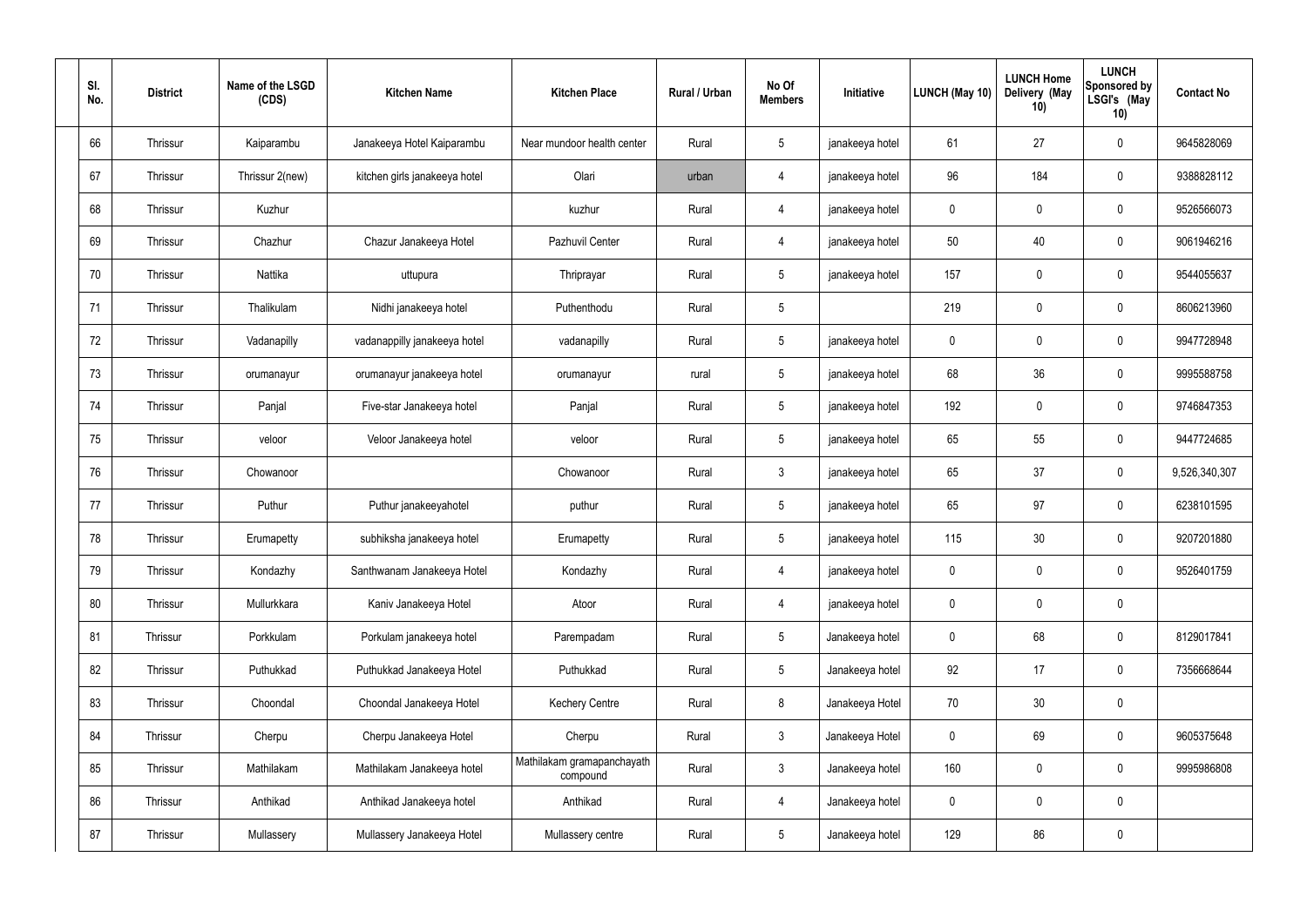| SI.<br>No.      | <b>District</b> | Name of the LSGD<br>(CDS) | <b>Kitchen Name</b>              | <b>Kitchen Place</b>                   | Rural / Urban | No Of<br><b>Members</b> | Initiative      | <b>LUNCH (May 10)</b> | <b>LUNCH Home</b><br>Delivery (May<br>10) | <b>LUNCH</b><br>Sponsored by<br>LSGI's (May<br>10) | <b>Contact No</b> |
|-----------------|-----------------|---------------------------|----------------------------------|----------------------------------------|---------------|-------------------------|-----------------|-----------------------|-------------------------------------------|----------------------------------------------------|-------------------|
| 88              | Thrissur        | Karalam                   | Karalam Janakeeya Hotel          | Chemmada, Karalam                      | Rural         | 4                       | Janakeeya hotel | 98                    | $\mathbf 0$                               | $\mathbf 0$                                        | 6282924636        |
| 89              | Thrissur        | Poomangalam               | Poomangalam Janakeeya Hotel      | Edakkulam                              | Rural         | $\mathbf{3}$            | Janakeeya hotel | 65                    | 25                                        | $\mathbf 0$                                        | 919947255537      |
| 90              | Thrissur        | <b>MG Kavu</b>            | Annapoorna Janakeeya Hotel       | <b>MG Kavu</b>                         | Rural         | 4                       | Janakeeya hotel | 89                    | 154                                       | $\mathbf 0$                                        | 7558080131        |
| 91              | Thrissur        | chelakkara                | Nila janakeeya hotel             | chelakkara                             | rural         | $5\phantom{.0}$         | janakeeya hotel | 102                   | 0                                         | $\pmb{0}$                                          | $\mathbf 0$       |
| 92              | Thrissur        | Avinissery                | Avinissery Janakeeya Hotel       | Palakkal                               | Rural         | 4                       | janakeeya hotel | 0                     | 0                                         | $\mathbf 0$                                        | $\mathbf 0$       |
| 93              | Thrissur        | Nadathara 2               | Grandmaas Janakeeya hotel        | Nadathara                              | Rural         | $5\phantom{.0}$         | Janakeeya Hotel | $\mathbf 0$           | $\boldsymbol{0}$                          | $\mathbf 0$                                        | 4                 |
| 94              | Thrissur        | Chavakkad                 | Janakeeya hotel                  | Chavakkad                              | Urban         | $5\phantom{.0}$         | Janakeeya hotel | 241                   | 45                                        | $\mathbf 0$                                        | $\mathbf 0$       |
| 95              | Thrissur        | Mala 2                    | Janakeeya hotel                  |                                        | Rural         | $5\overline{)}$         | janakeeya hotel | 163                   | 48                                        | $\mathbf 0$                                        | $\mathbf 0$       |
| 96              | Thrissur        | Thrissur1                 | Janakeeya hotel                  | Mannuthy                               | Urban         | $5\phantom{.0}$         | janakeeya hotel | $\mathbf 0$           | 0                                         | $\mathbf 0$                                        | $\mathbf 0$       |
| 97              | Thrissur        | Vadanappilly2             | Janakeeya hotel                  | Vadanappilly                           | Rural         | $3\phantom{a}$          | janakeeya hotel | 200                   | $\boldsymbol{0}$                          | $\bm{0}$                                           | $\mathbf{0}$      |
| 98              | Thrissur        | Engandiyoor 2             | Ammayoon Janakeeya Hotel         | Engandiyoor                            | Rural         | 4                       | janakeeya hotel | $\mathbf 0$           | $\boldsymbol{0}$                          | $\bm{0}$                                           | $\mathbf 0$       |
|                 |                 |                           |                                  |                                        |               | 437                     |                 | 9564                  | 3420                                      | 20                                                 |                   |
|                 | Wayanad         | Vellamunda                | Thanima mess                     | 8/4 vellamuda                          | Rural         | 4                       | janakeeya Hotel | 202                   | $\mathbf 0$                               | $\mathbf 0$                                        | 7025659685        |
| $\overline{2}$  | Wayanad         | Thavinjal                 | Sobhagya Vanitha mess            | Thalappuzha<br>chungam                 | Rural         | $\overline{4}$          | janakeeya Hotel | 164                   | 45                                        | $\mathbf 0$                                        | 9497247541        |
| 3               | Wayanad         | Vythiri                   | Dharshana catering               | Vythiri                                | Rural         | $\overline{4}$          | janakeeya Hotel | 198                   | 0                                         | $\pmb{0}$                                          | 9074598184        |
| 4               | Wayanad         | Mullankolly               | Kairali catering group           | Mullankolli                            | Rural         | $\mathbf{3}$            | janakeeya Hotel | 198                   | $\pmb{0}$                                 | $\pmb{0}$                                          | 9526706627        |
| 5               | Wayanad         | Poothadi                  | Mary matha mess                  | Kenichira                              | Rural         | $5\overline{)}$         | janakeeya Hotel | 174                   | $\pmb{0}$                                 | $\pmb{0}$                                          | 9526376970        |
| 6               | Wayanad         | Meppadi                   | Cafe Kudumbashree                | Meppadi                                | Rural         | $5\phantom{.0}$         | janakeeya Hotel | 186                   | $\pmb{0}$                                 | $\mathbf 0$                                        | 9207935764        |
| $\overline{7}$  | Wayanad         | Pozhuthana                | Dhanya mess                      | Pozhuthana                             | Rural         | $\mathbf{3}$            | janakeeya Hotel | 272                   | 0                                         | $\mathbf 0$                                        | 8111838165        |
| 8               | Wayanad         | Thondernad                | Thanima canteen                  | Korom                                  | Rural         | $3\phantom{a}$          | janakeeya Hotel | 120                   | 0                                         | $\mathbf 0$                                        | 8943476943        |
| 9               | Wayanad         | Meenangady                | Haritham Janakeeya Hotel         | Opposite police station,<br>Meenangadi | Rural         | $6\overline{6}$         | janakeeya Hotel | 243                   | $\pmb{0}$                                 | $\pmb{0}$                                          | 9526895975        |
| 10 <sup>°</sup> | Wayanad         | Nenmeni                   | Minnaram Mess and Chappathi Unit | Cheeral                                | Rural         | 5 <sub>5</sub>          | janakeeya Hotel | 192                   | $\pmb{0}$                                 | $\pmb{0}$                                          | 8086835886        |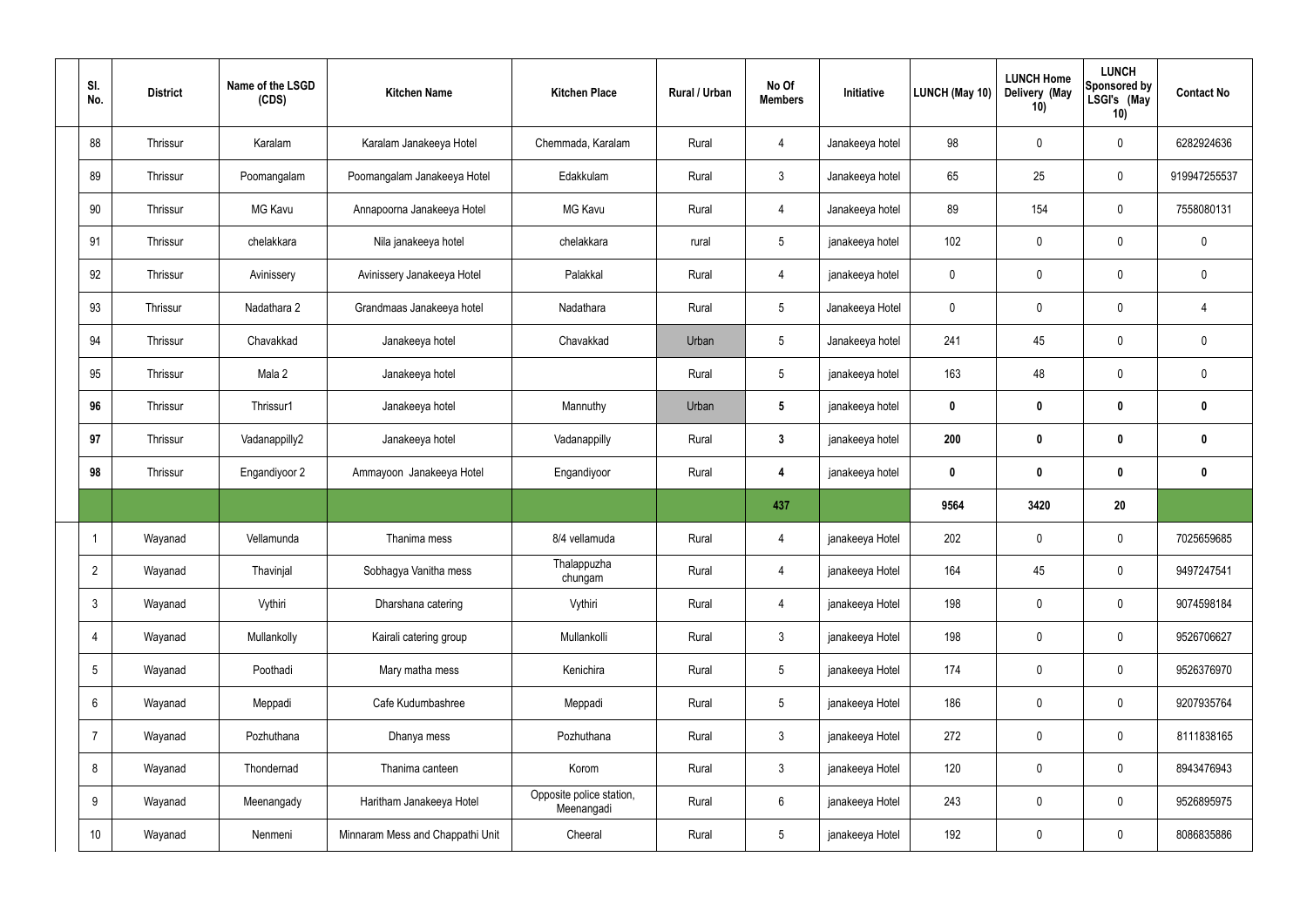|    | SI.<br>No. | <b>District</b> | Name of the LSGD<br>(CDS) | <b>Kitchen Name</b>          | <b>Kitchen Place</b>            | Rural / Urban | No Of<br><b>Members</b> | Initiative      | LUNCH (May 10) | <b>LUNCH Home</b><br>Delivery (May<br>10) | <b>LUNCH</b><br>Sponsored by<br>LSGI's (May<br>10) | <b>Contact No</b> |
|----|------------|-----------------|---------------------------|------------------------------|---------------------------------|---------------|-------------------------|-----------------|----------------|-------------------------------------------|----------------------------------------------------|-------------------|
|    | 11         | Wayanad         | Thirunelli                | Adigamanai Mess and Catering | Kartikulam                      | Rural         | $5\phantom{.0}$         | janakeeya Hotel | 153            | 0                                         | $\overline{0}$                                     | 9207406211        |
|    | 12         | Wayanad         | Mananthavady              | Dhanasree canteen            | Mananthavadi                    | Urban         | $5\phantom{.0}$         | janakeeya Hotel | 330            | 0                                         | $\mathbf 0$                                        | 9496997382        |
|    | 13         | Wayanad         | Ambalavayal               | Ruchi Catering               | kalathuvayal                    | Rural         | $5\overline{)}$         | janakeeya Hotel | 312            | 0                                         | $\mathbf 0$                                        | 9495084437        |
| 28 | 14         | Wayanad         | Kaniyambetta              | sree Vinayaka                | millumukk                       | rural         | $5\phantom{.0}$         | janakeeya Hotel | 198            | 0                                         | $\mathbf 0$                                        | 9061486938        |
|    | 15         | Wayanad         | Pulpally                  | Vinayaka catering            | Pulpally                        | Rural         | $5\overline{)}$         | janakeeya Hotel | 251            | 0                                         | $\overline{0}$                                     | 9947319307        |
|    | 16         | Wayanad         | Noolpuzha                 | Friends catering             | Naikketty                       | Rural         | $5\phantom{.0}$         | janakeeya Hotel | 262            | 0                                         | $\mathbf 0$                                        | 7558019388        |
|    | 17         | Wayanad         | Panamaram                 | Testy mess                   | Panamaram                       | Rural         | 4                       | janakeeya Hotel | 235            | 0                                         | $\mathbf 0$                                        | 9605814620        |
|    | 18         | wayanad         | Moopainad                 | vanitha mess                 | vaduvanchal                     | Rural         | $5\phantom{.0}$         | janakeeya Hotel | 282            | 0                                         | $\mathbf 0$                                        | 974596708         |
|    | 19         | wayanad         | Edavaka                   | <b>Teasty Mess</b>           | Irumbupalam                     | Rural         | 4                       | janakeeya Hotel | 202            | 0                                         | $\overline{0}$                                     | 9847842390        |
|    | 20         | wayanad         | kalpetta                  | shiya catering               | pallithazhe, kalpetta town      | urban         | $\mathbf{3}$            | janakeeya Hotel | 0              | 0                                         | $\overline{0}$                                     | 6282822890        |
|    | 21         | wayanad         | sulthan bathery           | preethis                     | near telephone exchange         | urban         | $5\overline{)}$         | janakeeya Hotel | 381            | 0                                         | $\overline{0}$                                     | 9961088393        |
|    | 22         | wayanad         | Muttil                    | swad cattering               | Muttil bus stand                | Rural         | $5\phantom{.0}$         | janakeeya Hotel | 234            | $\mathbf 0$                               | $\mathbf 0$                                        | 9074461322        |
|    | 23         | wayanad         | padinjarathara            | oruma                        | padinjarathara town             | Rural         | $5\overline{)}$         | janakeeya Hotel | 373            | $\mathbf 0$                               | $\mathbf 0$                                        | 9495814542        |
|    | 24         | wayanad         | kalpetta                  | Anjuse cattering             | kalpetta town                   | Urban         | $5\phantom{.0}$         | janakeeya Hotel | 408            | $\mathbf 0$                               | $\mathbf 0$                                        | 9745883809        |
|    | 25         | wayanad         | Thariyode                 | Haritham                     | kavumadham town                 | Rural         | 3 <sup>1</sup>          | janakeeya Hotel | 163            | $\pmb{0}$                                 | $\mathbf 0$                                        | 9074095457        |
|    | 26         | wayanad         | Mananthavady              | chothis mess                 | Kozhikode road,<br>Mananthavady | Urban         | $\mathbf{3}$            | janakeeya Hotel | 230            | $\pmb{0}$                                 | $\mathbf 0$                                        | 9947376596        |
|    | 27         | wayanad         | vengapalli                | Annapoorna                   | vengapalli town                 | Rural         | $5\phantom{.0}$         | janakeeya Hotel | 283            | 0                                         | $\mathbf 0$                                        | 7592831851        |
|    | 28         | Wayanad         | Kottathara                | Jyothi vanitha mess          | Venniyod                        | Rural         | 3 <sup>1</sup>          | janakeeya Hotel | 190            | 0                                         | $\mathbf 0$                                        | 9961844026        |
|    | 29         | Wayanad         | <b>Sulthan Bathery</b>    | Elite                        | Mysore road, Bathery            | Urban         | $\mathbf{3}$            | janakeeya Hotel | 423            | $\mathbf 0$                               | $\mathbf 0$                                        | 9778180571        |
|    |            |                 |                           | 755                          |                                 |               | 122                     |                 | 6859           | 45                                        | $\mathbf 0$                                        |                   |
|    | <b>29</b>  |                 |                           |                              |                                 | <b>TOTAL</b>  | 4638                    |                 | 13516          | 9862                                      | 101                                                |                   |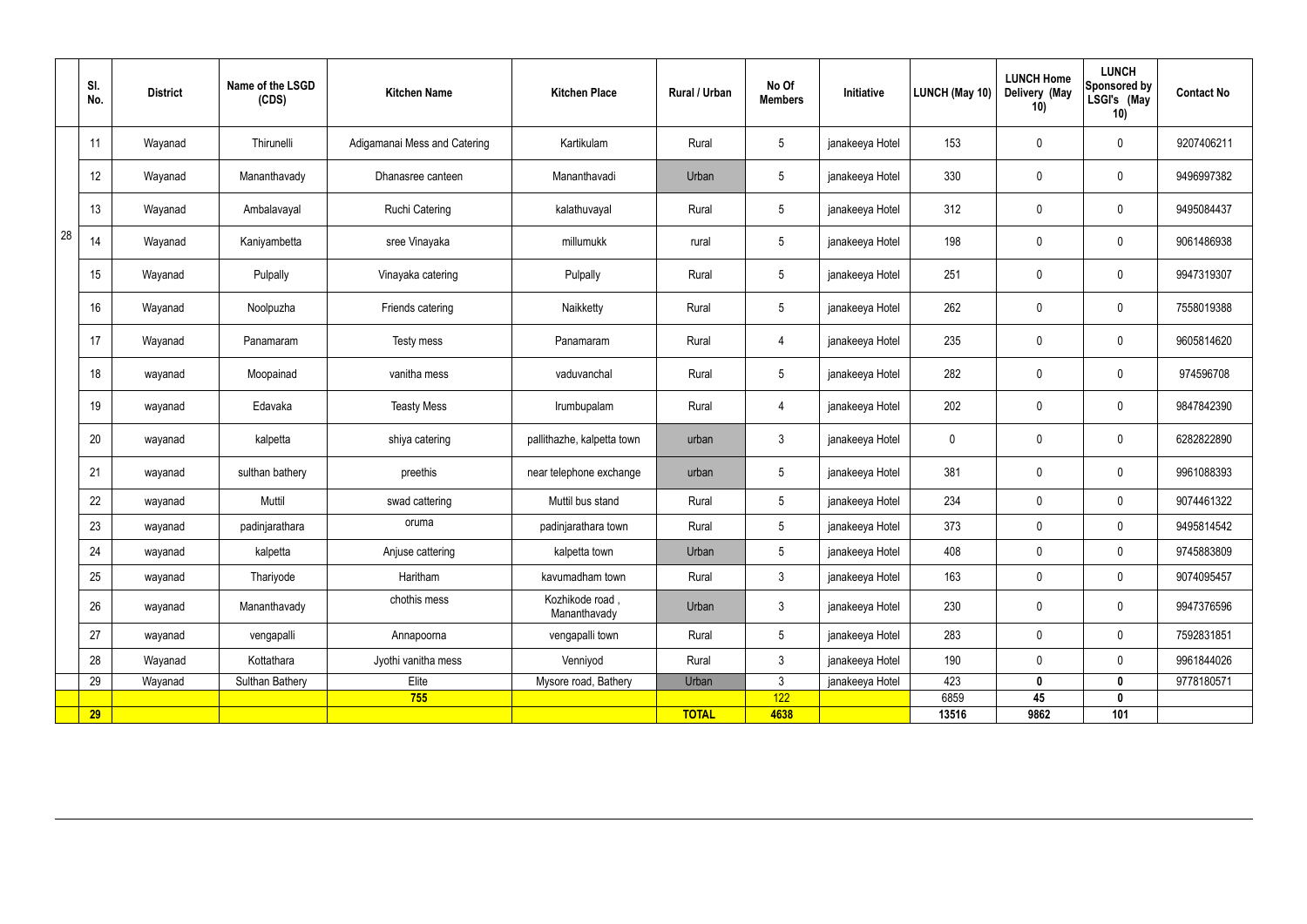| SI.<br>No. | <b>District</b> | Name of the LSGD<br>(CDS)                                                                        | <b>Kitchen Name</b>                                | <b>Kitchen Place</b>  | <b>Rural / Urban</b>            | No Of<br><b>Members</b> | Initiative                                                           | LUNCH (May 10)                           | <b>LUNCH Home</b><br>Delivery (May<br>10) | <b>LUNCH</b><br>Sponsored by<br>LSGI's (May<br>10) | <b>Contact No</b> |
|------------|-----------------|--------------------------------------------------------------------------------------------------|----------------------------------------------------|-----------------------|---------------------------------|-------------------------|----------------------------------------------------------------------|------------------------------------------|-------------------------------------------|----------------------------------------------------|-------------------|
|            |                 |                                                                                                  | STATUS OF JANAKEEYA HOTELS FUNCTIONING IN DISTRICT |                       |                                 |                         | STATUS OF FOOD DISTRIBUTED THROUGH JANAKEEYA HOTELS AS ON 10.05.2022 |                                          |                                           |                                                    |                   |
|            | <b>District</b> | <b>Total</b><br>Janakeeya Hotels                                                                 | <b>Rural Units</b>                                 | Urban<br>units        | <b>STATUS OF</b><br><b>FOOD</b> | Home<br><b>Delivery</b> | Food Sponsored<br>by LSGIs                                           | <b>TOTAL Meals</b><br><b>Distributed</b> |                                           |                                                    |                   |
|            | <b>TVM</b>      | 110                                                                                              | 79                                                 | 31                    | 23,741                          | 75                      | $\overline{0}$                                                       | 23,816                                   |                                           |                                                    |                   |
|            | <b>KLM</b>      | 82                                                                                               | 72                                                 | 10 <sup>°</sup>       | 12587                           | $\overline{0}$          | 8 <sup>°</sup>                                                       | 12,595                                   |                                           |                                                    |                   |
|            | <b>PTA</b>      | 59                                                                                               | 54                                                 | $5\phantom{.0}$       | 4485                            | 336                     | $\overline{0}$                                                       | 4,821                                    |                                           |                                                    |                   |
|            | <b>ALP</b>      | 89                                                                                               | 80                                                 | 9                     | 6344                            | 2205                    | 30                                                                   | 8,579                                    |                                           |                                                    |                   |
|            | <b>KTM</b>      | 82                                                                                               | 74                                                 | $\boldsymbol{8}$      | 253                             | $\overline{0}$          | $\overline{0}$                                                       |                                          | 253                                       |                                                    |                   |
|            | <b>IDK</b>      | 50                                                                                               | 49                                                 |                       | 6989                            | $\overline{0}$          | $\overline{7}$                                                       | 6,996                                    |                                           |                                                    |                   |
|            | <b>EKM</b>      | 115                                                                                              | 81                                                 | 34                    | 18271                           | 914                     | $\overline{0}$                                                       | 19,185                                   |                                           |                                                    |                   |
|            | <b>TSR</b>      | 98                                                                                               | 87                                                 | 11                    | 9,564                           | 3,420                   | 20                                                                   | 13,004                                   |                                           |                                                    |                   |
|            | PGT             | 102                                                                                              | 92                                                 | 10 <sup>°</sup>       | 14,090                          | 84                      | 17                                                                   | 14,191                                   |                                           |                                                    |                   |
|            | <b>MLP</b>      | 130                                                                                              | 108                                                | 22                    | 24,798                          | 5337                    | 17                                                                   | 30,152                                   |                                           |                                                    |                   |
|            | <b>WYD</b>      | 29                                                                                               | 24                                                 | $5\phantom{.0}$       | 6859                            | 45                      | $\overline{0}$                                                       | 6,904                                    |                                           |                                                    |                   |
|            | <b>KKD</b>      | 107                                                                                              | 77                                                 | 30 <sup>°</sup>       | 32,331                          | 866                     | $\overline{7}$                                                       | 33,204                                   |                                           |                                                    |                   |
|            | <b>KNR</b>      | 91                                                                                               | 76                                                 | 15                    | 19,316                          | $\overline{0}$          | 15 <sub>15</sub>                                                     | 19,331                                   |                                           |                                                    |                   |
|            | <b>KSG</b>      | 44                                                                                               | 38                                                 | $\sqrt{6}$            | 7917                            | $\overline{0}$          | $\pmb{0}$                                                            | 7,917                                    |                                           |                                                    |                   |
|            | <b>Total</b>    | 1188                                                                                             | 991                                                | 197                   | 187,545                         | 13,282                  | 121                                                                  | 200,948                                  |                                           |                                                    |                   |
|            |                 |                                                                                                  | 2266                                               |                       |                                 | 200,948                 |                                                                      |                                          |                                           |                                                    |                   |
|            | <b>Date</b>     | <b>Grand Total of meals</b><br><b>Distributed through</b><br>Janakeeya hotel as<br>on 10.05.2022 | Urban<br>units                                     | <b>Total</b><br>units | Rs. 20 /Lunch<br><b>Parcel</b>  | Home<br><b>Delivery</b> | <b>LUNCH</b><br>sponsored by<br><b>LSGIs</b>                         | <b>Total Meals</b>                       |                                           |                                                    |                   |
|            |                 | 991                                                                                              | 197                                                | 1188                  | 187,545                         | 13,282                  | 121                                                                  | 200,948                                  |                                           |                                                    |                   |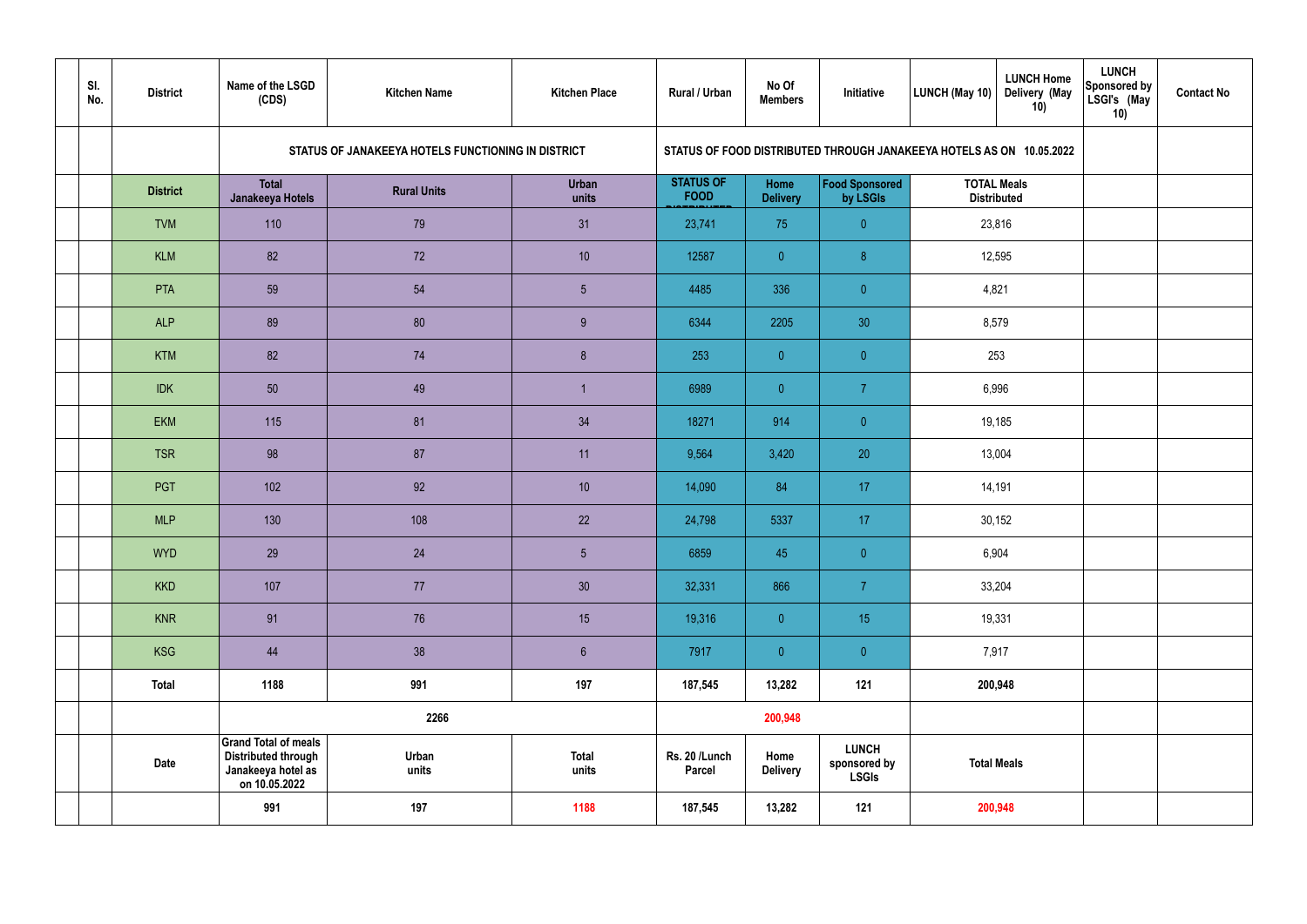| SI.<br>No. | <b>District</b> | Name of the LSGD<br>(CDS) | <b>Kitchen Name</b> | <b>Kitchen Place</b> | Rural / Urban | No Of<br><b>Members</b> | Initiative | LUNCH (May 10) Delivery (May | <b>LUNCH Home</b><br>10) | <b>LUNCH</b><br>Sponsored by<br><b>LSGI's</b><br>May (May<br>10) | <b>Contact No</b> |
|------------|-----------------|---------------------------|---------------------|----------------------|---------------|-------------------------|------------|------------------------------|--------------------------|------------------------------------------------------------------|-------------------|
|------------|-----------------|---------------------------|---------------------|----------------------|---------------|-------------------------|------------|------------------------------|--------------------------|------------------------------------------------------------------|-------------------|

|                                                                                                                                                                                                                                                | Districts with same number of hotels<br><b>Each district use seperate cell for filling the</b> | tvm                                                                                                                                                                                                                                                                                                                                                                                                                                                                                                                                                                                                                                                                                                                                                                                                                                                     | Wayanad        | Alappuzha      | Malappuram     | Kozhikode      | Thrissur       | Kollam      |               |  |
|------------------------------------------------------------------------------------------------------------------------------------------------------------------------------------------------------------------------------------------------|------------------------------------------------------------------------------------------------|---------------------------------------------------------------------------------------------------------------------------------------------------------------------------------------------------------------------------------------------------------------------------------------------------------------------------------------------------------------------------------------------------------------------------------------------------------------------------------------------------------------------------------------------------------------------------------------------------------------------------------------------------------------------------------------------------------------------------------------------------------------------------------------------------------------------------------------------------------|----------------|----------------|----------------|----------------|----------------|-------------|---------------|--|
|                                                                                                                                                                                                                                                | details)                                                                                       | Ernakulam                                                                                                                                                                                                                                                                                                                                                                                                                                                                                                                                                                                                                                                                                                                                                                                                                                               | Kasaragod      | Kottayam       | Palakkad       | Pathanamthitta | Ernakulam      | Kasaragod   |               |  |
|                                                                                                                                                                                                                                                | Districts with number of hotels increased                                                      |                                                                                                                                                                                                                                                                                                                                                                                                                                                                                                                                                                                                                                                                                                                                                                                                                                                         |                |                |                |                |                |             |               |  |
|                                                                                                                                                                                                                                                | (Each district use seperate cell for filling the<br>details)                                   |                                                                                                                                                                                                                                                                                                                                                                                                                                                                                                                                                                                                                                                                                                                                                                                                                                                         |                |                |                |                |                |             |               |  |
|                                                                                                                                                                                                                                                | Districts with number of hotels with zero entry of<br>meals                                    | Thrissur(10)                                                                                                                                                                                                                                                                                                                                                                                                                                                                                                                                                                                                                                                                                                                                                                                                                                            | Kasargod (4)   | Kottayam(7)    | Alappuzha (59) | Malappuram(6)  | Kozhikode (06) | Kannur- (3) | Ernakulam(26) |  |
|                                                                                                                                                                                                                                                | (Each district use seperate cell for filling the<br>details)                                   | pathanamthitta(19)                                                                                                                                                                                                                                                                                                                                                                                                                                                                                                                                                                                                                                                                                                                                                                                                                                      | Trivandum (13) | ERNAKULAM (99) | Palakkad(8)    | Wayanad -1     | Idukki(39)     | Kollam (12) |               |  |
|                                                                                                                                                                                                                                                | New hotels started (numbers)                                                                   |                                                                                                                                                                                                                                                                                                                                                                                                                                                                                                                                                                                                                                                                                                                                                                                                                                                         |                |                |                |                |                |             |               |  |
|                                                                                                                                                                                                                                                | New hotels started at (location)                                                               |                                                                                                                                                                                                                                                                                                                                                                                                                                                                                                                                                                                                                                                                                                                                                                                                                                                         |                |                |                |                |                |             |               |  |
|                                                                                                                                                                                                                                                |                                                                                                | TVM-TVM cds 4IIjanatha ruchikkoottkottukal udayavembayam liyanavikulam, pazhayakkunnumelandoorkonam Chemmaruthi Dreams<br>kottayam - Akalakunnam, Ayarkunnam, chemp, kangazha, madappallly, melukavu, pampady, TV puram, Thalanadu, vechoor, vechoor                                                                                                                                                                                                                                                                                                                                                                                                                                                                                                                                                                                                    |                |                |                |                |                |             |               |  |
|                                                                                                                                                                                                                                                |                                                                                                | Alappuzha - Alappuzha North Alappuzha South Alappuzha South Alappuzha South Ambalappuzha North Ambalappuzha South Arattupuzha Arookutty Aroor Aryad Bharanikavu<br>Chenganoor Chennam Pallippuram Cherthala Municipality Cherthala Municipality Cherthala South Cheruthana Chettikulangara Chunakkara Ezhupunna Harippad Kadakkarappally Kainakary Kandalloor<br>Kanjikuzhy Karthikappally Karuvatta Kayamkulam West Kodamthurath Krishnapuram Kumarapuram Kuthiyathode Mannanchery Mararikulam North Mavelikkara Thamarakulam Mavelikkara Mavelikkara Mavelikkara Mavelikkara<br>Thekkekara Mavelikkara Thekkekara Nooranad Palamel Pallippad Panavally Pattanakkad Perumbalam Puliyoor Punnapra North Punnapra South Purakad Purakad Thaicattussery Thannermukkom<br>Thazhakkara Thrikkunnappuzha Thuravoor Vallikunnam Vayalar Veeyapuram Veeyapuram |                |                |                |                |                |             |               |  |
|                                                                                                                                                                                                                                                |                                                                                                | Assamannoor,Chendamangalam,cheranelloor,Edakkattuvayal,Edavanakkad,Keezhmad,Kochi East,Kochi South,kochiwest,kuzhuppilly,Kunnukara,manjalloor,Maradu,Paingottoor,Pootrikka, thrikkakkara west,<br>Thrikkakkara east,                                                                                                                                                                                                                                                                                                                                                                                                                                                                                                                                                                                                                                    |                |                |                |                |                |             |               |  |
| Kozhikode-Atholi, Balussery, Kodiyathur, Chathamangalam, Kkd central-1, Azhiyur (Today off)                                                                                                                                                    |                                                                                                |                                                                                                                                                                                                                                                                                                                                                                                                                                                                                                                                                                                                                                                                                                                                                                                                                                                         |                |                |                |                |                |             |               |  |
|                                                                                                                                                                                                                                                |                                                                                                | Idukki -Vellathooval, Janapriya Konnathadi, Friends Konnathadi, Erattayar,Edavetty, Kumily                                                                                                                                                                                                                                                                                                                                                                                                                                                                                                                                                                                                                                                                                                                                                              |                |                |                |                |                |             |               |  |
|                                                                                                                                                                                                                                                | <b>Remarks</b>                                                                                 | Kollam:-Ittiva. Oachira, Thodiyoor, , Thrikkaruva, Karunagappally, Perayam, Nilamel, Kalluvathukkal, Velinalloor-Mathruka, Kummil, Nedumpana, Kolam-Iswarya,Kottamkara, Pooyappally JHs not opened<br>today.                                                                                                                                                                                                                                                                                                                                                                                                                                                                                                                                                                                                                                            |                |                |                |                |                |             |               |  |
| Pathanamthitta: Nedumbram, koipram, thottappuzhasherry, Omalloor, naranamoozhi, perunadu, angadi, pazhavangadi, vechuchira, adoor, Aranmula, pandalam, mylapra, Malayalappuzha, konni, kalanjoor,<br>kodumon, thiruvalla east, thiruvalla west |                                                                                                |                                                                                                                                                                                                                                                                                                                                                                                                                                                                                                                                                                                                                                                                                                                                                                                                                                                         |                |                |                |                |                |             |               |  |
|                                                                                                                                                                                                                                                |                                                                                                |                                                                                                                                                                                                                                                                                                                                                                                                                                                                                                                                                                                                                                                                                                                                                                                                                                                         |                |                |                |                |                |             |               |  |